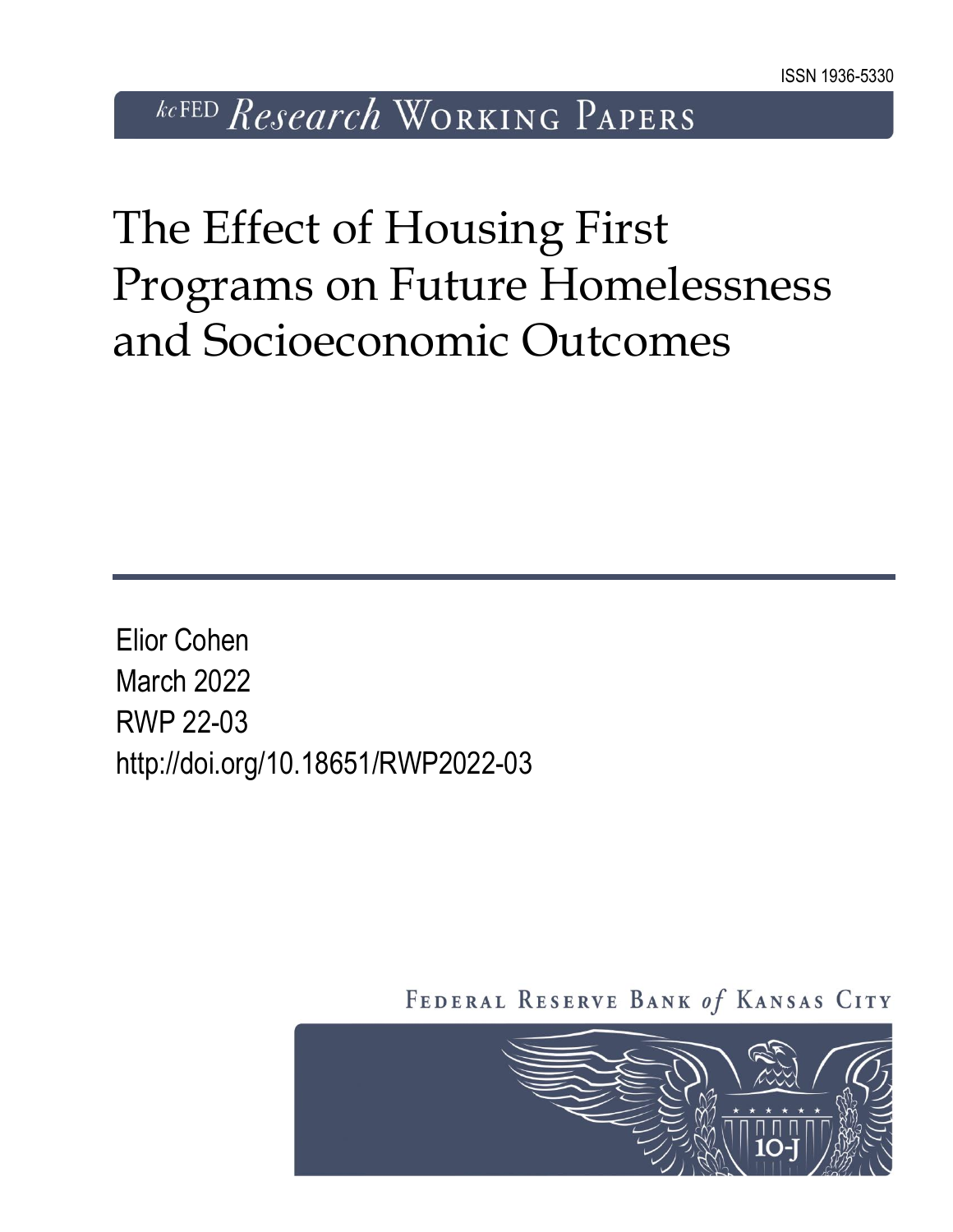# <span id="page-1-0"></span>The Effect of Housing First Programs on Future Homelessness and Socioeconomic Outcomes\*

Elior Cohen

March, 2022

#### Abstract

Housing First programs provide housing assistance without preconditions for homeless individuals as a platform for rehabilitation. Despite the programs' increasing popularity, limited evidence exists on their effects on socioeconomic outcomes. Using a novel dataset combining administrative records from multiple public agencies in Los Angeles County and a random case manager assignment design, I estimate that Housing First assistance reduces homelessness and crime, increases income and employment, and does not have a detectable effect on healthcare utilization. Cost-benefit analysis implies that these potential savings offset program costs within 18 months. These findings demonstrate that Housing First can be rehabilitative and cost-effective.

JEL: H42, I38, J18 Keywords: Homelessness, Housing First, Case managers

\* I am grateful to my advisors Leah Boustan-Platt, Moshe Buchinsky, Dora Costa and Rodrigo Pinto for their support. I also thank Martha Bailey, Natalie Bau, Andrew Goodman-Bacon, Felipe Goncalves, Adriana Lleras-Muney, Norweeta Milburn, Bernanrdo Silveira, Yotam Shem-Tov, Till von Wachter, Emily Weisburst and Abigail Wozniak, for their valuable comments and suggestions. I especially thank Fernanda Rojas-Ampuero for her help in developing the project at its early stages. This project also benefited from comments by numerous participants at the UCLA Applied Microeconomics Proseminar, the CCPR Student Proseminar, the Urban Economics Association (UEA) annual meeting, the Econometric Society Winter Meeting, the Population Association of America (PAA) annual meeting, the Federal Reserve Annual conference in Applied Microeconomics, Bar Ilan University, the Hebrew University, Ben Gurion University, Tel Aviv University, University of Haifa, and the IDC Herzliya. This research is supported by grants from the Haynes Foundation and the UCLA Ziman Center for Real Estate's Howard and Irene Levine Program in Housing and Social Responsibility, and access to data was given through the California Policy Lab (CPL). The views do not necessarily represent those of the Federal Reserve Bank of Kansas City or the Federal Reserve System. All mistakes are my own.

Federal Reserve Bank of Kansas City, 1 Memorial Dr, Kansas City, MO 64198. [elior.cohen@kc.frb.org](mailto:elior.cohen@kc.frb.org)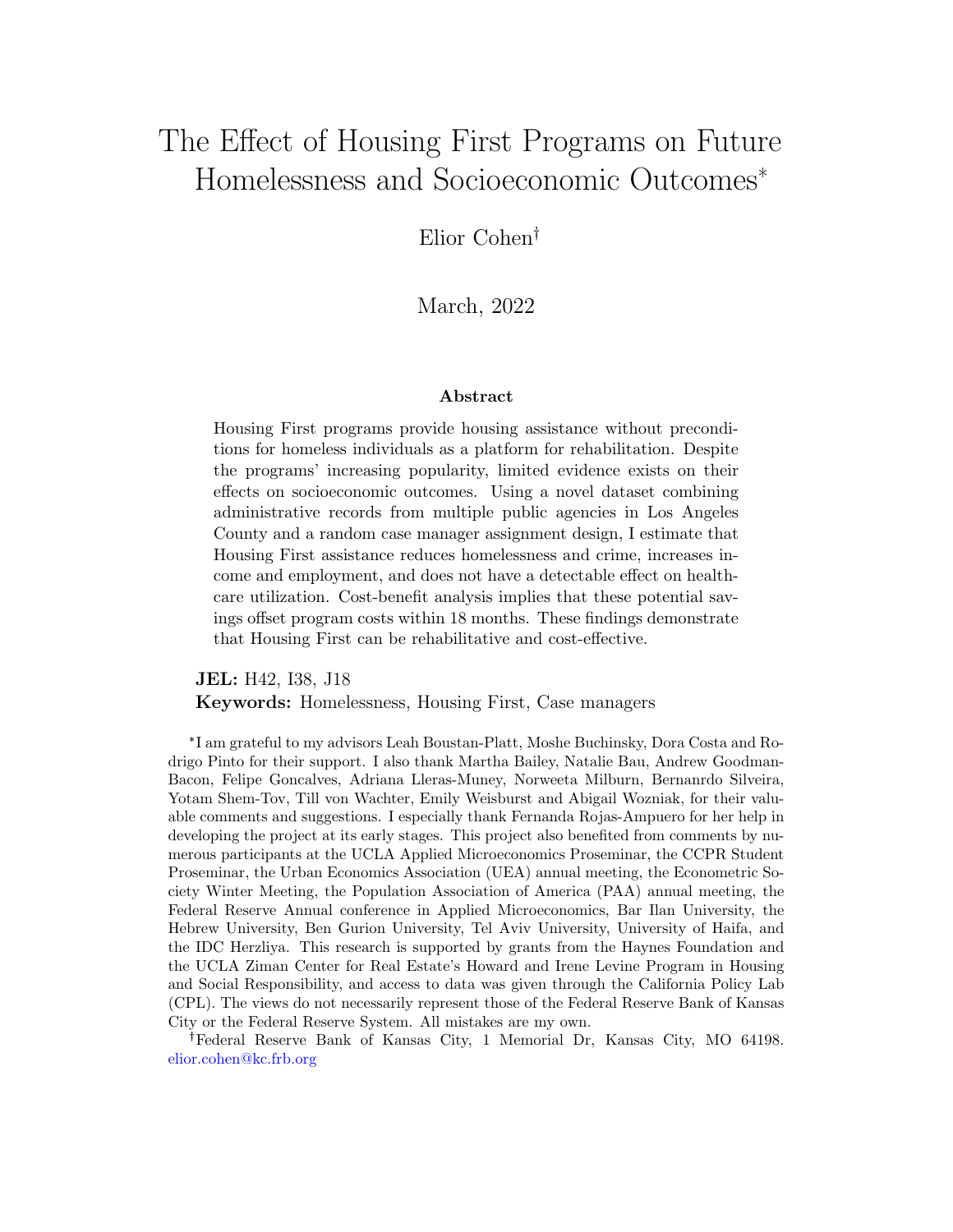# 1 Introduction

Homelessness is rapidly growing in US cities. There are approximately 580,000 individuals who are homeless on a given night, and more than 1.4 million Americans who use some homeless services at least once a year [\(Henry et](#page-38-0) [al.,](#page-38-0) [2020,](#page-38-0) [2021\)](#page-38-1). Homelessness is associated with multiple adverse outcomes which impose a heavy administrative and financial burden on public agencies and local governments, with some estimates showing that the average cost of direct public services alone is \$83,000 per homeless person per year [\(Flaming](#page-38-2) [et al.,](#page-38-2) [2015\)](#page-38-2).

The Housing First approach to homelessness, which is based on the idea that housing stabilizes a person's life and serves as a platform for rehabilitation, has been the popular treatment approach for homelessness in recent years, with funding for Housing First programs (i.e., rental subsidies combined with supportive services) serving individuals experiencing homelessness more than doubled in the past decade, reaching more than \$18 billion nationally in 2019 [\(United States Interagency Council on Homelessness,](#page-42-0) [2019;](#page-42-0) [Johnson](#page-39-0) [and Levin,](#page-39-0)  $2018$  $2018$  $2018$ <sup>1</sup>. However, there is mixed evidence regarding the impact of Housing First programs on housing stability and homelessness compared to traditional care, and little evidence about its effect on non-housing outcomes (e.g., crime, employment, health) due to lack of comprehensive longitudinal data on individuals experiencing homelessness, non-random selection of participants into Housing First programs, and challenges in conducting randomized controlled trials [\(Evans et al.,](#page-38-3) [2019;](#page-38-3) [National Academies of Sciences, Engineer](#page-41-0)[ing, and Medicine,](#page-41-0) [2018;](#page-41-0) [O'Flaherty,](#page-41-1) [2019\)](#page-41-1).

This paper studies the effect of Housing First programs on future homelessness and other socioeconomic outcomes such as crime, employment, and health. A newly constructed comprehensive panel dataset compares outcomes

<sup>&</sup>lt;sup>1</sup>There are two contested approaches regarding the role of housing assistance as a treatment policy for homelessness. The Housing First approach emphasizes housing as a platform for rehabilitation [\(Burt et al.,](#page-36-0) [2017\)](#page-36-0). In contrast, the Treatment First approach holds that individuals experiencing homelessness would not be able to maintain housing without first addressing the problems that caused them to be homeless [\(Katz,](#page-39-1) [1990;](#page-39-1) [Husock,](#page-39-2) [2003\)](#page-39-2).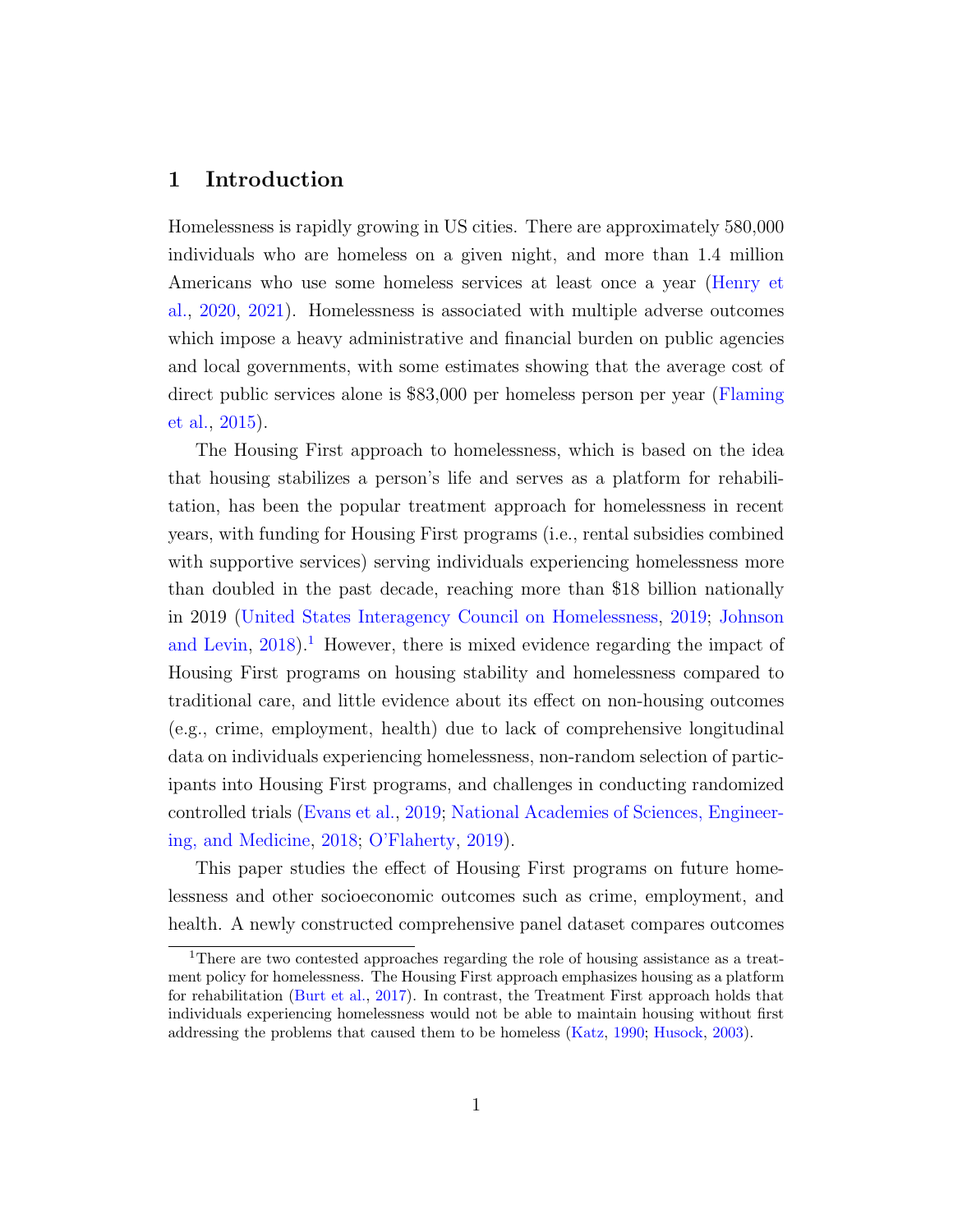of single adults (i.e., individuals age 25 or older who do not have any dependents accompanying them) experiencing homelessness who receive Housing First assistance to those who do not. This comparison is made possible by linking administrative records across multiple public service agencies in Los Angeles County, including the homeless response system, health services, and the sheriff's department, among others. These links are used to create a panel dataset at the case-month level containing public service histories of all single adults experiencing homelessness who sought assistance from homeless services providers in Los Angeles County between 2016 and 2017.

I address potential non-random assignments into Housing First programs using a random case manager assignment design to construct an instrumental variable for housing assistance receipt. Naive comparison of individuals who receive housing assistance to those who do not could lead to wrong conclusions that result from selection into Housing First programs based on observed and unobserved characteristics of clients. For example, prioritizing individuals with relatively higher acuity into treatment might result in treated individuals having relatively worse outcomes than non-treated individuals. Alternatively, selection into treatment based on unobserved potential gains would lead to estimating excessively large positive treatment effects. I overcome this potential selection problem by exploiting a quasi-experiment where individuals are randomly assigned into Housing First programs with different probabilities based on their case manager assignment. This quasi-experiment results from the as-good-as-random assignment of clients' cases to case managers combined with considerable variation between case managers in their propensity to place individuals in Housing First programs, even after conditioning on service site, time, and case characteristics.

This paper provides three main results. First, Housing First programs reduce future interactions with the homeless support system. I find that a 10-percentage point (approximately one standard deviation) increase in a case manager's Housing First program placement rate increases the probability of Housing First program placement by 8.5 percentage points, and decreases the likelihood of returning to the homeless support system by 1.7 percentage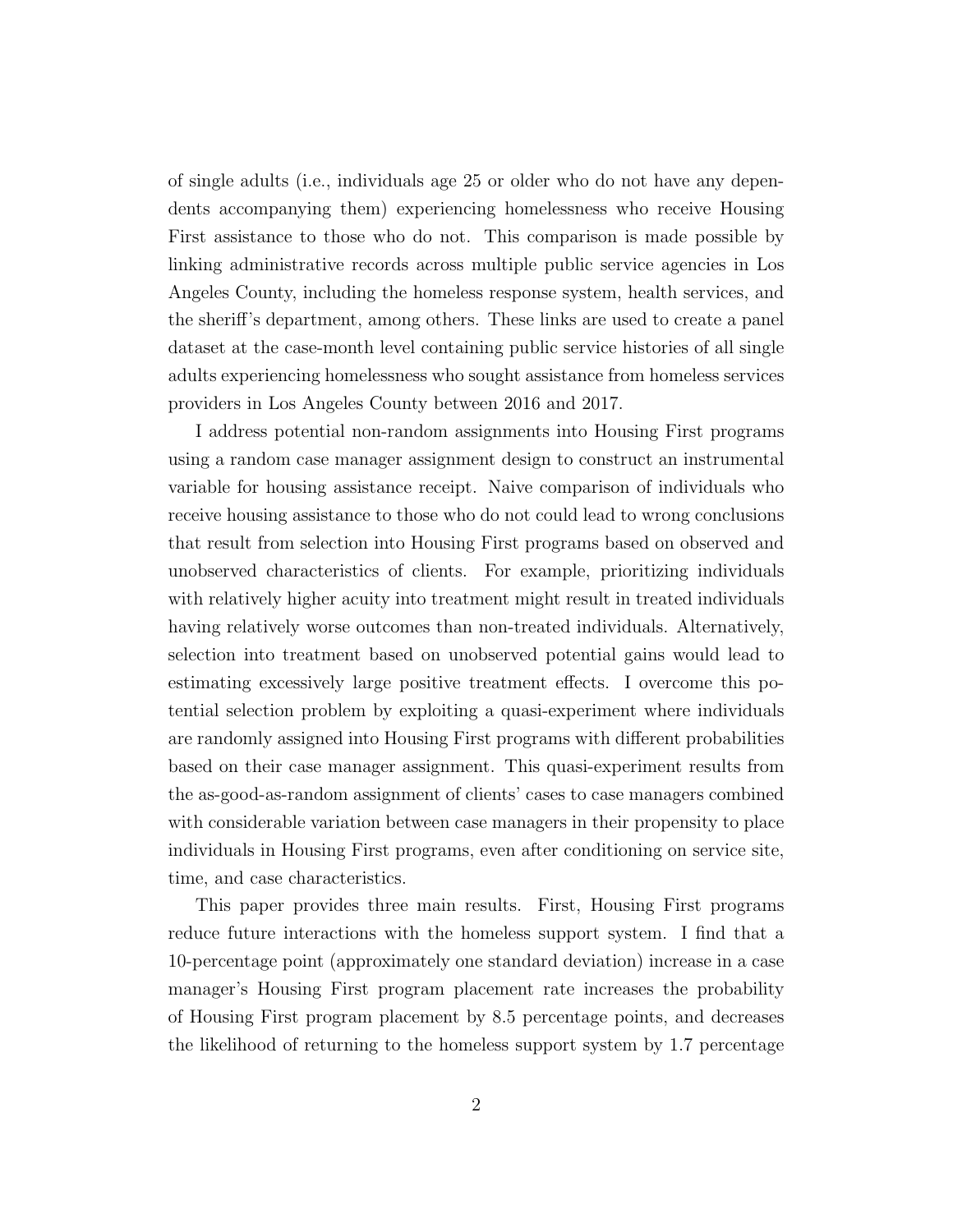points within 18 months after intake (medium-term) and by 1.2 percentage points within 30 months after intake (long-term), relative to sample means of 27 and 22 percent, respectively. Rescaling these effects by the first-stage (treatment assignment propensities) magnifies the estimates such that participation in Housing First programs lowers the probability of returning to the homeless support system within 18 months by 23 percentage points and within 30 months by 15 percentage points.

Second, Housing First programs positively affect a wide range of nonhousing outcomes. Using the instrument of case manager Housing First program placement propensity, I estimate that participation in a Housing First program reduces crime and reliance on social benefits and increases income and employment. Specifically, Housing First assistance reduces the probability of being in jail within 18 months by 95 percent, the probability of having a criminal charge by 85 percent, the probability of receiving emergency cash assistance by 80 percent, and the probability of relying on social benefits by 35 percent, while increasing the probability of reporting non-zero income by 23 percent (compared to baseline means). Importantly, these effects are also detected 30 months after intake. Additionally, I find no significant relationship between Housing First assistance and health services utilization, which is consistent with the previous literature [\(National Academies of Sciences, Engi](#page-41-0)[neering, and Medicine,](#page-41-0) [2018\)](#page-41-0).

Third, I provide descriptive evidence that both short-term (rapid re-housing) and long-term (permanent supportive housing) Housing First programs generate positive effects for recipients. The estimated effects on the wide range of socioeconomic outcomes considered in this paper are similar in sign for both types of programs. As expected, long-term Housing First programs produce considerably larger effects in magnitude in future homelessness compared to short-term Housing First programs. Nevertheless, the estimates suggest that short-term Housing First programs deliver much more favorable outcomes in crime, health, income, and employment, and that they also deliver these outcomes faster. These results are more descriptive in nature compared to the previous two, since the random assignment in this study is for any Housing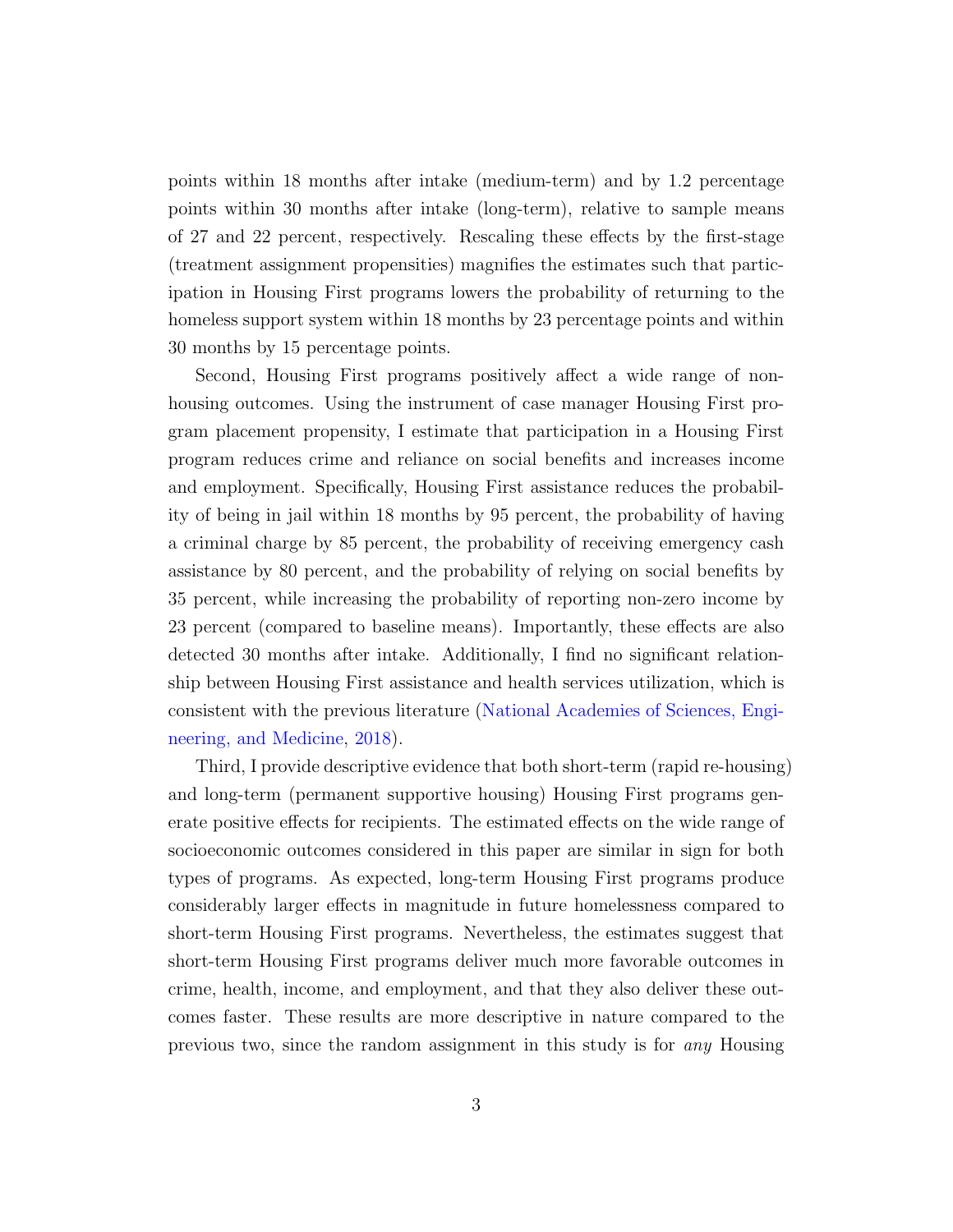First program and not for the *type* of Housing First program.

Overall, these findings have important implications for policy debates over eligibility, duration, and targeting of Housing First assistance to individuals experiencing homelessness. One important policy question is whether the positive effects of housing are cost-effective. Back-of-the-envelope calculations presented at the end of the paper show that program costs are offset by direct savings to public agencies within the first 18 months alone, which I compute as savings from reduced use of public services and increased employment.

This paper advances the literature by adding to the growing trend of using administrative data to study homelessness, which was pioneered by [Culhane](#page-37-0) [et al.](#page-37-0) [\(2002\)](#page-37-0) and [Byrne et al.](#page-36-1) [\(2013\)](#page-36-1), with recent work demonstrating the use of administrative data to study homelessness at the national level [\(Meyer et](#page-41-2) [al.,](#page-41-2) [2021\)](#page-41-2). Furthermore, this study establishes that participation in Housing First programs has a beneficial causal effect on a wide range of socioeconomic outcomes for individuals experiencing homelessness using large-scale adminis-trative data and the random assignment of screener design.<sup>[2](#page-1-0)</sup> Recent literature reviews by [Evans et al.](#page-38-3) [\(2019\)](#page-38-3), [O'Flaherty](#page-41-1) [\(2019\)](#page-41-1), and [Kertesz and Johnson](#page-40-0) [\(2017\)](#page-40-0) show that there is mixed evidence in the literature regarding the effects of Housing First programs on future homelessness and housing stability, especially for rapid re-housing (short-term) programs. In addition, few papers have been able to detect significant effects of Housing First policies on non-housing outcomes of interest. This fact is driven in particular because of the numerous limitations of conducting randomized control trials (e.g., high costs, treatment assignment spillovers, attrition) and having access to highquality data from multiple public agencies on a large population of individuals experiencing homelessness.

This study also contributes to the literature on homelessness by focusing on

<sup>2</sup>The number of studies that use the random screener design to identify a causal relationship has grown rapidly in recent years, and has been used in many different contexts, including incarceration [\(Aizer and Doyle,](#page-35-0) [2015;](#page-35-0) [Bhuller et al.,](#page-36-2) [2020;](#page-36-2) [Kling,](#page-40-1) [2006;](#page-40-1) [Mueller-](#page-41-3)[Smith,](#page-41-3) [2015\)](#page-41-3), disability insurance [\(Autor et al.,](#page-36-3) [2019;](#page-36-3) [Dahl et al.,](#page-37-1) [2014;](#page-37-1) [Maestas et al.,](#page-40-2) [2013\)](#page-40-2), foster case [\(Bald et al.,](#page-36-4) [2019;](#page-36-4) [Doyle,](#page-39-3) [2007;](#page-39-3) [Doyle,](#page-39-4) [2008\)](#page-39-4); bankruptcy protection [\(Dobbie and](#page-37-2) [Song,](#page-37-2) [2015\)](#page-37-2); and foreclosures [\(Diamond et al.,](#page-37-3) [2020\)](#page-37-3).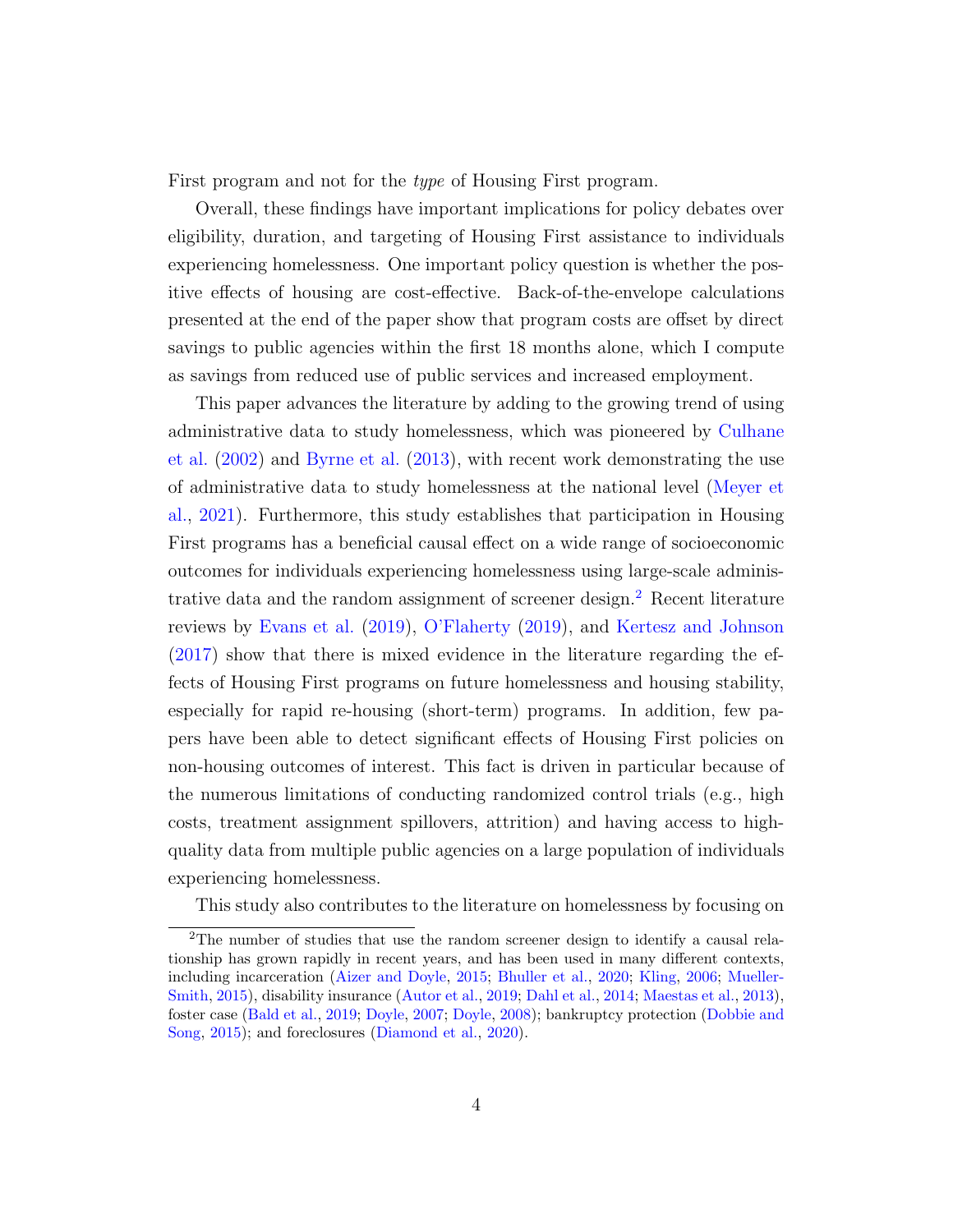single adults experiencing homelessness, an understudied yet substantial population representing more than two-thirds of the homeless population. Much of the existing literature focuses on homeless families or specific subgroups within the homeless population. For example, the closest study to this one is [Gubits](#page-38-4) [et al.](#page-38-4) [\(2018\)](#page-38-4) which evaluates the effects of the Family Options study. The study randomly assigned families experiencing homelessness to priority access to long-term rent subsidies, short-term rent subsidies, transitional housing programs, and usual care. They find that long-term rent subsidies reduced homelessness and improved aspects of well-being relative to usual care, while the two other interventions had little effect. The differences in the effectiveness of short-term rental subsidies (e.g., rapid re-housing) programs in the Family Options study and this paper emphasize the heterogeneous impacts of housing programs on families relative to single adults experiencing homelessness. Other seminal studies include [Goodman et al.](#page-38-5) [\(2016\)](#page-38-5) who study the Homebase homelessness prevention program in New York City, [Rosenheck et al.](#page-41-4) [\(2003\)](#page-41-4) that study the effect of rent subsidies for homeless veterans with serious mental illness, and [Tsemberis et al.](#page-42-1) [\(2004\)](#page-42-1) who study the effect of Pathways to Housing program in New York City that was targeted to individuals with serious mental illness.

Last, this paper also relates to the growing literature in economics on the effect of housing policies on family and individual outcomes by examining the impact of housing assistance for individuals experiencing homelessness. This literature has mainly focused on specific populations such as people who apply for housing vouchers, like in the Moving to Opportunity studies [\(Bergman et](#page-36-5) [al.,](#page-36-5) [2019;](#page-36-5) [Chetty et al.,](#page-37-4) [2016;](#page-37-4) [Kling et al.,](#page-40-3) [2007;](#page-40-3) [Pinto,](#page-41-5) [2018\)](#page-41-5), or who are forced to move after public housing demolitions, like [Jacob](#page-39-5) [\(2004\)](#page-39-5) and [Chyn](#page-37-5) [\(2018\)](#page-37-5). Other studies, like [Jacob and Ludwig](#page-39-6) [\(2012\)](#page-39-6) and [van Dijk](#page-42-2) [\(2019\)](#page-42-2), study broader populations of low-income families. What is common to these studies is that they cannot identify homeless participants due to the lack of available data on participants. In addition, a few studies have examined the effect of housing evictions on homelessness, finding that they cause a large and persistent increase in the risk of homelessness [\(Collinson and Reed,](#page-37-6) [2018;](#page-37-6)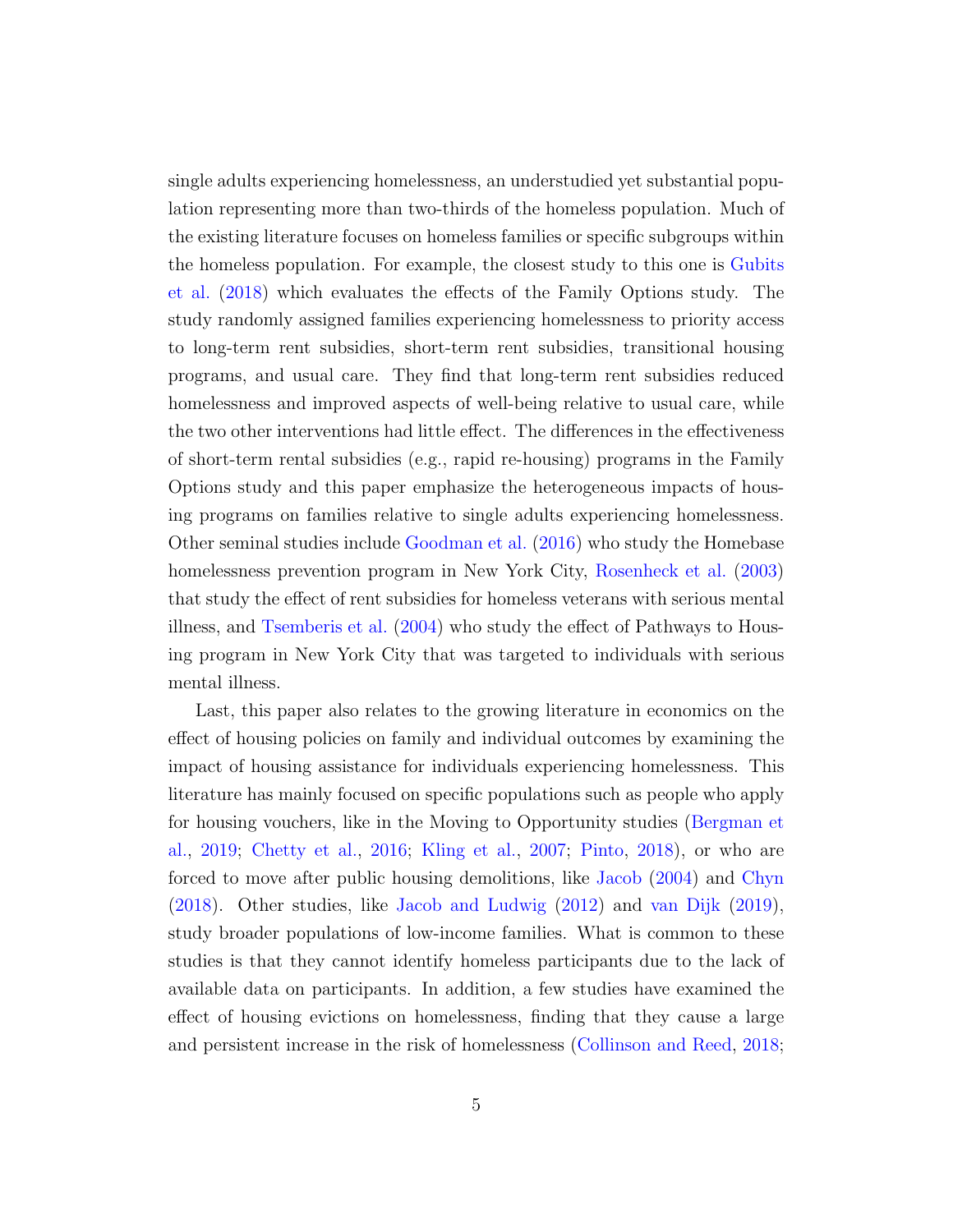[Desmond and Gershenson,](#page-37-7) [2016;](#page-37-7) [Fetzer et al.,](#page-38-6) [2019;](#page-38-6) [Humphries et al.,](#page-39-7) [2019\)](#page-39-7).<sup>[3](#page-1-0)</sup> This study, however, evaluates what is the effect of housing assistance for individuals who are already experiencing homelessness.

# 2 Background

This section summarizes the housing programs available for individuals experiencing homelessness and provides a brief description of Los Angeles County's homeless support system. For more details, see [Appendix A.](#page-52-0)

## <span id="page-7-0"></span>2.1 Housing First Programs for Homeless Individuals

There are two broad categories of housing programs that serve the homeless population: temporary (emergency) and permanent (Housing First). Temporary housing programs provide short-term housing solutions for clients while they experience homelessness.<sup>[4](#page-1-0)</sup> In contrast, permanent housing programs exit individuals from homelessness by offering medium- or long-term rent subsidies combined with supportive services.[5](#page-1-0)

There are three main permanent housing programs: rapid re-housing, permanent supportive housing, and other permanent housing. Rapid re-housing

<sup>&</sup>lt;sup>3</sup>See [Ellen et al.](#page-38-7) [\(2016\)](#page-38-7) for an overview of empirical research on housing assistance policies in the U.S.

<sup>4</sup>Temporary (emergency) housing programs are based on the traditional continuum model for homelessness. This model is based on the idea that individuals who experience homelessness face many challenges that must be addressed first in order to achieve future housing stability. The first access point for individuals experiencing homelessness under this model is emergency shelters. They provide crisis or bridge housing without rent or lease agreements until residents can find permanent housing. After accessing an emergency shelter, individuals can move to a transitional housing program. Like emergency shelters, transitional housing programs provide temporary assistance for up to 24 months. In addition to providing shelter, temporary housing programs provide supportive services that address housing placement, self-sufficiency, employment and training, life skills, mental and physical health, and substance abuse.

<sup>&</sup>lt;sup>5</sup>Permanent housing programs are based on the Housing First strategy for addressing homelessness. This strategy is based on quickly finding long-term housing solutions without preconditions or eligibility requirements in order to minimize the trauma caused by homelessness and to serve better additional problems an individual experiencing homelessness is facing [\(Burt et al.,](#page-36-0) [2017\)](#page-36-0).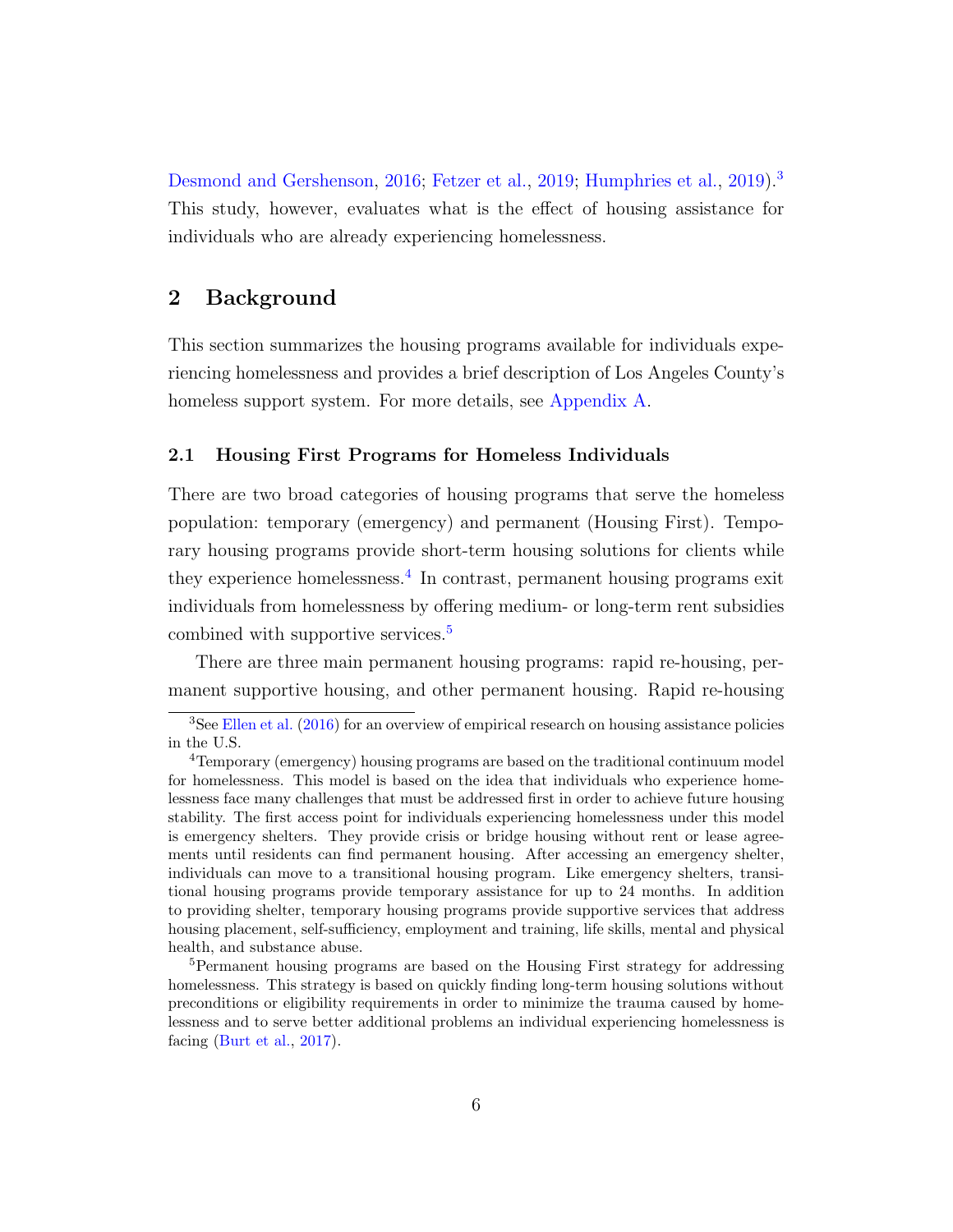programs locate housing units for clients in the private market. They typically offer short-term total rent subsidies lasting up to 18 months. In addition to housing search and rent subsidy, these programs also offer non-housing services such as case management, supportive services, and other limited short-term financial assistance.

Permanent supportive housing and other permanent housing programs (e.g., project-based Section 8 or Housing Choice Vouchers for individuals experiencing homelessness) offer long-term rental subsidies that pay the difference between 30 percent of individuals' incomes and their housing costs. Program participation can be indefinite as long as individuals remain eligible and follow program rules such as paying their share of the rent. Those subsidies can be place-based (project-based) or tenant-based that allow recipients to rent private market housing. Permanent supportive housing programs, which serve persons with disabilities, also provide intensive non-housing services such as case management, substance abuse treatments, mental health treatments, life skills courses, and employment readiness workshops.

# 2.2 Los Angeles County's Homeless Support System and Case Manager Assignment

The Los Angeles Continuum of Care (CoC), headed by the Los Angeles Homeless Services Authority (LAHSA), is the regional planning body that coordinates housing and services for homeless families and individuals in Los Angeles County. It includes hundreds of service providers who operate in a decentralized fashion. These organizations widely differ in the populations they serve and in the scope and type of services they provide, ranging from meals and hygiene services, health care, transportation, legal assistance, general case management, and temporary or permanent housing services.

Single adults experiencing homelessness seeking assistance can connect with the county's homeless service providers in one of three ways. First, clients can arrive independently to service providers through a "walk-in" option. Second, clients can receive referrals to service providers via other public agencies (e.g., health clinics, hospitals, jails). Third, many service providers operate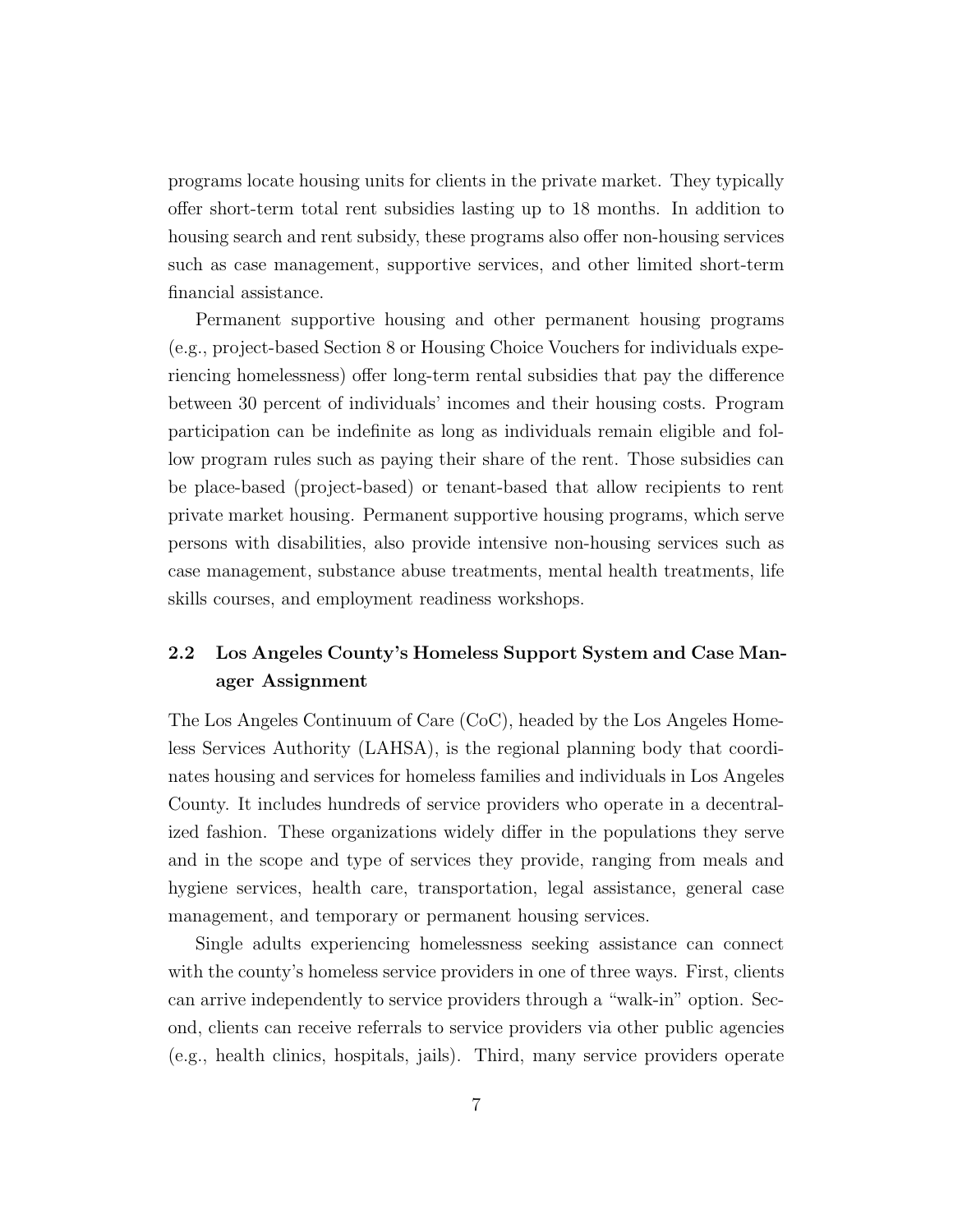street outreach teams that scan the streets of the county in order to assist unsheltered homeless individuals.

After clients have engaged with service providers, they are assigned to case managers who conduct an intake using a standardized tool known as the VI-SPDAT (Vulnerability Index - Service Prioritization Decision Assistance Tool). After completing the intake, case managers provide case management services for their clients, resulting in an "action plan" or treatment recommendation. As part of this plan, clients can receive housing and non-housing services from different service providers, according to their needs and availability.

Two features of the Los Angeles County homeless support system are essential for the analysis in this paper. First, when a client engages with a service provider in the system, they are assigned the first available case manager, so conditional on the service provider and time, the assignment to a case man-ager is as-good-as-random.<sup>[6](#page-1-0)</sup> Second, case managers differ in their propensity to place individuals in Housing First programs. The quasi-experiment the results from these two features generates exogenous variation in the likelihood of receiving Housing First assistance based on case manager assignment.

At this point, it might be helpful to discuss why case managers might arrive at different action plans and outcomes for similar clients. If program eligibility and suitability were always clear and based on a clear-cut rule, there should be no variation across case managers with randomly assigned cases. There is extensive literature on case manager variation in recommendations and outcomes [\(Sosin and Yamaguchi,](#page-42-3) [1995;](#page-42-3) [Alden,](#page-36-6) [2015;](#page-36-6) [van den Berk-Clark,](#page-42-4) [2016\)](#page-42-4), which provides some support for the identification strategy employed here. In particular, case managers are thought to rely more heavily on "practice wisdom" than administrative rules when making placement referrals.<sup>[7](#page-1-0)</sup> In ad-

 $6$ The random assignment of clients to case managers has been confirmed in multiple interviews conducted with service providers and with representatives from the Los Angeles Homeless Services Authority (LAHSA). They have emphasized that this assignment is based on the availability of case managers alone. This is true for all types of initial engagement of clients with providers (walk-ins, referrals, and outreach). [Section 4.4](#page-20-0) provides empirical evidence that case managers' assignments are as-good-as-random.

<sup>7</sup>Multiple interviews with homeless service providers in Los Angeles County emphasized that several case managers' unobserved personality traits and skills might be important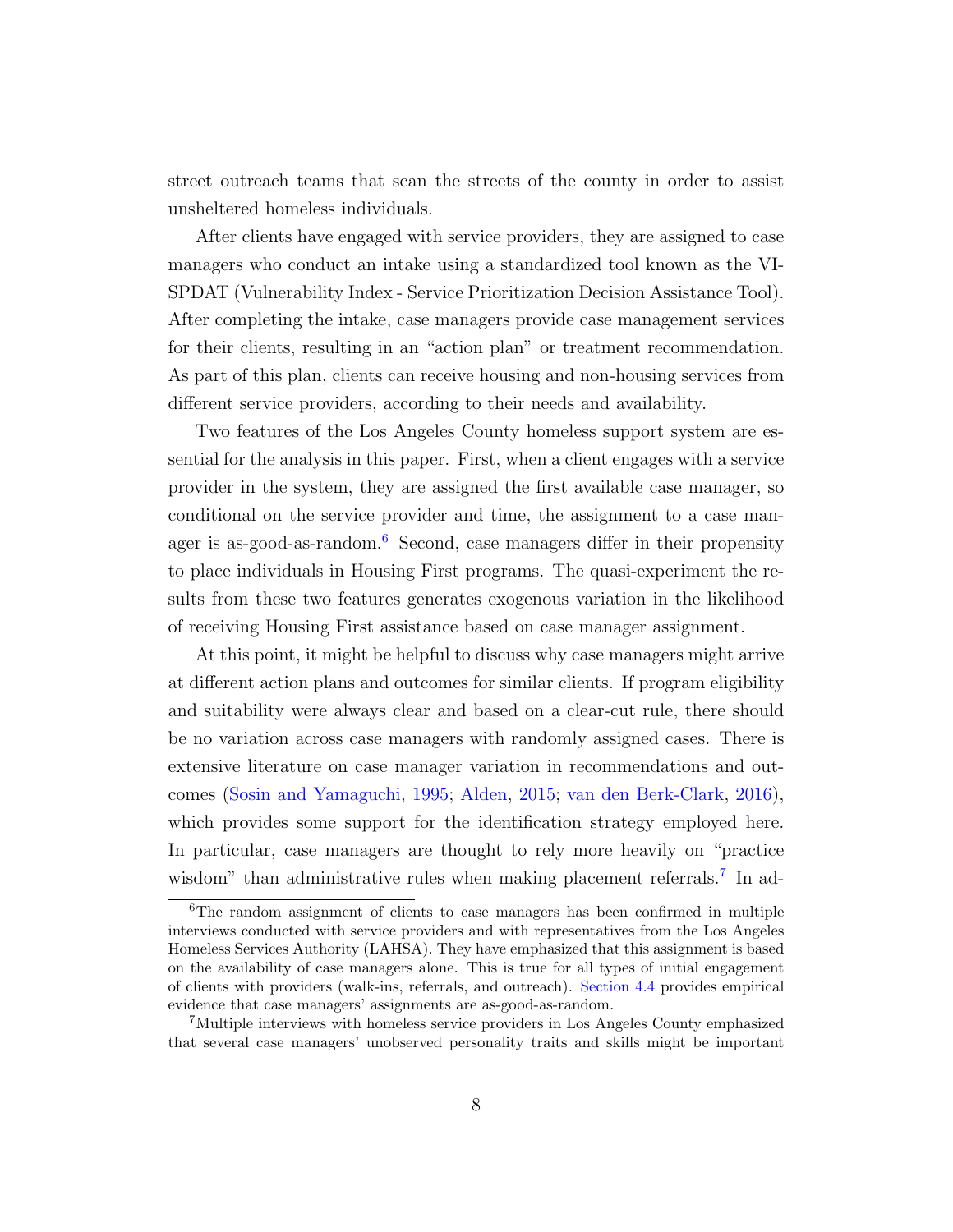dition, the likelihood for placement in Housing First programs does vary over time and with the number of resources available to each organization, such as federal and local funding and private donations [\(Moulton,](#page-41-6) [2013;](#page-41-6) [Corinth,](#page-37-8) [2017;](#page-37-8) [Lucas,](#page-40-4) [2017\)](#page-40-4). Hence, it appears that the threshold for placement is not constant across time or case managers.

# 3 Data

A unique dataset that combines a wide array of administrative agencies in Los Angeles County is used to carry out the analysis. This section describes these data sources and the structure of the linked dataset. It then provides descriptive statistics and reports correlations between housing assistance and medium- and long-term outcomes as a benchmark to interpret the magnitude of the causal effects of case managers and housing. Detailed information on the different agencies included in the analysis, the available data, and the cleaning and setting up of the data for the analysis is available in [Appendix B.](#page-61-0)

## <span id="page-10-0"></span>3.1 Homeless Support System Data

The core of the data comes from the Los Angeles Homeless Services Authority (LAHSA). The VI-SPDAT database offers details of intakes conducted by homeless service providers throughout Los Angeles County for single adults experiencing homelessness in 2016-2017. Each record includes a unique individual identifier, intake date, survey questions, and demographic characteristics. Additionally, each record provides information on the case manager conducting the intake, including their name, organizational affiliation, and intake location.[8](#page-1-0)

determinants of housing placement rates. Firs, case managers are required to build trust and motivate their clients, and serve as their clients' point of contact and advocates. The second important characteristic of case managers is finding the relevant services and funding that the client could get in the shortest time possible. This skill requires extensive knowledge of the homeless support system and good networking skills with other service providers and landlords.

<sup>8</sup>A VI-SPDAT survey is a pre-screening tool that guides case managers to determine the level of acuity of a particular client, which in the case of single adults ranges from a score of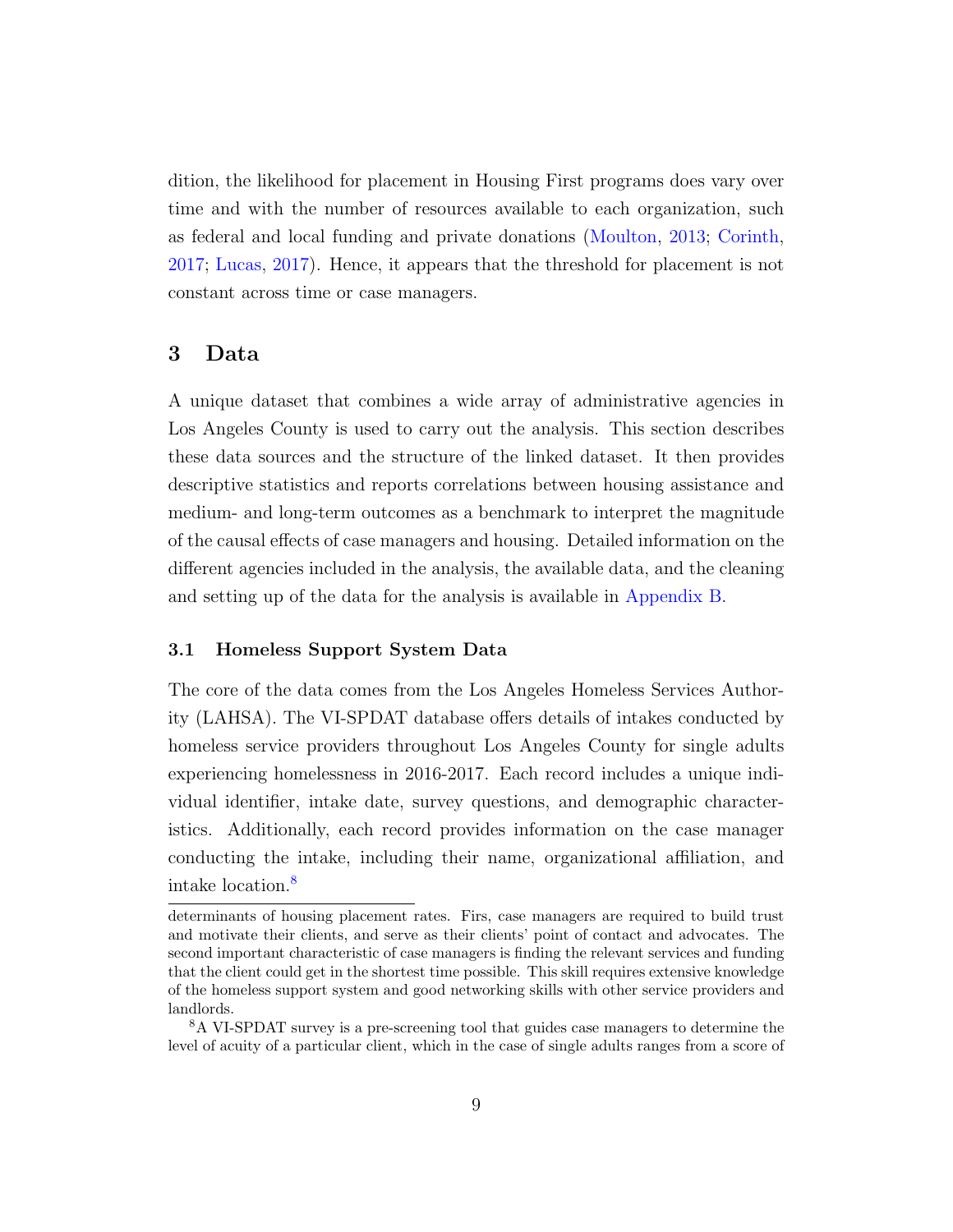The Homeless Management Information System (HMIS) contains complete records of all publicly funded homeless services provided (both housing and non-housing services) by homeless service providers in Los Angeles County. The VI-SPDAT and the HMIS databases are linked to determine whether individuals were ever enrolled in a Housing First program. The two databases reflect that, in many cases, once an individual is placed in a housing program, a separate organization or agency supervises the case.

The baseline treatment used in this study is enrollment in any Housing First program that provides rental subsidy (i.e., rapid re-rehousing, permanent supportive housing, or other permanent housing programs) at any point during the first 6-months after intake.<sup>[9](#page-1-0)</sup> This measure excludes any continuum programs (i.e., emergency shelters and transitional housing).[10](#page-1-0)

The main outcome measures using this data are defined as use of home-less programs at any point after intake.<sup>[11](#page-1-0)</sup> These programs include emergency shelter stays, street outreach, new case intakes, and continued enrollment in Housing First programs. These outcomes have been traditionally used as measures of homelessness and housing stability [\(Evans et al.,](#page-38-8) [2016;](#page-38-8) [Gubits et al.,](#page-38-4) [2018;](#page-38-4) [Weare,](#page-42-5)  $2021$ ).<sup>[12](#page-1-0)</sup>

Lastly, the Homeless Management Information System (HMIS) also contains self-reported income, employment, and social benefits receipt. This paper uses these responses to examine the effects of Housing First programs on

<sup>0</sup> to 17. Higher levels of the VI-SPDAT score indicate a higher level of acuity and, hence, a higher need for assistance. In practice, there is very little correlation between an intake's VI-SPDAT score and the likelihood of receiving housing assistance.

<sup>9</sup>Treatment is censored at 6-months from intake date to balance two opposing empirical challenges: long waiting times for Housing First programs and lack of indication in the data regarding whether a housing placement is linked directly to the case manager handling the individual during intake. Censoring the treatment at 1-month, 3-months, 12-months, and 18-months after intake does not materially change results.

<sup>&</sup>lt;sup>10</sup>I exclude continuum programs from the analysis for two reasons. First, individuals in continuum programs are considered homeless since they do not have a permanent housing solution. Second, one of the main challenges in the homelessness literature is to investigate the impact of Housing First programs on individuals' outcomes and to compare them to those of traditional continuum programs [\(Burt et al.,](#page-36-7) [2001;](#page-36-7) [Kertesz and Johnson,](#page-40-0) [2017\)](#page-40-0).

<sup>&</sup>lt;sup>11</sup>The outcomes in this paper will focus on any program use between 7-18 (medium-term) and 19-30 (long-term) months after intake.

<sup>12</sup>See [Appendix B](#page-61-0) for a more detailed description of these outcome measures.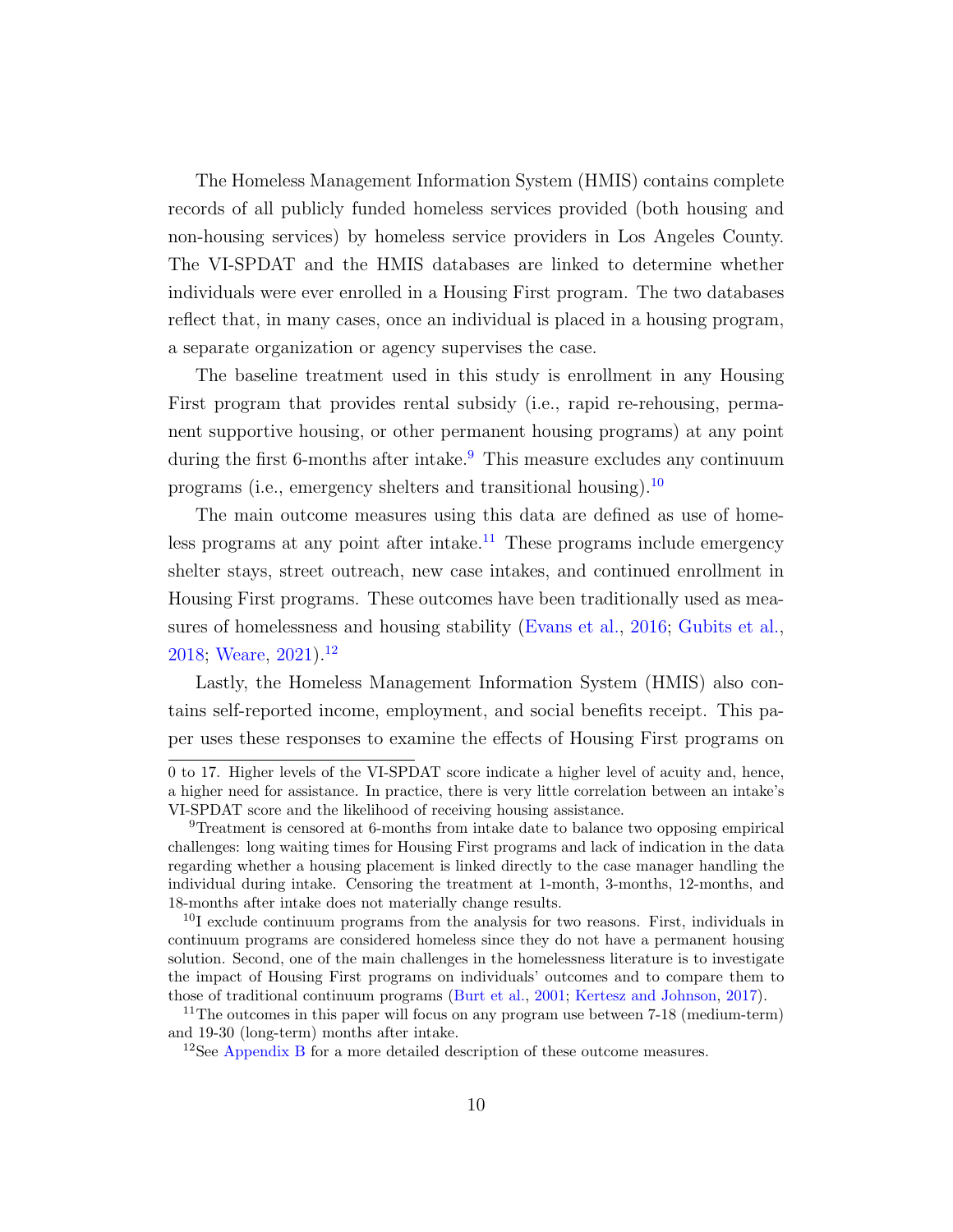outcomes derived from these responses. However, two main caveats require caution when interpreting results related to these outcomes. First, this data is self-reported, as opposed to other outcomes in the study that rely on administrative records. Second, this data is available only for individuals who provide information on employment, income, or social benefits receipt.<sup>[13](#page-1-0)</sup>

## 3.2 Public Agencies Data

The Enterprise Linkages Project (ELP) includes information across a spectrum of publicly funded health, mental health, social and corrections services in Los Angeles County. I summarize the key outcome measures relevant for the analysis based on three major areas: crime, health, and social benefits.

Crime.– The analysis uses two data sources to measure crime-related outcomes. First, the Los Angeles Sheriff's Department (LASD) records contain information on the population of charged and incarcerated individuals in Los Angeles County. The dates of each unique sentence are observed, the type of charge, and the total sentence length. Specifically, the data contain crim-inal charges, arrests (jail bookings), and incarceration history.<sup>[14](#page-1-0)</sup> Second, the Los Angeles County Probation Department records contain information on the population of offenders that are under probation supervision in Los Angeles County in a given month.

Health.– Three data sources are used to measure health-related outcomes. First, the Los Angeles County Department of Health Services (DHS) database contains payment records for medical services funded by Los Angeles County. The variables include the type of service (inpatient, outpatient, emergency department), start and end dates of services, and diagnosis and procedure

<sup>&</sup>lt;sup>13</sup>Another caveat related to these results is that when measuring outcomes at 7-18 months after intake (medium-term) or 19-30 months after intake (long-term), the individual must have an interaction with the homeless support system (enrollment in a housing program or return to homelessness). Reassuringly, the main results in the paper are similar for this subgroup of individuals, and they are available upon request.

<sup>&</sup>lt;sup>14</sup>The Sheriff's data will not contain data for Los Angeles city jails except for those arrestees who remain in custody after arraignment. These individuals are remanded to the custody of the LA County Sheriff's department.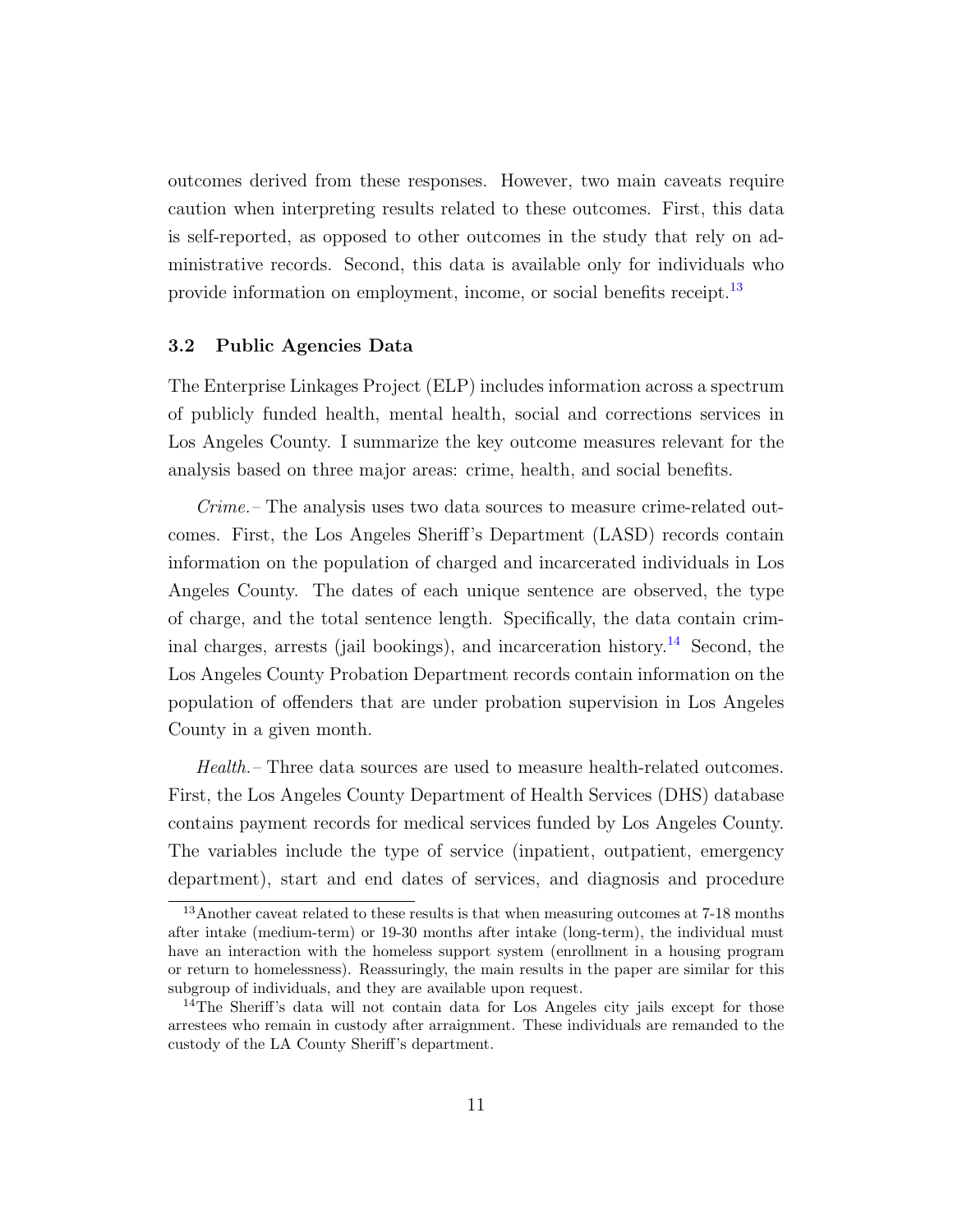codes. Second, the Los Angeles County Department of Mental Health (DMH) records contain publicly funded mental health services, including assessments, case management, crisis intervention, medication support, peer support, psychotherapy, and rehabilitative services. Third, the Los Angeles County Department of Public Health (DPH) database records information on substanceabuse services, including detox, residential programs, and outpatient visits.

Social Benefits (General Relief ).– General Relief is an emergency cash assistance program operated through the Los Angeles County Department of Public and Social Services (DPSS). Eligible for General Relief is those individuals who are unable to work and are not eligible for other state or federal cash assistance programs. Hence, the vast majority of individuals receiving this benefit are homeless. The General Relief records contain the monthly benefits each member of a household receives.

## 3.3 Sample Restrictions

Starting from the raw dataset of intakes, I make a series of restrictions to obtain the baseline sample of 15,353 intakes. The cases in the baseline sample are of non-veterans single adults for which this is their first interaction with the homeless system in Los Angeles County.<sup>[15](#page-1-0)</sup> In addition, I restrict attention to service sites that had at least two case managers working each month and case managers who handled at least 30 cases in 2016-2017, so that case manager randomization is meaningful.<sup>[16](#page-1-0)</sup> [Appendix B](#page-66-0) describes the steps above in more detail, and [Table C.1](#page-79-0) shows how the various restrictions affect the number of cases, clients, case managers and service sites.

<sup>&</sup>lt;sup>15</sup>I remove veteran cases because homeless veterans are redirected to the United States Veterans Administration Homeless System for further treatment. Hence, their case manager assignment is not relevant to whether they receive housing .

<sup>&</sup>lt;sup>16</sup>In [Section 5.4,](#page-31-0) I show that my results are robust when excluding case managers with a relatively small number of cases. I chose the threshold of 30 cases to increase the sample size. Case managers handle 30 cases on average at any point in time, with the average duration of a case more than one year, making 30 cases a reasonable number in this setting.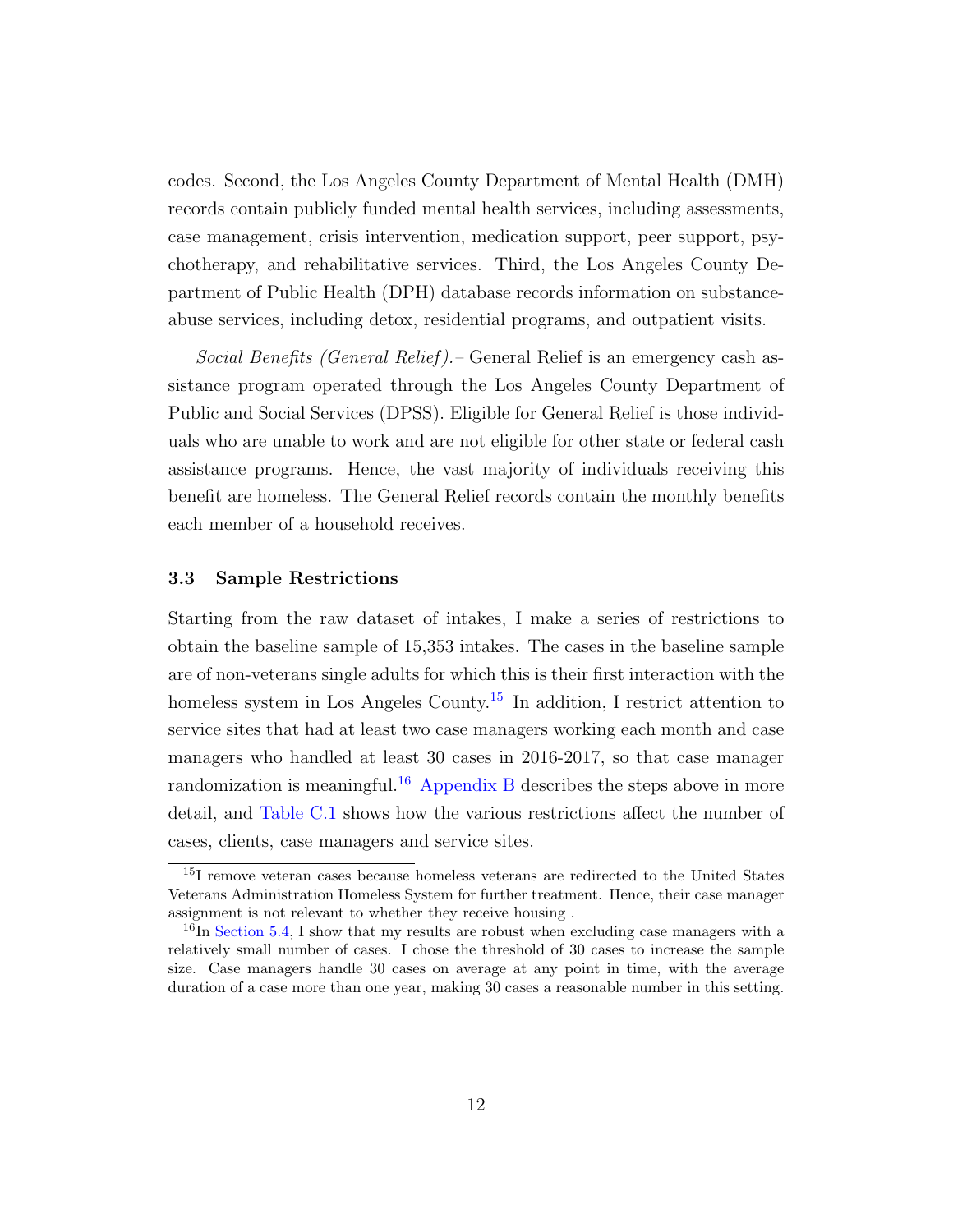### <span id="page-14-0"></span>3.4 Summary Statistics

[Table 1](#page-46-0) reports summary statistics for the baseline sample of 15,353 cases described above. The typical case in the analysis represents an individual with an average age of 45 years old, less likely to be female, more likely to be from a minority group and to experience homelessness in the past. Moreover, 4 out of 5 cases report having a major disability, a quarter of cases report having a substance abuse problem, and almost two thirds are considered chronic homeless. In addition, between 18-25 percent of cases had past interactions with at least one public agency.

Panel C of [Table 1](#page-46-0) presents a summary of homeless services received for the homeless cases in the sample. Homeless service is defined as enrollment in any housing or non-housing program up to six months after intake. For simplicity, I consider the first program in which the individual enrolled after intake as the mutually exclusive treatment assigned to that individual. Among the 15,353 cases in the analysis, 7 percent of cases received Housing First assistance (rental subsidy), and less than 1 percent of all cases received long-term rental subsidies, the most intensive housing assistance program available. $17$ 

Panel D of [Table 1](#page-46-0) presents a summary of the outcomes.<sup>[18](#page-1-0)</sup> It shows that about a quarter of individuals return to seek assistance from the homeless support system at least once in both the medium- and long-terms. Turning to non-housing outcomes, the table shows that, in the medium-term, 9 percent of cases report receiving emergency cash assistance (general relief) at least once, 7 percent of cases visited a DHS facility, only 1-2 percent received mental

<sup>&</sup>lt;sup>17</sup>[Figure C.1](#page-74-0) presents the CDF of duration of Housing First assistance (figure a) and the CDF of waiting time to Housing First assistance (figure b). The median duration of housing assistance is 320 days and the median waiting time is 15 days. In addition, approximately 45 and 32 percent of treated cases are still actively enrolled in a housing program 18-months and 30-months after intake, respectively.

<sup>&</sup>lt;sup>18</sup>The availability of data on outcomes naturally varies across intake dates and agencies due to data censoring. I observe returns to the homeless system for all 15,353 cases in the medium-term (7-18 months after intake) and only for 8,947 cases in the long-term (19-30 months after intake). When considering the other public agencies in the analysis, I observe between 9,771 (DPSS sample) and 4,376 (DPH sample) cases in the medium term. I can only observe outcomes for shorter time periods for some agencies and relatively small samples in the long term.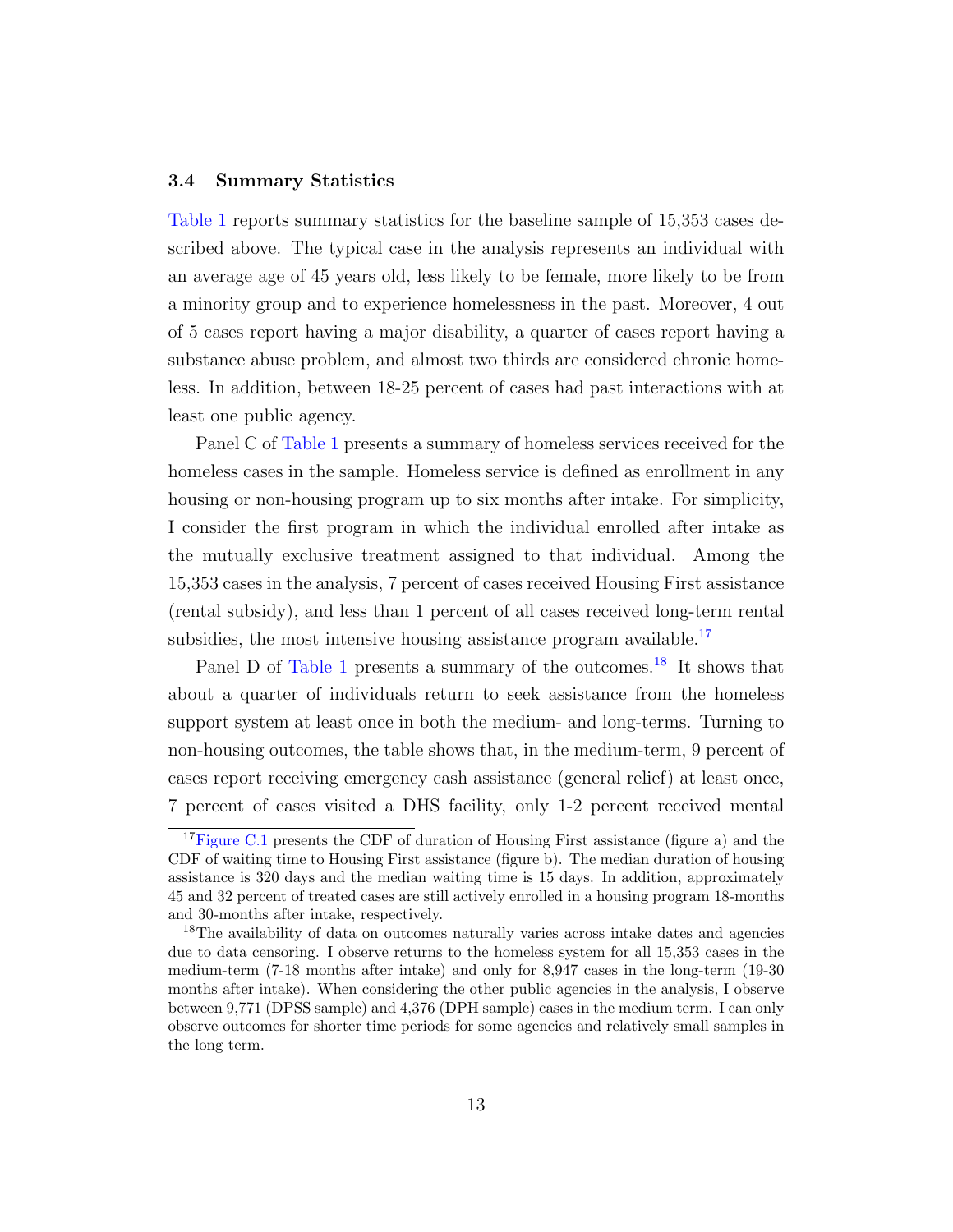health or substance abuse services, and 6 percent of cases had at least one jail booking, Finally, the last three rows of Panel D show that among individuals reporting income information, 80 percent had non-zero income, 70 percent reported receiving social benefits, while only 14 percent reported employment.

[Table C.2](#page-80-0) reports coefficients from OLS regressions of various medium- and long-term individual outcomes on Housing First program treatment. Housing First assistance receipt is negatively correlated with measures of homelessness, positively correlated with a measure of housing stability, and not correlated with most health and crime outcomes, regardless of whether controls and fixed effects are included in the regressions.

The cross-sectional correlations presented in [Table C.2](#page-80-0) must be taken with caution. Using an OLS regression to estimate the causal effect of housing assistance on socioeconomic outcomes can lead to wrong conclusions because the group of individuals who receive housing assistance is not necessarily comparable to those who do not, in both their observed and unobserved characteristics. A significant concern is the non-random selection of individuals to Housing First programs based on the observed and unobserved likelihood of having positive gains from treatment. These concerns motivate the use of an instrumental variable design to address unobserved selection to treatment.

# 4 Research Design

I exploit the fact that assignment of homeless cases to case managers is asgood-as-random and that case managers differ in their propensity to place clients in Housing First programs to generate exogenous variation in the probability of receiving housing assistance. This reduced-from relationship identifies the causal effect of case manager assignment on future homelessness and a large set of socioeconomic outcomes. Additionally, I leverage this variation using a leniency design, which aims to identify the causal effect of Housing First programs on the same set outcomes.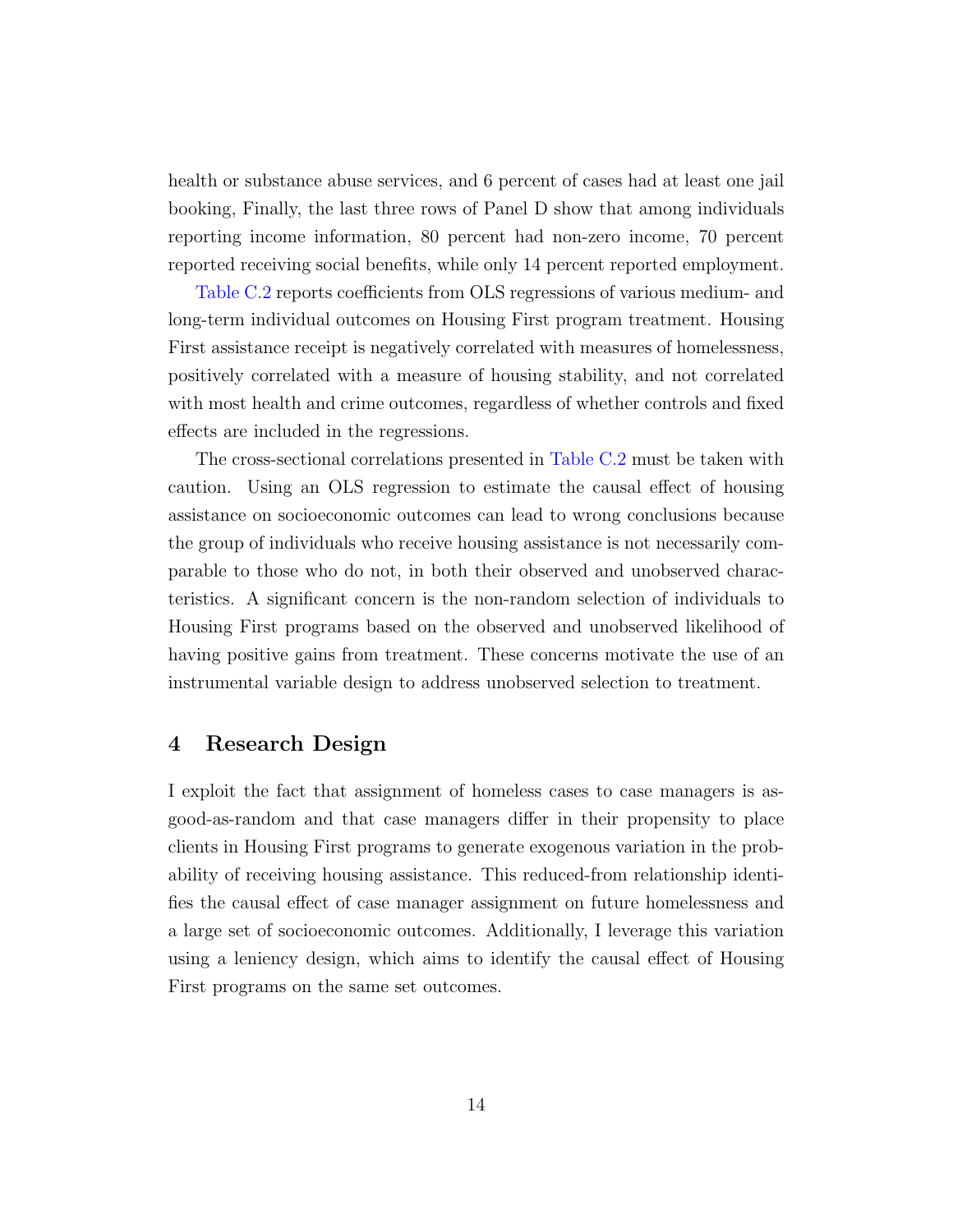## 4.1 IV Model

I model the relationship between housing assistance and outcomes using an instrumental variable design. The first stage uses the case manager's share of Housing First program placements in other cases as an instrument for Housing First program enrollment in the current case. Specifically, a case manager with a high placement rate is more likely to get the client into a Housing First program regardless of their situation.

The main interest of the analysis is in the causal effect of Housing First programs on subsequent homelessness and a wide array of socioeconomic outcomes. This can be captured by the regression model:

<span id="page-16-0"></span>
$$
Y_{it} = \beta_t H_i + X_i' \theta_t + \delta_{sm} + \nu_{it} \tag{1}
$$

where  $\beta_t$  is the parameter of interest,  $H_i$  is an indicator variable equal to 1 if individual i enrolled in Housing First program in the six months after intake,  $\delta_{sm}$  is a set of fully interacted service site by month of intake fixed effects, the level at which random assignment to case managers happens,  $X_i$ is a vector of individual-level covariates, and  $Y_{it}$  is the dependent variable of interest measured at month  $t$  after individual  $i$ 's intake (e.g., the number of returns to the homeless support system within t months from intake).<sup>[19](#page-1-0)</sup>

The case manager assignment design addresses endogeneity and selection concerns by exploiting the quasi-random assignment of cases to case managers (conditional on service site and month of intake) and the fact that some case managers are systematically more likely to place individuals in Housing First programs. Taken together, this leads to quasi-random variation in the probability an individual will enroll in a Housing First program depending on which case manager they are assigned to. The analysis uses this exogenous variation

<sup>19</sup>The complete list of individual-level controls includes the following variables: age (in years), age-squared, female indicator, race indicators (Black, Hispanic, non-Hispanic white, other/multiple/missing races), homeless history indicator, disability indicator, substance abuse indicator, chronic homeless indicator, health emergency in past six months indicator, any jail booking in past six months indicator, public agencies' history (any record in the past five years for DHS, DMH, DPH, Sheriff, Probation, and General Relief), and any past housing assistance not related to homelessness indicator.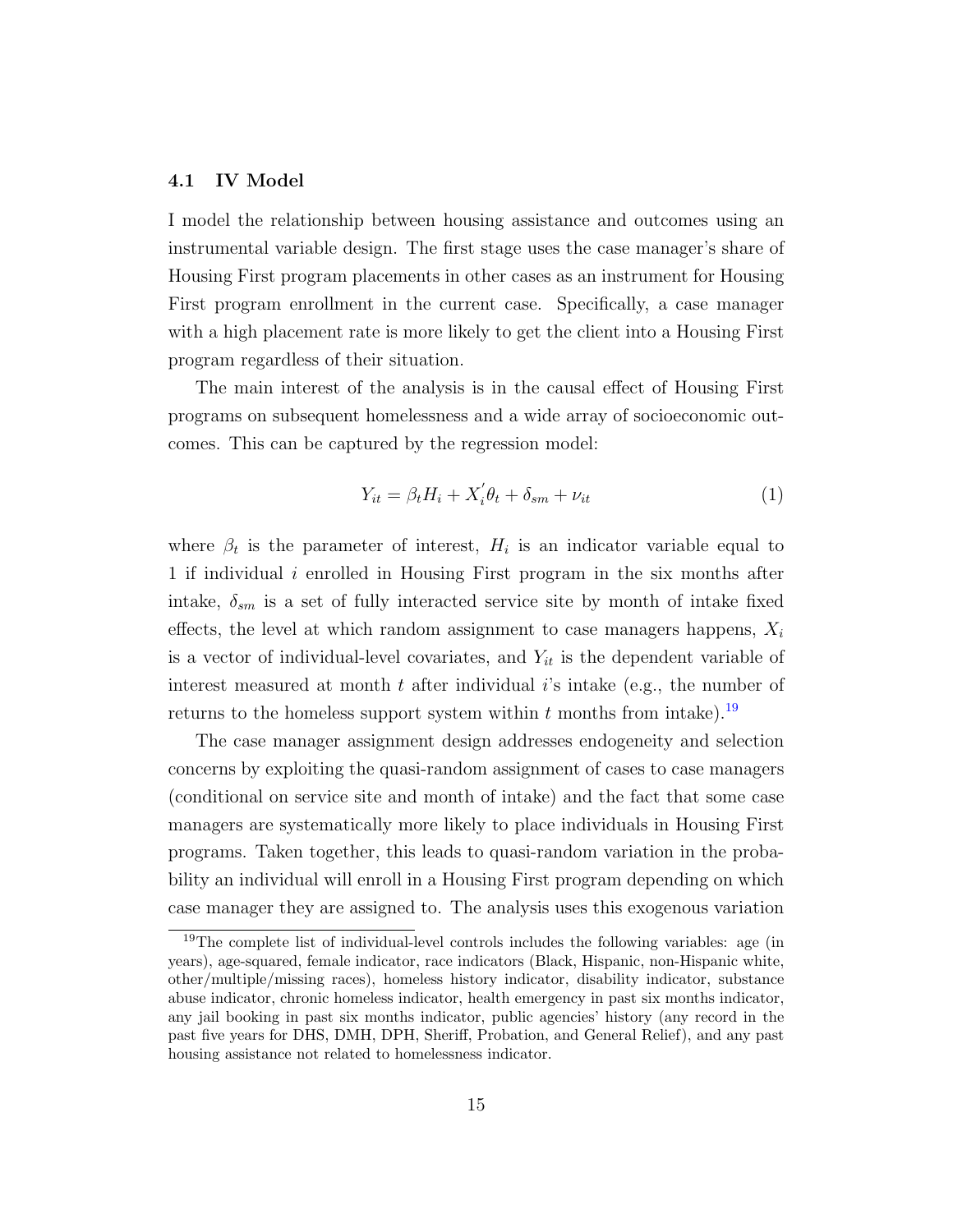in  $H_i$  to draw inference about the causal effect of the Housing First programs for individuals experiencing homelessness.

The main analysis is based on 2SLS estimation of  $\beta_t$  with [Equation \(1\)](#page-16-0) as the second stage equation and a first stage equation specified as:

<span id="page-17-0"></span>
$$
H_i = \gamma Z_{j(i)} + \rho_{sm} + X_i' \psi + \varepsilon_i \tag{2}
$$

where the scalar variable  $Z_{i(i)}$  denotes the Housing First program placement rate of case manager  $j$  assigned to individual  $i$ 's case. Formally, it is defined as:

$$
Z_{j(i)} = \frac{\sum_{k \neq i} H_{jk}}{N_j - 1} \tag{3}
$$

where  $H_{jk}$  equals to 1 if individual k who was assigned to case manager j enrolled in a Housing First program, and 0 otherwise, and  $N_j$  is the number of intakes conducted by case manager  $j$  in 2016-2017. Under the assumption of instrument exogeneity and monotonicity, the 2SLS estimand can be interpreted as a positive weighted average of the causal effect of Housing First assistance among the subgroup of individuals who could have received a different treatment had their case been assigned to a different case manager.

#### 4.2 First Stage

[Figure 1](#page-43-0) shows the identifying variation in the data by providing a graphical representation of the first stage. The histogram in the background of the figure shows the distribution of the instrument (controlling for fully interacted service site by month of intake fixed effects and individual-level covariates). The mean of the instrument is 0.07, with a standard deviation of 0.07. The histogram reveals variation in a case manager's tendency to place individuals in Housing First programs. For example, a case manager at the 90th percentile places about 10 percent of cases in Housing First programs compared to approximately 3 percent for a case manager at the 10th percentile.

[Figure 1](#page-43-0) also plots the probability that clients enroll in a Housing First program as a function of their assigned case manager Housing First program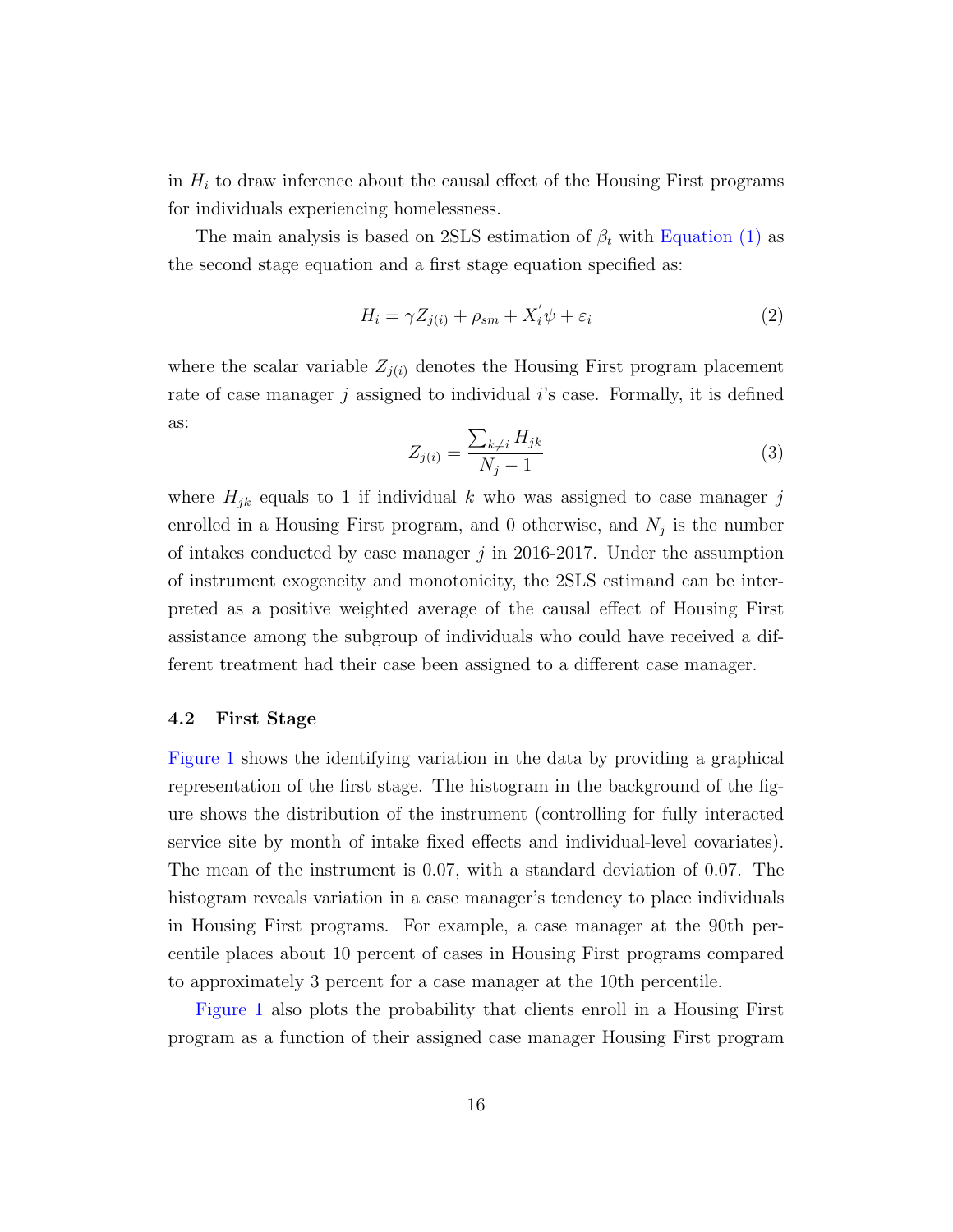placement rate. The graph is a flexible analog to the first stage equation in [Equation \(2\),](#page-17-0) plotting estimates from a local linear regression. The likelihood of enrolling in a Housing First program is monotonically increasing in the case manager's placement rate and is close to linear.

[Table 2](#page-47-0) reports first stage estimates where the dependent variable is a dummy for whether an individual received Housing First assistance in the current case on the case manager's Housing First placement rate. Column 4 includes fully interacted service site by month of intake fixed effects and a large set of case-level characteristics. The estimate is highly significant, suggesting that being assigned to a case manager with a 10-percentage point (approximately one standard deviation) higher Housing First placement rate increases the probability of Housing First program enrollment by 8.5 percentage points.

There is no statistically significant relationship between observable case manager characteristics and their Housing First placement rates. First, there is no statistically significant difference in placement rates based on the implied gender or ethnicity of the case manager. Second, the variation in case managers' placement rates is not explained by tenure or experience (See [Figure](#page-75-0) [C.2\)](#page-75-0). Bearing in mind that there could be many reasons why some case managers are more likely to place clients in Housing First programs than others, as long as case managers' assignment to clients is random, these underlying reasons should not matter for the causal interpretation of this analysis.

#### 4.3 Reduced Form

This section presents the reduced form relationships between case manager assignment and future homelessness, crime, health, and economic outcomes. Given that there is conditional random assignment of cases to case managers, these relationships can be interpreted as the causal effect of being assigned to a case manager with a higher Housing First placement rate.<sup>[20](#page-1-0)</sup>

Panels (a)-(f) of [Figure 2](#page-44-0) plot the reduced-form relationships between a case manager's Housing First placement rate and the following outcomes, us-

 $20$ [Section 4.4](#page-20-0) provides quantitative evidence for conditional random assignment of cases to case managers.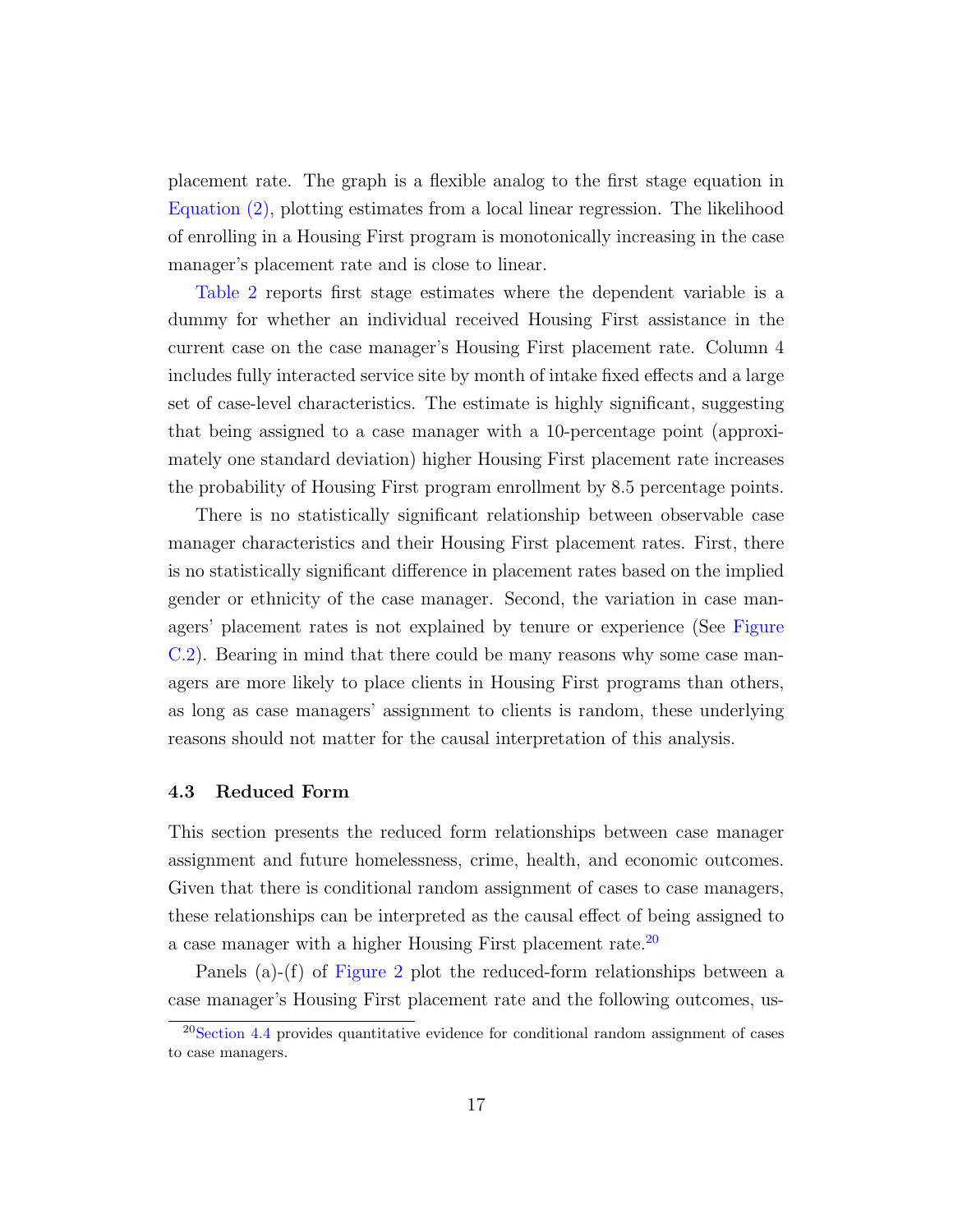ing local linear regression (by order of appearance): any return to the homeless support system, number of jail bookings, number of emergency department visits, number of mental health treatments, any non-zero income reported, and any employment reported. All outcomes are measured between 7-18 months after intake and are supposed to capture the medium-term effect of case man-ager assignment.<sup>[21](#page-1-0)</sup>

The reduced-form estimates relate to the case manager Housing First program placement rate in a monotonic fashion, with varying precision. First, the likelihood of returning to the homeless system at least once in the mediumterm (between 7-18-months after intake) is monotonically decreasing in the case manager placement rate (panel (a)). Approximately 27 percent of individuals with cases assigned to a case manager with a low placement rate (placement rate  $= 0.03, 10$ th percentile) are expected to return at least once to seek assistance from the homeless system, contrasted with approximately 25 percent of individuals whose cases are assigned to a case manager with a relatively high placement rate (placement rate  $= 0.1$ , 90th percentile).

Second, the number of jail bookings (panel (b)) is monotonically decreasing with the case manager placement rate. For example, the difference between the 10th and 90th percentile of case manager housing in the number of jail bookings in the 18 months after intake is around 0.3 fewer jail bookings for those individuals whose cases are assigned to case managers with a higher placement rate, relative to a baseline mean of 0.6 jail bookings.

Third, the number of emergency department visits is non-increasing with the case manager's placement rates (panel (c)). This relationship suggests modest to no effects of case manager's placement rate on utilization of public emergency health services, although these are not precisely estimated. However, panel (d) shows that the number of public mental health treatments received monotonically increases with the case manager's placement rate. The hypothesized effect of case manager placement on this outcome is ambiguous since increased mental health services do not necessarily imply a deterioration

<sup>&</sup>lt;sup>21</sup>The first six months are excluded when measuring the outcomes to ensure treatment starts before outcomes are realized.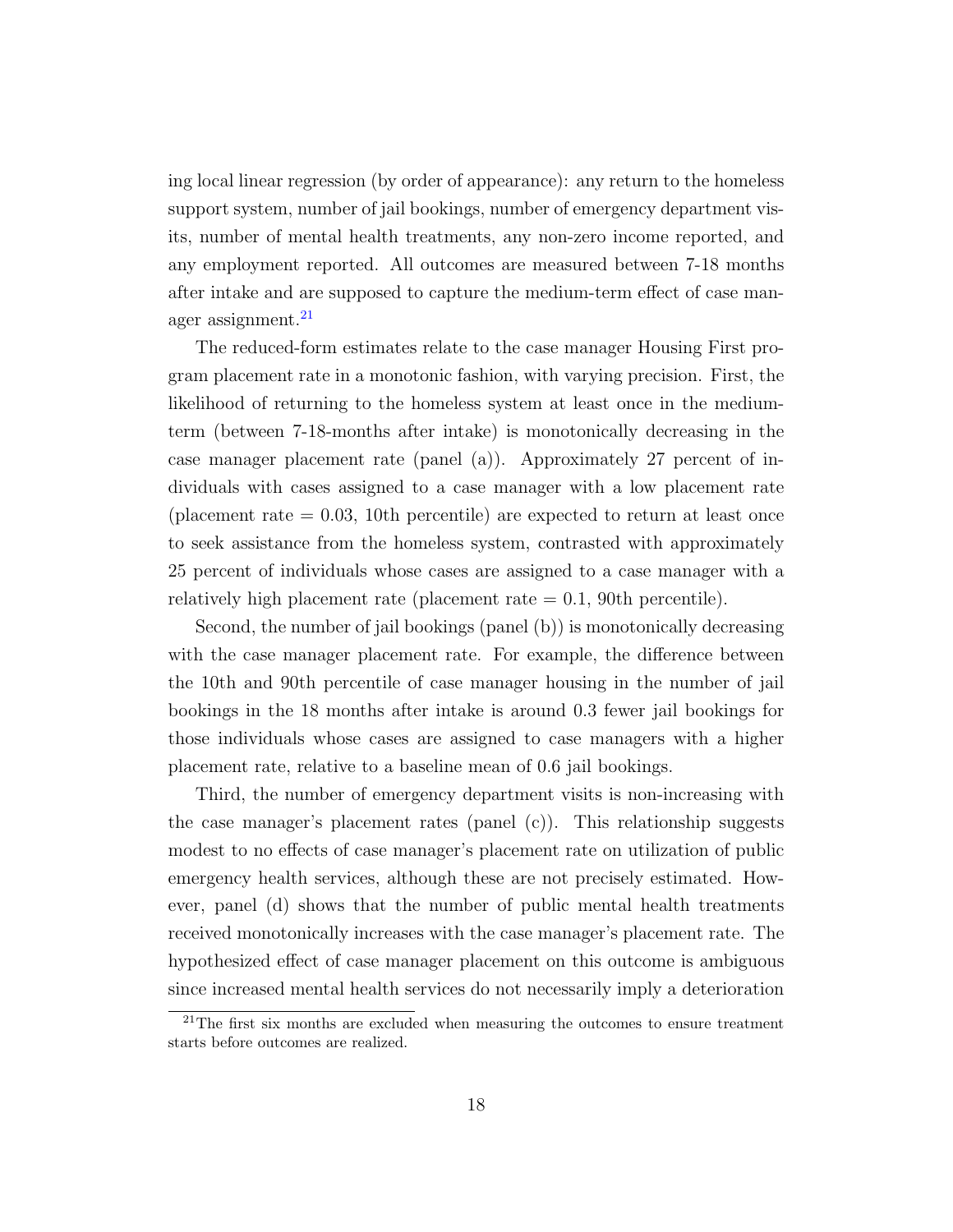in one's mental health.

Finally, the likelihoods of reporting non-zero income (panel (e)) and employment (panel (f)) are both monotonically increasing with the case manager placement rate. The difference between the 10th and 90th percentile of case manager placement rates in the probability of reporting employment is around four percentage points higher for those individuals whose cases are assigned to case managers with a higher placement rate.

## <span id="page-20-0"></span>4.4 Instrument Validity

For the instrument to be valid and interpreted as a local average treatment effect, it needs to satisfy the exogeneity, monotonicity, and exclusion assumptions, in addition to the relevance (first stage) assumption. In this subsection, I test for the exogeneity and monotonicity assumptions. I discuss the exclusion assumption in depth in section [Section 5.5](#page-32-0)

## Instrument Exogeneity

[Table 3](#page-48-0) presents evidence that case manager assignment is as-good-as-random. Columns 1-2 show results from a regression of the case manager Housing First program placement rate on a variety of individual-level covariates measured before intake, conditional a set of fully interacted service site by month of intake fixed effects. This is equivalent to the type of test that would be done to verify random assignment in a randomized controlled trial. I find no statistically significant relationship at the 5 percent level between the case manager's placement rate and the various individual-level covariates, either individually or jointly.[22](#page-1-0)

As a second test for instrument exogeneity, columns 1-4 of [Table 2](#page-47-0) explore what happens if a large set of control variables are added to the first stage regressions. If case managers are randomly assigned, pre-determined variables

 $^{22}$ The indicator variable for Black is the only statistically significant coefficient at the 10 percent significance level. However, the size of this coefficient is less than 10 percent compared to the mean case manager placement rate, implying that the economic significance of this variable on case manager placement rate is negligible.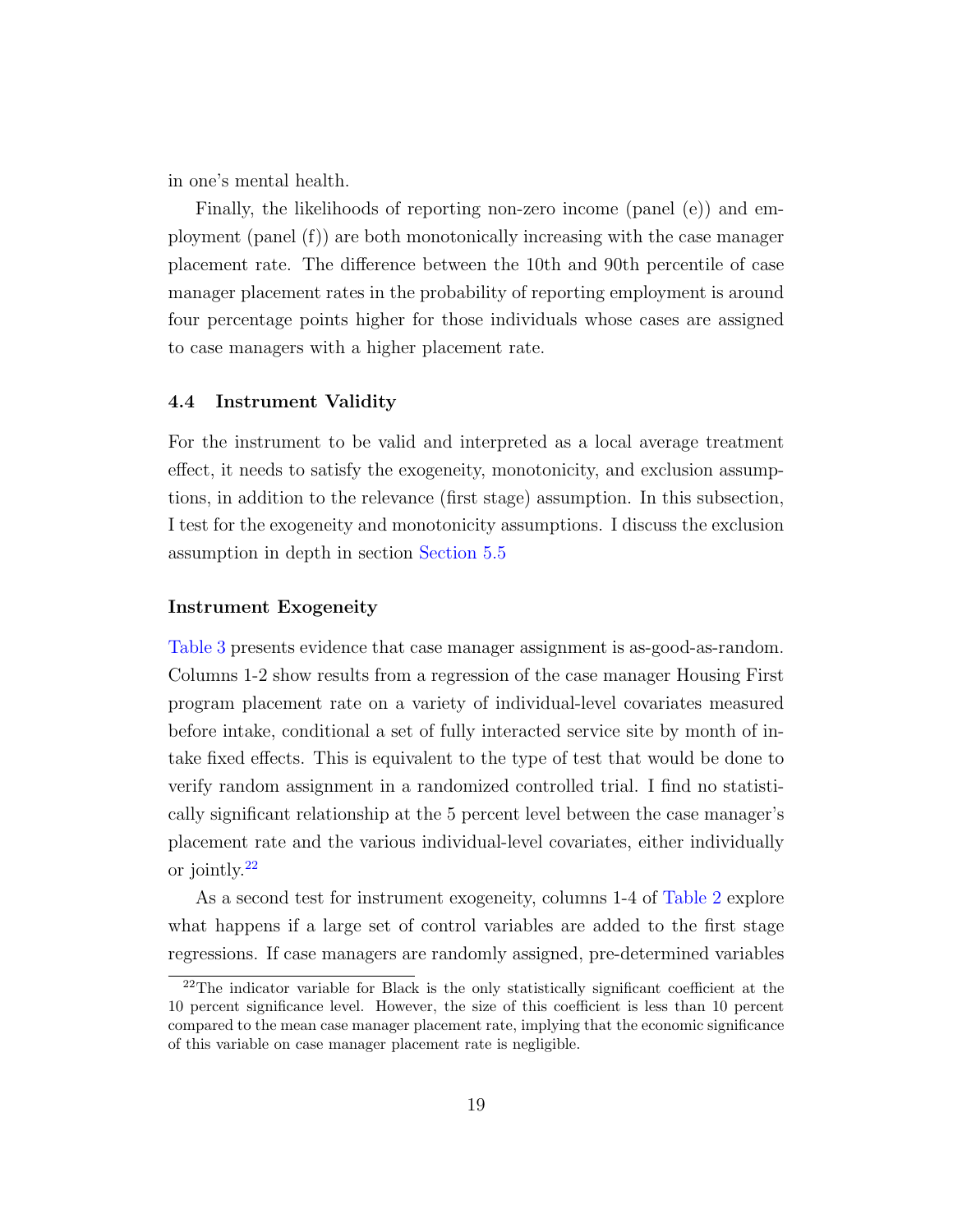should not significantly change the estimates, as they should be uncorrelated with the instrument. As expected, the coefficient does not change appreciably when demographics, case characteristics, and lagged dependent variables capturing an individual's prior involvement with public agencies are included.

## Monotonicity

If the causal effect of Housing First is constant across individuals, then the instrument only needs to satisfy the exogeneity and the exclusion assumptions. With heterogeneous effects, however, monotonicity must also be assumed. In this setting, the monotonicity assumption requires that individuals assigned to a case manager with a low placement rate and received Housing First assistance would also receive Housing First assistance if assigned to a case manager with a high placement rate. This assumption ensures that the 2SLS estimand can be given a local average treatment effect interpretation.

One testable implication of the monotonicity assumption is that the first stage estimates should be non-negative for any subsample. For this test, I estimate the first stage on various subsamples, using the same instrument as before. Results are reported in columns 1 and 3 of [Table C.3.](#page-81-0) Panels A-E split the sample by chronic homeless status, age, gender, race, and ethnicity. The first stage estimates are positive and statistically different from zero for all these subsamples, consistent with the monotonicity assumption.

A second implication of monotonicity is that case managers should have a high Housing First program placement rate for a specific case (e.g., chronic homeless) if they have a high placement rate in other case types (e.g., not chronic homeless). To test this implication, I break the data into the same subsamples as I did for the first test but redefine the instrument for each subsample to be the case manager's Housing First program placement rate for cases outside of the subsample. For example, for the chronic homeless subsample, I use a case manager's Housing First program placement rate constructed from all cases except chronic homeless cases. Columns 2 and 4 of [Table C.3](#page-81-0) list the first stage estimates using this "reverse-sample instrument" which excludes own-type cases. The first stage estimates are all positive and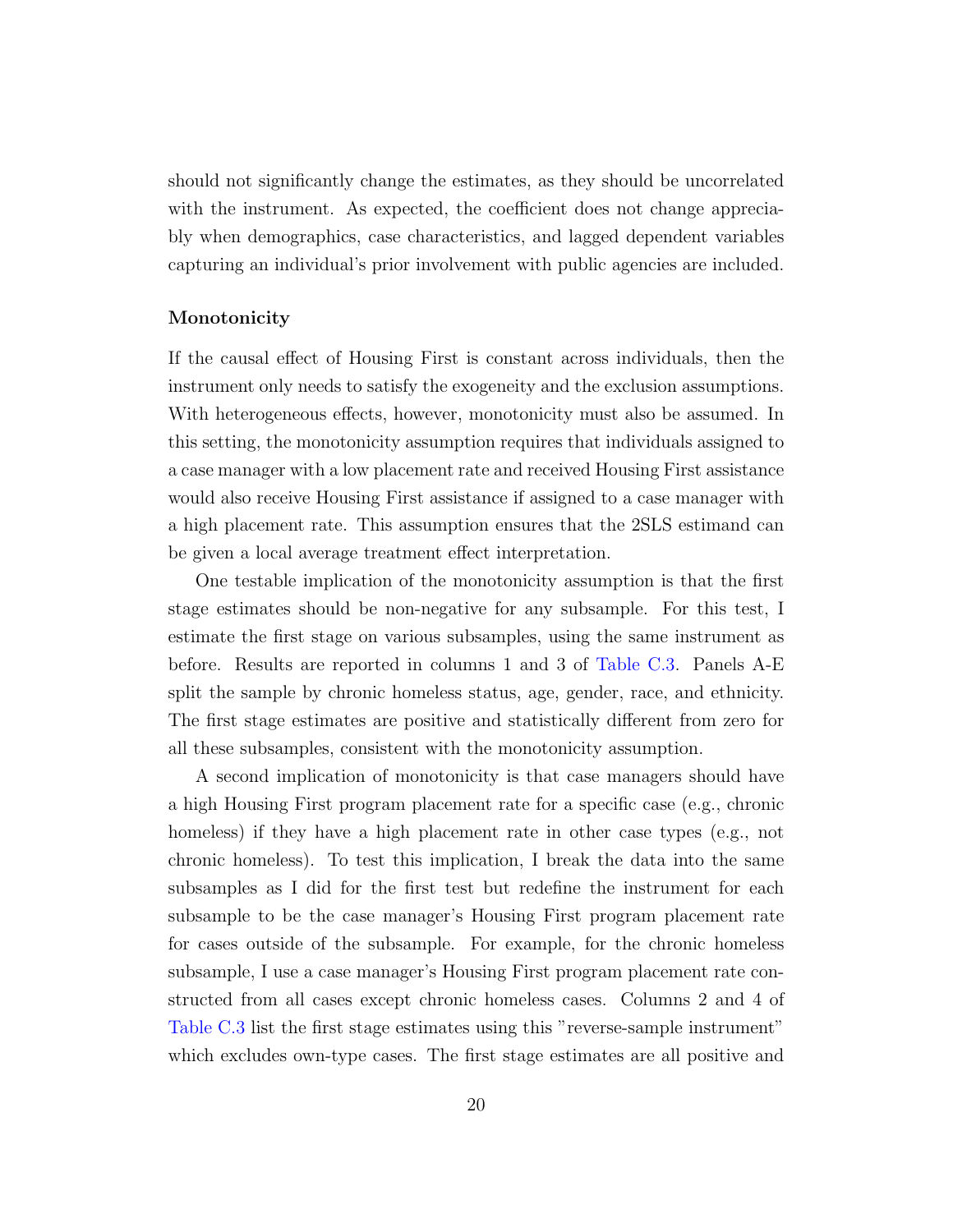statistically different from zero, suggesting that case managers who have a high Housing First program placement rate for one type of case also have a high placement rate for other cases.

# 5 Results

I provide evidence that Housing First program placement prevents and reduces future returns to the homeless support system, jail bookings, criminal charges, and emergency cash assistance receipt. However, I do not find any detectable relationship between Housing First program placement and health services utilization. Additionally, I show that Housing First program placement increases income and employment reports. Following that, I explore the potential channels through which Housing First programs affect individuals, including treatment versus post-treatment effects, extensive versus intensive margin responses, and duration of assistance. Last, I document heterogeneous effects by individual and program characteristics.

## 5.1 Main Results

## Homelessness and Housing Stability

Panels A and B of [Table 4](#page-49-0) present reduced-form (RF) and instrumental variable (IV) estimates of the effect of case manager assignment and Housing First program placement on various outcomes related to homelessness and housing stability. The outcome in column 1 measures any return to the homeless support system between 7-18 months after intake (panel A) and 19-30 months after intake (panel B).<sup>[23](#page-1-0)</sup> Case manager assignment and Housing First program placement significantly reduce the probability of returning to the homeless system, both in the medium- and long term. In particular, being assigned to a case manager with ten percentage points higher placement rate decreases the likelihood of returning to the homeless system by 1.7 percentage points in the

<sup>23</sup>Return to the homeless system is defined as either staying at an emergency shelter, receiving services from a street outreach program, or applying for homelessness assistance again by having a new case and intake managed by a different case manager.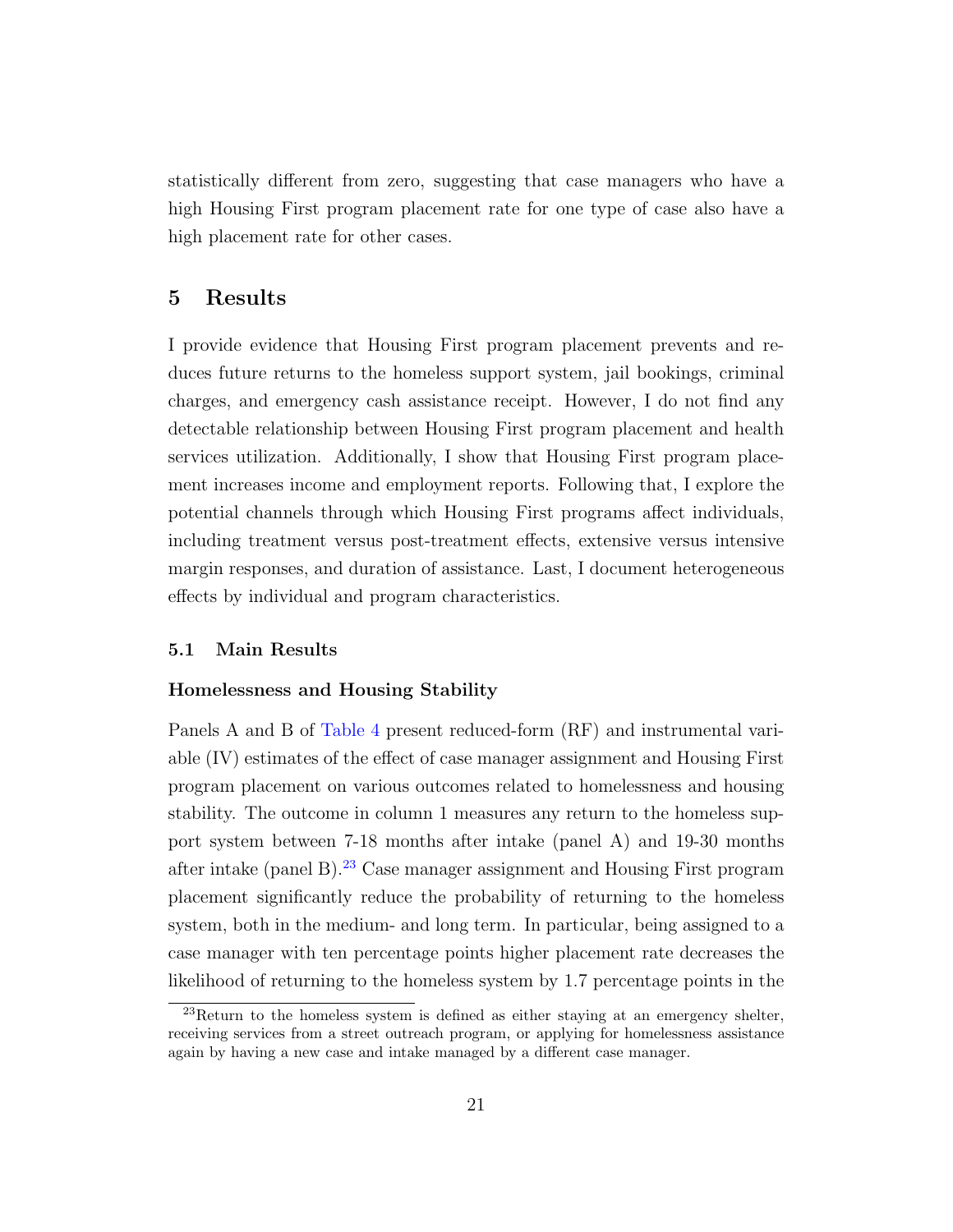medium-term and 1.2 percentage points in the long-term, compared to baseline means of 27 and 22 percent, respectively. The IV estimates suggest that the likelihood of returning to the system for individuals who receive housing assistance reduces by 20 percentage points in the medium-term and 15 percentage points in the long-term, which is equivalent to a 75 and a 68 percent reduction in future homelessness.<sup>[24](#page-1-0)</sup>

Panels (a) and (b) of [Figure 3](#page-45-0) graphically present IV estimates of the effect of Housing First assistance receipt on the probability of returning to the homeless support system for the medium-term and long-term samples. The graphs present a series of cumulative monthly estimates from 7 months to 18 or 30 months after intake. For example, the estimate at month 12 uses the probability that an individual has returned to seek services from the homeless support system at least once from month 7 to month 12 after intake as the dependent variable in the second stage of the IV model. All of the IV estimates are negative and statistically significant. As expected, the coefficients increase in magnitude over time since there is more time to return to the homeless support system as time after intake increases. The estimates suggest that there is a large and statistically significant reduction of approximately 20 (30) percentage points in future homelessness for those receiving Housing First assistance at 18 (30) months after intake.

Columns 2-4 in the top part of [Table 4](#page-49-0) decompose the return to the homeless system outcome into its three components: emergency shelter stays, street outreach, and new intakes. Both the reduced-form and IV estimates of these outcomes are similar in sign, magnitude, and statistical significance, suggesting that no one component of the return to homeless system measure is driving

<sup>&</sup>lt;sup>24</sup>It is important to emphasize that the data used in the analysis does not observe whether an individual is homeless at any given point in time, only whether the individual has returned to the homeless system. The future homelessness measure addresses this measurement issue by including new enrollments in street outreach programs in addition to shelter stays and new intakes. Street outreach workers actively seek homeless individuals on the streets, implying that the homelessness measure includes both individuals who actively return to the homeless system and individuals who were tracked by the homeless system. However, some individuals may refuse to get services or may not be located by street outreach workers but may still experience homelessness. The analysis implicitly assumes that case manager assignment is not correlated with these possibilities.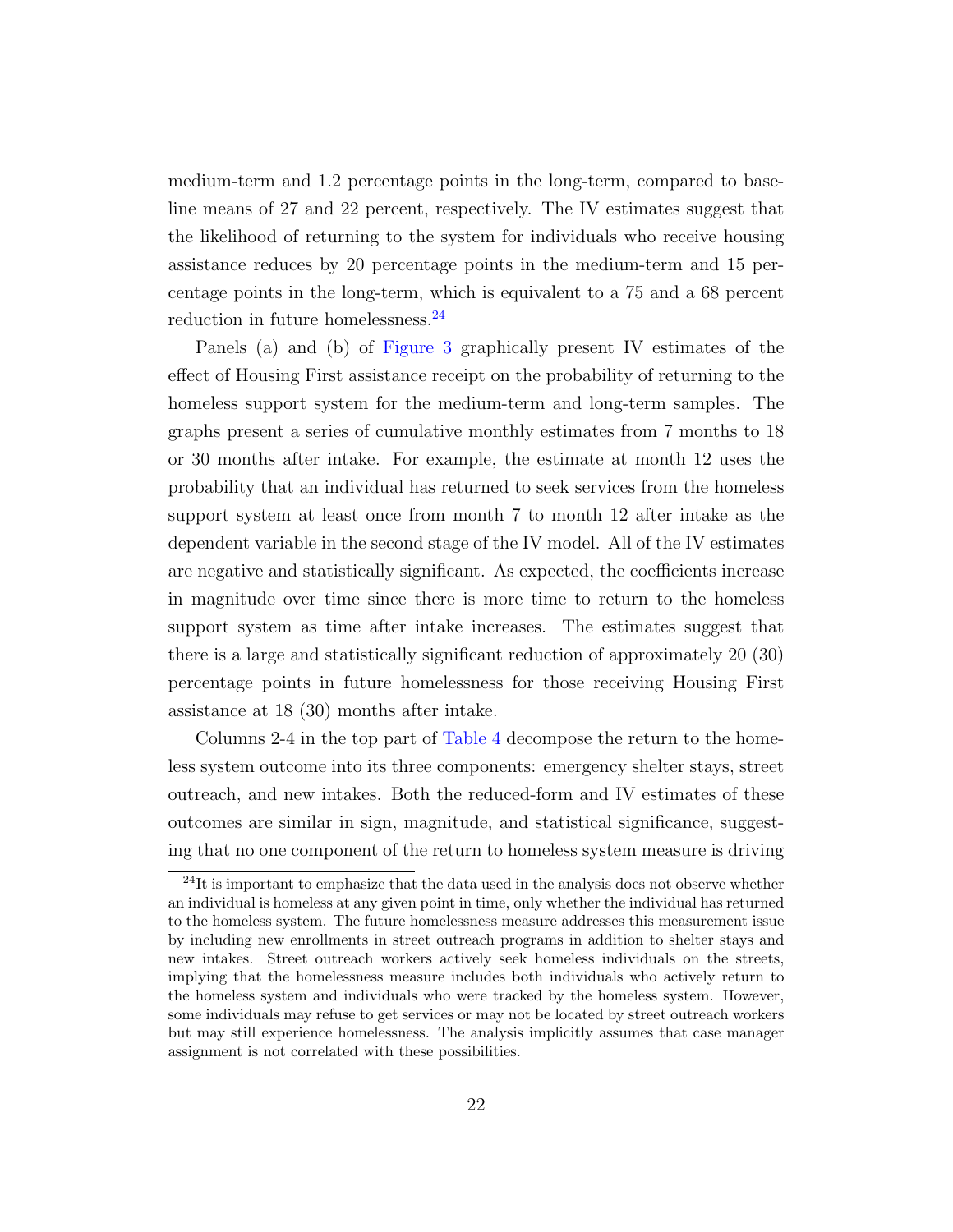the results. Column 5 in the top part of [Table 4](#page-49-0) measures any enrollment in a Housing First program. It is a measure of housing stability as it indicates whether individuals are maintaining program eligibility and continue to be housed. The estimates, which are large in magnitude and significance, suggest that case manager assignment is highly predictive of future enrollments in housing programs and that enrolling in a Housing First program in the first six months after intake positively impacts continued enrollment over time.

Finally, column 6 of the top part of [Table 4](#page-49-0) looks at general relief emergency cash assistance receipt, which is another proxy for homelessness that can. This measure is valuable since it is based on DPSS records rather than the homeless support system, so it can also include individuals who do not seek assistance from the homeless support system. Reassuringly, the estimates from [Table 4](#page-49-0) suggest that case manager assignment and Housing First assistance significantly reduce the likelihood of receiving general relief.

## Crime

Columns 1-3 in panels C and D of [Table 4](#page-49-0) present estimates of the effect of case manager assignment and Housing First assistance on various outcomes related to crime. The dependent variable in column 1 measures any jail booking by Los Angeles County's Sheriff Department between 7-18 months after intake (panel C) and 19-30 months after intake (panel D). Case manager assignment and Housing First assistance significantly reduce the probability of a future jail booking, both in the medium- and long-term. In particular, being assigned to a case manager with a ten percentage points higher placement rate decreases the likelihood of a future jail booking by 0.5 percentage points in the mediumterm and one percentage point in the long-term, compared to baseline means of 6 and 5 percent, respectively. The IV estimates suggest that the effect is much more significant for individuals who receive Housing First assistance. For these individuals, the likelihood of a future jail booking is reduced by six percentage points in the medium-term and 13 percentage points in the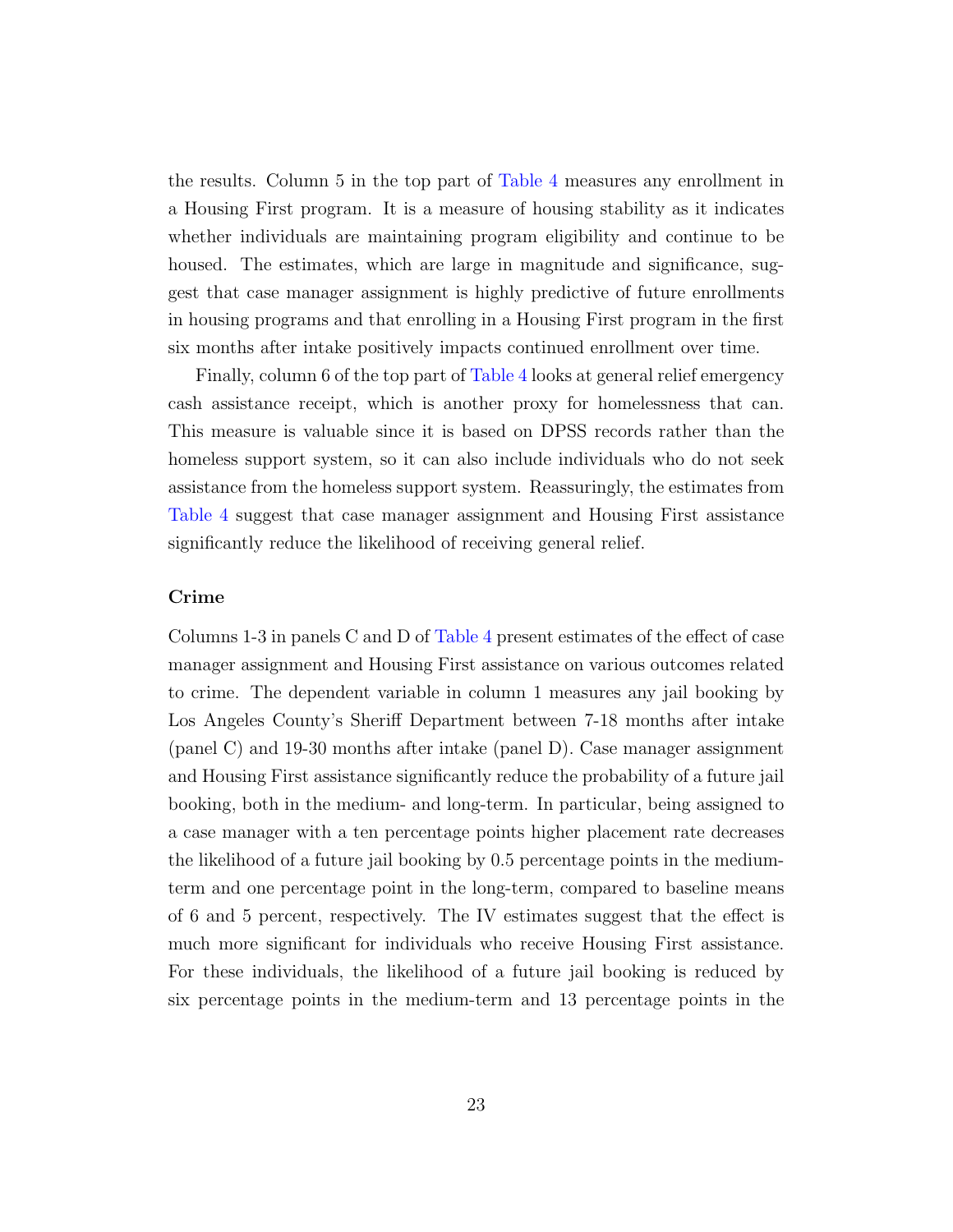long-term.[25](#page-1-0)

Panels (c) and (d) of [Figure 3](#page-45-0) graphically present IV estimates of the effect of Housing First assistance receipt on the probability of a future jail booking for the medium-term and long-term samples, respectively. All of the IV estimates are negative and statistically significant. The estimates become larger in magnitude over time and reaches more than 20 percentage points reduction in jail bookings 30 months after intake.

Columns 2 and 3 in the bottom part of of [Table 4](#page-49-0) look at two additional crime-related outcomes: any criminal charge and any probation case. Like jail bookings, case manager assignments and Housing First assistance receipt have a negative effect on the likelihood of having any criminal charge. Finally, I do not find any significant relationship between case manager assignment or Housing First assistance receipt on the likelihood of being under probation. The medium-term estimates for being under probation are materially zero, and the long-term estimates are negative but statistically insignificant.

## Health

Columns 4-6 in panels C and D of [Table 4](#page-49-0) present estimates of the effect of case manager assignment and Housing First assistance on various health-related outcomes. The dependent variable in column 4 measures any Department of Health Services (DHS) services receipt between 7-18 months after intake (panel C) and 19-27 months after intake (panel D). $^{26}$  $^{26}$  $^{26}$  Case manager assignment and Housing First assistance have a weak negative effect on future DHS service receipts, both for the medium- and long-term samples. The estimate in the medium term is close to zero. In contrast, the long-term estimate suggests

<sup>&</sup>lt;sup>25</sup>The IV estimates suggest a 100 percent reduction in incarceration probability in the medium-term and more than 200 percent in the long-term. [Palmer et al.](#page-41-7) [\(2019\)](#page-41-7) find that emergency financial assistance receipt for families that are on the brink of homelessness reduces violent crime arrests by 51 percent. [Rose et al.](#page-41-8) [\(2019\)](#page-41-8) finds that being assigned to a teacher with a high value-added lead to both short- and long-run reduction in crime rates. However, [Jacob et al.](#page-39-8) [\(2014\)](#page-39-8), and [Lens](#page-40-5) [\(2014\)](#page-40-5) find that housing vouchers have little or no effect at all on children or community crime rates, respectively.

<sup>&</sup>lt;sup>26</sup>These services include emergency department visits, inpatient stays, and outpatient visits.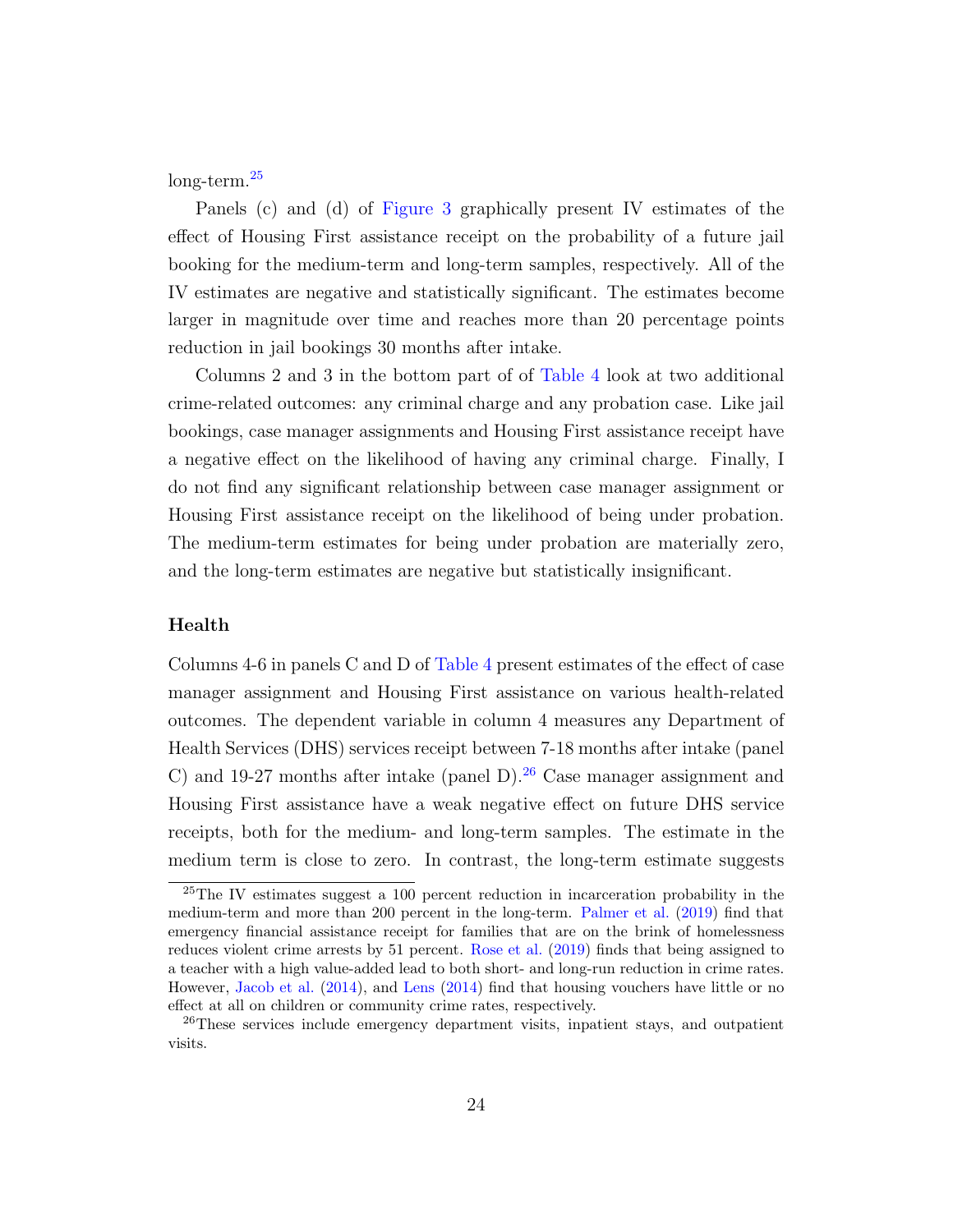a 12 percentage point reduction in the likelihood of receiving a DHS service, although it is only marginally significant.<sup>[27](#page-1-0)</sup>

Moreover, panels (e) and (f) of [Figure 3](#page-45-0) graphically present IV estimates of the effect of Housing First assistance receipt on the probability of receiving a DHS service for the medium-term and long-term samples. While most of the IV estimates are negative, they are also statistically insignificant. As a result, the impact of case manager assignment and Housing First assistance on health services utilization is inconclusive, with some suggestive evidence that they lead to a reduction in these services, especially over the long run.

Columns 5 and 6 at the bottom part of [Table 4](#page-49-0) look at two additional health-related outcomes: any department of mental health (DMH) and any department of public health (DPH) treatment. The DMH long-term outcome is measured at 19-30 months after intake, while the DPH long-term outcome is measured 19-23 months after intake. I find little effect of case manager assignment and Housing First assistance on service receipt from these agencies.

## Employment, Income, and Social Benefits

[Table 5](#page-50-0) presents estimates of the effect of case manager assignment and Housing First assistance on various outcomes related to income, employment, and social benefits. As explained in [Section 3.1,](#page-10-0) these results should be taken with caution due to self-reporting and potential selection concerns.[28](#page-1-0) In columns 1- 2, the dependent variables are an indicator equal to 1 if the individual reported having non-zero income and the individual's reported average monthly income, respectively. The IV estimates show that there is a 17-percentage point increase in the probability of reporting non-zero income and a \$715 increase in mean monthly income reported in the 18 months after intake for individuals who received Housing First assistance, with a 42 percentage-point and \$640 increase in the 30 months after intake. In columns 3-4, I find similar results for reporting employment and mean monthly wages. Finally, columns 5-6 show

<sup>&</sup>lt;sup>27</sup>The results are similar when outpatient visits are excluded, and are available upon request from the author.

<sup>28</sup>Reassuringly, the outcomes described earlier continue to hold for the subsample who reports information on income, employment, and social benefits.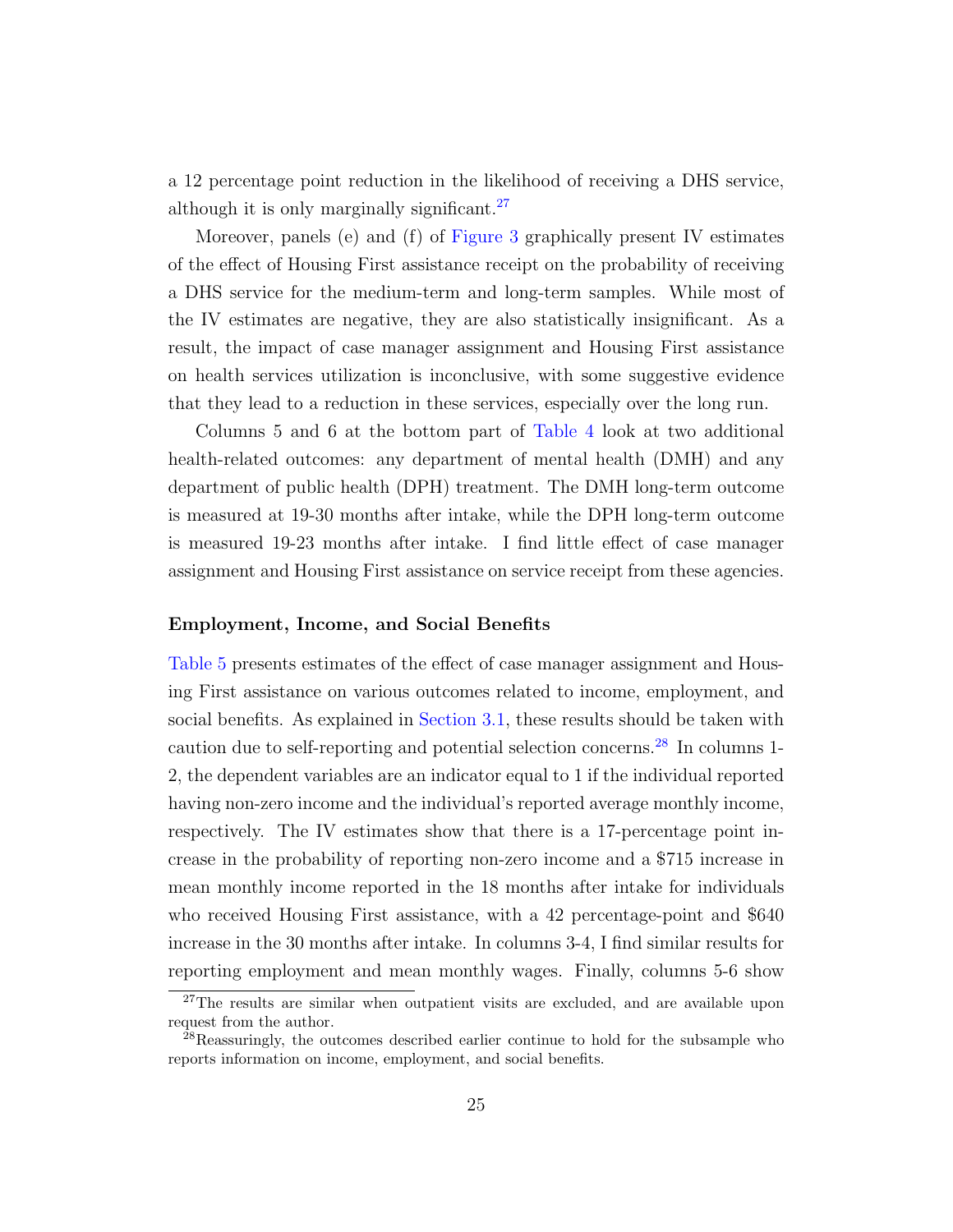that Housing First assistance reduces social benefits receipt in the mediumterm and has a positive yet statically insignificant effect on it in the long-term. Taken together, the results in [Table 5](#page-50-0) suggest that Housing First assistance leads to increased income and that this increase is driven by employment.<sup>[29](#page-1-0)</sup>

## 5.2 Potential Mechanisms

## Extensive (Prevention) versus Intensive (Mitigation) Margin

A comparison of the medium-term and the long-term outcomes suggests that Housing First assistance not only prevents an individual from returning to the homeless support system, the jail system, the emergency departments, and the hospitals (the extensive margin), but it also prevents individuals from interacting multiple times with these agencies. To further explore the intensive (mitigation) margin response, [Figure C.3](#page-76-0) plots IV estimates for the cumulative number of returns to the homeless support system (panels (a) and (b)), the cumulative number of jail bookings and criminal charges (panels (c) and (d)), and the cumulative number of DHS services received (panels (e) and (f)) in the months after intake for the medium-term and long-term samples. All estimates are consistent with the previous findings, suggesting that Housing First has both extensive (prevention) and intensive (mitigation) margin effects on utilization of public services that become larger over time.

## Treatment versus Post-Treatment Effect

The results in [Table 4](#page-49-0) and [Figure 3](#page-45-0) can be decomposed into two potential channels: treatment and post-treatment. The treatment channel attributes the observed effects to actively receiving treatment. That is, being enrolled in a Housing First program has a quasi-mechanical effect on the likelihood of

<sup>29</sup>One concern is that preexisting employment and income might be influencing Housing First assistance receipt and other results I find in this section. To explore this probability, I have attempted a version of the baseline model that treats all future outcomes related to health, crime, employment, income, and social benefits, as controls in a specification where the dependent variable is future homelessness. I find that the IV estimates are not changed by the inclusion of these controls, suggesting that the effect I find is indeed driven by the Housing First assistance channel and not other channels.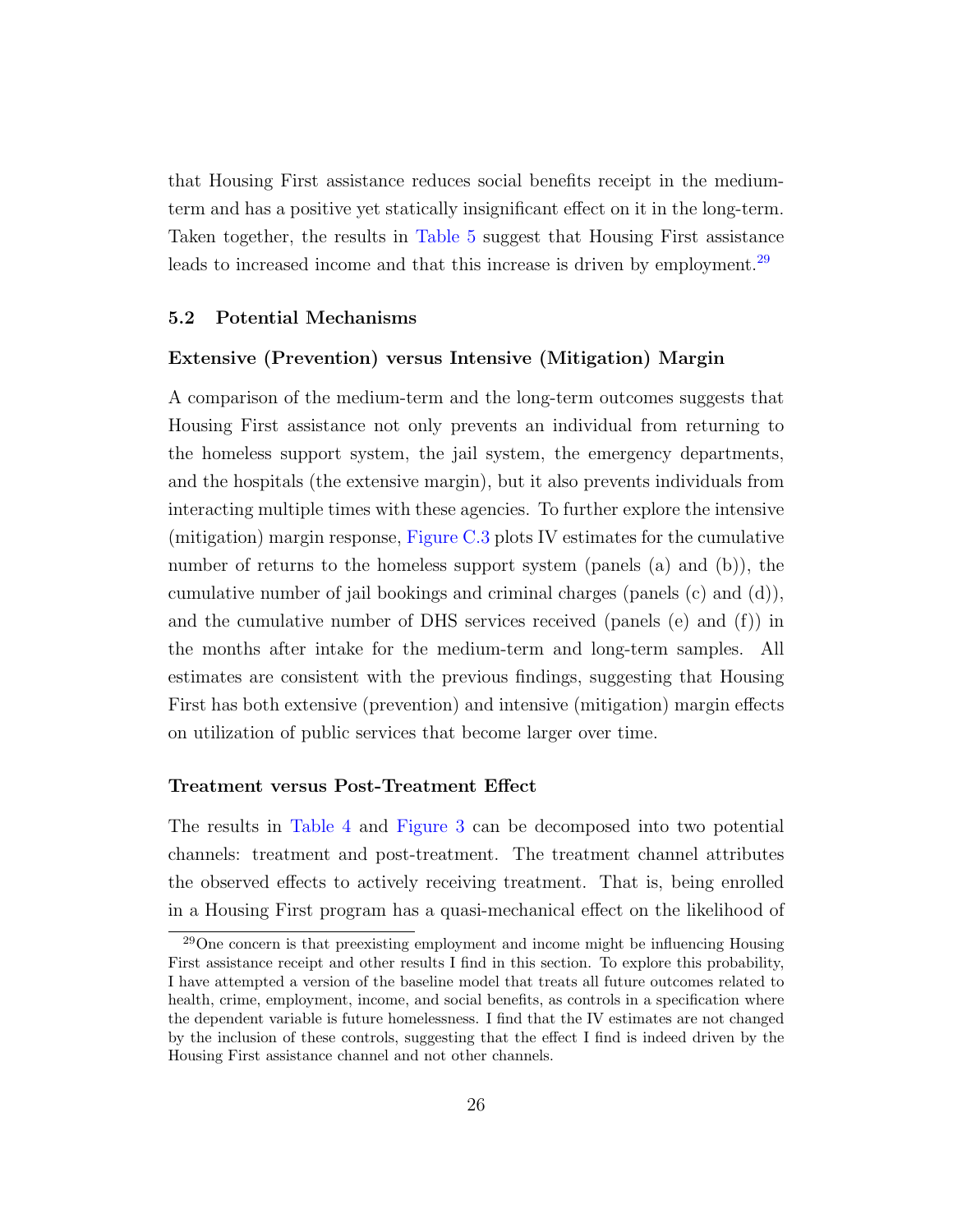returning to the homeless system.<sup>[30](#page-1-0)</sup> On the other hand, the post-treatment channel attributes the observed effects to differences between treated and untreated individuals after treatment has concluded.

[Figure C.4](#page-77-0) shows a plot of a series of IV estimates for the probability of being enrolled in a Housing First program, 1 to 30 months after intake.<sup>[31](#page-1-0)</sup> It shows that the probability of receiving Housing First assistance for those who received housing assistance within six months after intake starts high and falls over time. The main takeaway from [Figure C.4](#page-77-0) is that the treatment channel effect goes down over time as fewer treated individuals are actively receiving treatment. In [Table C.4,](#page-82-0) I present biannual estimates for any return to the homeless support system, any jail booking, and any DHS service in a particular six months period. The table reveals sizable reductions in future homelessness and jail bookings across all periods considered and negative but insignificant reductions in DHS services receipt. This is consistent with the idea that the estimated effects are not driven solely by the treatment channel and that the post-treatment channel is also important.[32](#page-1-0)

## Duration of Housing Assistance

I explore the role of case managers in the duration of housing assistance.<sup>[33](#page-1-0)</sup> Panel (a) of [Figure C.5](#page-78-0) graphs housing assistance duration in days (including zeros) as a function of the case manager Housing First placement rate. The upward slope indicates that being assigned to a case manager with a higher

<sup>30</sup>I call this a quasi-mechanical effect because individuals may return to homelessness while actively receiving housing assistance, as they can fail to comply with eligibility requirements of housing programs or have difficulties in adjusting to being housed. In fact, recent studies show that a significant share of participants in homeless housing programs return to homelessness while or after receiving housing assistance [\(Levitt et al.,](#page-40-6) [2013;](#page-40-6) [Cusack](#page-37-9) [and Ann Montgomery,](#page-37-9) [2017\)](#page-37-9).

 $31$ The figure is similar to a survival function, in that if all treated individuals started receiving Housing First assistance in month 1, the estimates would map out one minus the probability of exiting housing programs.

 $32I$  cannot rule out completely the possibility that the effect I find is driven by those 10 percent of individuals who are still housed even 30 months after intake.

<sup>33</sup>As discussed in [section 3.4,](#page-14-0) the median days of housing assistance receipt is 320 days in the first 18 months after intake, with approximately 45 percent of treated cases actively receiving housing assistance 18-months after intake.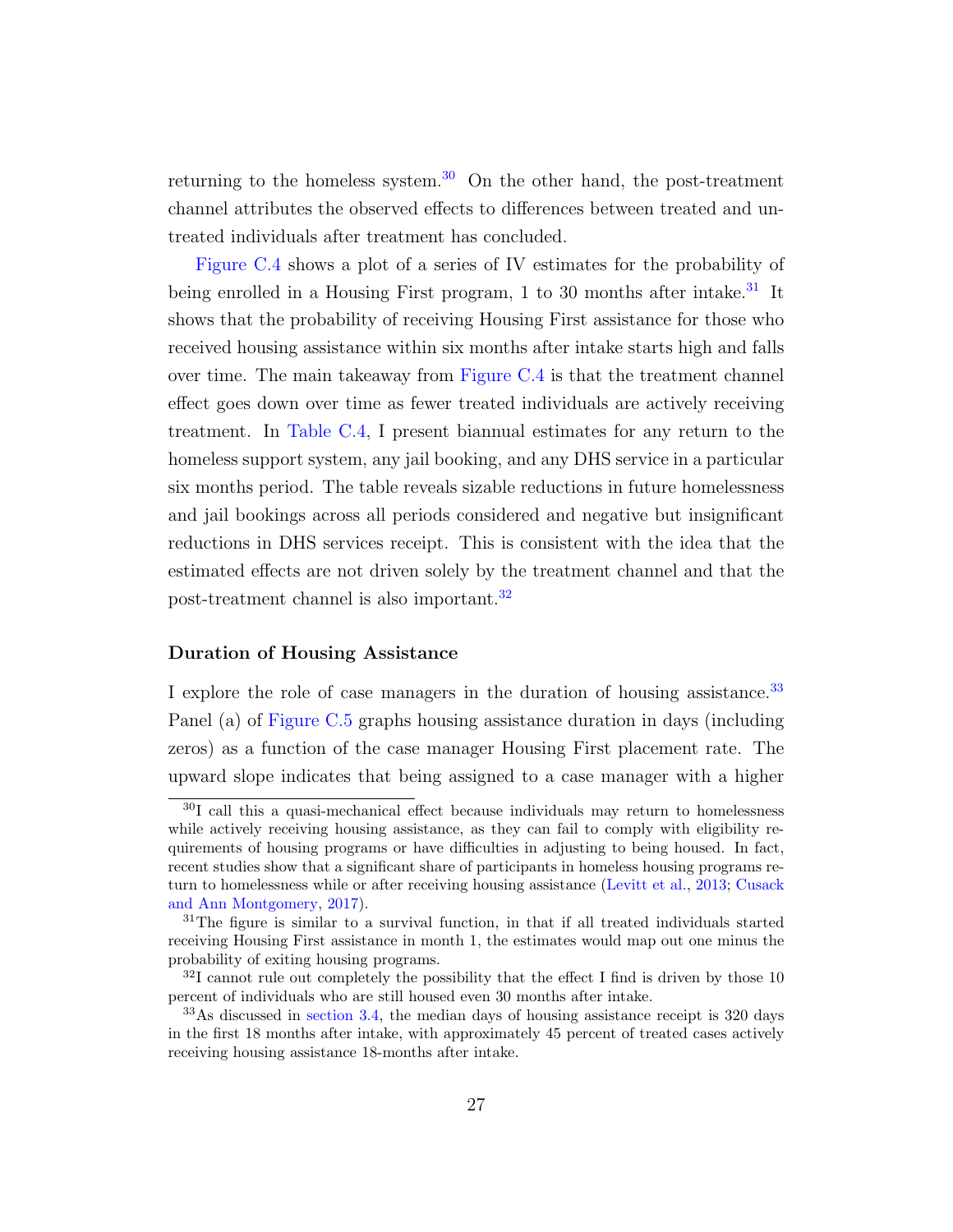placement rate increases the duration of housing assistance. Panel (b) plots estimates of the probability that the duration of housing assistance will exceed a given number of days (including zeros) as a function of the case manager placement rate instrument and reveals that a case manager's placement rate effect on the number of days is larger for shorter duration spells and decreases as the duration of housing assistance increases, consistent with case managers having more influence on placement rather duration.

A complementary analysis replaces the endogenous variable of Housing First assistance receipt with the duration of housing assistance but still uses the case manager placement rate as the instrument. As shown by [Angrist](#page-36-8) [and Imbens](#page-36-8) [\(1995\)](#page-36-8), 2SLS applied to an IV model with variable treatment intensity captures a weighted average of causal responses to a unit change in treatment. In this setting, defining the endogenous regressor as the duration of housing assistance in days permits identification of the effect of another day of housing assistance. Thus, this parameter captures a convex combination of the extensive margin effect of enrollment in a Housing First program and the intensive margin effect of a longer program duration. When estimating this model with days of housing assistance as the endogenous regressor, the results are consistent with those using the binary measure (see [Table C.5\)](#page-83-0).

## 5.3 Heterogeneous Effects

#### Individual Characteristics

[Table C.6](#page-84-0) documents heterogeneous effects of Housing First assistance receipt on crime, health, and homelessness outcomes by individual characteristics. The table presents 2SLS estimates of the effect of Housing First program placement on any return to the homeless system (panel A), any jail booking (panel B), and any DHS service receipt (panel C) for the medium-term (7-18 months after intake) and long term (19-30 months after intake), stratified by observed individual characteristics. Differences in IV results are suggestive of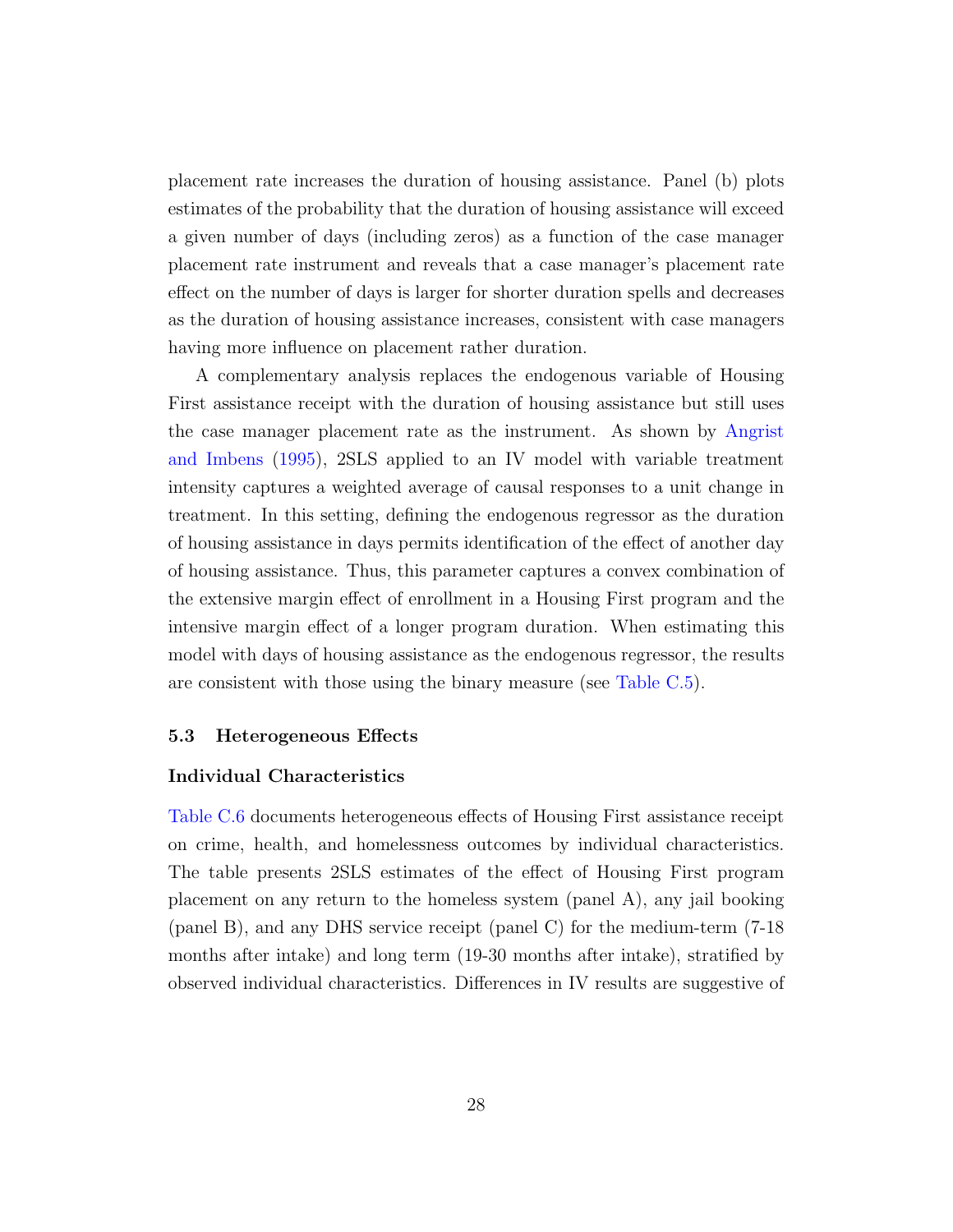differential impacts of Housing First assistance on these various outcomes.<sup>[34](#page-1-0)</sup>

The estimates in [Table C.6](#page-84-0) show that, across all subsamples, individuals who receive Housing First assistance are significantly less likely to return to the homeless system, both in the medium- and long-term. However, some subsamples show relatively sizable reductions in crime and DHS services utilization (males, Blacks, young and individuals with prior jail history) compared to others. It is worth noting that some of the large and imprecise implied effects are driven by the small sample sizes, resulting in less estimation power and more noise.

## Short-Term versus Long-Term Rental Subsidy

As a reminder, there are two main types of Housing First programs for individuals experiencing homelessness in Los Angeles County: short- and long-term.[35](#page-1-0) To explore whether individuals receiving short-term versus long-term rental subsidies experience different outcomes, I construct two instruments for rapid re-housing and permanent supportive housing assistance receipt in a similar fashion to the original instrument. Specifically, I construct two housing placement rates for each case manager, one for short-term program placements and the other for long-term program placements. The sum of these two instruments gives the original housing placement rate instrument.

In [Table C.7,](#page-85-0) I re-estimate the main IV specification, but with the two separate endogenous variables and instruments described above. I find that individuals who enrolled in either long-term or short-term programs are less likely to return to seek assistance from the homeless support system. Additionally, I find that the likelihood of reductions in future jail bookings and health services utilization is driven by individuals who receive short-term rental subsidies. The results suggest that short-term rental subsidies are very effective, especially when considering prevention of future crimes and emergency health services utilization. However, these results should be interpreted with caution

<sup>34</sup>Additional outcomes on DMH, DPH, and general relief service receipt are available upon request.

<sup>&</sup>lt;sup>35</sup>See [Section 2.1](#page-7-0) and [Appendix A](#page-52-0) for a detailed description of these programs.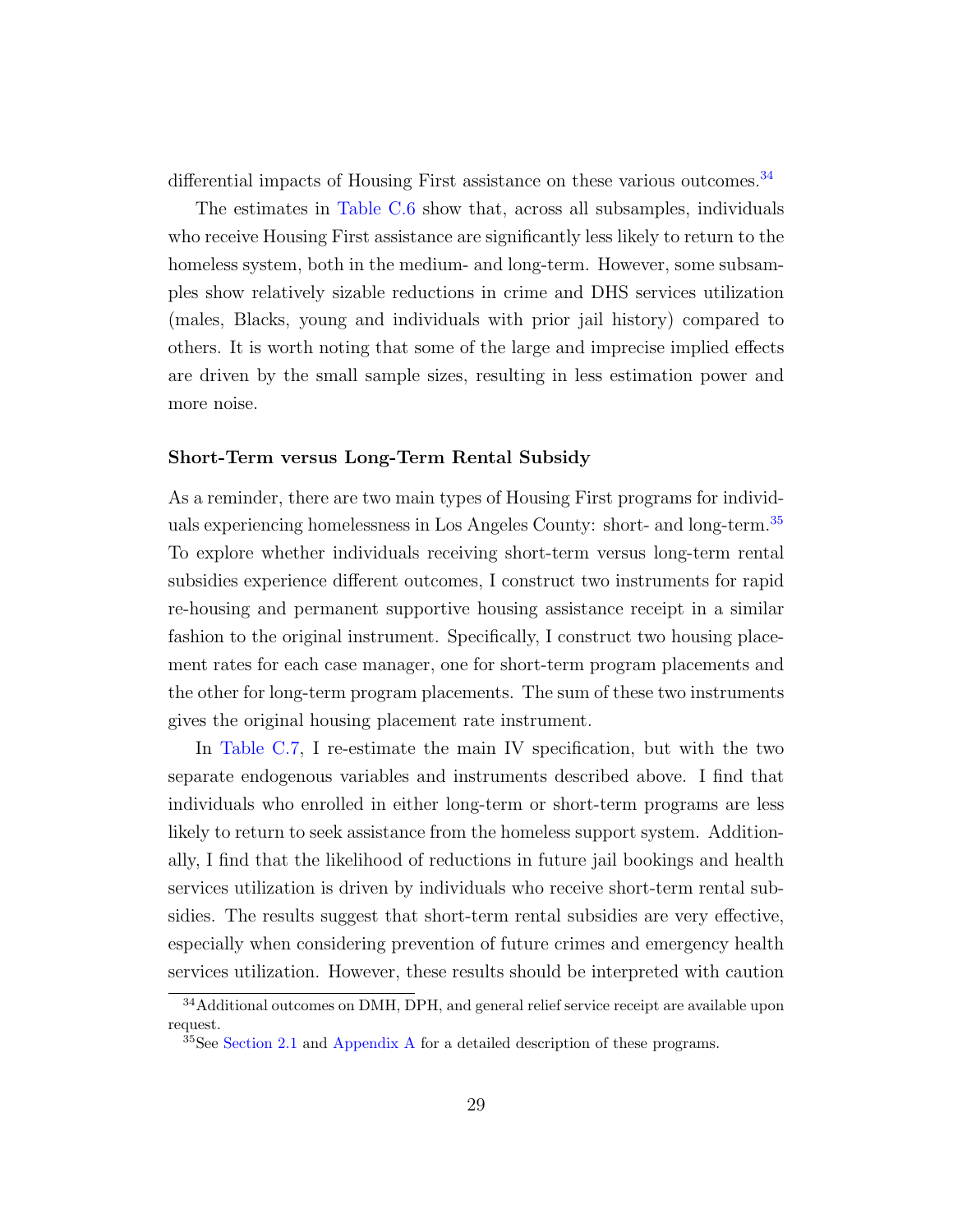since the local average treatment effects estimated in IV models with multiple treatments do not have a straightforward interpretation [\(Kirkeboen et al.,](#page-40-7) [2016;](#page-40-7) [Hull,](#page-39-9) [2018;](#page-39-9) [Kline and Walters,](#page-40-8) [2019\)](#page-40-8).

## <span id="page-31-0"></span>5.4 Robustness

Intakes Per Case Manager.– [Table C.8](#page-86-0) examines the sensitivity of the results to alternative minimum case manager intakes required for inclusion in the estimation sample. Column 1 presents the baseline results, including cases whose case manager handled at least 30 cases in 2016-2017. In the next four specifications, I instead require case managers to handle at least 35, 40, 45, or 50 cases, respectively. These changes do not materially affect the estimated effects. This is reassuring, as one might be worried the statistical inference becomes unreliable if the number of cases per case manager is too small.

Fixed Effects Selection. – [Table C.9](#page-87-0) examines the sensitivity of the results by allowing the fixed effects within which time period and site are compared to vary. Column 1 presents the baseline results, where case manager assignment is random conditional on service site by month of intake. In the next two specifications, I change the time unit from month to quarter and year, respectively. In columns 4 and 5, I change the location requirement from site to service provider (who might operate several sites) and Service Planning Area of Los Angeles County (which have multiple providers), respectively.<sup>[36](#page-1-0)</sup> These different selections of the level at which cases are compared do not lead to different results from the estimated baseline effects.

Treatment Timing.– [Table C.10](#page-88-0) examines the sensitivity of the results to the definition of treatment. Column 1 presents the baseline results, where Housing First assistance treatment is defined as being enrolled in a Housing First program within six months after intake. In the next four specifications, I instead require that enrollment to Housing First programs occurs within one, three, 12, and 18 months after intake to be considered as treated, respectively. Reassuringly, all treatment timing definitions suggest that housing assistance

<sup>36</sup>There are eight service planning areas (SPAs) in the county of Los Angeles.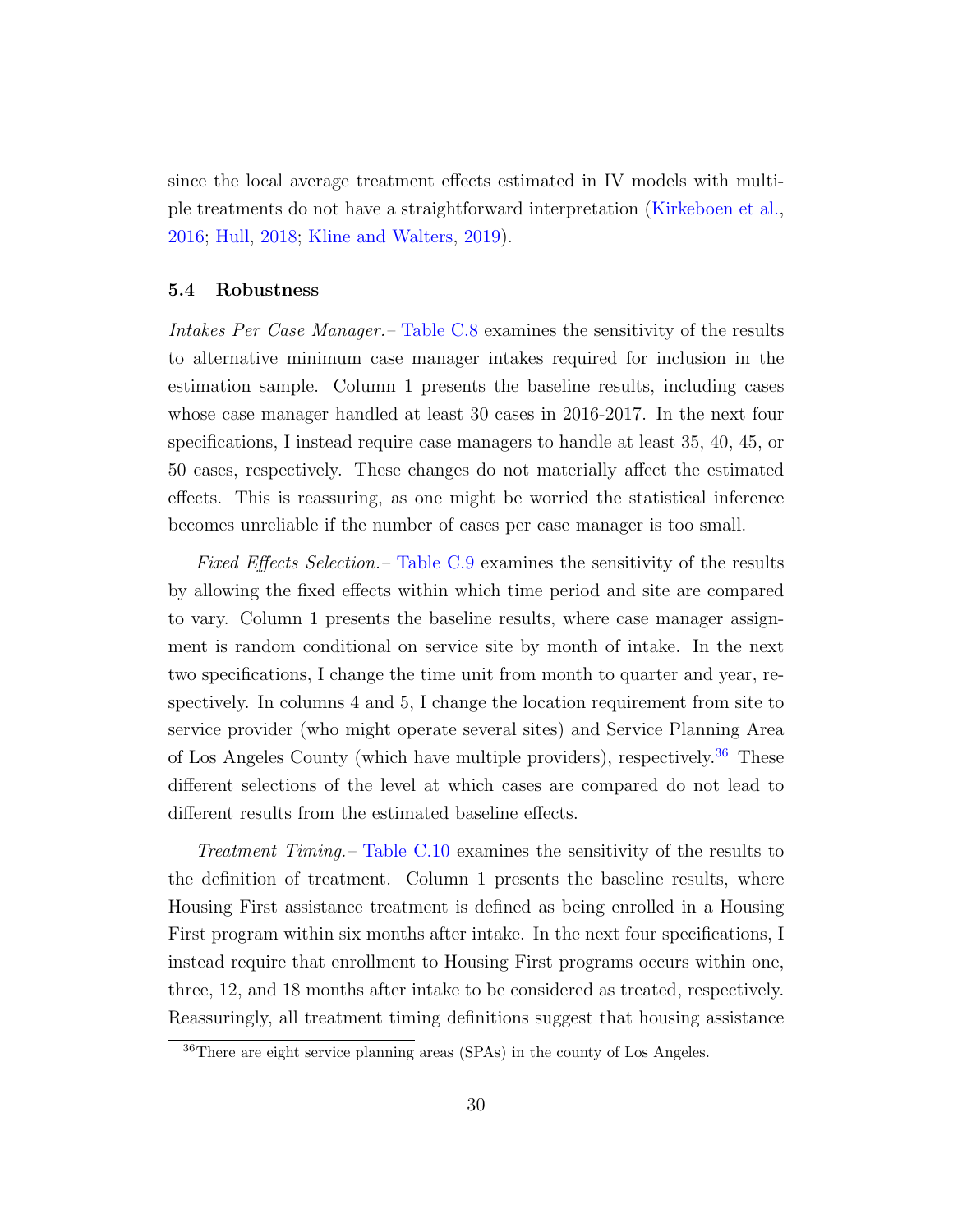receipt reduces future homelessness.

Instrument Specification.– [Table C.11](#page-89-0) examines sensitivity to changing how the instrument is constructed. In column 2, I check whether the results are sensitive to outliers by winsorizing the baseline instrument's top and bottom 10 percent values. In column 3, I randomly split the sample in half and used one half to calculate each case manager's average Housing First program placement rate, and use these averages as an instrument for Housing First assistance in the other half of the sample. In column 4, I construct the instrument using all available housing programs, including temporary (emergency) housing programs, to take into account the possibility that case managers differ in their preferences regarding the Housing First approach. Across all these different definitions, the resulting estimates do not materially change.

## <span id="page-32-0"></span>5.5 Exclusion Restriction

Interpreting the IV estimates as the average causal effect of Housing First assistance requires the case manager Housing First program placement rate to affect an individual's outcomes only through the Housing First program placement channel. A potential issue is that case managers may also affect an individual's receipt of emergency housing services (temporary housing programs) and non-housing services intended to support the individual's transition out of homelessness.

To examine the potential impact on individuals' outcomes via emergency housing and non-housing services, I extend the baseline IV model to distinguish between Housing First assistance and these two type of services:

<span id="page-32-1"></span>
$$
H_i = \gamma_H Z_{(j)i}^H + \gamma_E Z_{j(i)}^E + \gamma_S Z_{j(i)}^S + \chi_{sm} + \nu_i
$$
\n(4)

$$
E_i = \tau_H Z_{j(i)}^H + \tau_E Z_{j(i)}^E + \tau_S Z_{j(i)}^S + \lambda_{sm} + u_i
$$
\n(5)

<span id="page-32-2"></span>
$$
S_i = \psi_H Z_{j(i)}^H + \psi_E Z_{j(i)}^E + \psi_S Z_{j(i)}^S + \lambda_{sm} + u_i
$$
\n(6)

$$
Y_{it} = \beta_t H_i + \gamma_t E_i + \theta_t S_i + \delta_{sm} + X_i' \omega_t + \rho_{it}
$$
\n<sup>(7)</sup>

where j denotes the case manager who handles individual i's case,  $H_i$  is an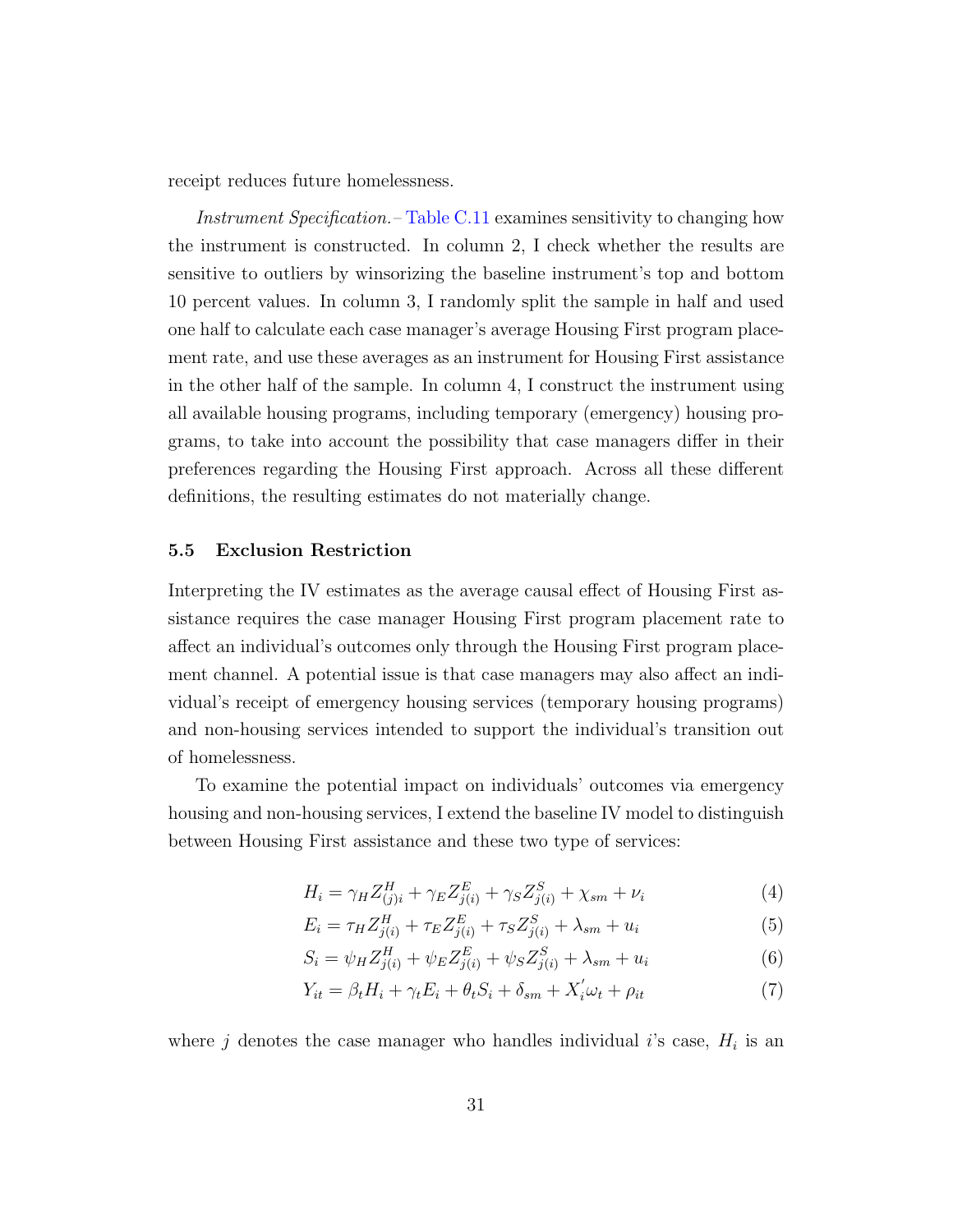indicator variable equal to 1 if individual  $i$  received Housing First assistance,  $E_i$  is an indicator variable equal to 1 if individual i received any emergency housing assistance,  $S_i$  is an indicator variable equal to 1 if individual i enrolled in any non-housing assistance program,  $Z_{j(i)}^H$  denotes the case manager Housing First placement rate,  $Z_{j(i)}^E$  denotes the case manager emergency housing placement rate,  $Z_{j(i)}^S$  denotes the case manager non-housing services placement rate, and  $X_i$  is a vector of control variables. All specifications include a full set of service site-by-month fixed effects. The omitted reference category is no assistance received at all in the first six months after intake. As in the baseline model, I measure  $Z_{j(i)}^H$ ,  $Z_{j(i)}^E$  and  $Z_{j(i)}^S$  as leave-out means.

There are two cases in which the baseline IV estimates are biased because they abstract from the case manager's in providing other types of assistance. In the first case,  $Z_{j(i)}^H$  correlates with either  $Z_{j(i)}^E$  or  $Z_{j(i)}^S$ , and  $Z_{j(i)}^E$  or  $Z_{j(i)}^S$  directly affect  $Y_{it}$ . This would violate the exclusion restriction in the baseline IV model because  $Z_{j(i)}^H$  not only affects  $Y_{it}$  through  $H_i$  but also through its correlation with  $Z_{j(i)}^E$  and  $Z_{j(i)}^S$ . However, controlling for  $Z_{j(i)}^E$  and  $Z_{j(i)}^S$  in both [\(1\)](#page-16-0) and [\(2\)](#page-17-0) eliminates this source of bias. In the second case,  $Z_{j(i)}^H$  correlates with  $E_i$ and  $S_i$  conditional on  $Z_{j(i)}^E$  and  $Z_{j(i)}^S$ , and  $E_i$  or  $S_i$  affect  $Y_{it}$  holding  $H_i$  fixed. In the baseline IV model, this would violate the exclusion restriction because  $Z_{j(i)}^H$  affects  $Y_{it}$  not only through  $H_i$  but also through its influence on  $E_i$  and  $S_i$ . The augmented IV model [\(4\)](#page-32-1)[-\(7\)](#page-32-2) addresses this issue by including  $E_i$  and  $S_i$  as additional endogenous variables and  $Z_{j(i)}^E$  and  $Z_{j(i)}^S$  as extra instruments.

I examine these two cases and find support for the exclusion restriction. The top panel of [Table C.12](#page-90-0) repeats the baseline specification for comparison. In panel B, I add the case manager emergency housing placement rate as an additional control in both the first and second stages. In panel C, I add the case manager's emergency housing and non-housing services placement rates as additional controls. The IV estimates for all outcomes are similar to the baseline.

I next estimate the augmented IV model given by  $(4)-(7)$  $(4)-(7)$ . [Table C.13](#page-91-0) presents the first stage, reduced form, and IV estimates. For the Housing First assistance first stage, the case manager's Housing First placement rate has a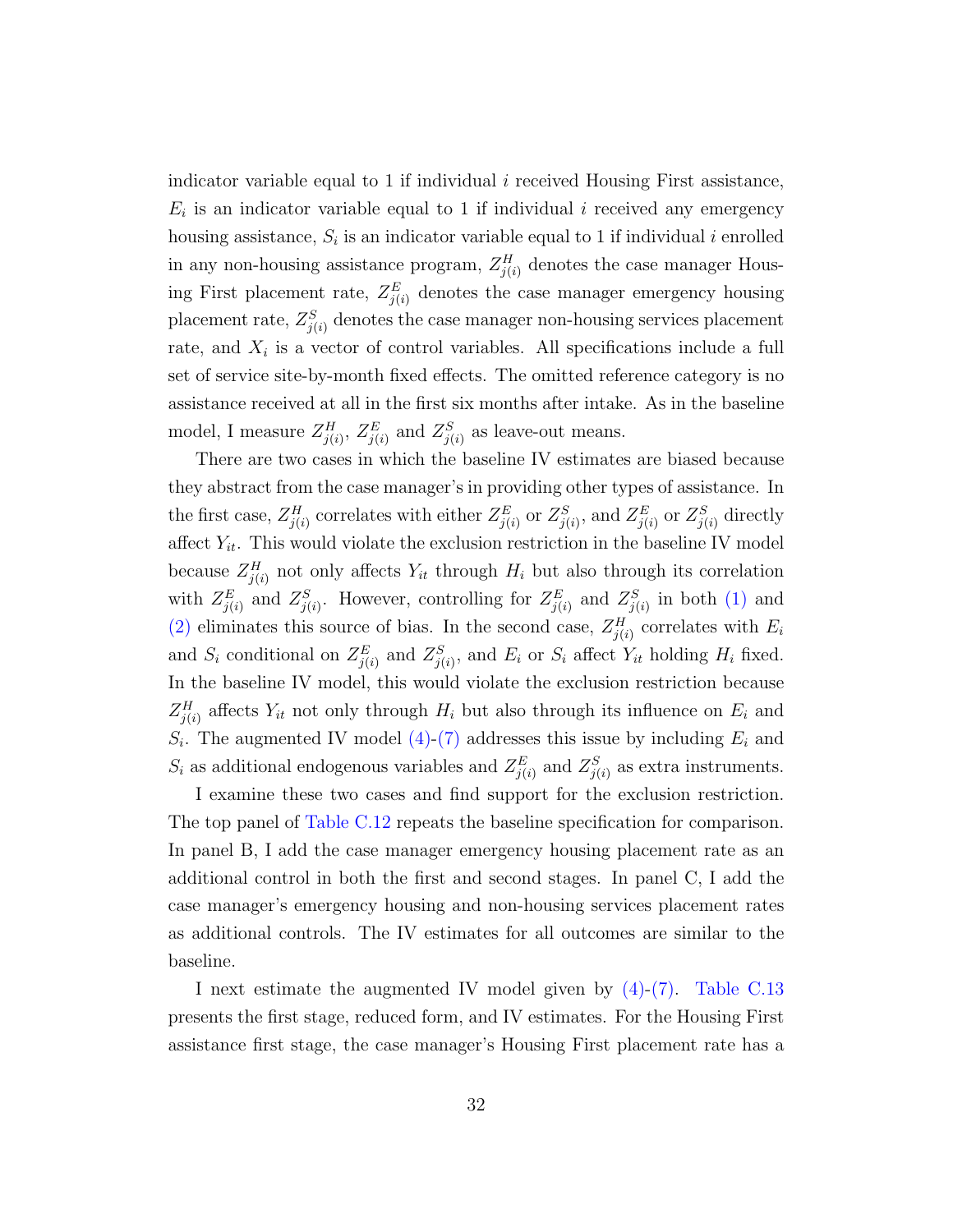coefficient similar to the baseline model. For the other first stages, the case manager's Housing First placement rate has a negative impact on receiving emergency and non-housing services. However, the other instruments have large positive effects. Looking at the reduced form estimates, the case manager Housing First placement rate coefficients are remarkably similar relative to the baseline IV model. Likewise, the IV estimates for Housing First assistance are similar to those from the baseline model, which does not include the emergency housing and non-housing services placement instruments.

# 6 Cost-Benefit Analysis

The most relevant policy implication is whether the positive effects from Housing First programs homeless individuals this study finds are cost-effective and is there a difference in the cost-effectiveness of different housing program types. I attempt to conduct a simple cost-benefit calculation of Housing First programs. My calculations suggest that 50 to 100 percent of average program costs are offset by corresponding benefits in the medium- and long-term, respectively. The benefits tend to be more significant for short-term rental subsidy programs.

[Table D.1](#page-94-0) presents the results of this cost-benefit analysis exercise. See [Appendix D](#page-92-0) for a detailed description of the exercise. I compute housing assistance costs using data from Los Angeles County [\(Los Angeles Homeless](#page-40-9)[ness Services Authority,](#page-40-9) [2017\)](#page-40-9). On the benefits side, I measure savings from three broad categories: reduction in homeless services use, reductions in public health and crime costs, and increased employment and reduction in social benefits receipt. Overall, I find that the savings from Housing First offset a substantial portion of Housing First program costs to public agencies in both the 18 and 30 months following intake. I note that these savings are likely to be even more significant, as I ignore the indirect benefits of reducing street homelessness and note that these benefits are likely to accumulate over time and become larger since the cost of homelessness increases exponentially with time [\(Flaming et al.,](#page-38-2) [2015\)](#page-38-2). In addition, I find that the savings are substantial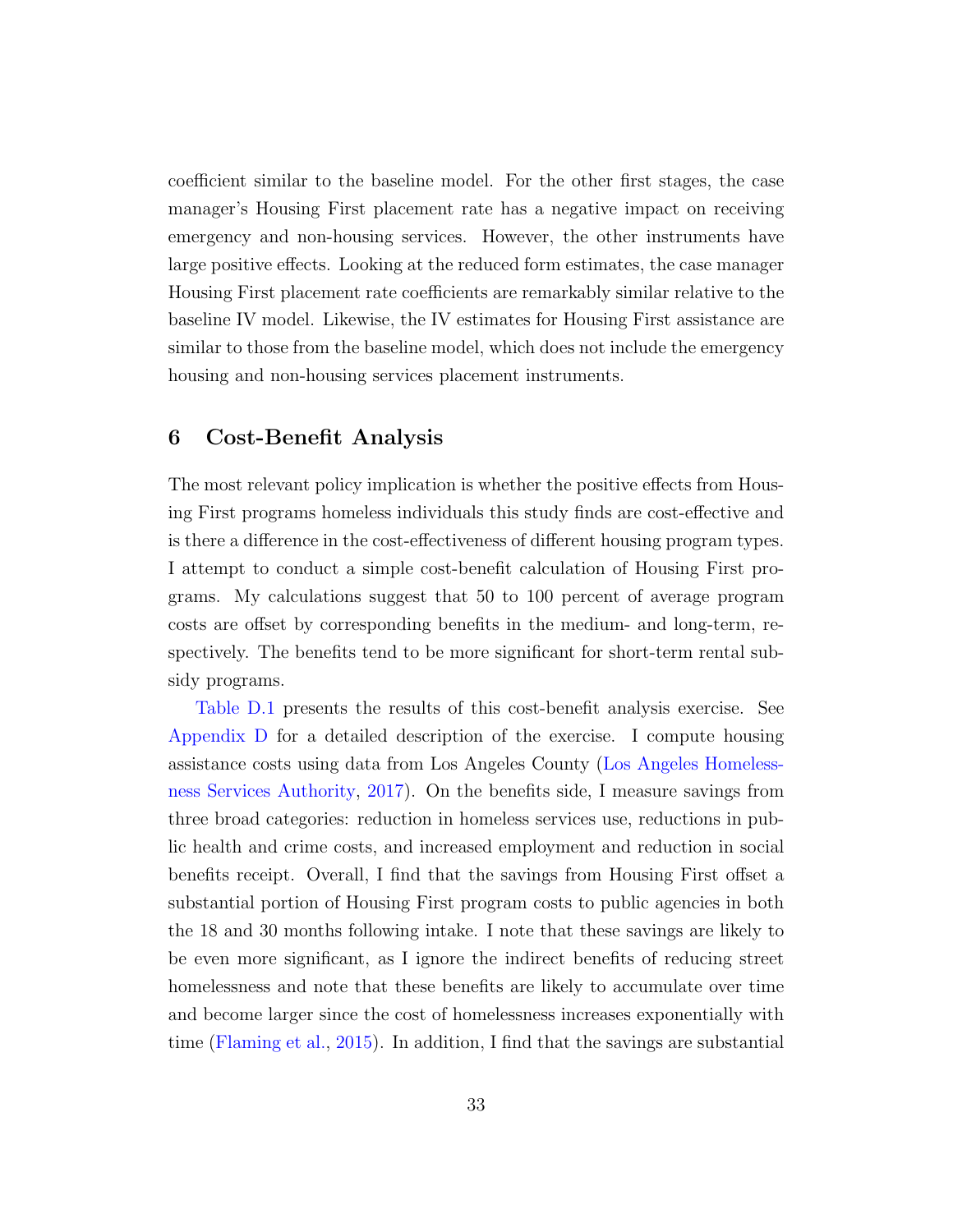in both rapid re-housing and permanent supportive housing programs but pay off faster for rapid re-housing programs.

# 7 Conclusions

The ongoing crisis of homelessness has generated a shift towards the Housing First approach, which aims to quickly provide individuals experiencing homelessness with housing assistance without preconditions. Researchers and policymakers have questioned whether housing assistance is sufficient to treat homelessness and whether the Housing First approach is cost-effective. This study fills this gap in the literature by using novel data and exogenous variation in Housing First assistance receipt to confirm that Housing First programs for homeless individuals have beneficial effects on both housing and non-housing outcomes and that they are cost-effective.

While this paper establishes these fundamental results, several important questions remain for future research. The study's results are inconclusive regarding the effect of Housing First assistance on health. Additional research on the impact of Housing First on different measures of health outcomes is important to better understand if there is a causal relationship between housing and health. Additionally, while I provide some evidence that housing assistance has a beneficial effect on many socioeconomic outcomes, additional evidence would be helpful to assess the external validity of this study's findings, especially concerning income and employment. Finally, the cost-benefit analysis I conduct ignores the most expensive part of housing assistance: acquisition and construction costs. Evidence taking these costs into account, either in a partial- or a general-equilibrium setting would be of great value.

# References

<span id="page-35-0"></span>Aizer, Anna and Jr. Doyle Joseph J., "Juvenile Incarceration, Human Capital, and Future Crime: Evidence from Randomly Assigned Judges," The Quarterly Journal of Economics, 02 2015, 130 (2), 759–803.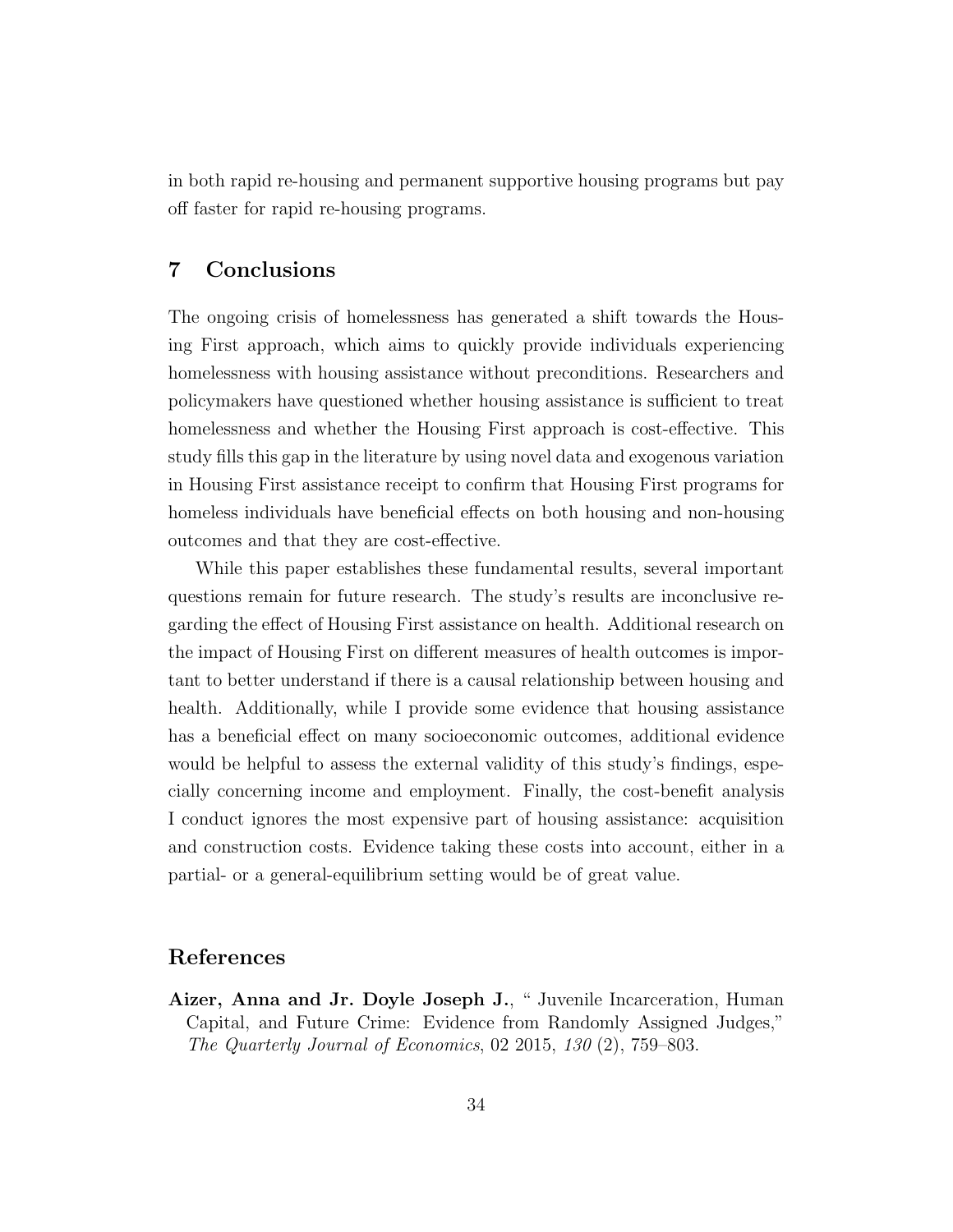- Alden, Sarah, "Discretion on the Frontline: The Street Level Bureaucrat in English Statutory Homelessness Services," Social Policy and Society, 2015, 14 (1), 63–77.
- Angrist, Joshua D. and Guido W. Imbens, "Two-Stage Least Squares Estimation of Average Causal Effects in Models with Variable Treatment Intensity," Journal of the American Statistical Association, 1995, 90 (430), 431–442.
- Autor, David, Andreas Kostøl, Magne Mogstad, and Bradley Setzler, "Disability Benefits, Consumption Insurance, and Household Labor Supply," American Economic Review, July 2019, 109 (7), 2613–54.
- Bald, Anthony, Eric Chyn, Justine S Hastings, and Margarita Machelett, "The Causal Impact of Removing Children from Abusive and Neglectful Homes," Working Paper 25419, National Bureau of Economic Research January 2019.
- Bergman, Peter, Raj Chetty, Stefanie DeLuca, Nathaniel Hendren, Lawrence F Katz, and Christopher Palmer, "Creating Moves to Opportunity: Experimental Evidence on Barriers to Neighborhood Choice," Working Paper 26164, National Bureau of Economic Research August 2019.
- Bhuller, Manudeep, Gordon B Dahl, Katrine V Løken, and Magne **Mogstad**, "Incarceration, recidivism, and employment," *Journal of Politi*cal Economy, 2020, 128 (4), 1269–1324.
- <span id="page-36-1"></span>Burt, Martha, Carol Wilkins, Brooke Spellman, Tracy D'Alanno, Matt White, Meghan Henry, and Natalie Matthews, "Rapid Re-Housing for Homeless Families Demonstration Programs Evaluation Report Part I: How They Worked - Process Evaluation," SSRN Electronic Journal, 2017.
- <span id="page-36-2"></span>Burt, Martha R, Laudan Y Aron, and Edgar Lee, Helping America's homeless: Emergency shelter or affordable housing?, The Urban Insitute, 2001.
- <span id="page-36-0"></span>Byrne, Thomas, Ellen A Munley, Jamison D Fargo, Ann E Montgomery, and Dennis P Culhane, "New perspectives on community-level determinants of homelessness," Journal of Urban Affairs, 2013, 35 (5), 607– 625.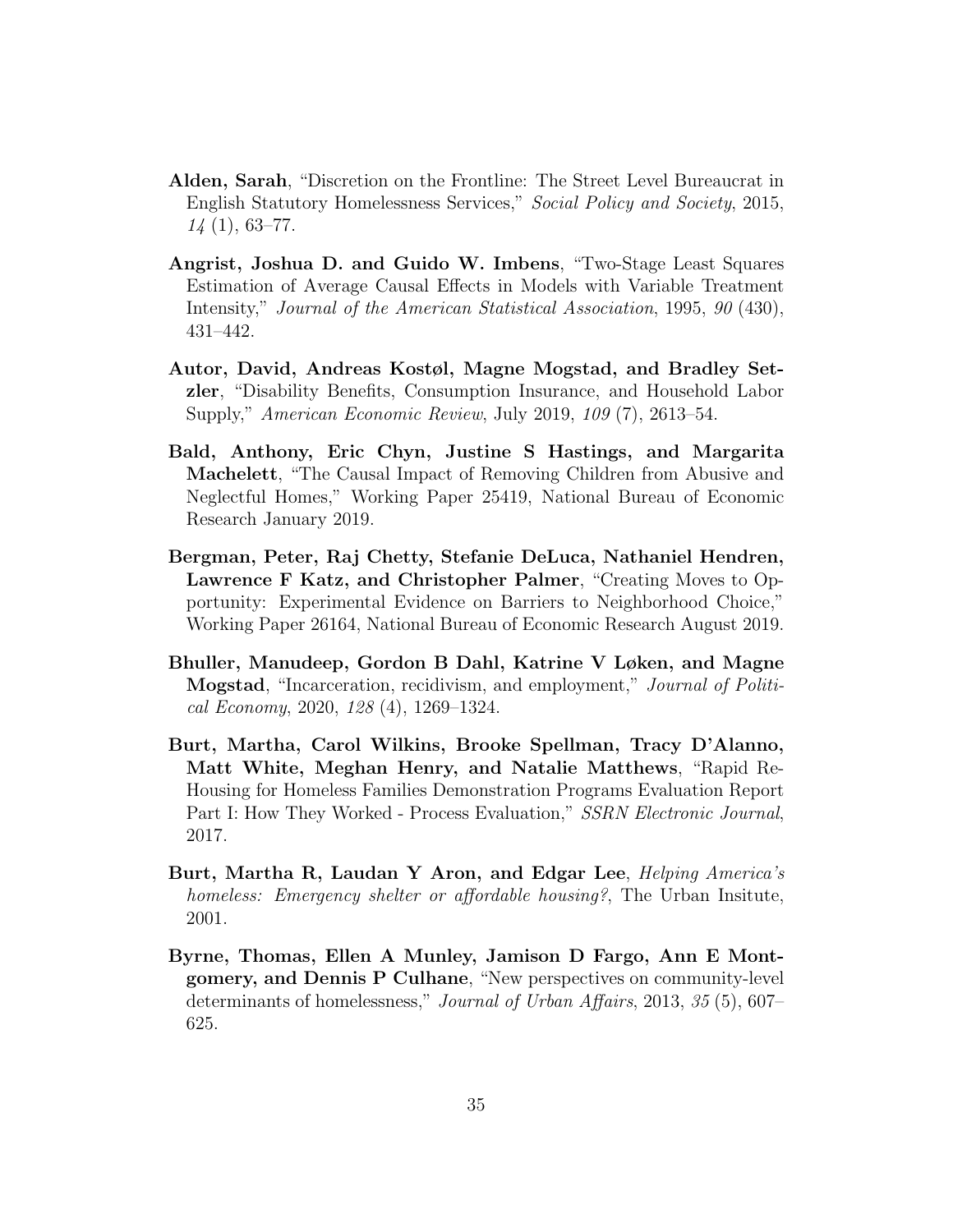- Chetty, Raj, Nathaniel Hendren, and Lawrence F. Katz, "The Effects of Exposure to Better Neighborhoods on Children: New Evidence from the Moving to Opportunity Experiment," American Economic Review, April 2016, 106 (4), 855–902.
- Chyn, Eric, "Moved to Opportunity: The Long-Run Effects of Public Housing Demolition on Children," American Economic Review, October 2018, 108 (10), 3028–56.
- Collinson, Robert and Davin Reed, "The effects of evictions on lowincome households," Unpublished manuscript, 2018.
- <span id="page-37-0"></span>Corinth, Kevin, "The impact of permanent supportive housing on homeless populations," Journal of Housing Economics, 2017, 35, 69–84.
- <span id="page-37-1"></span>and David S. Lucas, "When warm and cold don't mix: The implications of climate for the determinants of homelessness," Journal of Housing Economics, 2018, 41, 45–56.
- Culhane, Dennis P., Stephen Metraux, and Trevor Hadley, "Public service reductions associated with placement of homeless persons with severe mental illness in supportive housing," Housing Policy Debate, 2002, 13 (1), 107–163.
- Cusack, Meagan and Elizabeth Ann Montgomery, "The role of eviction in veterans' homelessness recidivism," Journal of Social Distress and Homelessness, 2017, 26 (1), 58–64.
- Dahl, Gordon B., Andreas Ravndal Kostøl, and Magne Mogstad, " Family Welfare Cultures," The Quarterly Journal of Economics, 08 2014, 129 (4), 1711–1752.
- Desmond, Matthew and Carl Gershenson, "Housing and Employment Insecurity among the Working Poor," Social Problems, 01 2016, 63 (1), 46– 67.
- Diamond, Rebecca, Adam Guren, and Rose Tan, "The Effect of Foreclosures on Homeowners, Tenants, and Landlords," Working Paper 27358, National Bureau of Economic Research June 2020.
- Dobbie, Will and Jae Song, "Debt Relief and Debtor Outcomes: Measuring the Effects of Consumer Bankruptcy Protection," American Economic Review, March 2015, 105 (3), 1272–1311.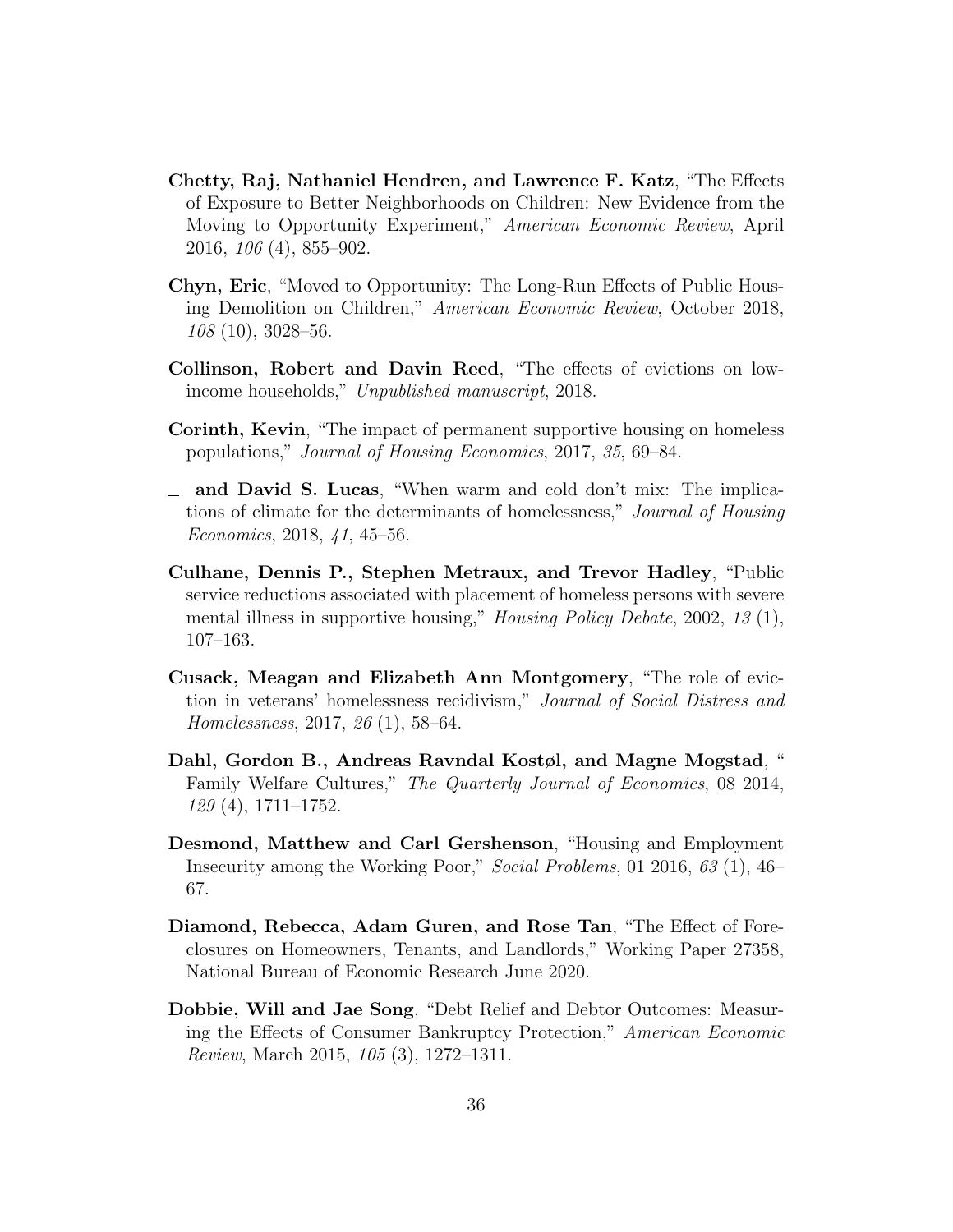- Ellen, Ingrid, Rob Collinson, and Jens Ludwig, "Low Income Housing Policy," in "Economics of Means-Tested Transfer Programs in the United States," University of Chicago Press, 2016.
- <span id="page-38-0"></span>Evans, William N, David C Philips, and Krista J Ruffini, "Reducing and Preventing Homelessness: A Review of the Evidence and Charting a Research Agenda," Working Paper 26232, National Bureau of Economic Research September 2019.
- Evans, William N., James X. Sullivan, and Melanie Wallskog, "The impact of homelessness prevention programs on homelessness," Science, 2016, 353 (6300), 694–699.
- Fetzer, Thiemo, Srinjoy Sen, and Pedro CL Souza, "Housing insecurity, homelessness and populism: Evidence from the UK," CEPR Discussion Papers Series, 2019.
- Flaming, Daniel, Halil Toros, and Patrick Burns, "Home not found: The Cost of Homelessness in Silicon Valley," Technical Report, Economic Roundtable Research Report May 2015.
- Goodman, Sarena, Peter Messeri, and Brendan O'Flaherty, "Homelessness prevention in New York City: On average, it works," Journal of Housing Economics, 2016, 31, 14–34.
- Gubits, Daniel, Marybeth Shinn, Michelle Wood, Scott R. Brown, Samuel R. Dastrup, and Stephen H. Bell, "What Interventions Work Best for Families Who Experience Homelessness? Impact Estimates from the Family Options Study," Journal of Policy Analysis and Management, 2018, 37 (4), 835–866.
- <span id="page-38-1"></span>Henry, Meghan, Anna Mahathey, Meghan Takashima, Jill Khadduri, and Dennis Culhane, "The 2018 Annual Homeless Assessment Report (AHAR) to Congress: Part 2, Estimates of Homelessness in the United States," Technical Report, United States Department of Housing and Urban Development September 2020.
- , Tanya de Sousa, Caroline Roddey, Swati Gayen, Thomas Bednar, Jill Khadduri, and Dennis Culhane, "The 2020 Annual Homeless Assessment Report (AHAR) to Congress: Part 1, Point-in-Time Estimates of Homelessness," Technical Report, United States Department of Housing and Urban Development January 2021.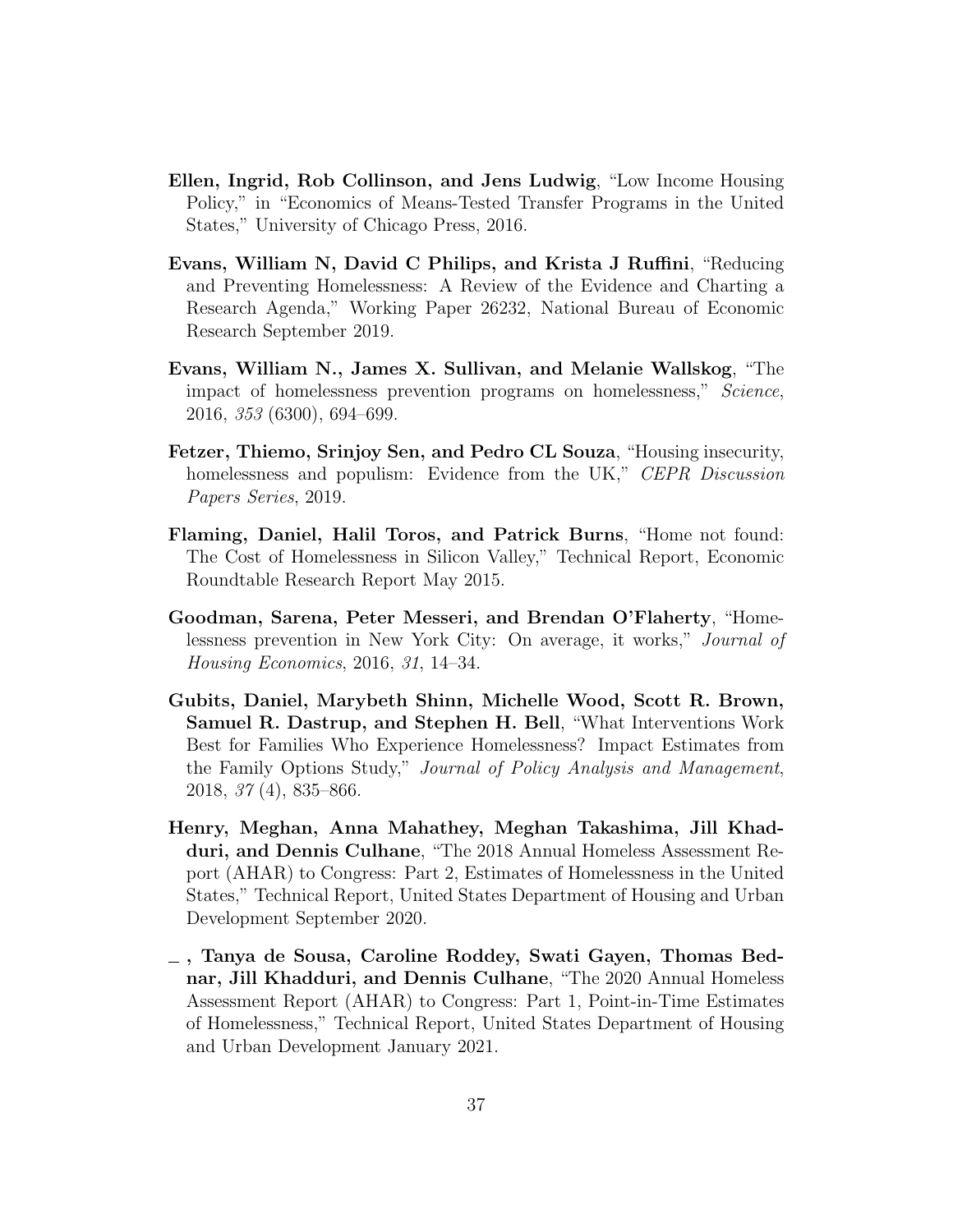- <span id="page-39-0"></span>Hess, Nathan and Nick Carollo, "Enterprise Linkage Project (ELP) Codebook," California Policy Lab, 2017.
- Hull, Peter, "Isolateing: Identifying counterfactual-specific treatment effects with cross-stratum comparisons," Available at SSRN 2705108, 2018.
- Humphries, John Eric, Nicholas S Mader, Daniel I Tannenbaum, and Winnie L van Dijk, "Does Eviction Cause Poverty? Quasi-Experimental Evidence from Cook County, IL," Working Paper 26139, National Bureau of Economic Research August 2019.
- Husock, Howard, Moving out of public housing, National Affairs Inc., 2003.
- J., Jr. Doyle Joseph, "Child Protection and Child Outcomes: Measuring the Effects of Foster Care," American Economic Review, December 2007,  $97(5)$ , 1583–1610.
- , "Child protection and adult crime: Using investigator assignment to estimate causal effects of foster care," Journal of political Economy, 2008, 116  $(4), 746-770.$
- **Jacob, Brian A.**, "Public Housing, Housing Vouchers, and Student Achievement: Evidence from Public Housing Demolitions in Chicago," American Economic Review, March 2004, 94 (1), 233–258.
- and Jens Ludwig, "The Effects of Housing Assistance on Labor Supply: Evidence from a Voucher Lottery," American Economic Review, February 2012, 102 (1), 272–304.
- $\overline{\phantom{a}}$ , Max Kapustin, and Jens Ludwig, "The Impact of Housing Assistance on Child Outcomes: Evidence from a Randomized Housing Lottery \*," The Quarterly Journal of Economics, 11 2014, 130 (1), 465–506.
- Johnson, Corey and Stephen Levin, "Report of the Finance Division on the Fiscal 2019 Preliminary Budget and the Fiscal 2018 Preliminary Mayor's Management Report for the Department of Homelessness Services," Technical Report, Council of the City of New York Department of Homeless Services 2018.
- Katz, Michael B, The undeserving poor: From the war on poverty to the war on welfare, Pantheon Books, 1990.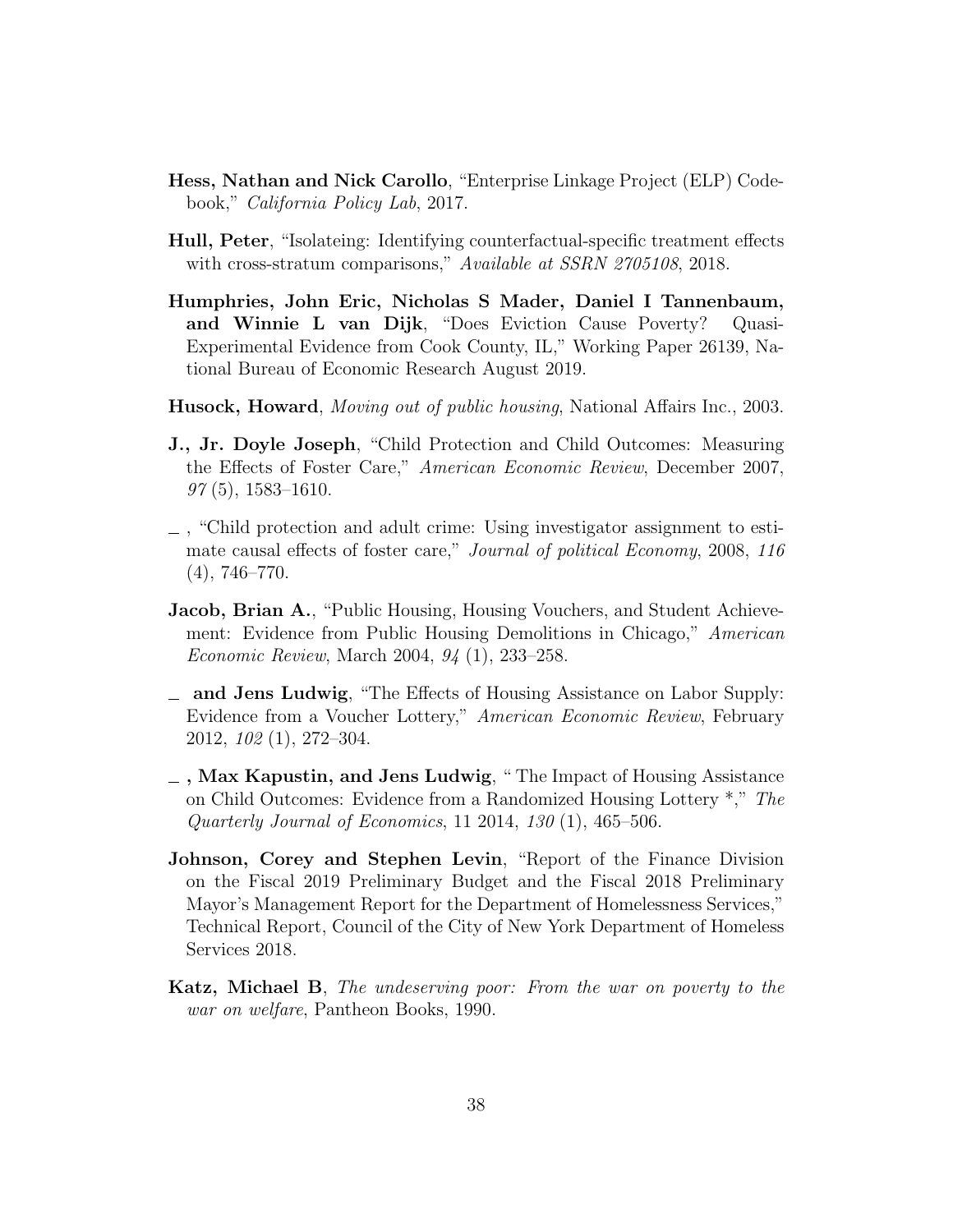- <span id="page-40-1"></span>Kertesz, Stefan G and Guy Johnson, "Housing first: Lessons from the United States and challenges for Australia," Australian Economic Review, 2017, 50 (2), 220–228.
- Kirkeboen, Lars J., Edwin Leuven, and Magne Mogstad, "Field of Study, Earnings, and Self-Selection<sup>\*</sup>," The Quarterly Journal of Economics, 05 2016, 131 (3), 1057–1111.
- Kline, Patrick and Christopher R. Walters, "On Heckits, LATE, and Numerical Equivalence," Econometrica, 2019, 87 (2), 677–696.
- Kling, Jeffrey R., "Incarceration Length, Employment, and Earnings," American Economic Review, June 2006, 96 (3), 863–876.
- Kling, Jeffrey R, Jeffrey B Liebman, and Lawrence F Katz, "Experimental Analysis of Neighborhood Effects," Econometrica, 2007, 75 (1), 83–119.
- Lens, Michael C., "The Impact of Housing Vouchers on Crime in US Cities and Suburbs," Urban Studies, 2014, 51 (6), 1274–1289.
- Levitt, Aaron J., Kristen Mitchell, Lauren Pareti, Joe DeGenova, Anne Heller, Anthony Hannigan, and Jennifer Gholston, "Randomized Trial of Intensive Housing Placement and Community Transition Services for Episodic and Recidivist Homeless Families," American Journal of Public Health, 2013, 103 (S2), S348–S354. PMID: 24148053.
- <span id="page-40-0"></span>Los Angeles Homeless Services Authority, "2019 Housing Inventory Count," [https://www.lahsa.org/documents?id=](https://www.lahsa.org/documents?id=3674-2019-housing-inventory-count.xlsx&ref=hc) [3674-2019-housing-inventory-count.xlsx&ref=hc](https://www.lahsa.org/documents?id=3674-2019-housing-inventory-count.xlsx&ref=hc) 2019.
- Los Angeles Homelessness Services Authority, "Report on Homeless Housing Gaps in the County of Los Angeles," Technical Report February, Los Angeles Homelessness Services Authority 2017.
- Lucas, David S., "The Impact of Federal Homelessness Funding on Homelessness," Southern Economic Journal, 2017, 84 (2), 548–576.
- Maestas, Nicole, Kathleen J. Mullen, and Alexander Strand, "Does Disability Insurance Receipt Discourage Work? Using Examiner Assignment to Estimate Causal Effects of SSDI Receipt," American Economic Review, August 2013, 103 (5), 1797–1829.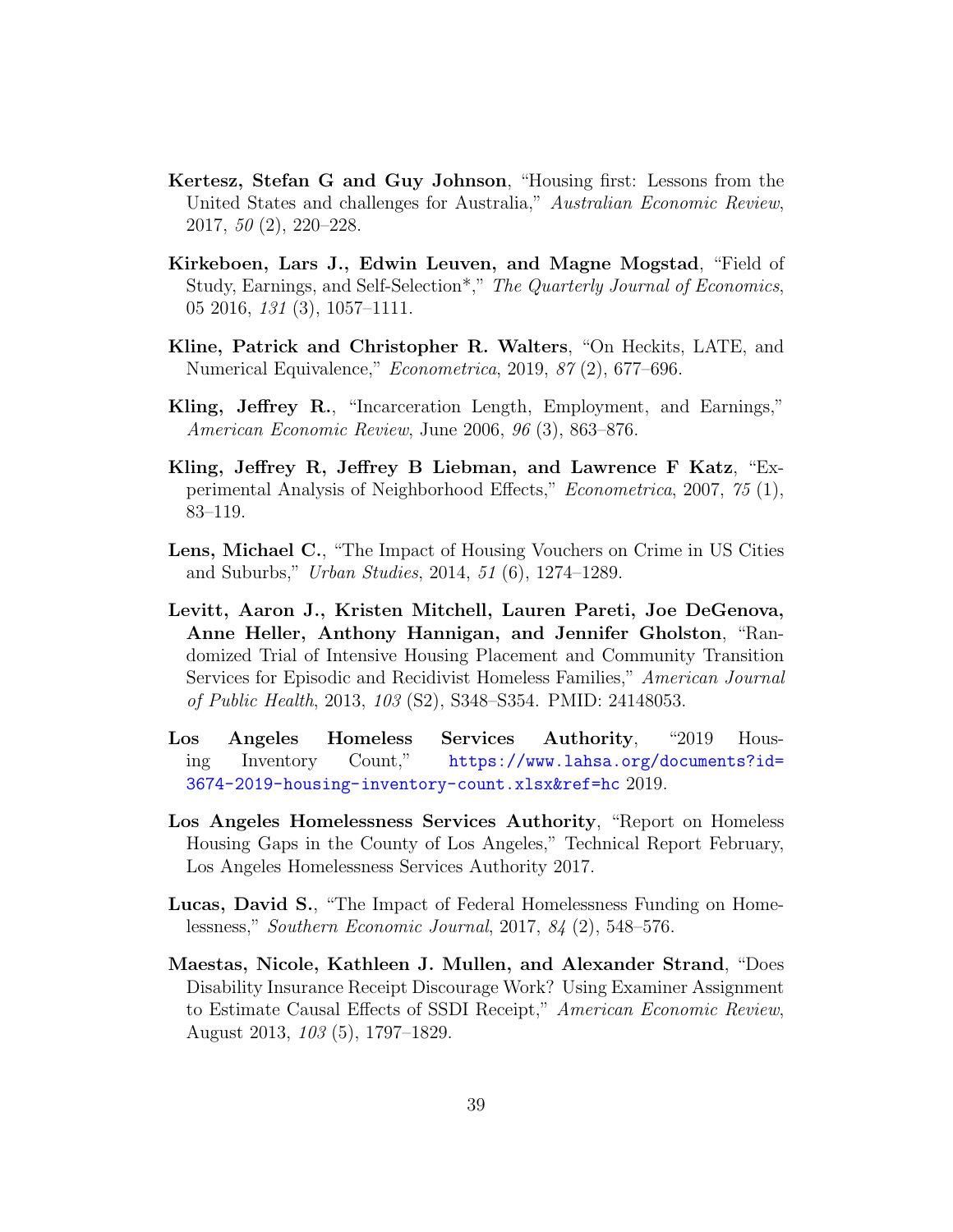- Meyer, Bruce D, Angela Wyse, Alexa Grunwaldt, Carla Medalia, and Derek Wu, "Learning about Homelessness Using Linked Survey and Administrative Data," Working Paper 28861, National Bureau of Economic Research May 2021.
- Moulton, Shawn, "Does Increased Funding for Homeless Programs Reduce Chronic Homelessness?," Southern Economic Journal, 2013, 79 (3), 600– 620.
- Mueller-Smith, Michael, "The criminal and labor market impacts of incarceration," Unpublished Working Paper, 2015, 18.
- National Academies of Sciences, Engineering, and Medicine, Permanent supportive housing: evaluating the evidence for improving health outcomes among people experiencing chronic homelessness, National Academies Press, 2018.
- Nuttbrock, Larry H, Daisy S Ng-Mak, Michael Rahav, and James J Rivera, "Pre-and post-admission attrition of homeless, mentally ill chemical abusers referred to residential treatment programs," Addiction, 1997, 92 (10), 1305–1316.
- <span id="page-41-0"></span>O'Flaherty, Brendan, "Homelessness research: A guide for economists (and friends)," Journal of Housing Economics, 2019, 44, 1–25.
- Palmer, Caroline, David C. Phillips, and James X. Sullivan, "Does emergency financial assistance reduce crime?," Journal of Public Economics, 2019, 169, 34–51.
- Pinto, Rodrigo, "Noncompliance as a rational choice: A framework that exploits compromises in social experiments to identify causal effects," UCLA, unpublished manuscript, 2018.
- Rose, Evan K, Jonathan Schellenberg, and Yotam Shem-Tov, "The effects of teacher quality on criminal behavior," Unpublished Working Paper, 2019.
- Rosenheck, Robert, Wesley Kasprow, Linda Frisman, and Wen Liu-Mares, "Cost-effectiveness of Supported Housing for Homeless Persons With Mental Illness," Archives of General Psychiatry, 09 2003, 60 (9), 940– 951.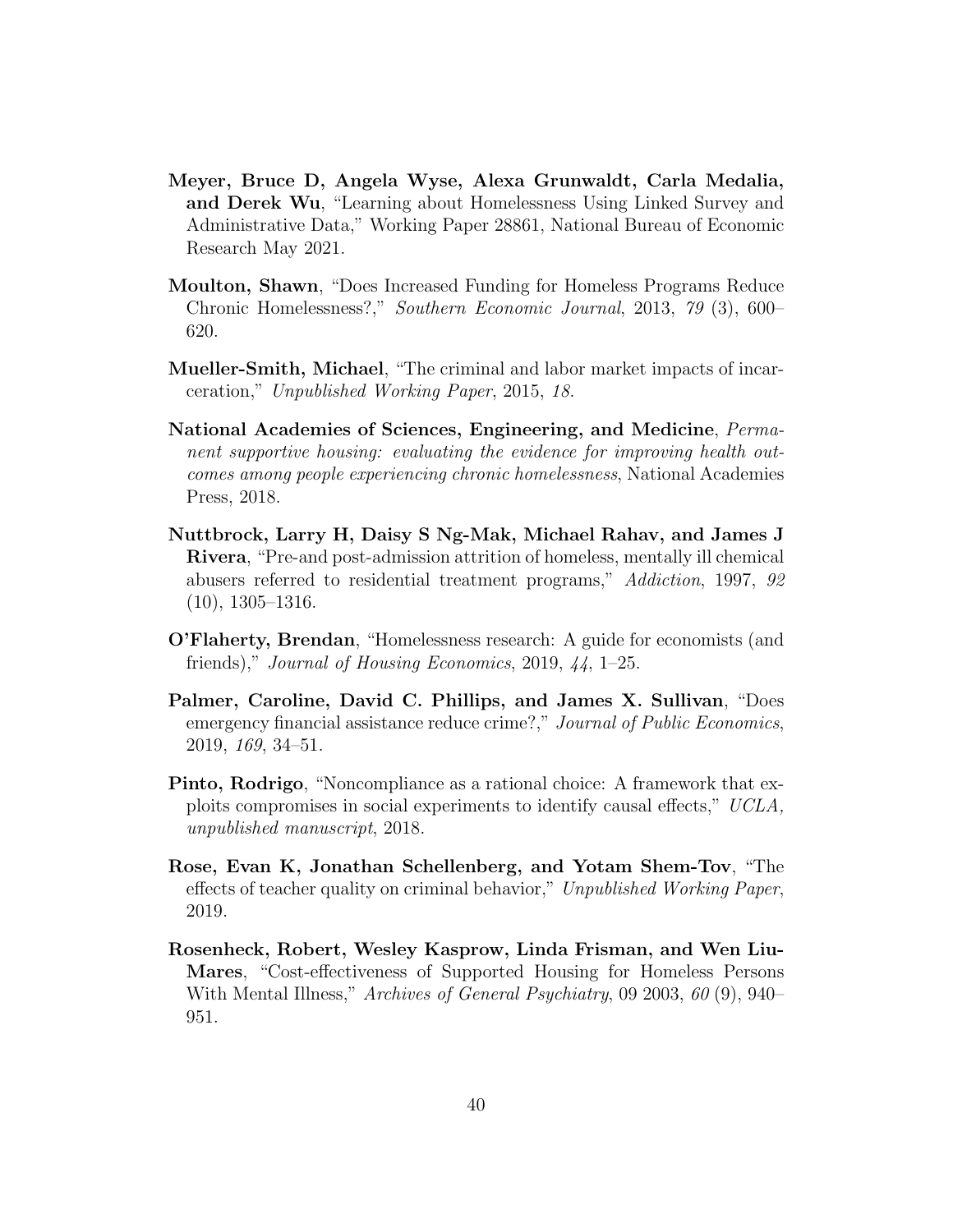- <span id="page-42-1"></span>Smith, Doug, "L.A. budgets \$430 million to help homeless, most of it longterm debt," Los Angeles Times, Apr 2018.
- Sosin, Michael R and Jane Yamaguchi, "Case management routines and discretion in a program addressing homelessness and substance abuse," Contemporary Drug Problems, 1995, 22 (2), 317–342.
- Tsemberis, Sam, Leyla Gulcur, and Maria Nakae, "Housing First, Consumer Choice, and Harm Reduction for Homeless Individuals With a Dual Diagnosis," American Journal of Public Health, 2004, 94 (4), 651–656. PMID: 15054020.
- <span id="page-42-0"></span>United States Interagency Council on Homelessness, "U.S. Targeted Homelessness Assistance: Discretionary Budget Authority in Millions of Dollars," Technical Report December 2019, United States Interagency Council on Homelessness 2019.
- van den Berk-Clark, Carissa, "The Dilemmas of Frontline Staff Working With the Homeless: Housing First, Discretion, and the Task Environment," Housing Policy Debate, 2016, 26 (1), 105–122. PMID: 26900305.
- van Dijk, Winnie, "The socio-economic consequences of housing assistance," University of Chicago Kenneth C. Griffin Department of Economics job market paper,  $0\n-46$  *i* $-\xi$ *i*, 2019, 36.
- Veldhuizen, Scott, Carol E Adair, Christian Methot, Brianna C Kopp, Patricia O'Campo, Jimmy Bourque, David L Streiner, and Paula N Goering, "Patterns and predictors of attrition in a trial of a housing intervention for homeless people with mental illness," Social psychiatry and psychiatric epidemiology,  $2015, 50$   $(2), 195-202$ .
- Weare, Christopher, "Housing Outcomes for Homeless Individuals in Street Outreach Compared to Shelter," Journal of Poverty, 2021, 25 (6), 543–561.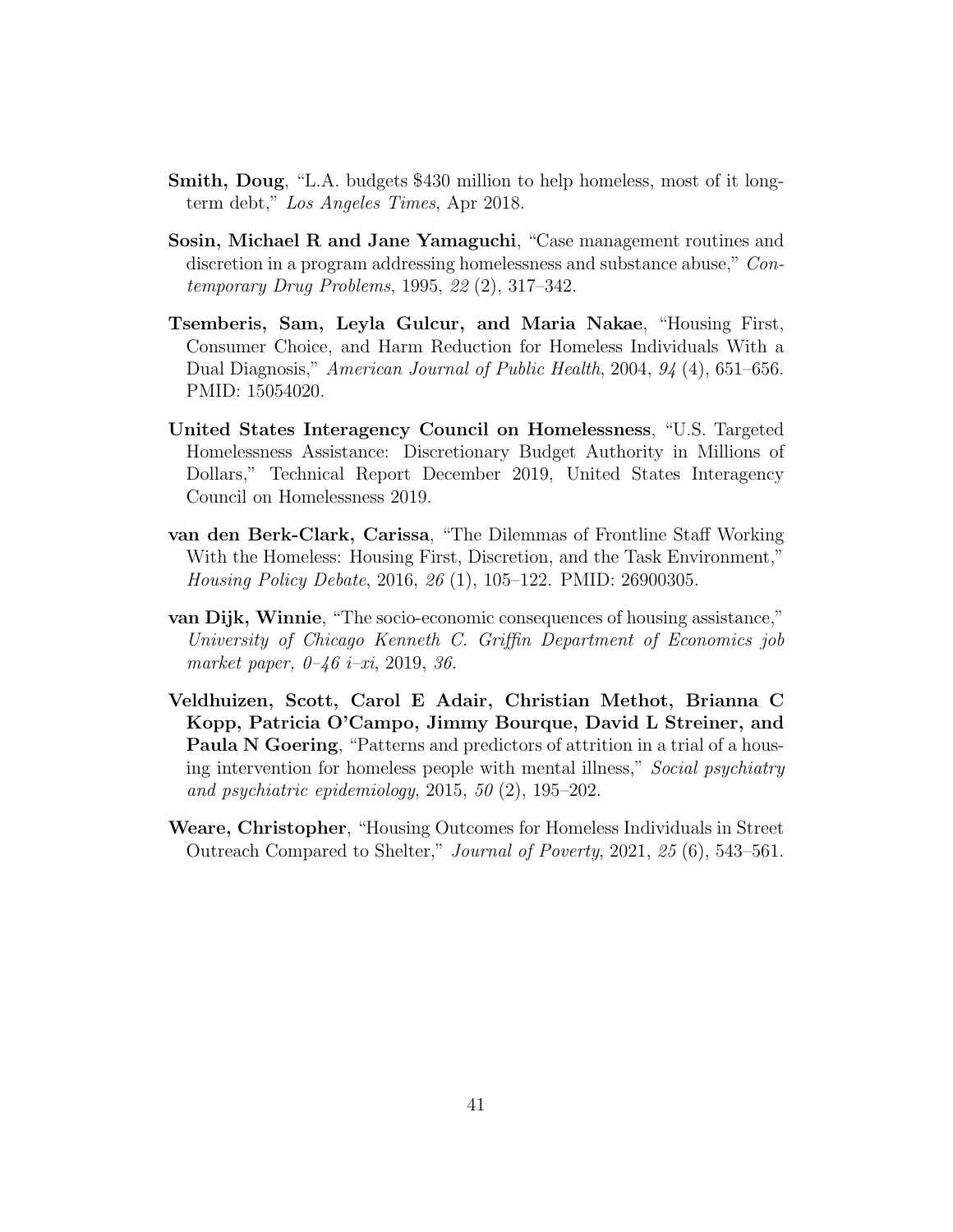

Figure 1. First Stage Graph of Housing First Assistance Receipt on Case Manager Housing First Placement Rate.

Notes: Estimation sample consisting of 15,353 intakes processed in 2016-2017. Probability of permanent housing (Housing First) assistance receipt is plotted on the right y-axis against leave-out mean case manager Housing First placement rate of the assigned case manager shown along the x-axis. The plotted values are mean-standardized residuals from regressions on site x intake month fixed effects and all variables listed in [Table 3.](#page-48-0) The solid line shows a local linear regression of Housing First assistance receipt on case manager Housing First placement rate. Dashed lines show 95% confidence intervals. The histogram shows the density of case manager placement rates along the left y-axis (top and bottom 2% excluded).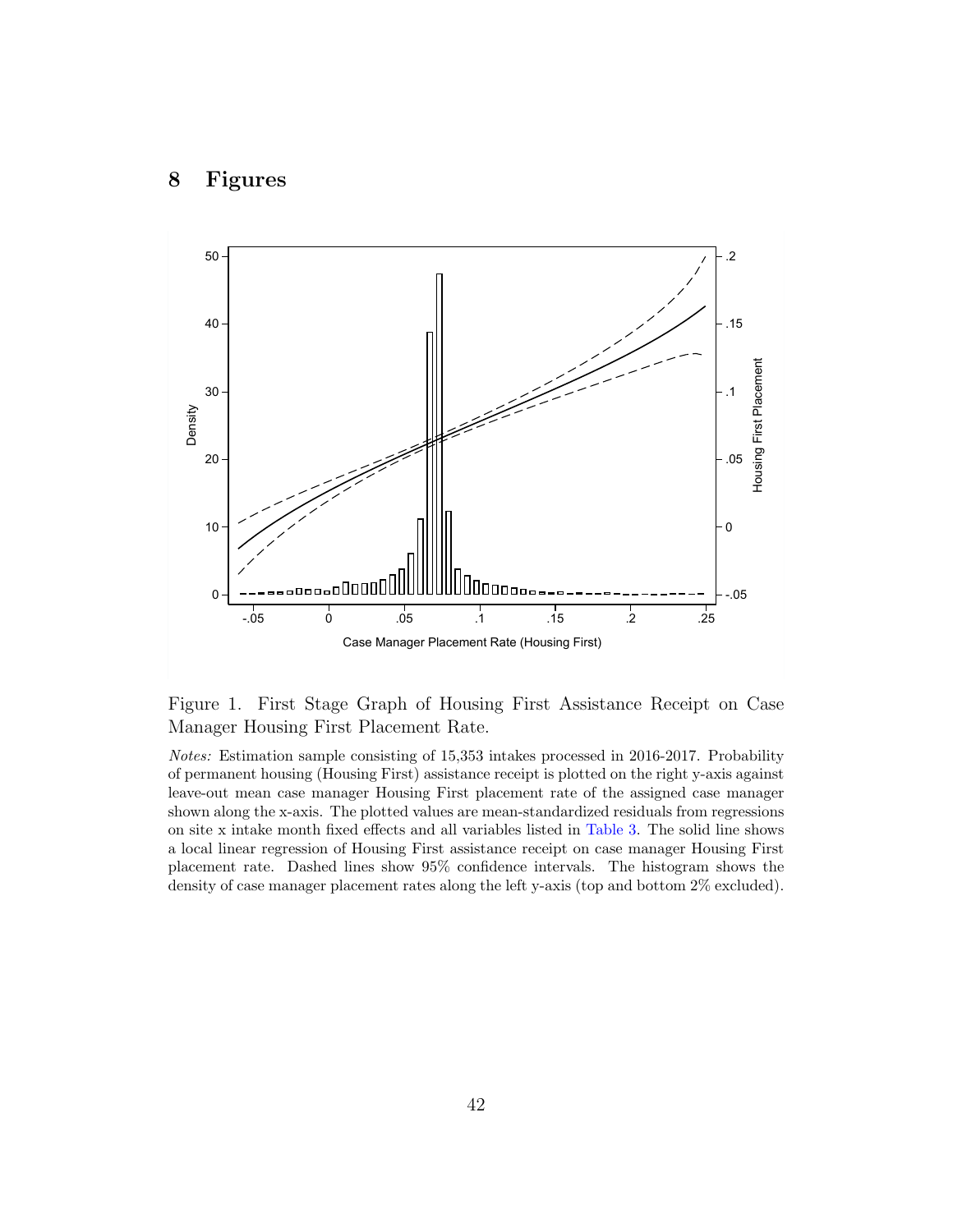

Figure 2. Reduced Form Graphs of Socioeconomic Outcomes on Case Manager Housing Placement Rate.

Notes: Outcomes of interest (all measured at 7-18 months after intake) are plotted on the right y-axis against leave-out mean case manager Housing First placement rate of the assigned case manager shown along the x-axis. The plotted values are mean-standardized residuals from regressions on site x month fixed effects and all variables listed in [Table 3.](#page-48-0) The solid line shows a local linear regression of the outcome of interest on case manager Housing First placement rate. Dashed lines show 95% confidence intervals. The histogram shows the density of case manager placement rates along the left y-axis (top and bottom 2% excluded).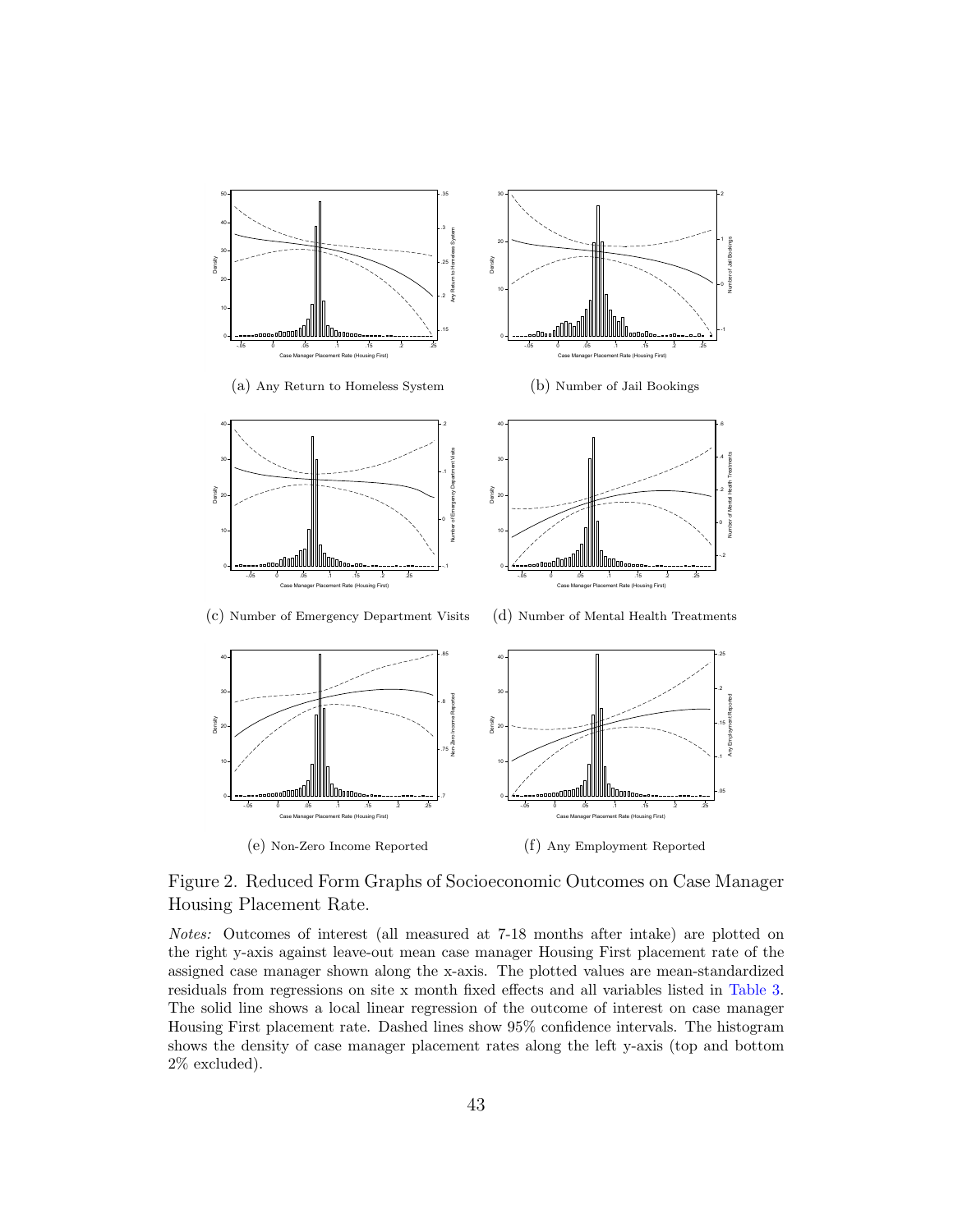



Figure 3. IV Estimates of the Effect of Housing First Assistance on Homelessness, Crime, and Health.

Notes: The figures present IV estimates of the effect of Housing First assistance on various outcomes. Medium-term outcomes (column 1) are measured at 7-18 months after intake. Long-term outcomes (column 2) are measured at 19-30 months after intake, with the exception of DHS (19-27 months after intake). Return to the homeless system includes any shelter stay, street outreach event, or a new intake. Dashed lines show 90% confidence intervals.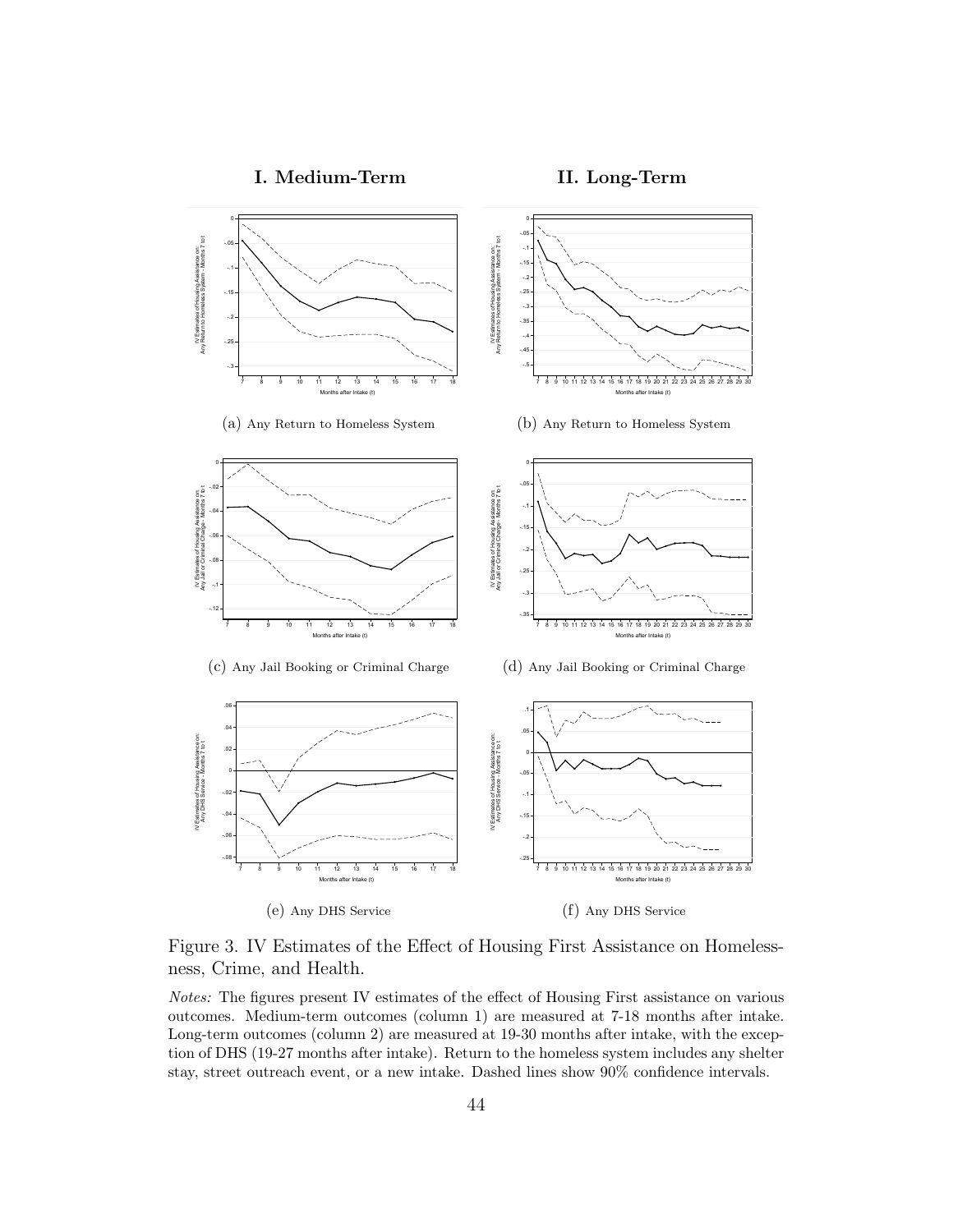# 9 Tables

|  | Table 1. Summary Statistics for Baseline Sample. |  |  |  |  |
|--|--------------------------------------------------|--|--|--|--|
|--|--------------------------------------------------|--|--|--|--|

|                                                            | Mean  | Std. Dev.                              | Cases  | Mean  | Std. Dev.                             | Cases |
|------------------------------------------------------------|-------|----------------------------------------|--------|-------|---------------------------------------|-------|
|                                                            | (1)   | (2)                                    | (3)    | (4)   | (5)                                   | (6)   |
| A. Individual Characteristics:                             |       |                                        |        |       |                                       |       |
| Age                                                        | 44.72 | 11.26                                  | 15,353 |       |                                       |       |
| Female                                                     | 0.32  | 0.47                                   | 15,353 |       |                                       |       |
| Minority (Black or Hispanic)                               | 0.78  | 0.42                                   | 15,353 |       |                                       |       |
| Any homeless history                                       | 0.70  | 0.46                                   | 15,353 |       |                                       |       |
| Any reported disability                                    | 0.79  | 0.41                                   | 15,353 |       |                                       |       |
| Substance abuse problem                                    | 0.27  | 0.44                                   | 15.353 |       |                                       |       |
| Chronic homeless                                           | 0.59  | 0.49                                   | 15.353 |       |                                       |       |
| B. Individual history with public agencies (past 5 years): |       |                                        |        |       |                                       |       |
| Any DHS/DMH/DPH treatment                                  | 0.25  | 0.44                                   | 15,353 |       |                                       |       |
| Any interaction with sheriff/probation department          | 0.16  | 0.36                                   | 15,353 |       |                                       |       |
| Any emergency cash assistance (general releif)             | 0.18  | 0.38                                   | 15,353 |       |                                       |       |
| Any housing assistance received                            | 0.04  | 0.19                                   | 15.353 |       |                                       |       |
| C. Homeless Services Received:                             |       |                                        |        |       |                                       |       |
| Any homeless services                                      | 0.67  | 0.47                                   | 15,353 |       |                                       |       |
| Any homeless housing assistance                            | 0.41  | 0.49                                   | 15.353 |       |                                       |       |
| Rental subsidy (Housing First)                             | 0.07  | 0.25                                   | 15.353 |       |                                       |       |
| Short-term rental subsidy (rapid re-housing)               | 0.05  | 0.23                                   | 15,353 |       |                                       |       |
| Long-term rental subsidy (permanent supportive housing)    | 0.01  | 0.11                                   | 15,353 |       |                                       |       |
| Temporary (emergency) housing assistance programs          | 0.36  | 0.48                                   | 15,353 |       |                                       |       |
| Non-housing services                                       | 0.27  | 0.44                                   | 15.353 |       |                                       |       |
| D. Outcomes:                                               |       | Medium-Term (7-18 months after intake) |        |       | Long-Term (19-30 months after intake) |       |
| Any return to homeless sytem                               | 0.27  | 0.45                                   | 15,353 | 0.22  | 0.41                                  | 8.947 |
| Any emergency shelter stay                                 | 0.14  | 0.34                                   | 15.353 | 0.10  | 0.30                                  | 8.947 |
| Any street outreach                                        | 0.12  | 0.33                                   | 15,353 | 0.11  | 0.31                                  | 8.947 |
| Any new intake                                             | 0.16  | 0.37                                   | 15,353 | 0.13  | 0.33                                  | 8.947 |
| Enrollment in Housing First program                        | 0.14  | 0.35                                   | 15,353 | 0.13  | 0.33                                  | 8.647 |
| Any emergency cash assistance (general relief)             | 0.09  | 0.28                                   | 9,771  | 0.09  | 0.29                                  | 2,398 |
| Any DHS treatment                                          | 0.07  | 0.26                                   | 7.401  | 0.05  | 0.21                                  | 2,235 |
| Any DMH (mental health) treatment                          | 0.02  | 0.15                                   | 9,742  | 0.01  | 0.12                                  | 2,375 |
| Any DPH (substance abuse) treatment                        | 0.01  | 0.10                                   | 4.376  | 0.003 | 0.05                                  | 1.453 |
| Any jail booking                                           | 0.06  | 0.25                                   | 9,503  | 0.05  | 0.22                                  | 2,162 |
| Any criminal charge                                        | 0.05  | 0.22                                   | 9,503  | 0.04  | 0.19                                  | 2,162 |
| Any probation case                                         | 0.03  | 0.17                                   | 9,771  | 0.02  | 0.15                                  | 2,398 |
| Any Income (non-zero) Reported                             | 0.80  | 0.40                                   | 5,854  | 0.79  | 0.40                                  | 2,592 |
| Any Employment Reported                                    | 0.14  | 0.35                                   | 5,854  | 0.12  | 0.33                                  | 2,592 |
| Any Social Benefits Receipt Reported                       | 0.70  | 0.46                                   | 5,854  | 0.70  | 0.46                                  | 2,592 |

Notes: Panels A,B, and C show sample means (column 1), standard deviations (column 2), and number of cases (column 3) for the baseline sample of cases. Medium-term outcomes (columns 1-3 of panel D) are measured at 7-18 months after intake. Long-term outcomes (columns 4-6 of panel D) are measured at 19-30 months after intake, with the exception of DHS (19-27 months after intake) and DPH (19-23 months after intake). Chronic homeless is defined as having homeless history and substantial disability. Return to system includes any shelter stay, street outreach event, or a new intake.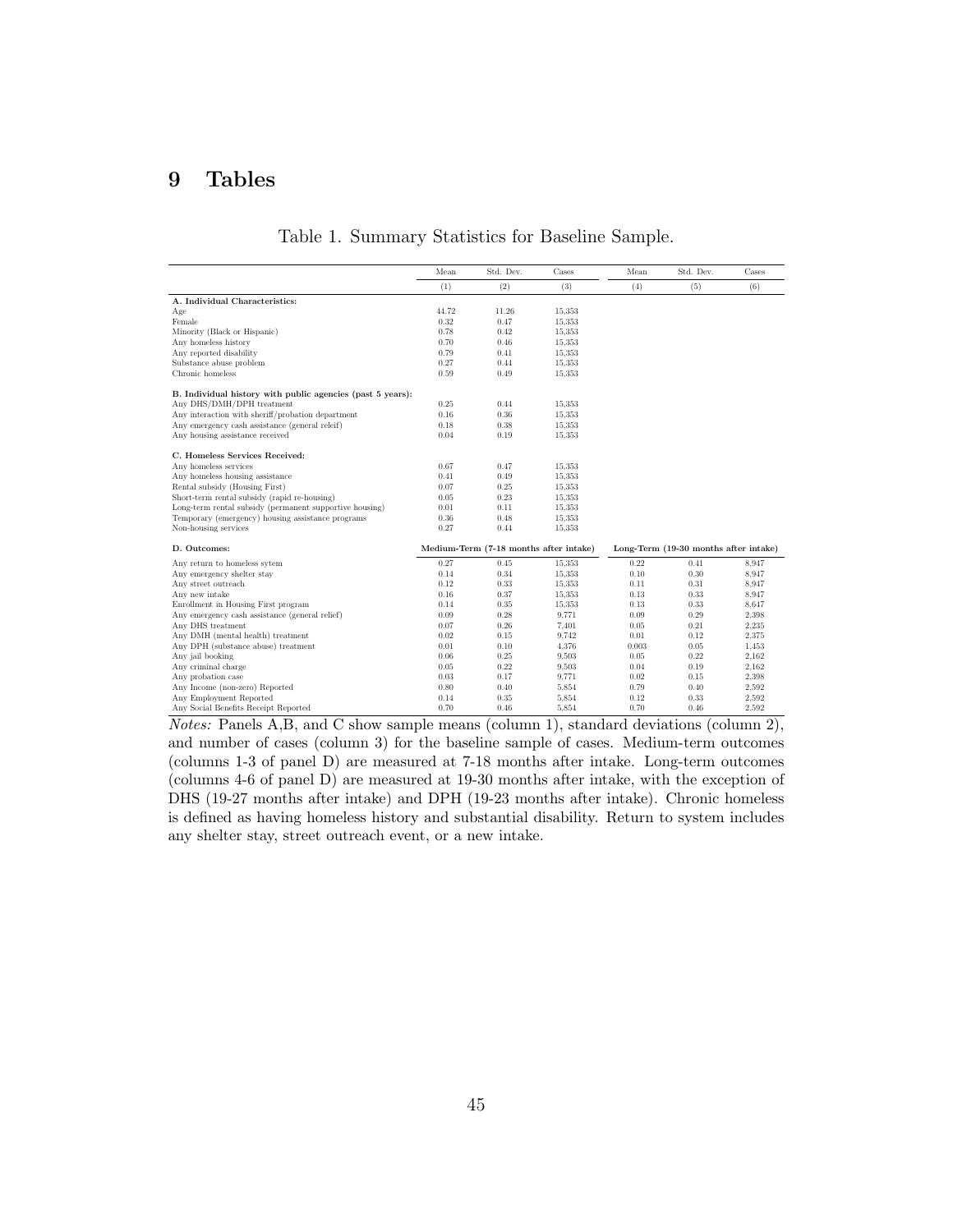|                                                      | $_{(1)}$          | (2)                 | $\left(3\right)$              | (4)                                                   |
|------------------------------------------------------|-------------------|---------------------|-------------------------------|-------------------------------------------------------|
| Controls:                                            | Site X Time FEs   | Add<br>Demographics | Add Acuity<br><b>Measures</b> | Add History of<br>Interaction with<br>Public Agencies |
| Dependent Variable: Housing First Program Placement: |                   |                     |                               |                                                       |
| Case Manager Housing First Placement Rate            | 0.856<br>(0.0647) | 0.852<br>(0.0644)   | 0.848<br>(0.0632)             | 0.847<br>(0.0631)                                     |
| F-stat. (Instrument)                                 | 174.74            | 175.07              | 180.33                        | 180.52                                                |
| Dependent mean<br>Number of Intakes                  | 0.066<br>15.353   | 0.066<br>15.353     | 0.066<br>15.353               | 0.066<br>15,353                                       |

Table 2. First Stage Estimates of Housing First Placement on Case Manager Placement Rate.

Notes: Columns 1-4 show first stage estimates of different specifications on the baseline sample of cases. Column 1 includes site-month of intake fixed effects. Column 2 adds the individual demographics listed in [Table 3.](#page-48-0) Column 3 adds acuity measures listed in [Table](#page-48-0) [3.](#page-48-0) Column 4 adds lagged outcomes variables described in [Table 3.](#page-48-0) Standard errors are clustered at the case manager level.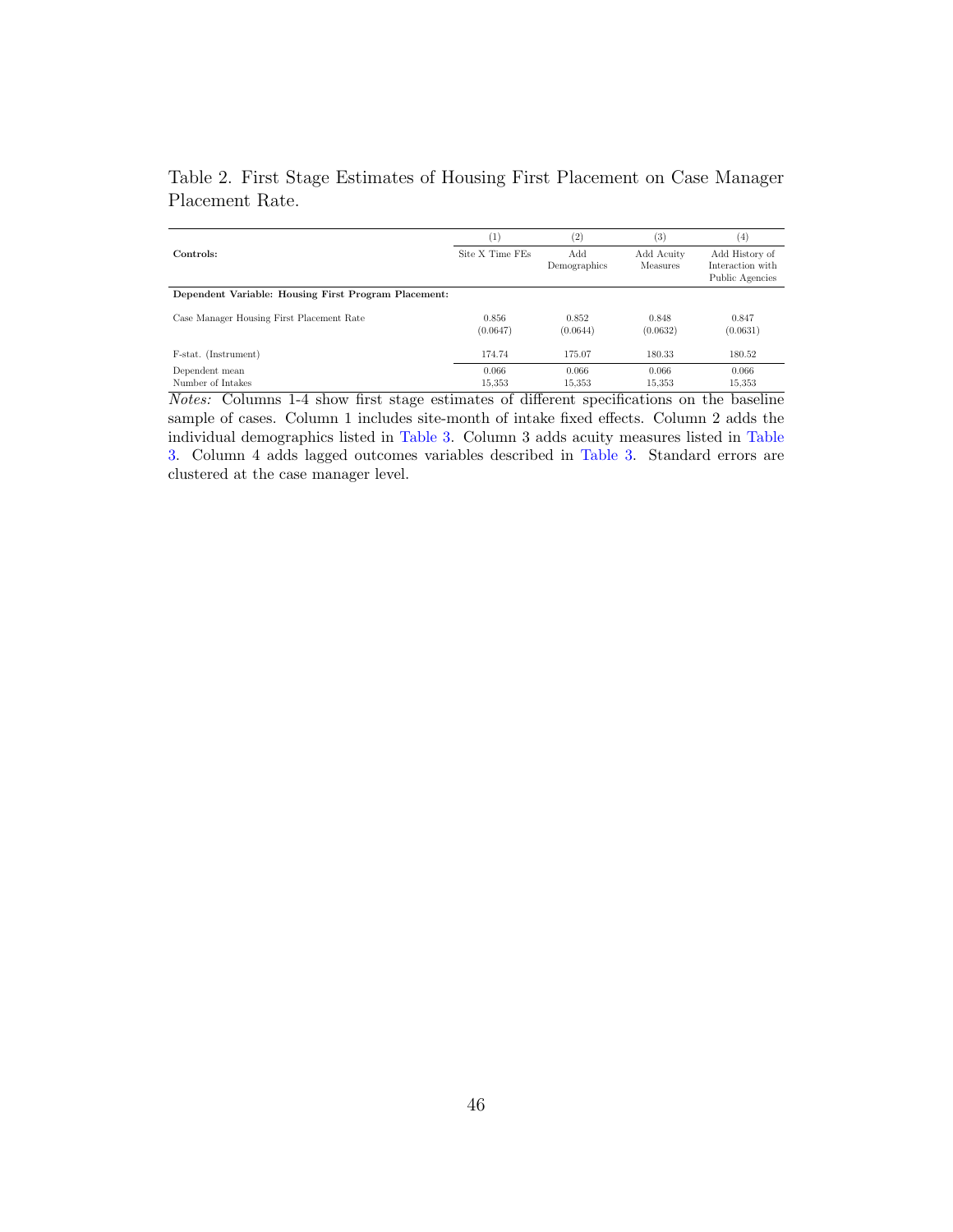| Dependent Variable:                                            | Housing First Placement Rate |                |  |  |
|----------------------------------------------------------------|------------------------------|----------------|--|--|
|                                                                | (1)                          | (2)            |  |  |
|                                                                | Coefficient Estimate         | Standard Error |  |  |
| Demographics:                                                  |                              |                |  |  |
| Age                                                            | $-0.000251$                  | (0.000312)     |  |  |
| Age-squared                                                    | 0.000001                     | (0.000004)     |  |  |
| Female                                                         | 0.000882                     | (0.00141)      |  |  |
| Black                                                          | 0.00527                      | (0.00280)      |  |  |
| Hispanic                                                       | 0.00257                      | (0.00240)      |  |  |
| Non-Hispanic White                                             | 0.000980                     | (0.00282)      |  |  |
| <b>Acuity Assessment:</b>                                      |                              |                |  |  |
| Homeless history                                               | 0.00306                      | (0.00240)      |  |  |
| Any disability                                                 | 0.00142                      | (0.00188)      |  |  |
| Chronic homeless                                               | $-0.00434$                   | (0.00356)      |  |  |
| Substance abuse                                                | $-0.00245$                   | (0.00246)      |  |  |
| Health emergency in last 6 months                              | $-0.000769$                  | (0.00147)      |  |  |
| $Jail/prison$ in last 6 months                                 | $-0.00219$                   | (0.00175)      |  |  |
| Past Health, Criminal, Housing History:                        |                              |                |  |  |
| Any DHS treatment in past 5 years                              | $-0.00255$                   | (0.00157)      |  |  |
| Any DMH treatment in past 5 years                              | $-0.000405$                  | (0.00198)      |  |  |
| Any DPH (substance abuse) treatment in past 5 years            | 0.000261                     | (0.00216)      |  |  |
| Involvement with Sheriff's department in past 5 years          | $-0.000590$                  | (0.00172)      |  |  |
| Involvement with Probation department in past 5 years          | $-0.00214$                   | (0.00218)      |  |  |
| Any emergency cash assistance (general relief) in past 5 years | 0.00129                      | (0.00143)      |  |  |
| Any housing assistance recieved in past 5 years                | $-0.00317$                   | (0.00204)      |  |  |
| F-statistic for joint test                                     | 0.748                        |                |  |  |
| p-value                                                        | 0.766                        |                |  |  |
| Number of Cases                                                | 15,353                       |                |  |  |

#### <span id="page-48-0"></span>Table 3. Testing for Random Assignment of Homeless Cases to Case Managers.

Notes: Columns 1-2 show estimates for baseline sample of homeless cases. The estimation includes controls for site x month of intake FEs. Reported F-statistic refers to a joint test of the null hypothesis for all variables. The omitted category for race is missing/multiple/other race. Standard errors are clustered at the case manager level.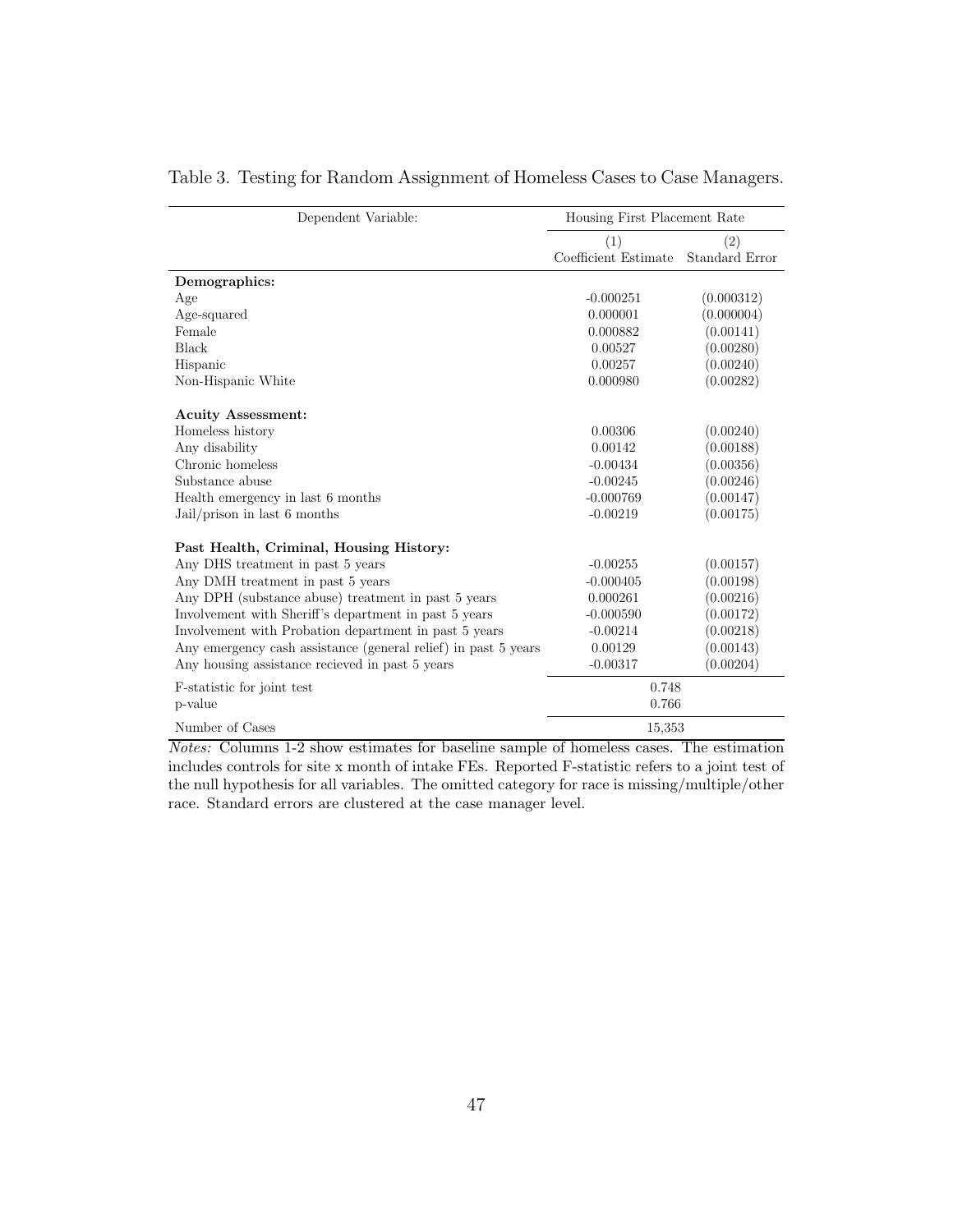|                                           | Housing Stability and Homelessness Outcomes |                       |                    |            |                         |                |
|-------------------------------------------|---------------------------------------------|-----------------------|--------------------|------------|-------------------------|----------------|
| Dependent Variable:                       | Return to<br>Homeless System                | Emergency<br>Shelter  | Street<br>Outreach | New Intake | Continued<br>Enrollment | General Relief |
|                                           | (1)                                         | (2)                   | (3)                | (4)        | (5)                     | (6)            |
| A. Medium-Term (7-18 Months After Intake) | $-0.195$                                    | $-0.0846$             | $-0.0746$          | $-0.0731$  | 0.445                   | $-0.0626$      |
| RF: Housing First Placement Rate          | (0.0379)                                    | (0.0214)              | (0.0385)           | (0.0258)   | (0.0666)                | (0.0270)       |
| 2SLS: Housing First Placement             | $-0.230$                                    | $-0.0998$             | $-0.0881$          | $-0.0863$  | 0.525                   | $-0.0749$      |
|                                           | (0.0490)                                    | (0.0253)              | (0.0474)           | (0.0307)   | (0.0636)                | (0.0351)       |
| Dependent Mean                            | 0.27                                        | 0.14                  | 0.12               | 0.16       | 0.14                    | 0.09           |
| Number of Cases                           | 15,353                                      | 15,353                | 15,353             | 15,353     | 15,353                  | 9,771          |
| B. Long-Term (19-30 Months After Intake)  | $-0.124$                                    | $-0.0502$             | $-0.0746$          | $-0.0534$  | 0.138                   | $-0.138$       |
| RF: Housing First Placement Rate          | (0.0544)                                    | (0.0352)              | (0.0444)           | (0.0322)   | (0.0555)                | (0.0660)       |
| 2SLS: Housing First Placement             | $-0.153$                                    | $-0.0621$             | $-0.0922$          | $-0.0660$  | 0.171                   | $-0.165$       |
|                                           | (0.0623)                                    | (0.0436)              | (0.0515)           | (0.0382)   | (0.0628)                | (0.0812)       |
| Dependent Mean                            | 0.22                                        | 0.10                  | 0.11               | 0.13       | 0.13                    | 0.09           |
| Number of Cases                           | 8.947                                       | 8.947                 | 8,947              | 8,947      | 8,947                   | 2,398          |
|                                           |                                             | <b>Crime Outcomes</b> |                    |            | <b>Health Outcomes</b>  |                |
| Dependent Variable:                       | Jail Booking                                | Criminal<br>Charge    | Probation          | Any DHS    | Any DMH                 | Any DPH        |
| C. Medium-Term (7-18 Months After Intake) | $-0.0498$                                   | $-0.0363$             | 0.00406            | $-0.00610$ | $-0.00115$              | $-0.0335$      |
| RF: Housing First Placement Rate          | (0.0170)                                    | (0.0165)              | (0.0115)           | (0.0277)   | (0.0171)                | (0.0182)       |
| 2SLS: Housing First Placement             | $-0.0606$                                   | $-0.0442$             | 0.00486            | $-0.00749$ | $-0.00137$              | $-0.0381$      |
|                                           | (0.0193)                                    | (0.0197)              | (0.0139)           | (0.0341)   | (0.0204)                | (0.0206)       |
| Dependent Mean                            | 0.06                                        | 0.05                  | 0.03               | 0.07       | 0.02                    | 0.01           |
| Number of Cases                           | 9,503                                       | 9,503                 | 9,771              | 7.401      | 9,742                   | 4.376          |
| D. Long-Term (19-30 Months After Intake)  | $-0.0972$                                   | $-0.0537$             | $-0.0353$          | $-0.0970$  | 0.0381                  | 0.00972        |
| RF: Housing First Placement Rate          | (0.0306)                                    | (0.0253)              | (0.0338)           | (0.0524)   | (0.0218)                | (0.0183)       |
| 2SLS: Housing First Placement             | $-0.130$                                    | $-0.0721$             | $-0.0419$          | $-0.124$   | 0.0450                  | 0.0206         |
|                                           | (0.0509)                                    | (0.0362)              | (0.0408)           | (0.0673)   | (0.0280)                | (0.0455)       |
| Dependent Mean                            | 0.05                                        | 0.04                  | 0.02               | 0.05       | 0.01                    | 0.003          |
| Number of Cases                           | 2,162                                       | 2,162                 | 2,398              | 2,235      | 2,375                   | 1,453          |

### Table 4. The Effect of Housing First Assistance on Crime, Health, and Homelessness Outcomes.

Notes: Medium-term outcomes (panels A and C) are measured at 7-18 months after intake. Long-term outcomes (panels B and D) are measured at 19-30 months after intake, with the exception of DHS (19-27 months after intake) and DPH (19-23 months after intake). Return to system includes any shelter stay, street outreach event, or a new intake. Continued enrollment is an indicator for enrollment in a Housing First program at any point between 7-18 (19-30) months after intake. All specifications include site x month of intake FEs and all the controls listed in [Table 3.](#page-48-0) Standard errors are clustered at the case manager level.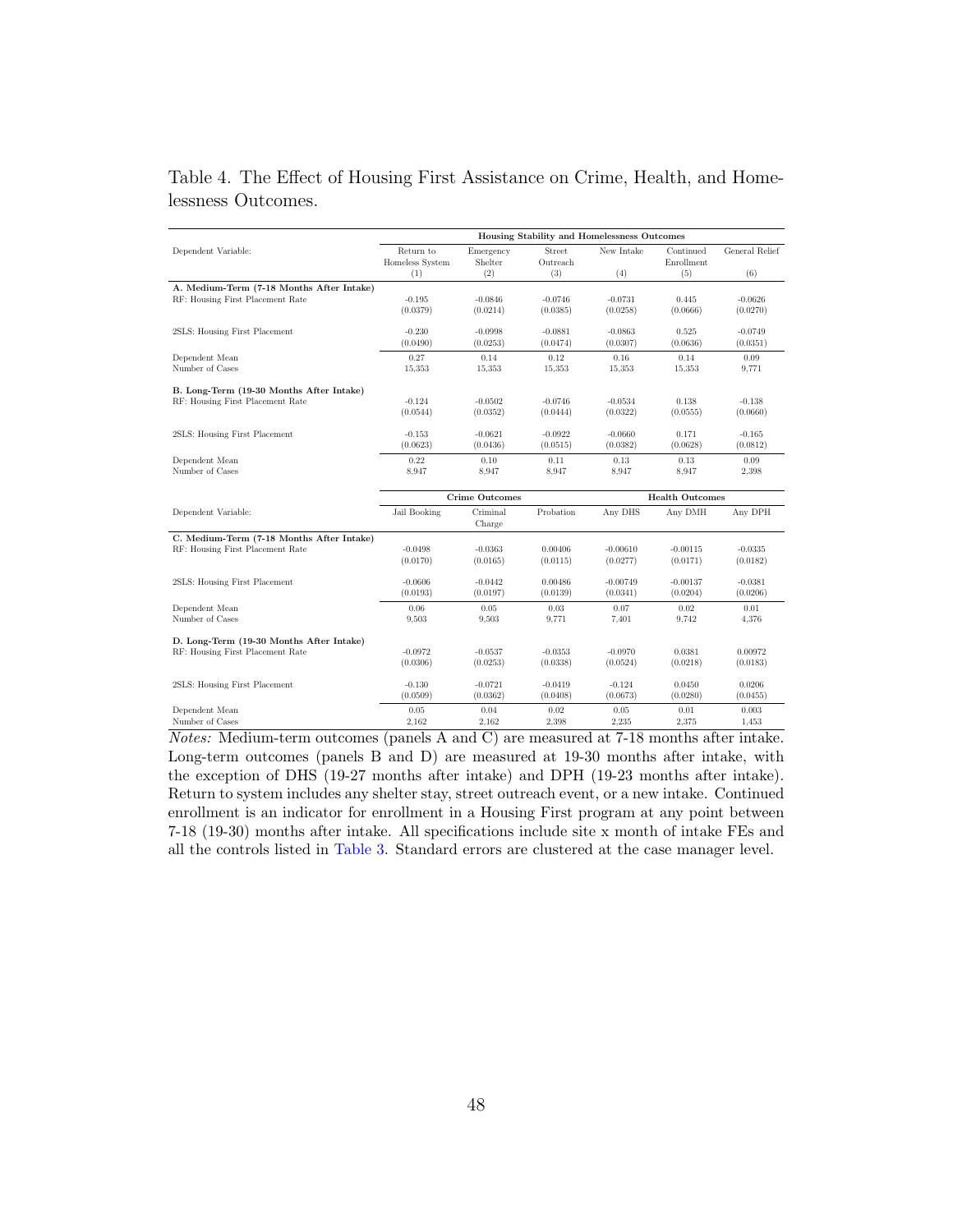|                                           | Income            |                          | Employment      |                                | <b>Social Benefits</b> |                                   |
|-------------------------------------------|-------------------|--------------------------|-----------------|--------------------------------|------------------------|-----------------------------------|
| Dependent Variable:                       | Any Income<br>(1) | Monthly<br>Income<br>(2) | Employed<br>(3) | Monthly<br><b>Wages</b><br>(4) | Any Benefits<br>(5)    | Monthly<br><b>Benefits</b><br>(6) |
| A. Medium-Term (7-18 Months After Intake) |                   |                          |                 |                                |                        |                                   |
| RF: Housing First Placement Rate          | 0.170             | 687                      | 0.421           | 756                            | $-0.234$               | $-79$                             |
|                                           | (0.0657)          | (152)                    | (0.0900)        | (173)                          | (0.115)                | (77)                              |
| 2SLS: Housing First Placement             | 0.177             | 715                      | 0.436           | 783                            | $-0.244$               | $-82$                             |
|                                           | (0.0690)          | (161)                    | (0.0889)        | (178)                          | (0.117)                | (79)                              |
| Dependent Mean                            | 0.80              | 616                      | 0.14            | 198                            | 0.70                   | 417                               |
| Number of Cases                           | 5.709             | 5,709                    | 5,960           | 5.960                          | 5,709                  | 5,709                             |
| B. Long-Term (19-30 Months After Intake)  |                   |                          |                 |                                |                        |                                   |
| RF: Housing First Placement Rate          | 0.295             | 450                      | 0.314           | 284                            | 0.0944                 | 181                               |
|                                           | (0.124)           | (395)                    | (0.0928)        | (314)                          | (0.162)                | (153)                             |
| 2SLS: Housing First Placement             | 0.420             | 640                      | 0.453           | 410                            | 0.134                  | 257                               |
|                                           | (0.169)           | (566)                    | (0.139)         | (463)                          | (0.227)                | (209)                             |
| Dependent Mean                            | 0.79              | 668                      | 0.11            | 169                            | 0.71                   | 486                               |
| Number of Cases                           | 2,461             | 2,461                    | 2,717           | 2,717                          | 2,461                  | 2.461                             |

Table 5. The Effect of Housing First Assistance on Income, Employment, and Social Benefits.

Notes: Medium-term outcomes (panels A and C) are measured at 7-18 months after intake. Long-term outcomes (panels B and D) are measured at 19-30 months after intake. All specifications include site x month of intake FEs and all the controls listed in [Table 3.](#page-48-0) Standard errors are clustered at the case manager level.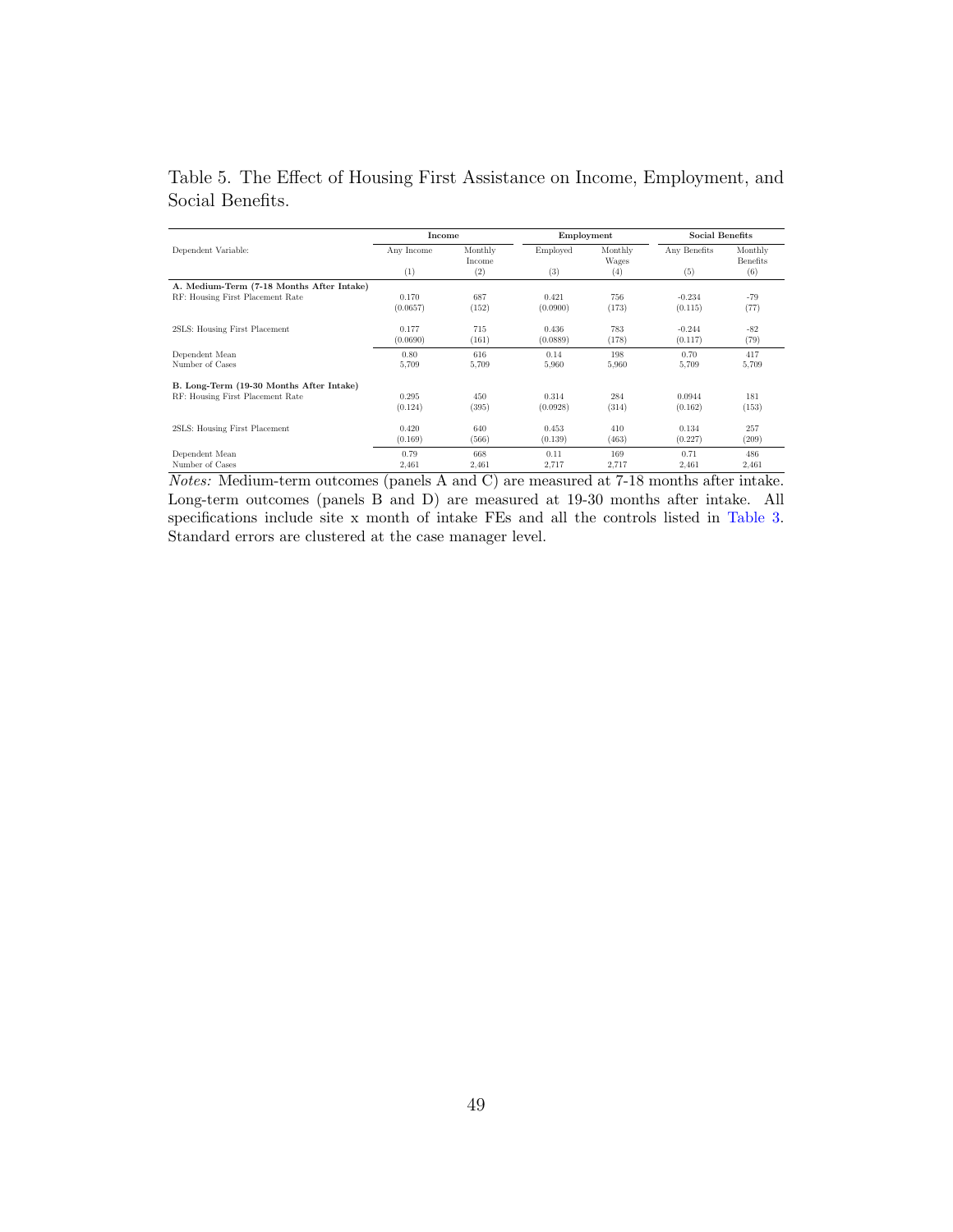# The Effect of Housing First Programs on Future Homelessness and Socioeconomic Outcomes

Elior Cohen\*

December, 2021

Appendix Material - For Online Publication Only

\*Federal Reserve Bank of Kansas City, 1 Memorial Dr, Kansas City, MO 64198. elior.cohen@kc.frb.org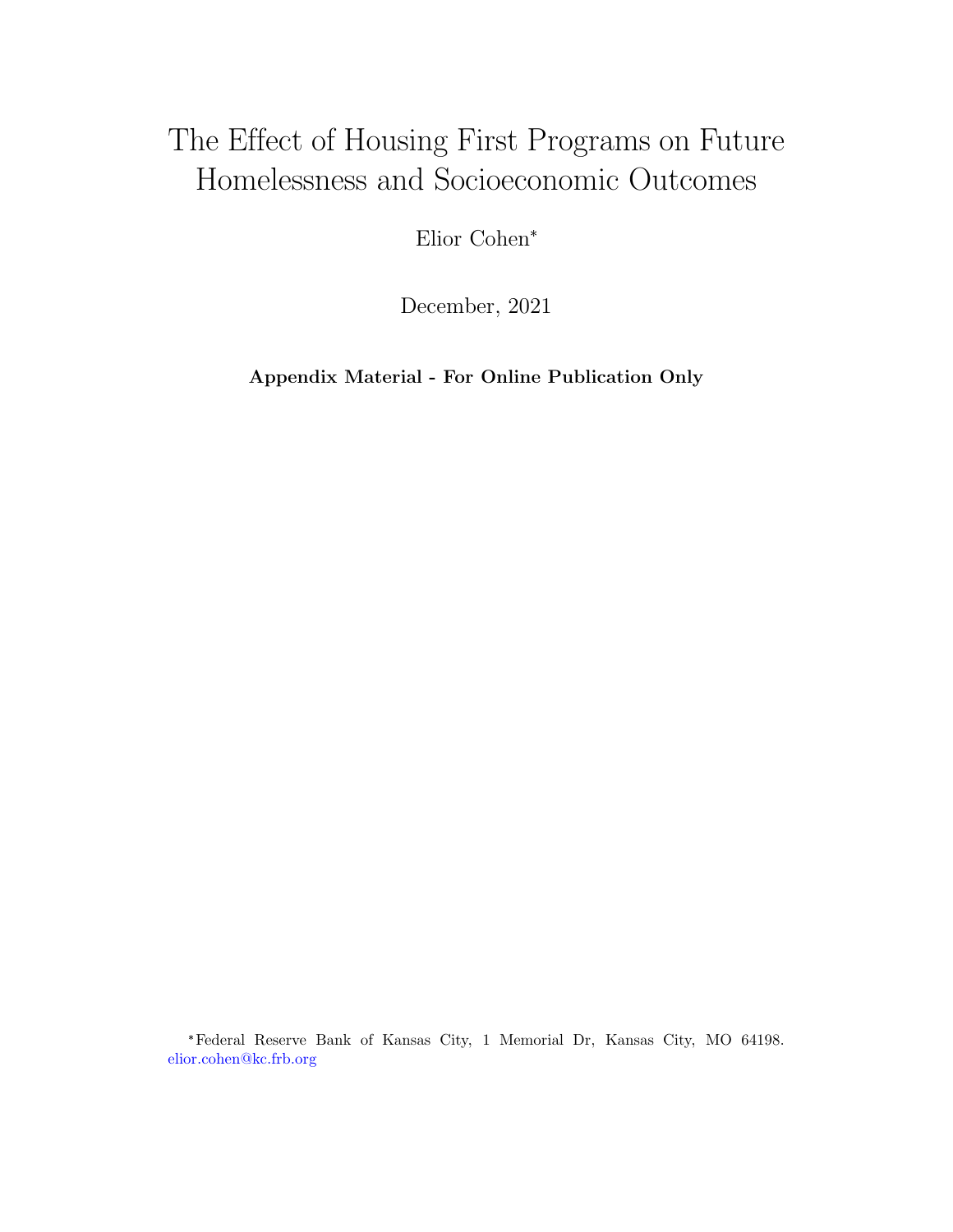### A Additional Background

#### A.1 Homelessness in Los Angeles County: Overview

Los Angeles County's homeless population is the second largest in the United States. Although the composition of its homeless population is quite different compared to other communities in the country, the characteristics of its single adult homeless population, as well as the federal funding levels per homeless person counted, are similar to those in many other communities.

[Figure A.1](#page-58-0) graphs Los Angeles Continuum of Care's (CoC) homeless rate over time.[37](#page-1-0) Panel (a) includes both unsheltered and sheltered homeless indi-viduals, while panel (b) includes only unsheltered homeless individuals.<sup>[38](#page-1-0)</sup> In 2010, there were an estimated 360 homeless individuals per 100,000 in Los Angeles CoC. This rate has increased by 70 percent over time, with a rate of 608 per 100,000 in 2019, with 460 of them unsheltered. In 2019, Los Angeles CoC had the nation's second largest homeless population (approximately 60,000 individuals) and the largest unsheltered homeless population. The figure also plots the time trend in homeless rates for the New York City CoC and the rest of the country. For comparison, New York City CoC, which has the largest homeless population in the nation, has also experienced a similar increase over this period, although its increase was driven by sheltered homeless, since it has a right-to-shelter policy. In contrast, when considering the rest of the U.S., the homeless rate has declined by 21 percent, from 184 per 100,000 in 2010 to 144 per 100,000 in 2019.[39](#page-1-0)

<sup>37</sup>Continuum of Cares (CoCs) are geographic units at which providers of homelessness assistance jointly apply for federal resources and develop a strategic plan to address homelessness within their jurisdiction. CoCs vary in size and composition and can be comprised of single cities, individual counties, several counties, or entire states. In 2019, there were 394 CoCs in the United States and its territories.

<sup>38</sup>An unsheltered homeless is defined as an individual spending the night in a place not meant for human habitation (e.g., street). A sheltered homeless is defined as an individual spending the night in a temporary housing program (e.g., emergency shelter).

 $39$ [Evans et al.](#page-38-0) [\(2019\)](#page-41-0) and [O'Flaherty](#page-41-0) (2019) show that the large increases in homeless rates in Los Angeles CoC and New York City CoC cannot be explained by the rising housing prices in these CoCs alone, and call for additional research trying to find additional determinants of homelessness in these CoCs, which together comprise 25% of the entire homeless population in the U.S.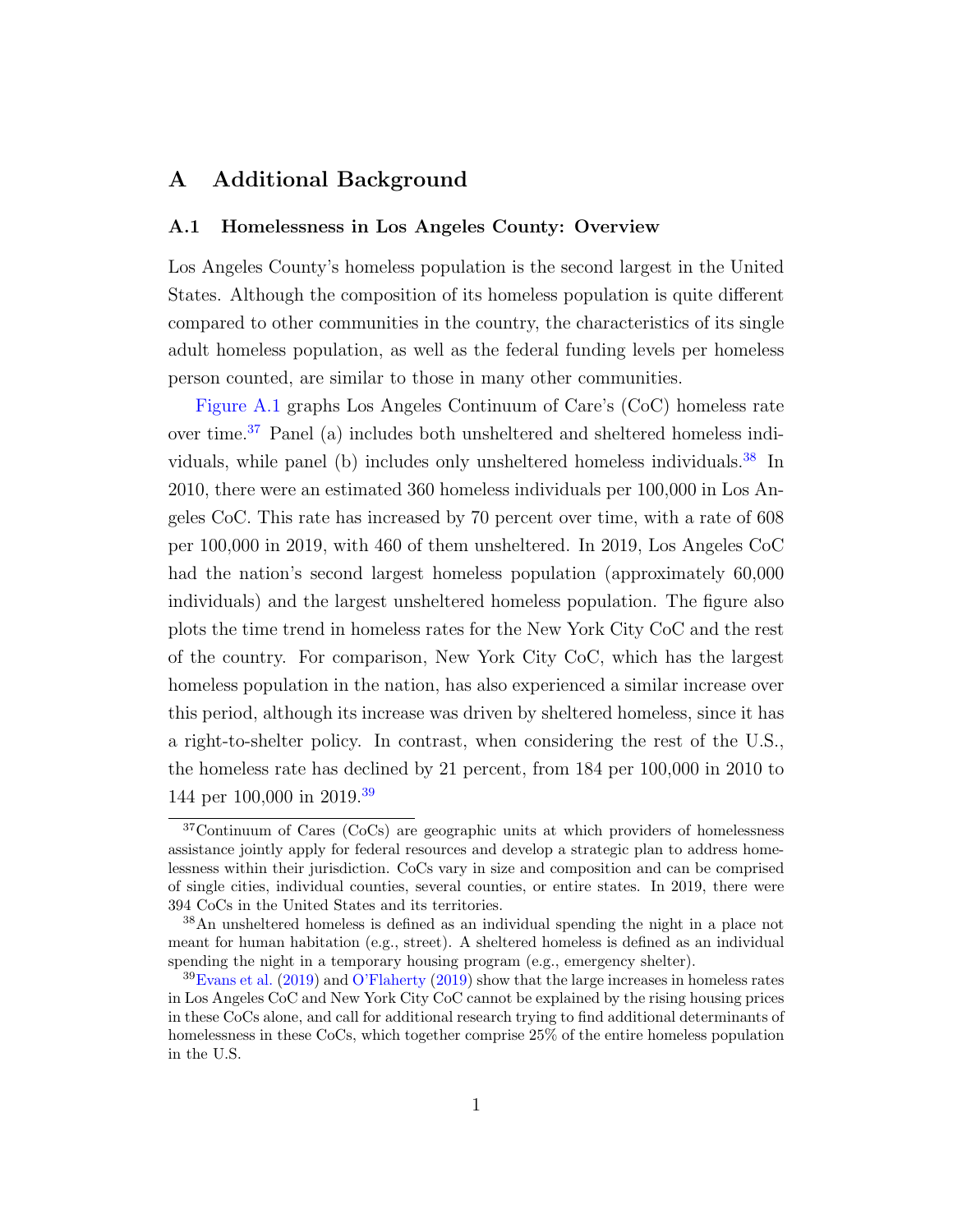Comparing Los Angeles County and New York City to the rest of the CoCs shows that despite their extraordinary large homeless populations, they share some similarities with other communities in the U.S., as can be seen in [Figure A.2,](#page-59-0) which plots homeless rates versus designated homeless beds (in both temporary and permanent housing programs) for 371 CoCs in 2019. The dashed line in the figure presents the fitted line from a linear regression of beds rate on homeless rate. The fitted line has a positive slope, implying that CoCs with a higher rate of beds per capita have a higher homeless rate. In particular, there are several CoCs with a similar homeless and beds rates to that of Los Angeles CoC.

The homeless population in Los Angeles CoC is somewhat different compared to that in the rest of the U.S. along some dimensions. Columns 1-2 of [Table A.1](#page-60-0) present the characteristics of the homeless populations of Los Angeles CoC and the rest of the United States, as of 2019, respectively. The first important difference between Los Angeles and the rest of the U.S. is that only 25% of Los Angeles' homeless population is sheltered, compared to 68% of the homeless population in the rest of the country. It is not clear why the unsheltered homeless population in Los Angeles CoC is so large, but several explanations include high housing prices, lack of designated homeless housing, zoning laws and NIMBYism, and the moderate climate (See [Byrne et al.,](#page-36-0) [2013;](#page-36-0) [Corinth,](#page-37-0) [2017;](#page-37-0) [Corinth and Lucas,](#page-37-1) [2018\)](#page-37-1). Additionally, homeless individuals in Los Angeles CoC are less likely to be female (31% compared to 40% in the rest of the U.S.), more likely to be part of a minority group (10% consider themselves non-Hispanic whites compared to 28% in the rest of the country), less likely to be part of a family (15% of individuals compared to 32% in the rest of the country), more likely to be chronically homeless (28% compared to 18% in the rest of the country), and more likely to suffer from severe mental illness  $(27\%$  compared to  $20\%$  in the rest of the country).<sup>[40](#page-1-0)</sup>

Columns 3-4 of [Table A.1](#page-60-0) compare the characteristics of single individuals

<sup>40</sup>Chronically homeless individual refers to an individual with a disability who has been continuously homeless for one year or more or has experienced at least four episodes of homelessness in the last three years, with a combined time homeless of at least 12 months [\(Henry et al.,](#page-38-1) [2020\)](#page-38-1).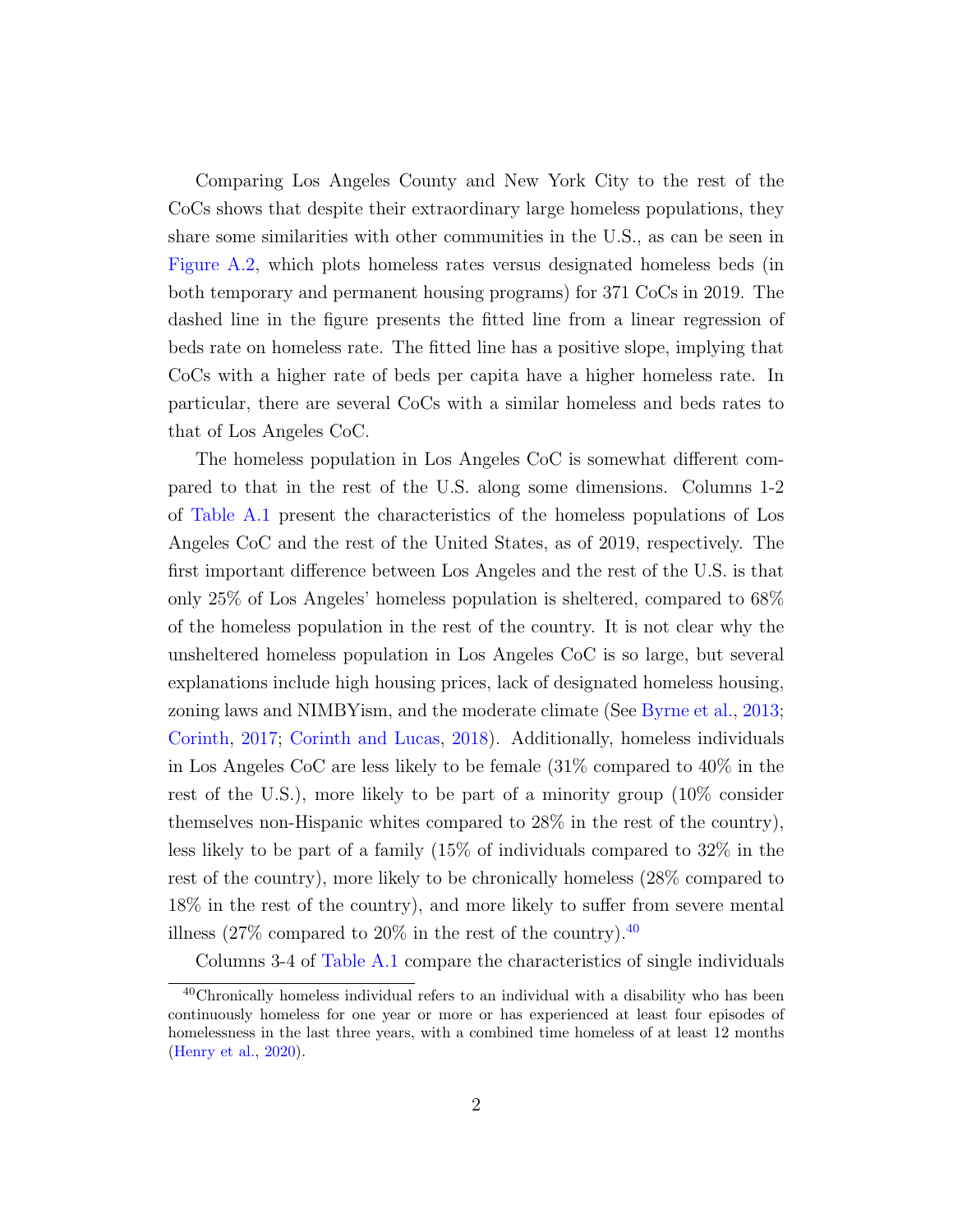experiencing homelessness in Los Angeles CoC and the rest of the country, respectively. This is more relevant for my study since it focuses on the sin-gle adult homeless population.<sup>[41](#page-1-0)</sup> Even when restricting attention to single individuals, a lot fewer are sheltered in Los Angeles CoC (15%) compared to the rest of the country (56%). However, Los Angeles CoC's single individuals experiencing homelessness share some similarities with single individuals experiencing homelessness in the rest of the country. For example, approximately 70% are male, blacks are over-represented (40% in Los Angeles CoC and 34% in the rest of the US), and the share of chronically homeless is larger compared to the general homeless population (31% in Los Angeles CoC and 23% in the rest of the country).

Homeless programs and services have three main sources of funding: federal, local, and private. Federal funding supports homeless programs through multiple agencies, the largest the Department of Housing and Urban Development (HUD), which provides approximately 40% of overall federal funding [\(United States Interagency Council on Homelessness,](#page-42-0) [2019\)](#page-42-0). In addition, local governments (states, counties and cities) provide their own funding. Unfortunately, consistent data on local and private funding does not exit at the CoC level and one must rely on federal funding data to make comparisons across CoCs. The largest of the federal grants is the Continuum of Care (CoC) Program Grant, which distributes more than \$2 billion dollars for homeless programs annually. In 2018, the average CoC received \$5.6 million dollars in CoC grants, or \$5,000 dollars per homeless person counted. Los Angeles CoC received slightly more than \$123 million dollars, the second largest grant after New York City, but this was translated to only \$2,476 per homeless person counted.

The significant increase in the homeless population and the low federal spending rates per homeless person counted in LA County have led decision makers, backed up by the public, to allocate more resources to address the problem of homelessness.[42](#page-1-0) As a result, for example, the county's overall

<sup>41</sup>To be precise, my definition of single adult excludes individuals under 25 or above 65, while the single individuals category does not.

<sup>42</sup>County voters have supported increasing homeless spending by approving billions of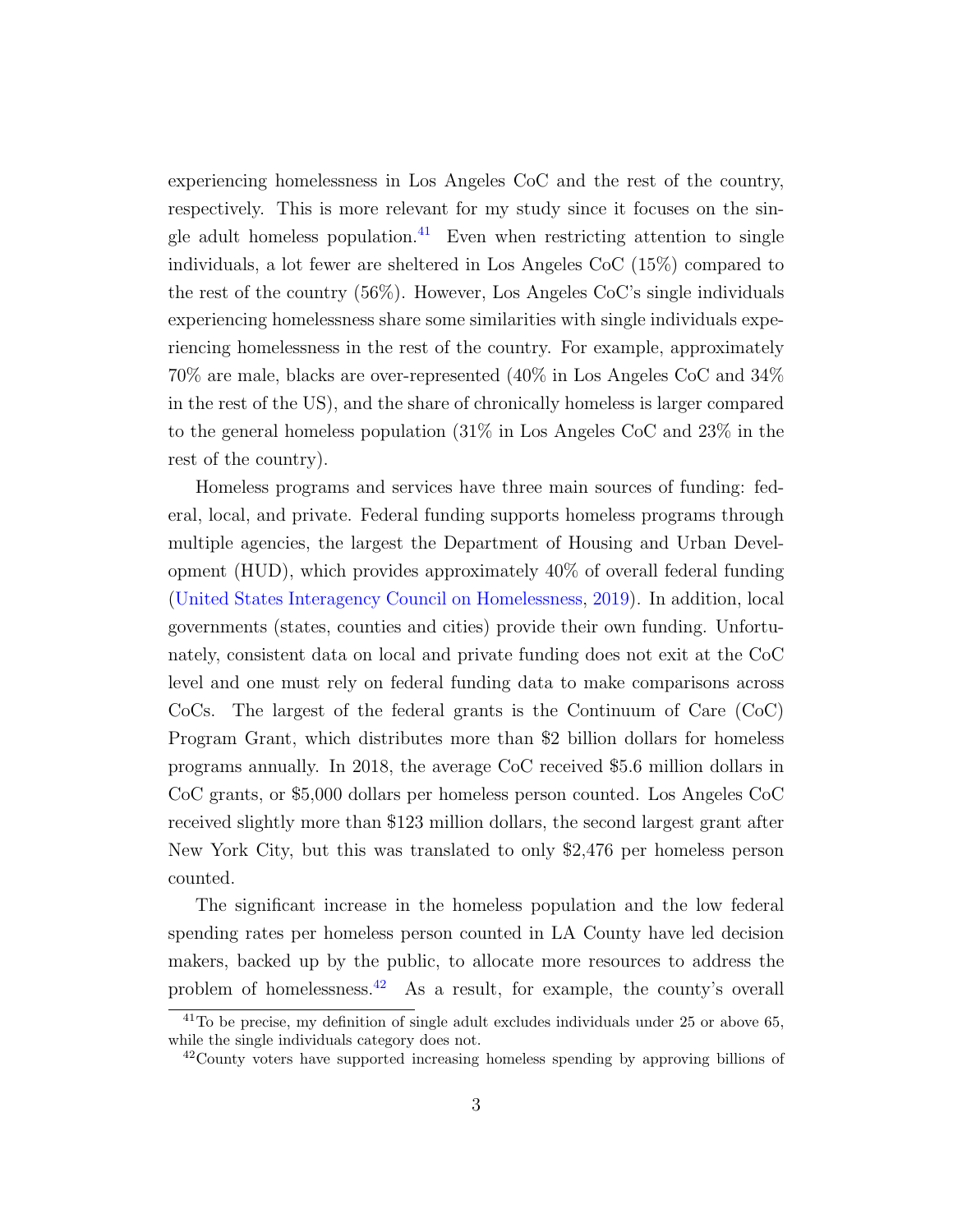budget for homelessness in 2018 was \$619 million [\(Smith,](#page-42-1) [2018\)](#page-42-1), with only \$130 million (approximately 20 percent) granted by HUD, implying that LA County spent on average \$11,000 per homeless person counted in 2018.

## A.2 Housing Assistance for the Homeless in Los Angeles County: Background

In this section, I briefly describe the different types of housing assistance programs available to individuals experiencing homelessness in Los Angeles County. Housing assistance programs in Los Ageles CoC generally follow the Housing First strategy for addressing homelessness, which is based on quickly finding housing solutions (preferably permanent) for individuals experiencing homelessness, in order to minimize the trauma caused by homelessness and to better serve additional problems an individual experiencing homelessness is facing [\(Burt et al.,](#page-36-1) [2017\)](#page-36-1).

The housing programs that serve the homeless population in Los Angeles County can be broadly categorized into two types: Temporary and Permanent. Temporary housing programs, as the name suggests, provide housing assistance for a short period of time and are meant to provide crisis housing until the person is able to find a permanent housing solution. These programs are composed of two sub-types: Emergency Shelter and Transitional Housing. Permanent housing programs provide housing assistance for a medium or long-term period and are based on finding a permanent housing solution for the client, which could be used even after housing subsidy has ended. The three main permanent housing programs are Rapid Re-Housing, Permanent

dollars in bonds that would provide tens of thousands of affordable housing units and services for the homeless. Some of the important propositions and measures are worth mentioning. In 2016, more than 77 percent of L.A. City voters supported Proposition HHH, a \$1.2 billion housing bond, to fund 10,000 units of supportive housing over the next decade. Then, in March of 2017, 69 percent of L.A. County voters approved Measure H, a \$3.5 billion tax-funded measure for homeless services and rental subsidies that would provide permanent housing for 45,000 families and individuals, while preventing homelessness for 30,000 others. In addition, other affordable housing measures were approved by city, county, and state voters, including Measure JJJ in 2016, State Propositions 1 and 2 in 2018, and L.A. City's linkage fee on housing developers in 2017.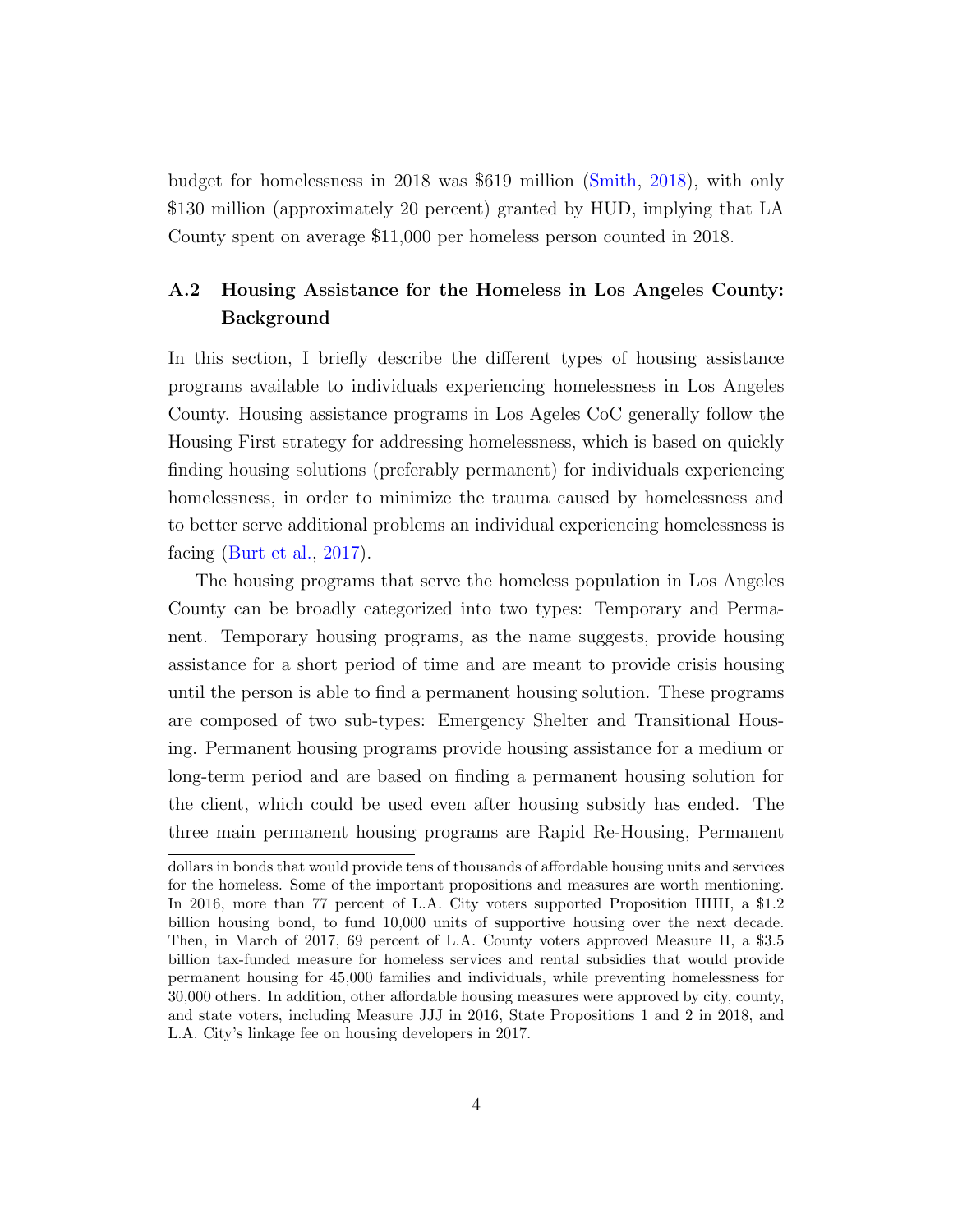Supportive Housing, and Other Permanent Housing.

In Los Angeles CoC, as of 2019, there was a total of 45,116 beds in 764 housing assistance programs that serve the homeless or previously homeless population [\(Los Angeles Homeless Services Authority,](#page-40-0) [2019\)](#page-40-0). 25,608 (57%) beds in 630 programs serve the single adult homeless population, and the rest serve families or children and youth experiencing homelessness. When considering the distribution of beds serving the single adult population, 7,184 beds (28% of all single adult beds) are in temporary housing programs and 18,424 (72% of all single adult beds) are in permanent housing programs. The average housing assistance program has 40 beds (an average of 49 for temporary housing programs and an average of 27 for permanent housing programs). The largest temporary housing program is the Los Angeles Mission Overnight Beds for Men with 212 beds, and the largest permanent housing program is Step Up on Second's DHS Scattered Sites permanent supportive housing program with 343 beds.

The Housing First policy, combined with the low supply of beds available to serve the single adult homeless population, has two implications. First, there is a long waiting list for any type of housing assistance. The shortest is for temporary (70 days on average in my data), and the longest is for permanent (150 days on average in my data). Second, individuals with a higher level of needs or more acute situations (e.g., severe mental illness, substance abuse problems, chronic homelessness) are being prioritized into housing assistance, especially for permanent housing programs, implying that there is selection into housing assistance based on observables. This is one motivation for me to find a source of exogenous variation in housing assistance receipt using an instrumental variable research design.

Finally, it is important to note that many housing assistance programs offer non-housing services as well to support the rehabilitation process of participants, especially in permanent housing programs. In addition, the homeless support system offers additional non-housing assistance programs.<sup>[43](#page-1-0)</sup> The most

<sup>43</sup>In my data, 35% of housing assistance programs participants were also enrolled in at least one non-housing assistance program while receiving housing assistance.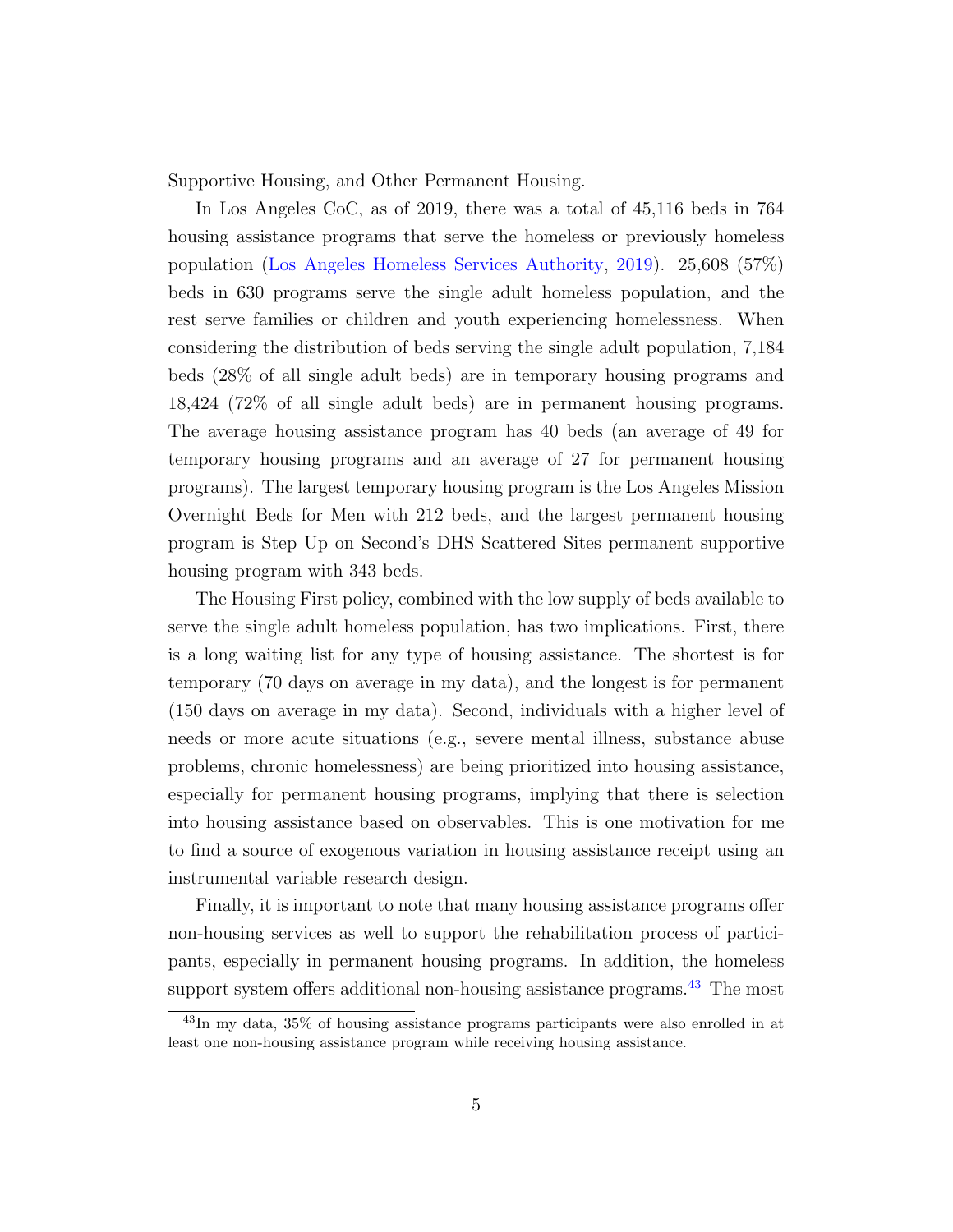common non-housing services include case management, basic hygiene services (e.g., meals and showers, health care), substance abuse treatment, mental health treatment, life skills courses, and employment readiness courses.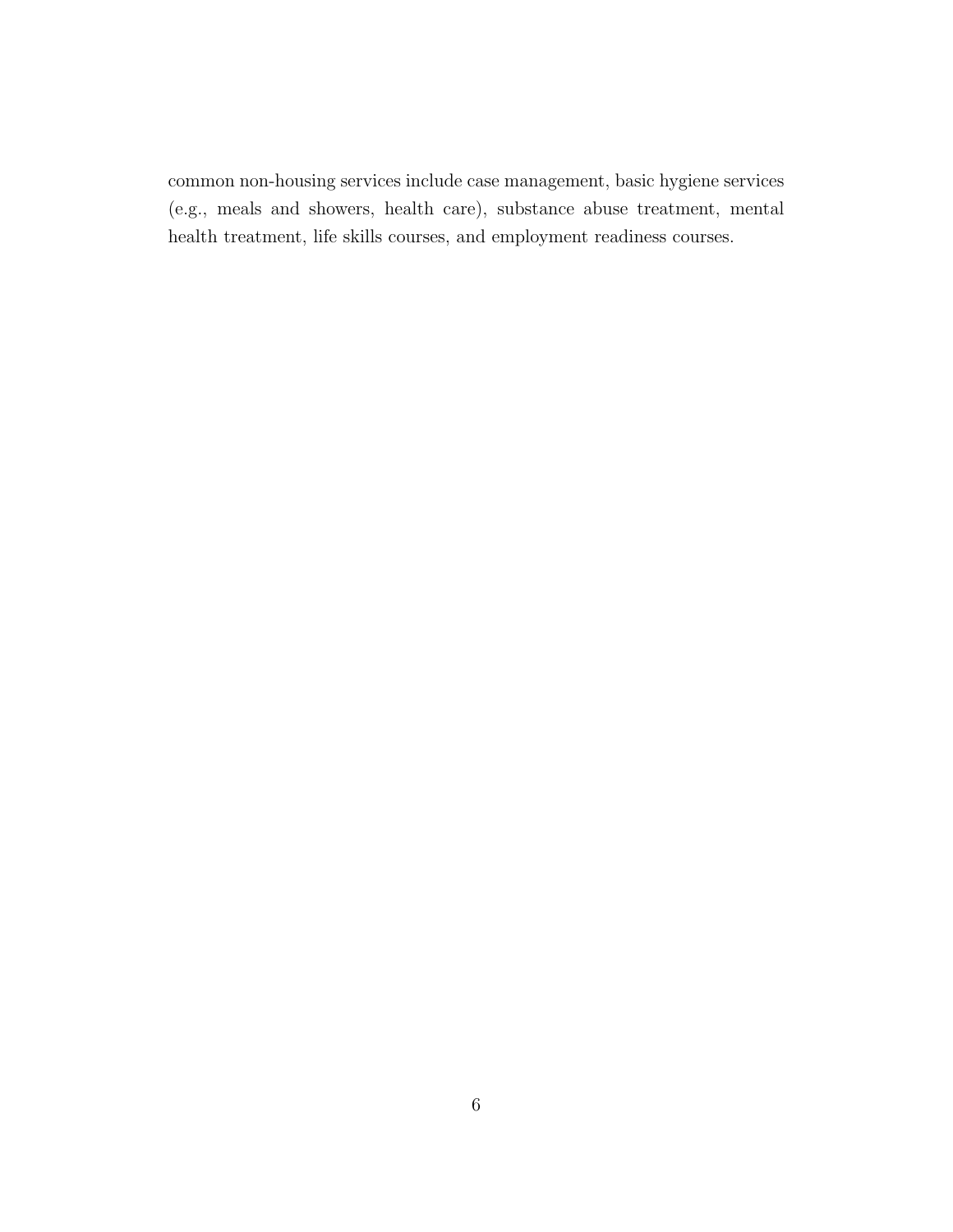<span id="page-58-0"></span>

Appendix Figure A.1. Homeless Trends in Los Angeles CoC, New York City CoC, and the Rest of the U.S.

Notes: Los Angeles CoC (Continuum of Care) includes all of Los Angeles County, excluding the cities of Glendale, Long Beach, and Pasadena. NYC CoC refers to the New York City continuum of care, and the rest of the US includes 372 CoCs that have available data from 2010-2019. CoC population is defined as the average estimates from the 2013-2017 ACS. The 374 CoCs included in this analysis cover 97.5% of the U.S. population. Panel (a) includes unsheltered homeless individuals and individuals receiving temporary housing assistance. Panel (b) includes only unsheltered homeless individuals.

Source: [Byrne et al.](#page-36-0) [\(2013\)](#page-36-0), US Department of Housing and Urban Development (HUD) Point-in-Time (PIT).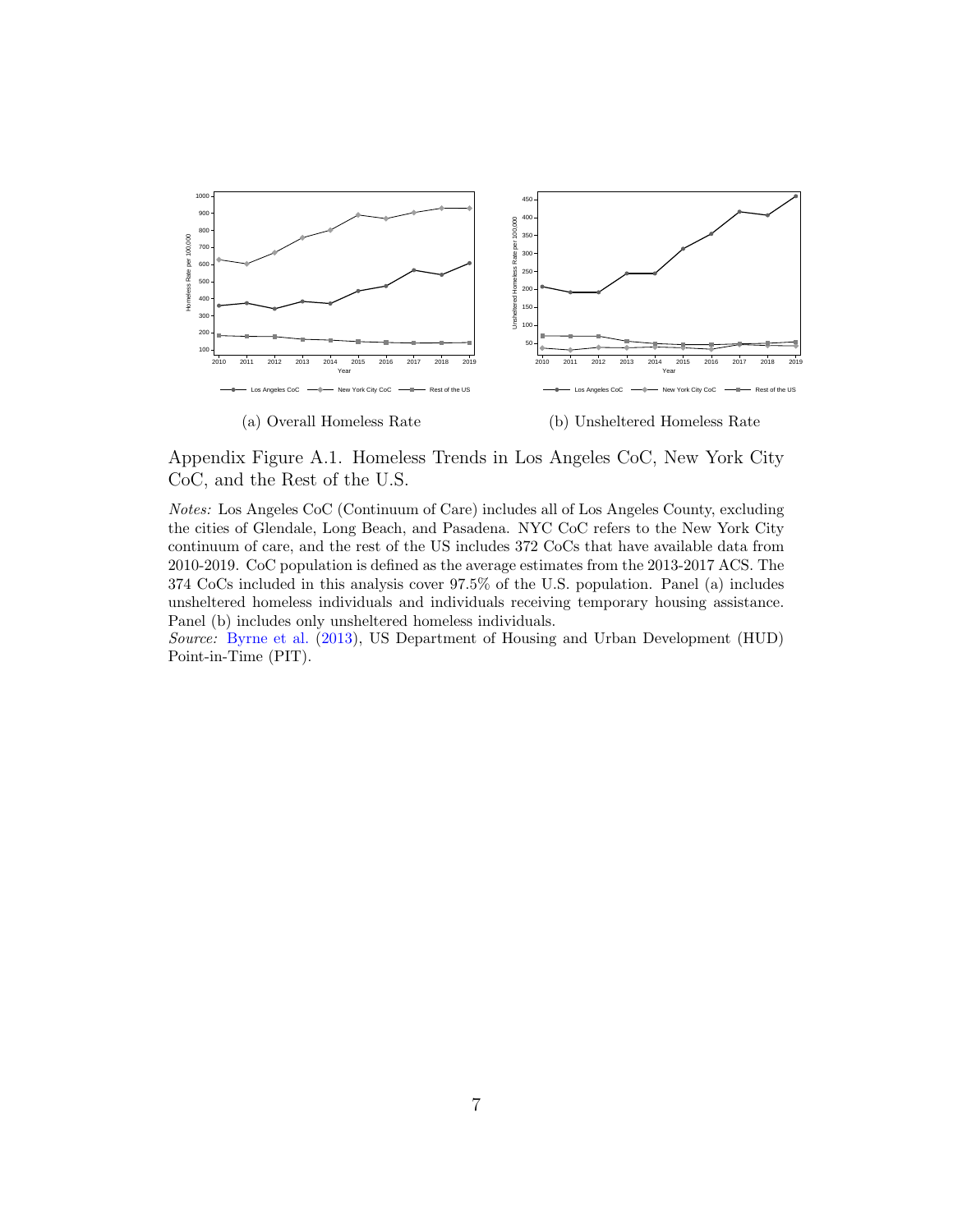<span id="page-59-0"></span>



Notes: Sample consists of 371 CoCs with available data on homeless counts and designated homeless beds counts (both temporary and permanent housing programs included). The dashed line presents the linear fit between homeless rate and beds rate, with a 0.5 coefficient and .028 standard error. 3 CoCs with a homeless beds rate per 100,000 larger than 1,500 are excluded from the figure.

Source: [Byrne et al.](#page-36-0) [\(2013\)](#page-36-0), US Department of Housing and Urban Development (HUD) Point-in-Time (PIT).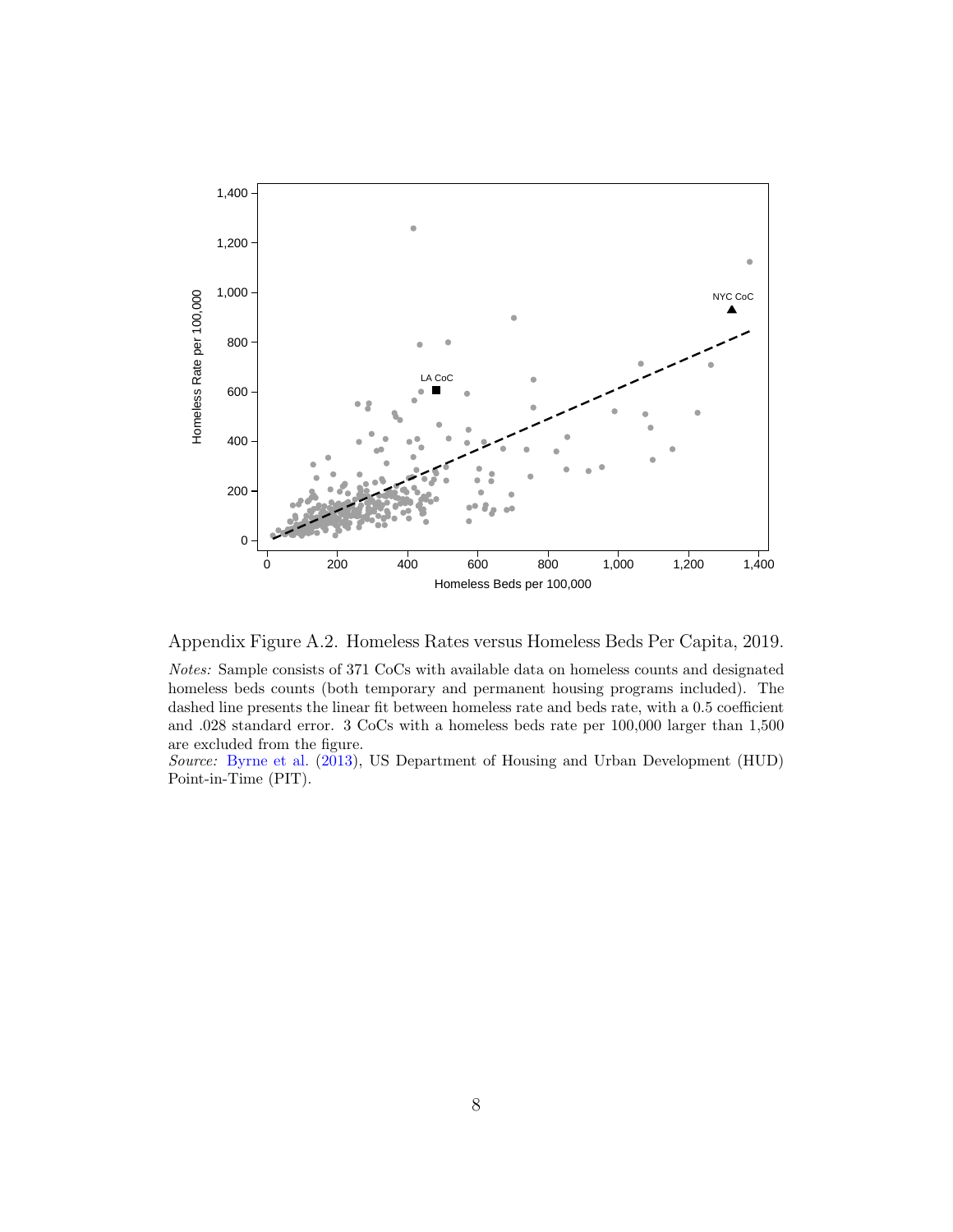|                                      | <b>Overall Population</b> |            | Single Individuals |            |  |
|--------------------------------------|---------------------------|------------|--------------------|------------|--|
|                                      | Los Angeles CoC           | Rest of US | Los Angeles CoC    | Rest of US |  |
|                                      | (1)                       | (2)        | (3)                | (4)        |  |
| Overall Homeless Population          | 56,257                    | 505,927    | 47,810             | 344,899    |  |
| Homeless Rate (per $100,000$ )       | 608                       | 164        | 517                | 112        |  |
| Shelter Type:                        |                           |            |                    |            |  |
| Sheltered                            | 0.25                      | 0.68       | 0.15               | 0.56       |  |
| Unsheltered                          | 0.75                      | 0.32       | 0.85               | 0.44       |  |
| Gender:                              |                           |            |                    |            |  |
| Females                              | 0.31                      | 0.40       | 0.26               | 0.30       |  |
| Males                                | 0.67                      | 0.60       | 0.71               | 0.69       |  |
| Race/Ethnicity:                      |                           |            |                    |            |  |
| <b>Black</b>                         | 0.43                      | 0.40       | 0.40               | 0.34       |  |
| Hispanic                             | 0.36                      | 0.20       | 0.36               | 0.16       |  |
| White                                | 0.10                      | 0.28       | 0.21               | 0.47       |  |
| Other Race/Ethnicity                 | 0.11                      | 0.12       | 0.03               | 0.03       |  |
| Household Type:                      |                           |            |                    |            |  |
| Families                             | 0.15                      | 0.32       |                    |            |  |
| Anyone Else                          | 0.85                      | 0.68       |                    |            |  |
| By Age:                              |                           |            |                    |            |  |
| Under 18 Years Old                   | 0.09                      | 0.20       | 0.001              | 0.01       |  |
| 18-24 Years Old                      | 0.06                      | 0.08       | 0.06               | 0.09       |  |
| $i$ , 24 Years Old                   | 0.85                      | 0.72       | 0.93               | 0.90       |  |
| Special Populations (18+ Years Old): |                           |            |                    |            |  |
| Chronically Homeless                 | 0.28                      | 0.18       | 0.31               | 0.23       |  |
| Veterans                             | 0.06                      | 0.07       | 0.07               | 0.10       |  |
| Severely Mentally Ill*               | 0.27                      | 0.20       | L.                 | ÷,         |  |
| Chronic Substance Abuse*             | 0.16                      | 0.16       |                    |            |  |
| HIV Positive*                        | 0.02                      | 0.07       | $\bar{ }$          | ÷,         |  |

<span id="page-60-0"></span>Appendix Table A.1. Characteristics of Individuals Experiencing Homelessness, 2019.

Notes: Column 1-4 show different demographic characteristics of individuals experiencing homelessness. Columns 1-2 consider the overall homeless population, while columns 3-4 consider the single individuals homeless population. Columns 1 and 3 show demographics for Los Angeles CoC, while columns 3 and 4 show demographics for the rest of the US.

Source: United States Department of Housing and Urban Development (HUD) 2019 Pointin-Time (PIT) Report, Los Angeles Homeless Services Authority (LAHSA) Point-in-Time Report, [Byrne et al.](#page-36-0) [\(2013\)](#page-36-0).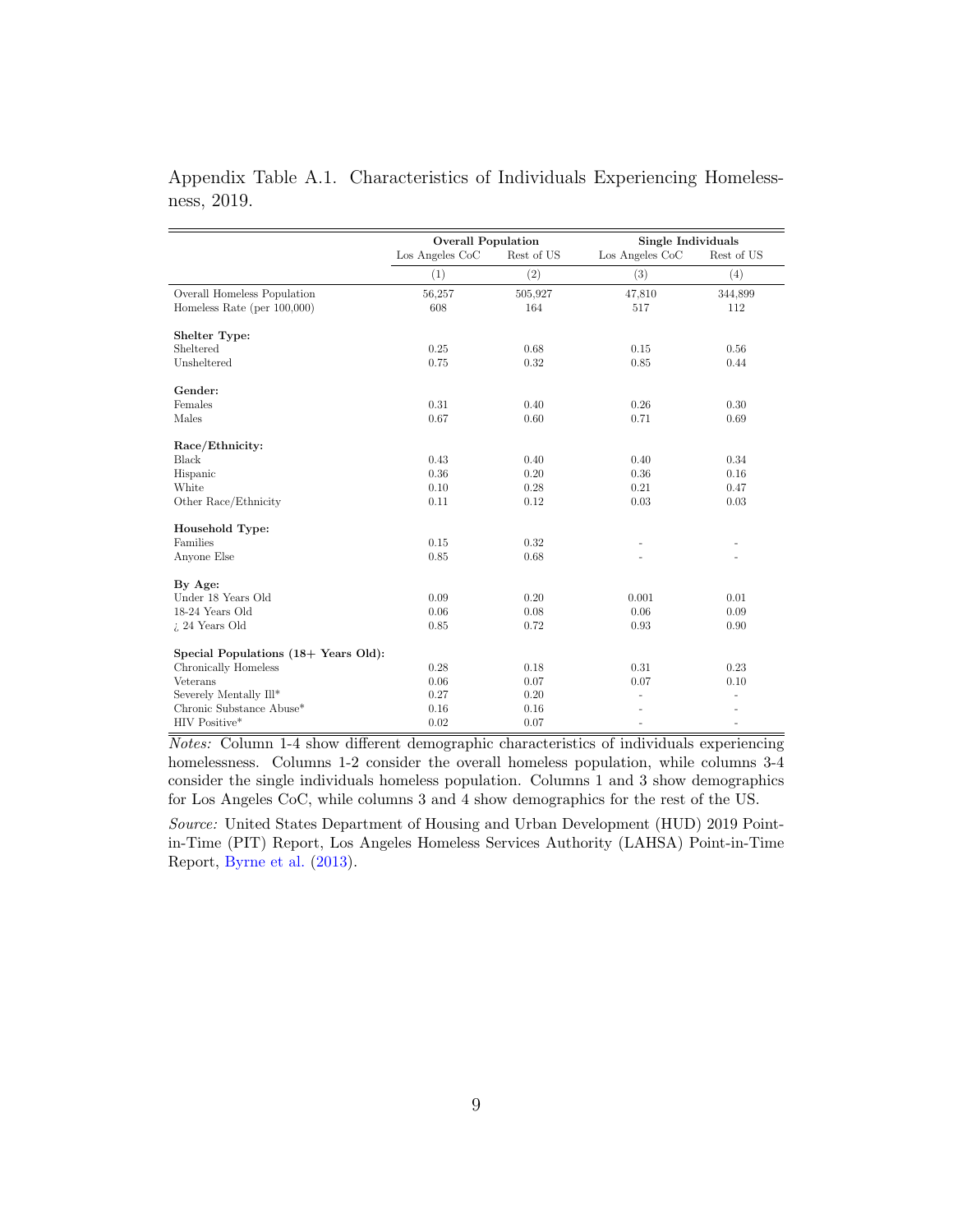# B Data Description and Construction

### B.1 Data Sources

My analysis relies on data from several administrative sources. [Table B.1](#page-61-0) lists each administrative source, files provided, and the time period covered by the associated files.

<span id="page-61-0"></span>

| Source                                                         | Data                                                                                                                                                        | Time Period         |
|----------------------------------------------------------------|-------------------------------------------------------------------------------------------------------------------------------------------------------------|---------------------|
| Los Angeles Continuum of Care<br>(CoC) Homeless Support System | (1) Homeless Single Adults Intakes (VI-SPDAT)                                                                                                               |                     |
|                                                                | - Demographics (age, race, gender, veteran status)<br>- Acuity indicators (homeless history, disabilities)                                                  | $01/2016 - 12/2018$ |
|                                                                | - Location of intake (SPA)<br>- Intake Date                                                                                                                 |                     |
|                                                                | - Case manager name<br>- Agency name                                                                                                                        | $01/2016 - 02/2018$ |
|                                                                | (2) Homeless Management Information System (HMIS)                                                                                                           | 01/2010-06/2019     |
|                                                                | - Homeless programs placements (housing and non-housing)<br>- Program start date and end date (when relevant)<br>- Program information (agency, name, type) |                     |
|                                                                | - Intake and exit interviews (demographics, health, employ-<br>ment and income, social benefits receipt, destination)                                       |                     |
| Enterprise Linakge Project (ELP)                               | (3) Los Angeles County Department of Health Services (DHS)                                                                                                  | 01/2006-05/2018     |
|                                                                | - Services received by DHS<br>- Facility, claim amount, type of service, start/end date                                                                     |                     |
|                                                                | (4) Los Angeles County Department of Mental Health (DMH)                                                                                                    | 01/2006-08/2018     |
|                                                                | - Services received by DMH<br>- Facility, claim amount, type of service, start/end date                                                                     |                     |
|                                                                | (5) Los Angeles County Department of Public Health (DPH)                                                                                                    | 01/2006-12/2017     |
|                                                                | - Services received by DPH (substance abuse treatments)<br>- Facility, claim amount, type of service, start/end date                                        |                     |
|                                                                | (6) Los Angeles County Department of Public and Social Services (DPSS)                                                                                      | 02/2010-08/2018     |
|                                                                | - General Relief (GR) amount paid monthly<br>- Homelessness Indicator                                                                                       |                     |
|                                                                | (7) Los Angeles County Sheriff Department (LASD)                                                                                                            | 04/2005-08/2018     |
|                                                                | - Criminal charges                                                                                                                                          |                     |
|                                                                | - Arrests<br>- Incarceration history                                                                                                                        |                     |
|                                                                | (8) Los Angeles County Department of Probation                                                                                                              | 01/2005-08/2018     |
|                                                                | - Start and end date of probation service                                                                                                                   |                     |

Appendix Table B.1. List of Data Sources.

Notes: This table lists data sources, files, and the time period covered by the associated files.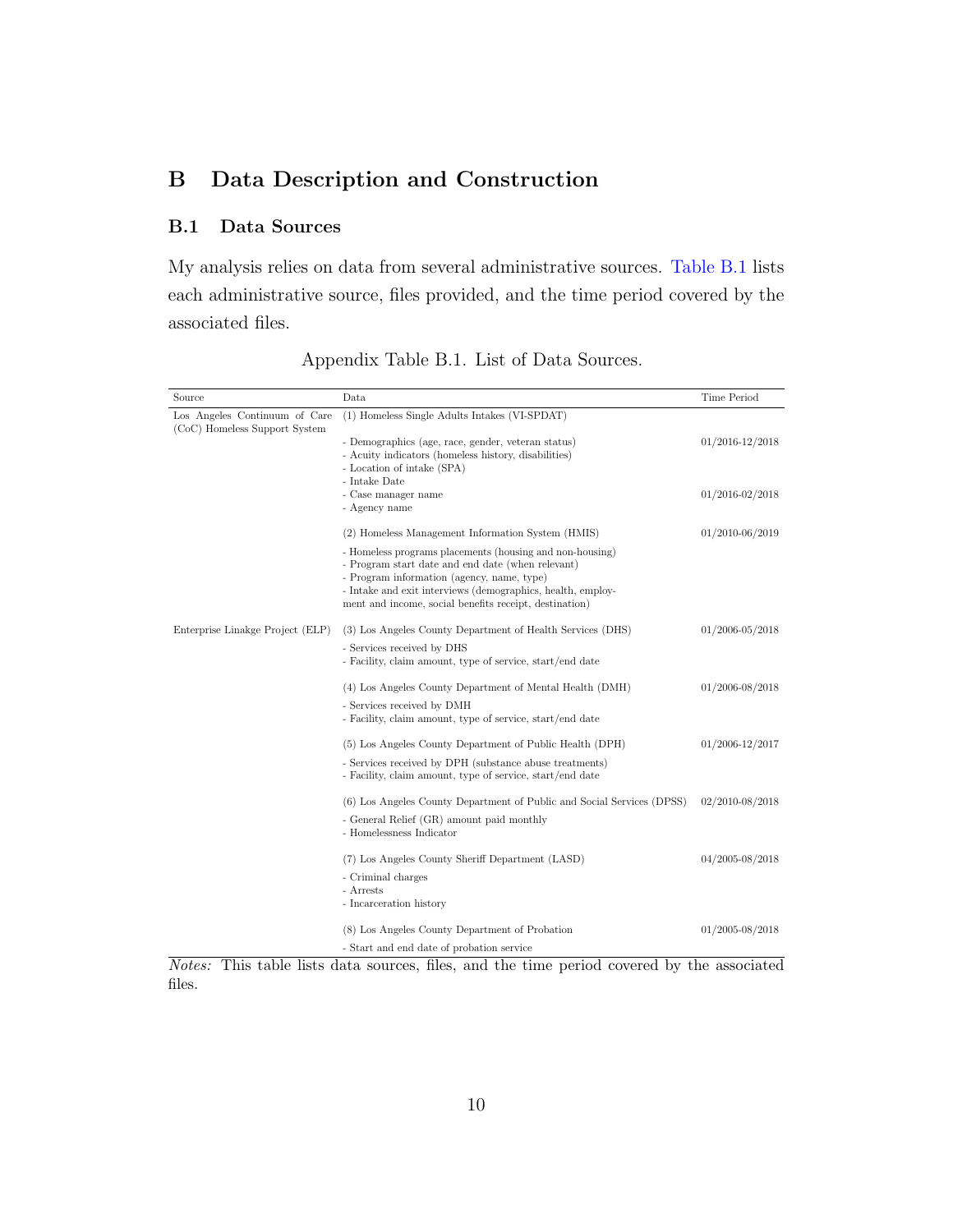#### B.2 Description of Files

### Vulnerability Index - Service Prioritization Decision Assistance Tool (VISPDAT)

Information on the initial interaction between a client and a case manager comes from the Vulnerability Index - Service Prioritization Decision Assistance Tool (VI-SPDAT) assessments data, which correspond to a survey conducted to single adults seeking assistance from the county's homeless support system. The dataset contains information for all assessments over the period 2016-2018. The VI-SPDAT survey is a pre-screening tool that guides case managers to determine the level of acuity of a particular client, which in the case of single adults ranges from a score of 0 to 17. Higher levels of the VI-SPDAT score indicate a higher level of acuity and, hence, a higher need for assistance. In addition, the VI-SPDAT contains a client's unique identifier assigned by the system, the date of the assessment, the acuity score, demographic characteristics of the clients such as age, race, gender, disabilities and veteran status. It also contains each of the questions that determine the acuity score. Finally, it contains the names of the case managers assigned to conduct the assessments, the organization where they conduct the survey and the location of the organization.

#### Homeless Management Information System (HMIS)

The Homeless Management Information System (HMIS) contains complete records of all homeless services provided by service providers in Los Angeles County's homeless response system. The HMIS is a local information technology system used to collect client-level data and data on the provision of housing and services to homeless individuals and families and persons at risk of homelessness. I have access to this data for the Los Angeles Continuum of Care from 2010 through June 2019. The HMIS reports information for all people considered homeless, that is families, single adults and youth, and each observation corresponds to an individual who can be tracked in time using a unique individual identifier. For each person in the HMIS, I observe demo-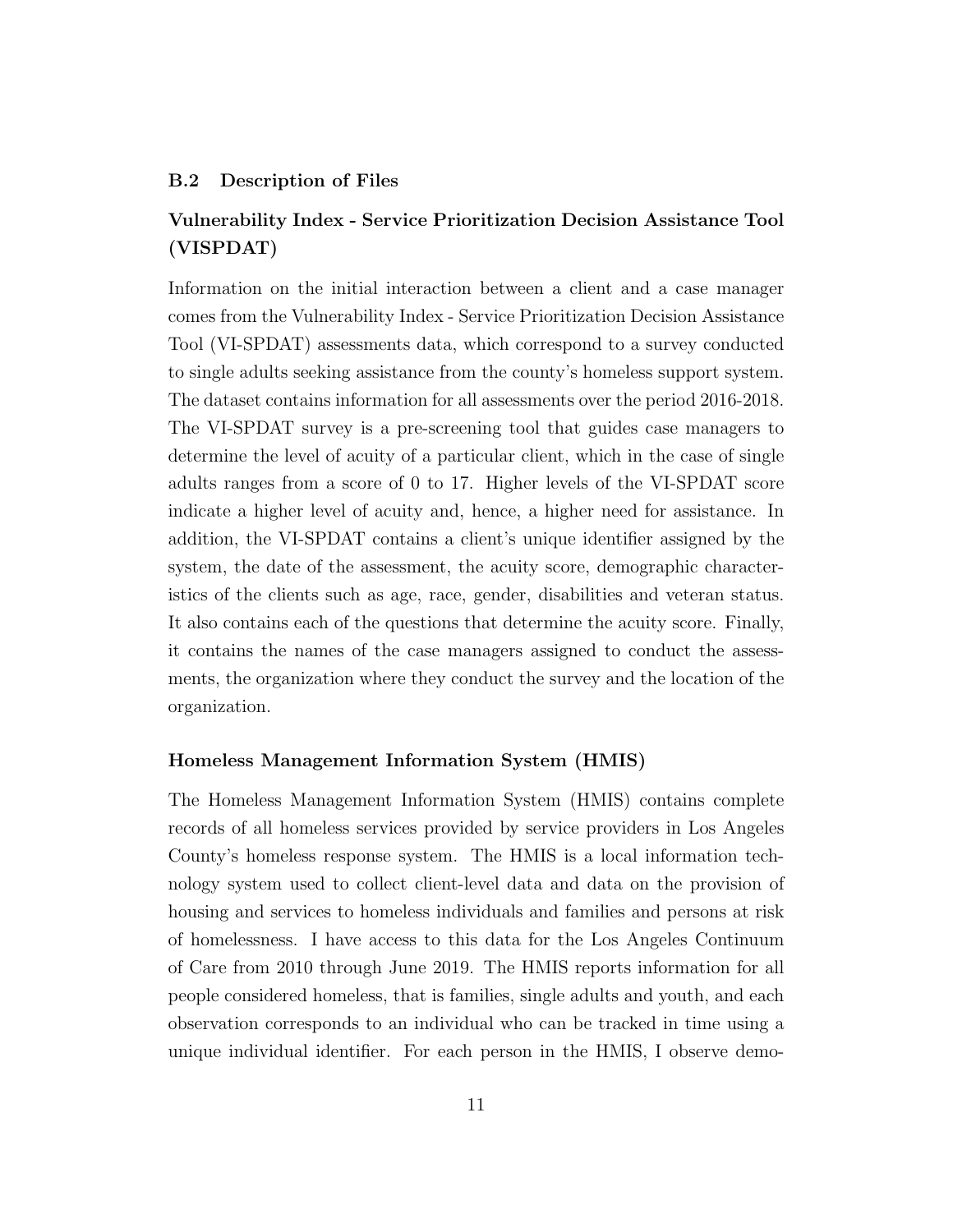graphic characteristics such as age, gender, disabilities, veteran status, chronic homeless status and type of service and/or housing program (street outreach, shelter, temporary housing, long-term housing, and non-housing services). For each program I observe the enrollment date, the exit date when the service has finished, and the amount of the subsidy if it corresponds. For a subsample of the population in the HMIS I observe reported information on income, employment, social benefits receipt, as well as health status.

## Los Angeles County Department of Health Services (DHS) Service Records

The Los Angeles County Department of Health Services (DHS) is the second largest municipal health system in the nation. DHS's mission is to ensure access to high-quality, patient-centered, cost-effective health care to Los Angeles County residents. DHS is as an integrated health system, operating 26 health centers and four acute care hospitals, in addition to providing health care to youth in the juvenile justice system and inmates in the LA County jails. Moreover, DHS runs the County's 911 emergency response system. Across the network of DHS's directly operated clinical sites and through partnerships with community-based clinics, DHS cares for about 750,000 unique patients each year, employs over 22,000 staff, and has an annual operating budget of \$6.2 billion.[44](#page-1-0)

The DHS service records contain information on facility, type of service (inpatient, outpatient, emergency department), payee, and start and end dates of services. Additionally, the records contain diagnosis and procedure codes.

## Los Angeles County Department of Mental Health (DMH) Service Records

The Los Angeles County Department of Mental Health is the largest countyoperated mental health department in the United States, directly operating programs at more than 85 sites, and further providing services through con-

<sup>44</sup>https://dhs.lacounty.gov/more-dhs/about-us/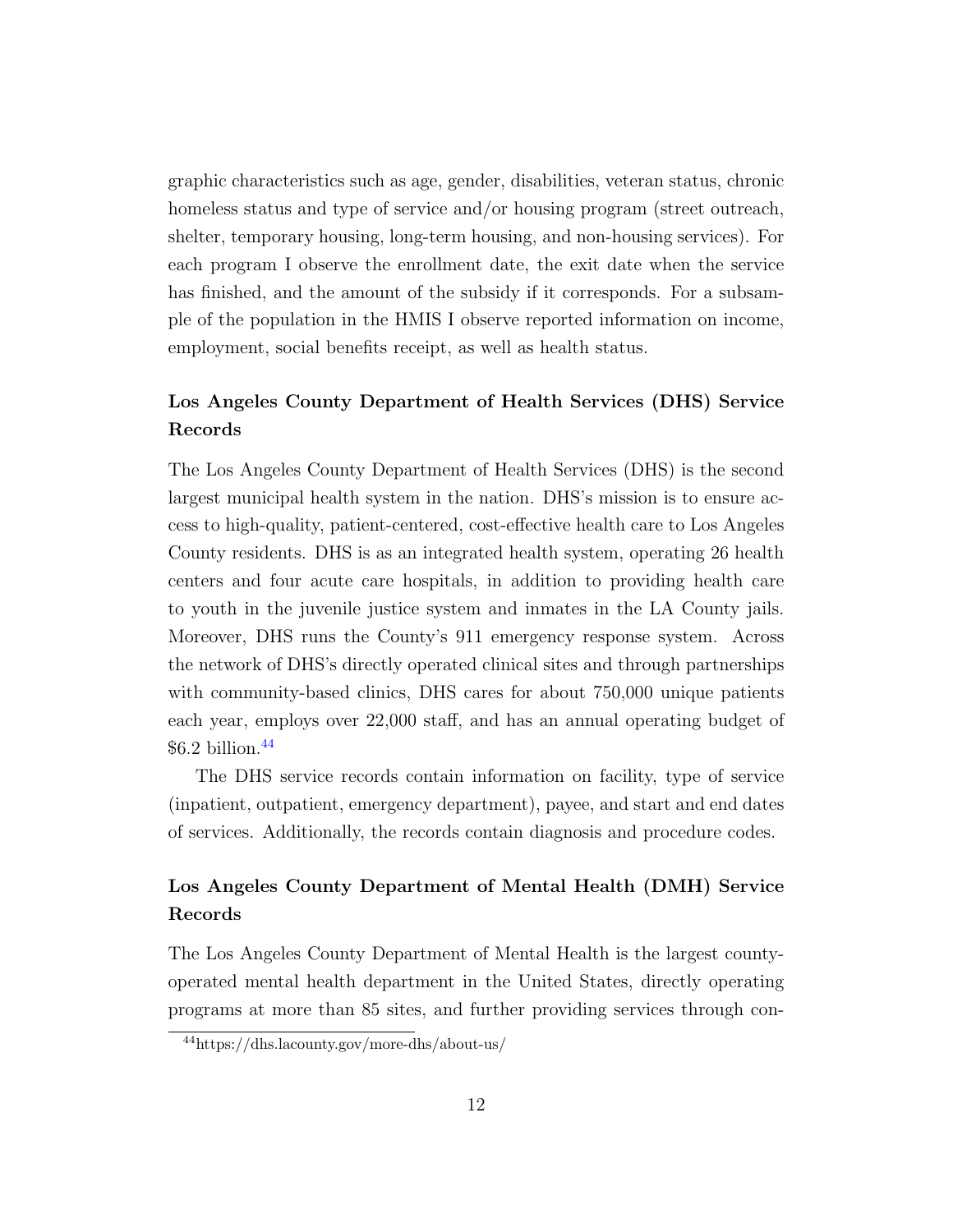tract programs and DMH staff at approximately 300 sites co-located with other County departments, schools, courts and various organizations. Each year, the County contracts with close to 1,000 organizations and individual practitioners to provide a variety of mental health-related services. On average, more than 250,000 County residents of all ages are served every year. Its mission is to enhance the well-being of LA's most vulnerable populations (such as the homeless).

The DMH service records contain information on mental health services provided, including assessments, case management, crisis intervention, medication support, peer support, psychotherapy and other rehabilitative services. In addition, they include information on the facility, claim amount, and start and end date of services.

### Los Angeles County Department of Public Health (DPH) Service Records

The Los Angeles County Department of Public Health's mission is to protect health, prevent disease, and promote health and well-being for everyone in Los Angeles County. DPH educates the population on good health practices, advocates for access to medical health coverage, ensures safe drinking water, promotes childhood vaccination, and provides sex education. It also provides clinical services through 14 public health centers (plus a satellite site on Skid Row).

The DPH service records contain information on substance-abuse related services, including detox, residential programs, and outpatient visits, among others. It contains information on the facility, payment method, type of service, and start and end date of services. Additionally, it includes an intake questionnaire containing 92 questions regarding various topics, from addiction history and medical history, to employment status.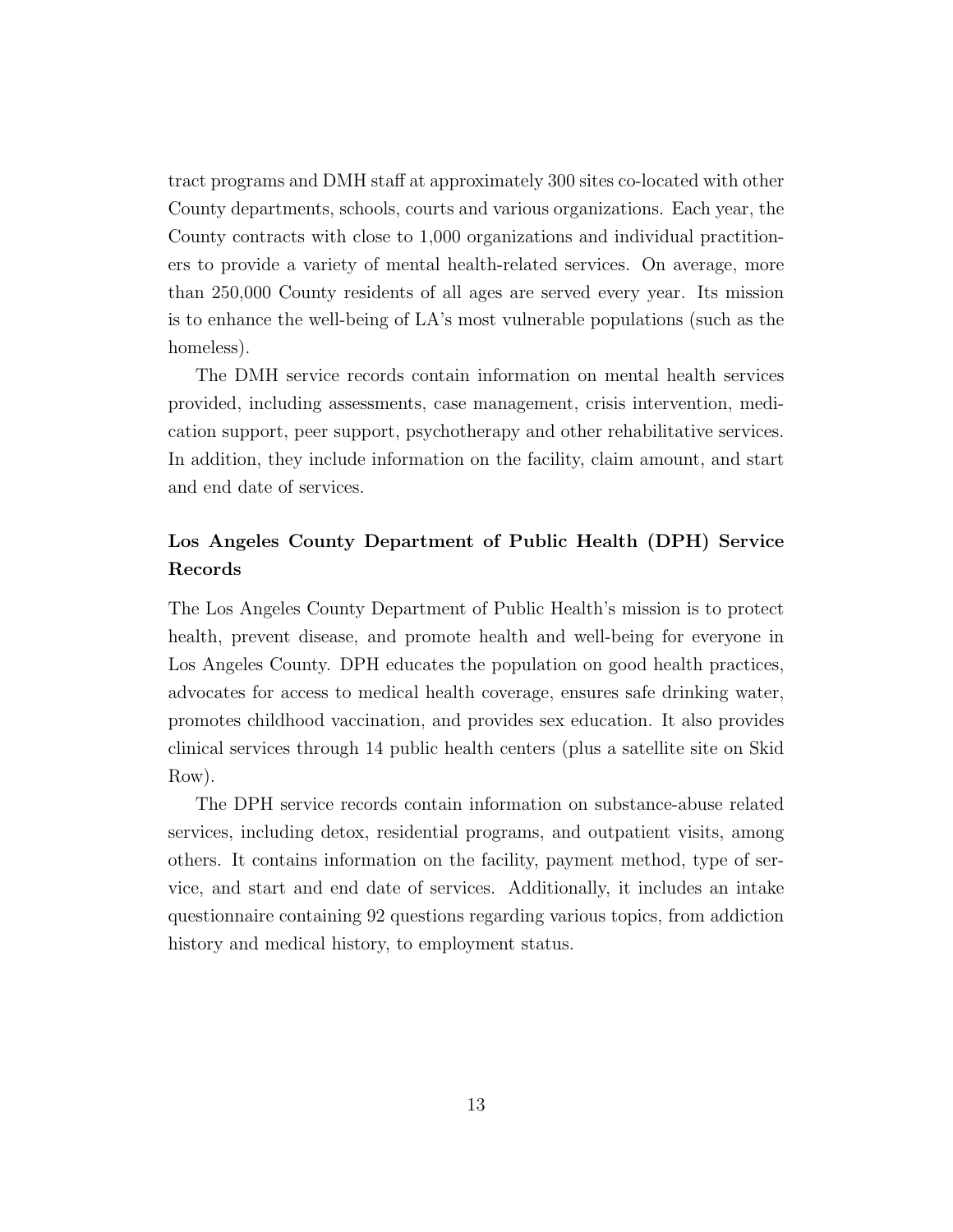#### General Relief (GR) Records

General Relief is an emergency cash assistance program operated through the Department of Public and Social Services (DPSS), the department responsible for providing social service benefits in Los Angeles County. DPSS provides services like Cash Assistance (CalWorks), Food and Nutrition (CalFresh), Health Assistance, Job Assistance (GROW), General Relief (GR), and other community services. DPSS serves 10 million residents with an annual budget of \$3.9 Billion. The General Relief records contain the monthly benefits each member of a household receives, as well as two indicator variables that can be used to identify homeless recipient. General Relief is distributed via EBT card. Eligible for General Relief are those individuals who are unable to work and are not eligible for other state or federal cash assistance programs. GR includes a monthly grant of \$221 for a single person.

### Los Angeles County Sheriff 's Department (LASD) Records

The Los Angeles Sheriff's Department (LASD) provides general law enforcement services to 40 contract cities; 90 unincorporated communities; 216 facilities, hospitals, and clinics located throughout the County; nine (9) community colleges; the Metropolitan Transit Authority; and 47 Superior Courts. LASD also provides services such as laboratories and academy training to smaller law enforcement agencies within the County. Additionally, LASD is responsible for securing approximately 18,000 inmates daily in 7 custody facilities, which includes providing food and medical treatment.[45](#page-1-0)

The LASD records contain information on the population of charged and incaracerated individuals in Los Angeles County (2005-2018). The dates of each unique sentence are observed, as well as the type of charge and the total sentence length. Specifically, the data contain records of criminal charges, arrests (jail bookings), and incarceration history. For criminal charges, date and type of crime committed are specified.

<sup>45</sup>The Sheriff's data will not contain data for Los Angeles city jails except for those arrestees who remain in custody after arraignment. These individuals are remanded to the custody of the LA County Sheriff's department.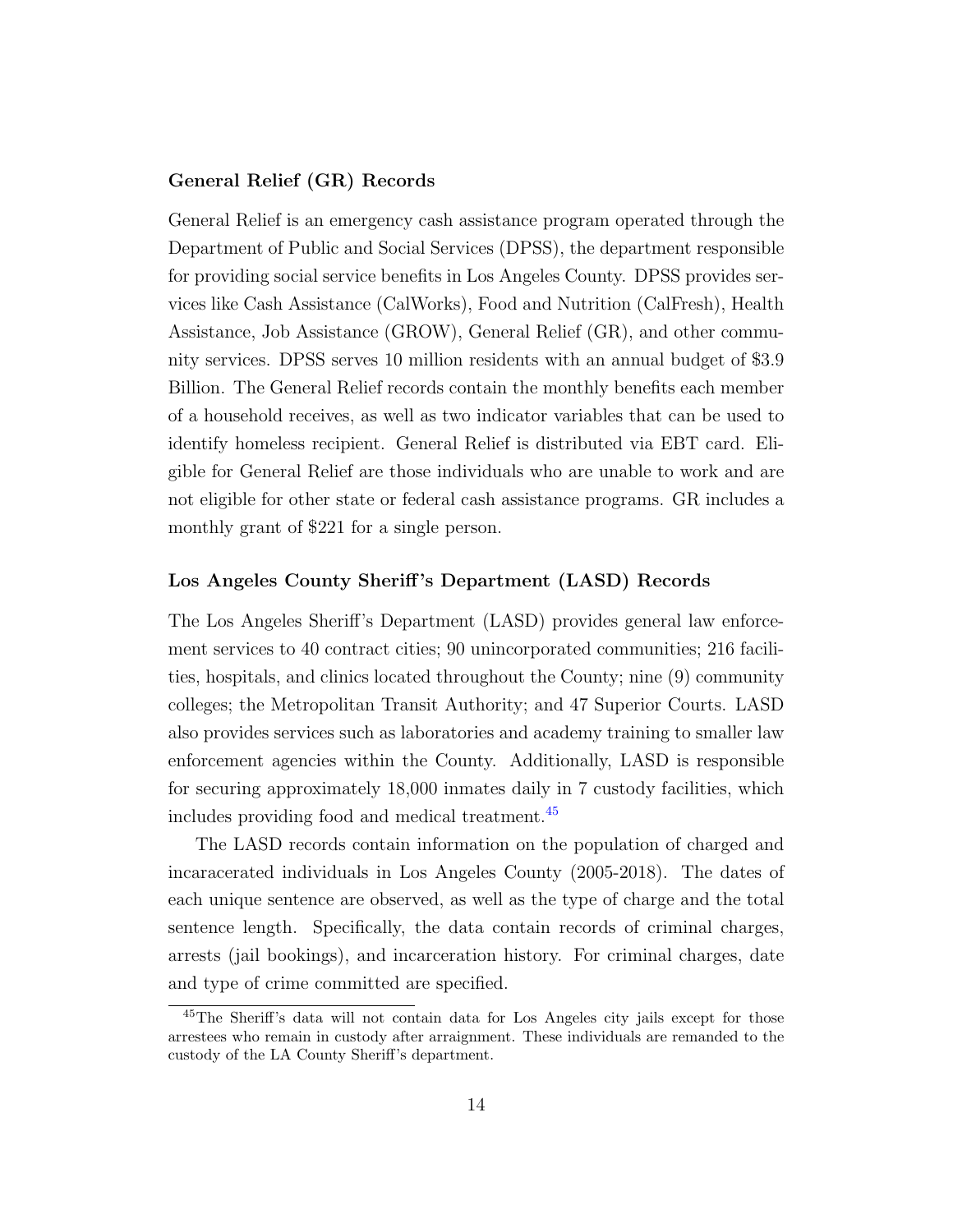#### Los Angeles County Probation Department Records

The Probation Department is responsible for enhancing public safety, ensuring victim's rights, and effecting positive probationer behavioral change. The Probation Department provides several adult services like supervision after release, investigations, AB 109, and specialized treatments for moderate-tohigh-risk clients. In addition, they provide juvenile services such as diversion and prevention, supervision and school based programs. They operate on a \$935 million budget and in 50 different facilities, working with 82,000 adults and 1000 juveniles.

The probation records contain information on whether an individual is under probation in a given month and the facility at which they are serving the probation period.

#### B.3 Data Cleaning and Sample Construction

The following provides detailed steps of the cleaning and restrictions I impose on different data sources used in the study.

## B.3.1 Vulnerability Index - Service Prioritization Decision Assistance Tool (VISPDAT)

Steps involved in creating and cleaning the data:

- 1. Combine four different versions of the VI-SPDAT intake data that were given to me at different points in time, each version containing all previous intakes in addition to new intakes.
	- (a) Label all variables and variable values, drop observations with serious data entry mistakes (no personal ID, missing values in all fields, etc.).
	- (b) Standardize variable types and names across all four versions.
- 2. Combine four data versions into one version.
	- (a) Keep record from most recent version in case of duplicates.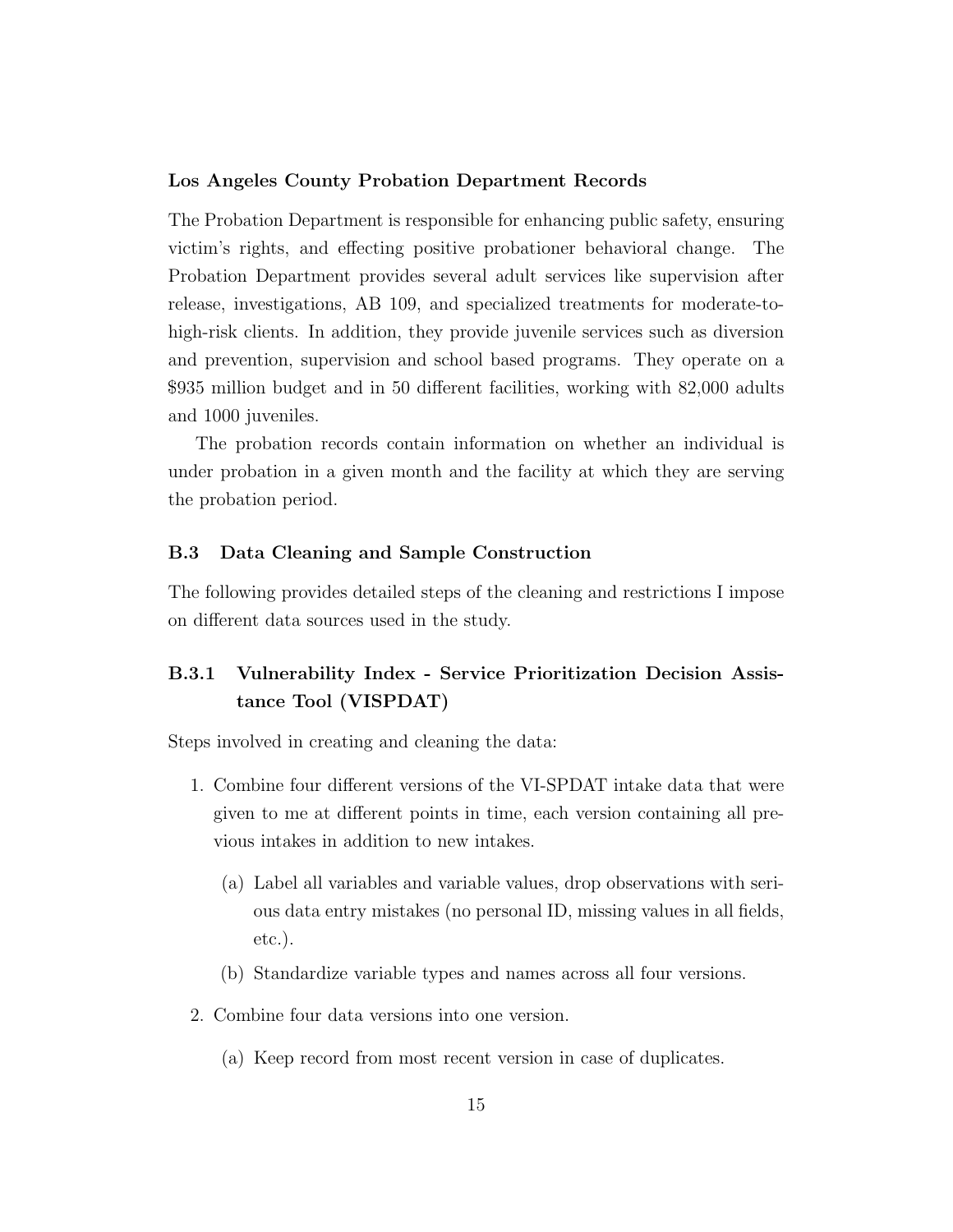(b) Combined data sets contain 87,500 records of new intakes.

- 3. Keep intakes conducted in 2016-2017.
- 4. Drop duplicates or multiple same-day intakes.
- 5. Drop cases with maissing case manager, organization, and site information.
- 6. Keep intakes conducted for single adults age 25-65 with non-missing demographics.
- 7. Clean agency and case manager names and assign identifiers.
	- (a) Agency and case manager names available for intakes from 01/2016 through 02/2018.
	- (b) Manually standardize names: convert strings to uppercases, remove special characters, fix spelling mistakes, change acronyms to full provider names, change nicknames to full names.
	- (c) Assign agency identifier and worker-agency identifier (do not allow for case managers to work on multiple agencies).
	- (d) Link clean agency and case-worker identifiers to main intake data.
	- (e) Overall, there are 313 sites (defined as agency-area combination) and 2,988 unique case managers.
- 8. Remove veteran cases since their assignment does not affect case manager housing placement rate (they are automatically referred to the VA homeless system).
- 9. Keep sites with at least 2 case managers conducting intakes in a given month. This is done in order to keep only cases that were as-good-asrandomly assigned to case managers.
- 10. Keep case managers with more than 30 non-veteran cases handled in 2016-2017. I impose this restriction to avoid concerns regarding small cell sizes.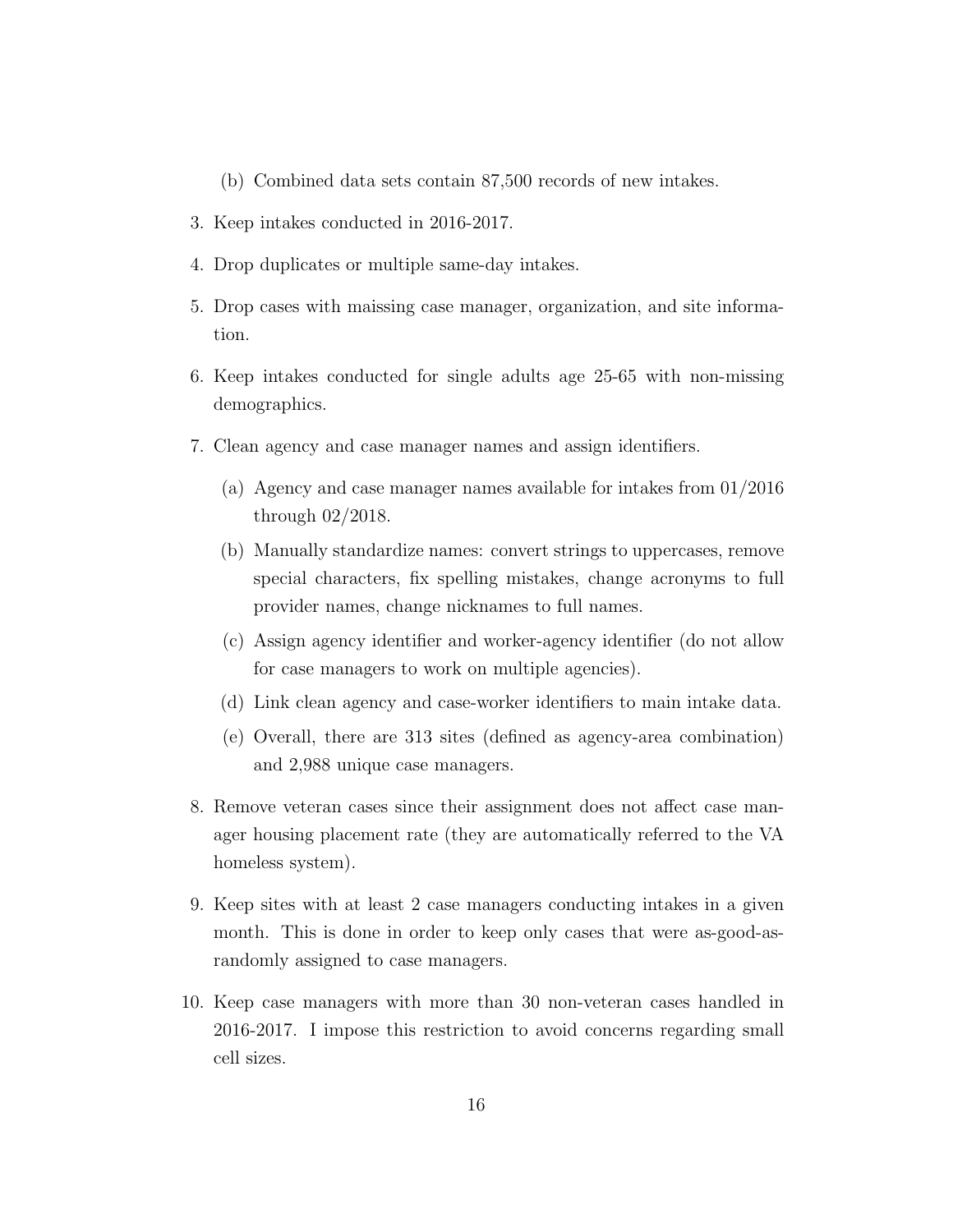11. Keep site-month cells with more than one observation.

#### B.3.2 Homeless Management Information System (HMIS)

The HMIS consists of 12 different files, each recording different items: Client, Disabilities, Employment and Education, Enrollment, Exit, Funder, Health and Domestic Violence, Income and Benefits, Inventory, Project, Services, and Site. The steps involved in creating and cleaning the combined HMIS data:

- 1. Combine four different versions of each file in the HMIS that were given to me at different points in time, each version containing all previous intakes in addition to new intakes.
	- (a) Label all variables and variable values, drop observations with serious data entry mistakes (no personal ID, missing values in all fields, etc.).
	- (b) Standardize variable types and names across all four versions.
- 2. Combine four data versions into one version and merge all files into one "master" HMIS data based on enrollment identifier which links all data files.
	- (a) Keep record from most recent version in case of duplicates.
- 3. Keep records only for individuals in the intake data (both intake and HMIS data use similar personal identifiers).
- 4. For programs with missing date, compute end date based on the following algorithm:
	- (a) If last service date is found, assign it to be exit date.
	- (b) Assign median program length in cases with no exit date or last service date that time from enrollment surpassed maximum length of stay for program (for example, 3 months for emergency shelter).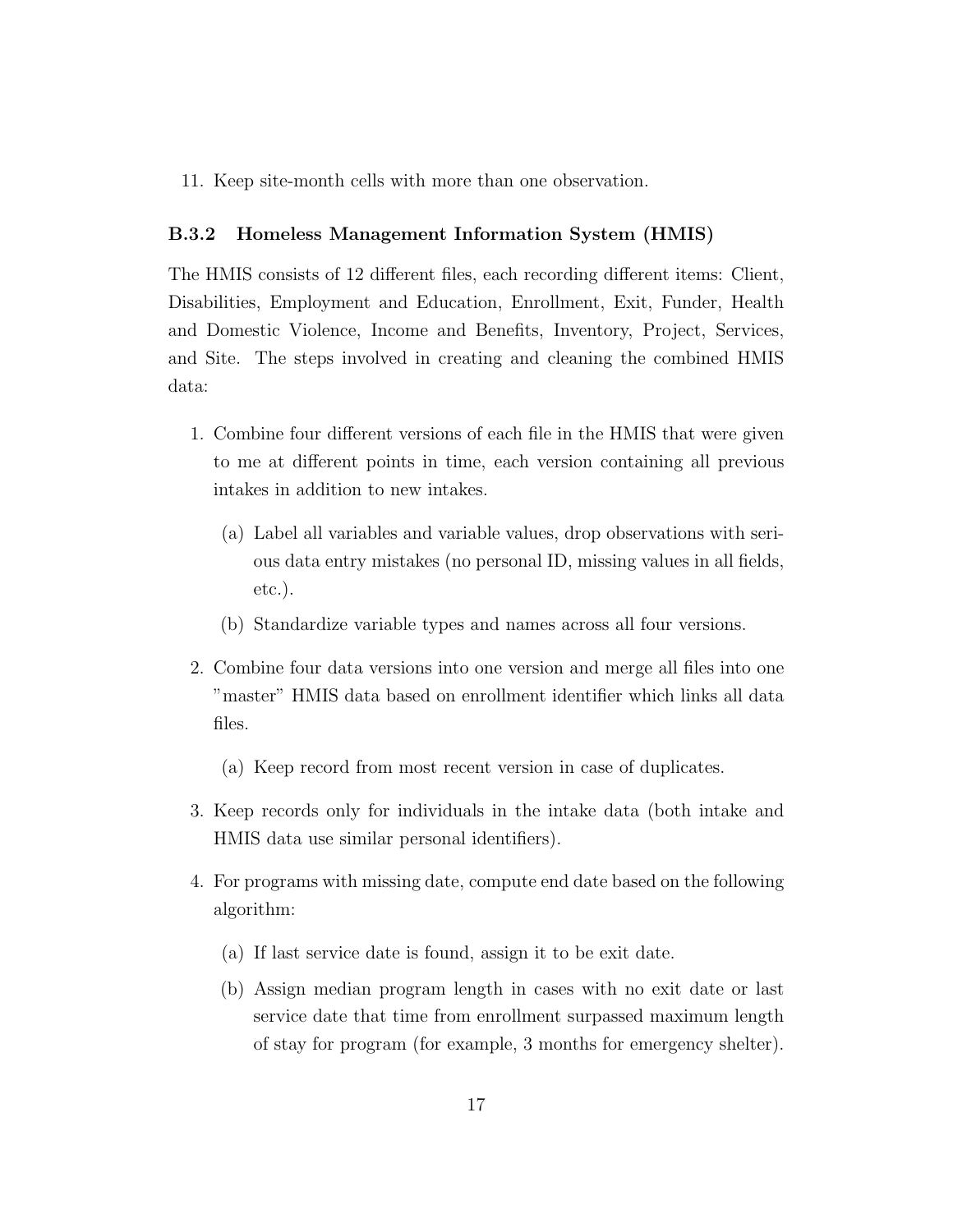- (c) Assign last date of data  $(06/31/2019)$  to programs with no exit date or last service date, where the time passed from enrollment date is lower than maximum duration of the program.
- 5. Construct a panel dataset at the case-monthly data.

The key variables from the HMIS data are:

- 1. Housing assistance receipt: enrollment (yes/no), number of program enrollments, number of housing assistance days. This is done for housing assistance in general, and separately for temporary and permanent housing assistance programs.
- 2. Recidivism to homeless system: defined as emergency shelter stay, new intake (Intakes data) or a new enrollment in a street outreach program (these are programs that serve individuals who live on the streets, implying the individual is homeless again).
- 3. Benefits, employment, and income: Individuals report whether they receive social benefits, whether they are employed, and what their monthly income is.

#### B.3.3 Enterprise Linkage Project (ELP)

The linkage process of records between the various administrative sources and the HMIS records is a complex process. Each month, the individual county agencies run an encryption code that scrambles the names, birthdates, and social security numbers of the individuals in their data. The de-identified data is then uploaded to a secure server for inclusion into the ELP. Staff in the Research and Evaluation Services division of the Service Integration branch then run a matching code that uses the encrypted identifiers to link people together across agencies. The linkage process uses a combination of perfect and fuzzy matches based on combinations of SSN, and date of birth [\(Hess and](#page-39-0) [Carollo,](#page-39-0) [2017\)](#page-39-0).

The following steps were done in cleaning and constructing the various outcomes for the different ELP data sources: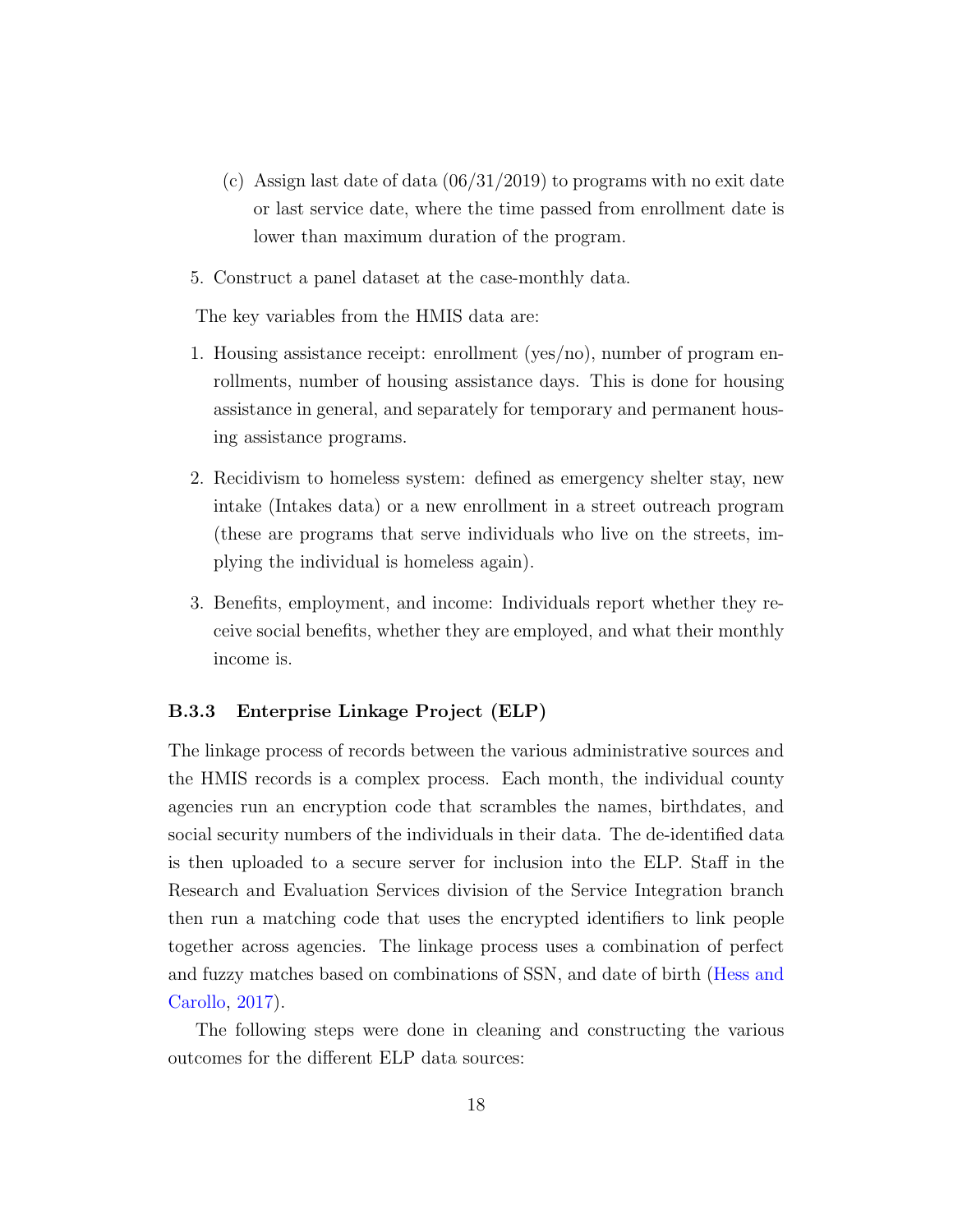- 1. Label all variables and variable values, drop observations with serious data entry mistakes (no personal ID, missing values in all fields, etc.).
- 2. Keep records only for individuals in the intake data (both intake and HMIS data use similar personal identifiers).
- 3. Remove duplicate records.
- 4. Construct a panel dataset of the case-monthly data, collapsing services for each agency.
- 5. Merge all monthly panel data for each agency into one large panel dataset.

The key variables from the ELP data are:

- 1. Health (DHS, DMH, DPH): any service received (yes/no), number of services received, duration of services received.
- 2. Crime: Criminal charges, jail bookings (arrests), jail days, probation days.
- 3. Social Benefits: General relief receipt.

#### B.4 Sample Restrictions

Starting from the raw dataset of intakes, I make a series of restrictions to obtain the baseline sample of intakes. First, I focus on intakes conducted in 2016- 2017 to follow all cases for at least 18 months after intake. Second, I remove duplicates and intakes for the same individual by different case managers on the same day. Third, I remove individuals with missing information on the case manager, organizational affiliation, or intake location. Fourth, I limit attention to single adults aged 25-65 with non-missing demographics. Finally, I remove veteran cases because homeless veterans are redirected to the United States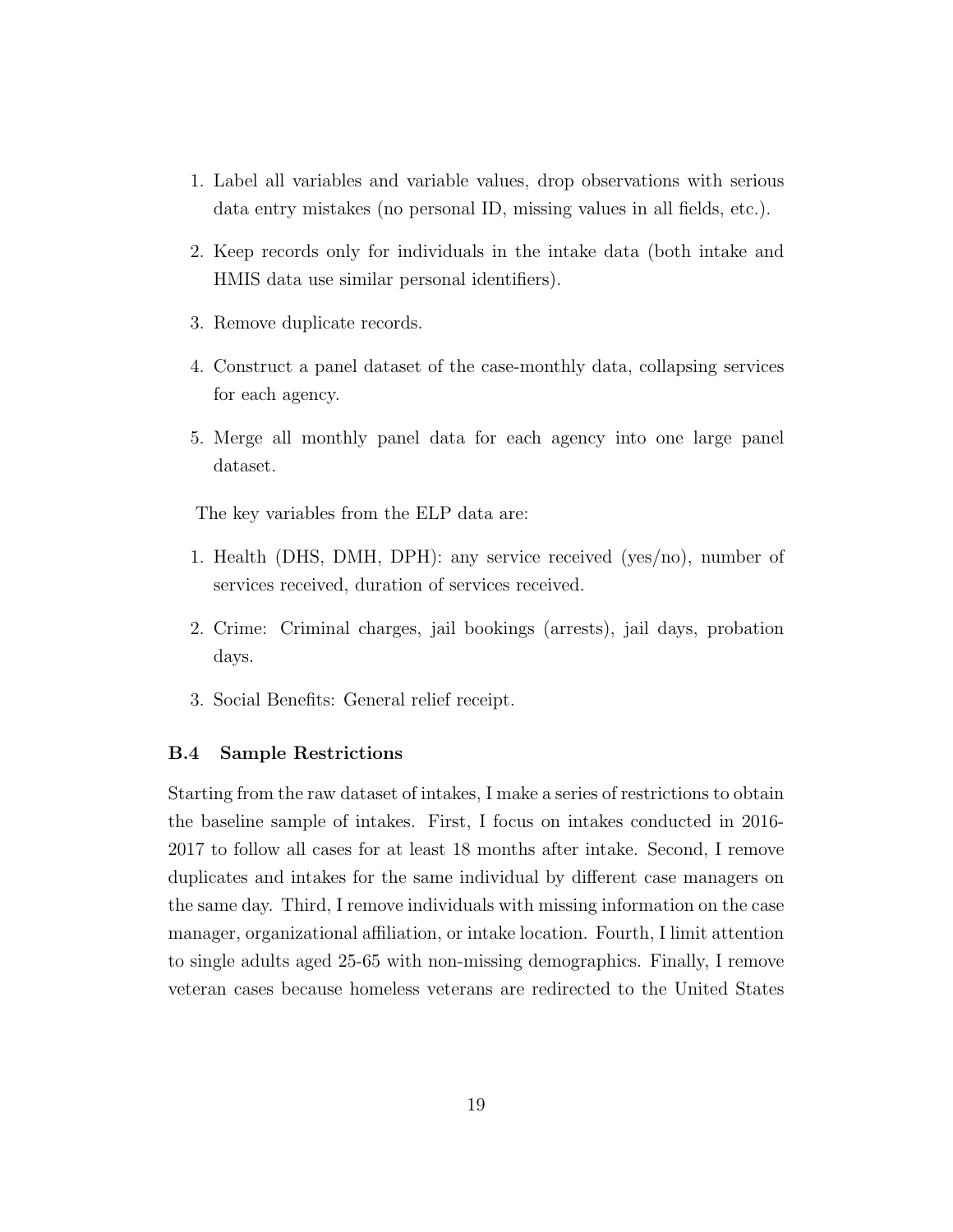Veterans Administration Homeless System for further treatment. Hence, their case manager assignment is not relevant to whether they receive housing .[46](#page-1-0)

The resulting sample of intakes is used to measure a case manager's share of cases that ended up enrolling in a Housing First program, which serves as the instrument for the treatment. Next, I impose two additional restrictions to set up the baseline estimation sample such that it only contains intakes that were as-good-as-randomly assigned to case managers. Specifically, I restrict attention to service sites that had at least two case managers working each month and case managers who handled at least 30 cases in 2016-2017. Finally, I restrict the sample to individuals' first intake with the homeless system. These restrictions result in 15,353 individuals, for which this is their first interaction with the homeless system in Los Angeles County. [Table C.1](#page-79-0) shows how the various restrictions affect the number of cases, clients, case managers and service sites.

## B.5 Description of Treatment and Outcome Variables Used in the Analysis

I summarize the key treatment and outcome measures relevant for the analysis of the impact of case managers and Housing First programs on individuals experiencing homelessness.

Housing First (Any Rental Subsidy).– The baseline treatment is defined as enrollment in any Housing First program that provides rental subsidy (i.e., rapid re-rehousing, permanent supportive housing, or other permanent housing programs) at any point during the first 6-months after intake. This measure excludes any continuum programs (i.e., emergency shelters and transitional housing) for two reasons. First, individuals in continuum programs are considered homeless since they do not have a permanent housing solution. Second, one of the main challenges in the homelessness literature is to investigate the impact of Housing First programs on individuals' outcomes and to compare them to those of traditional continuum programs [\(Burt et al.,](#page-36-2) [2001;](#page-36-2) [Kertesz](#page-40-1)

<sup>46</sup>[This fact was also verified in multiple interviews with service providers and representa](#page-40-1)[tives from the Los Angeles Homeless Services Authority \(LAHSA\).](#page-40-1)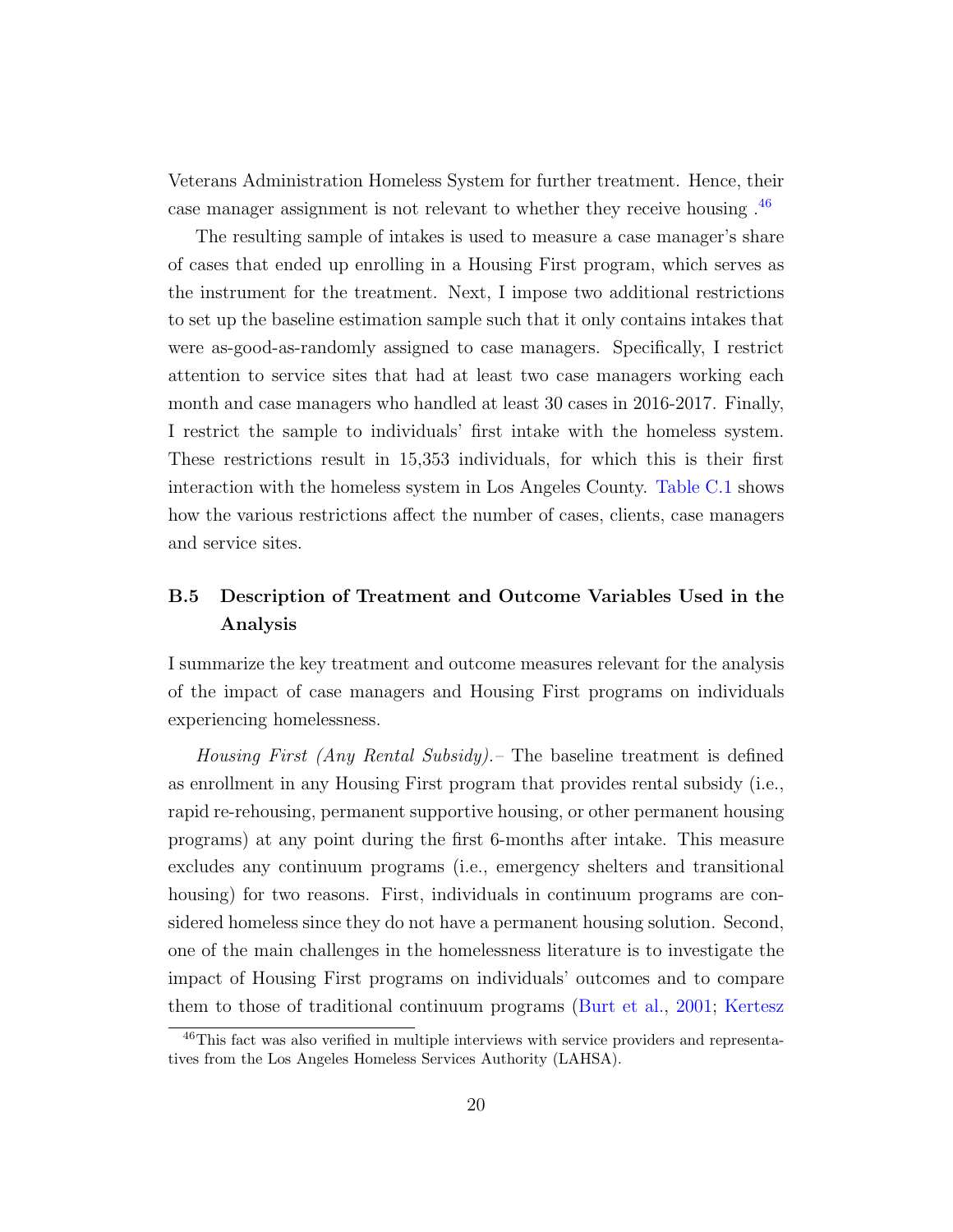[and Johnson,](#page-40-0) [2017\)](#page-40-0). Furthermore, treatment is censored at 6-months from intake date to balance two opposing empirical challenges. First, waiting times for Housing First programs are usually very long. This implies that the treatment start date is different from the intake date for the majority of cases. Second, the data does not indicate whether a housing placement is linked directly to the case manager handling the individual during intake. As a result, the longer the time passes from intake to enrollment, the lower the likelihood that the case manager is directly responsible for the placement.<sup>[47](#page-1-0)</sup>

Emergency Shelter Stays.– This outcome measure is defined as enrollment in any emergency shelter program at any point after intake.<sup>[48](#page-1-0)</sup> This measure of housing stability is used extensively in the homelessness literature since emergency shelters provide interim housing solutions for currently homeless people. It is based on the idea that individuals experiencing homelessness are likely to seek assistance from emergency shelters. Additionally, emergency shelter enrollments are one of a very limited set of administrative data that is collected on individuals experiencing homelessness. [\(Evans et al.,](#page-38-0) [2016;](#page-38-0) [Gubits](#page-38-1) [et al.,](#page-38-1) [2018\)](#page-38-1).

Any Street Outreach Event. – This outcome measure is defined as enrollment in any street outreach program at any point after intake. Street outreach programs identify and engage individuals who are unsheltered in order to connect them to services and move them toward regaining permanent housing [\(Weare,](#page-42-0) [2021\)](#page-42-0). Hence, it provides another source of administrative data collected on individuals experiencing homelessness who are unsheltered.

Any New Case Intake.– This outcome measure is defined as having an intake and new case opening for an individual by a new case manager at any point after the first intake. Individuals who reach out to different service providers if they become homeless again have a new case opened for them.

 $^{47}$ In practice, approximately 60 percent (90 percent) of Housing First program enrollments occur within the first six-month (year) after intake. Censoring the treatment at 1-month, 3-months, 12-months, and 18-months after intake does not materially change results.

<sup>48</sup>The main outcome of the paper will focus on any visits between 7-18 (medium-term) and 19-30 (long-term) months after intake. This is true for the rest of the outcomes in the analysis as well.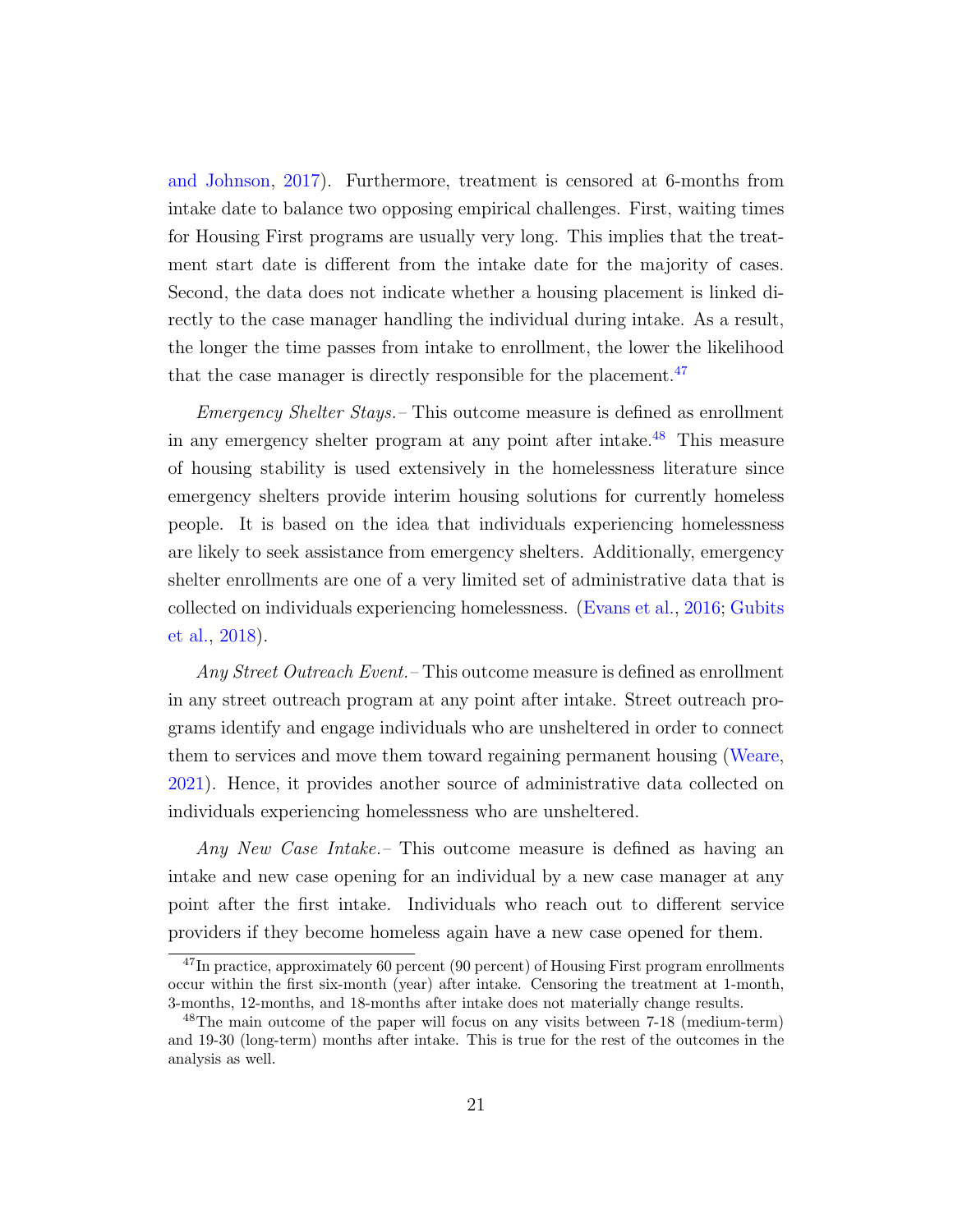Continued Enrollment in Housing Program.– Individuals receiving housing assistance can struggle to maintain eligibility or adjust to living in a stable housing situation [\(Nuttbrock et al.,](#page-41-0) [1997;](#page-41-0) [Veldhuizen et al.,](#page-42-1) [2015\)](#page-42-1). Maintaining eligibility in a housing program is thus considered a successful outcome for many individuals, especially those receiving an indefinite rental subsidy. This outcome measure is defined as being enrolled in a permanent housing program at any point after intake.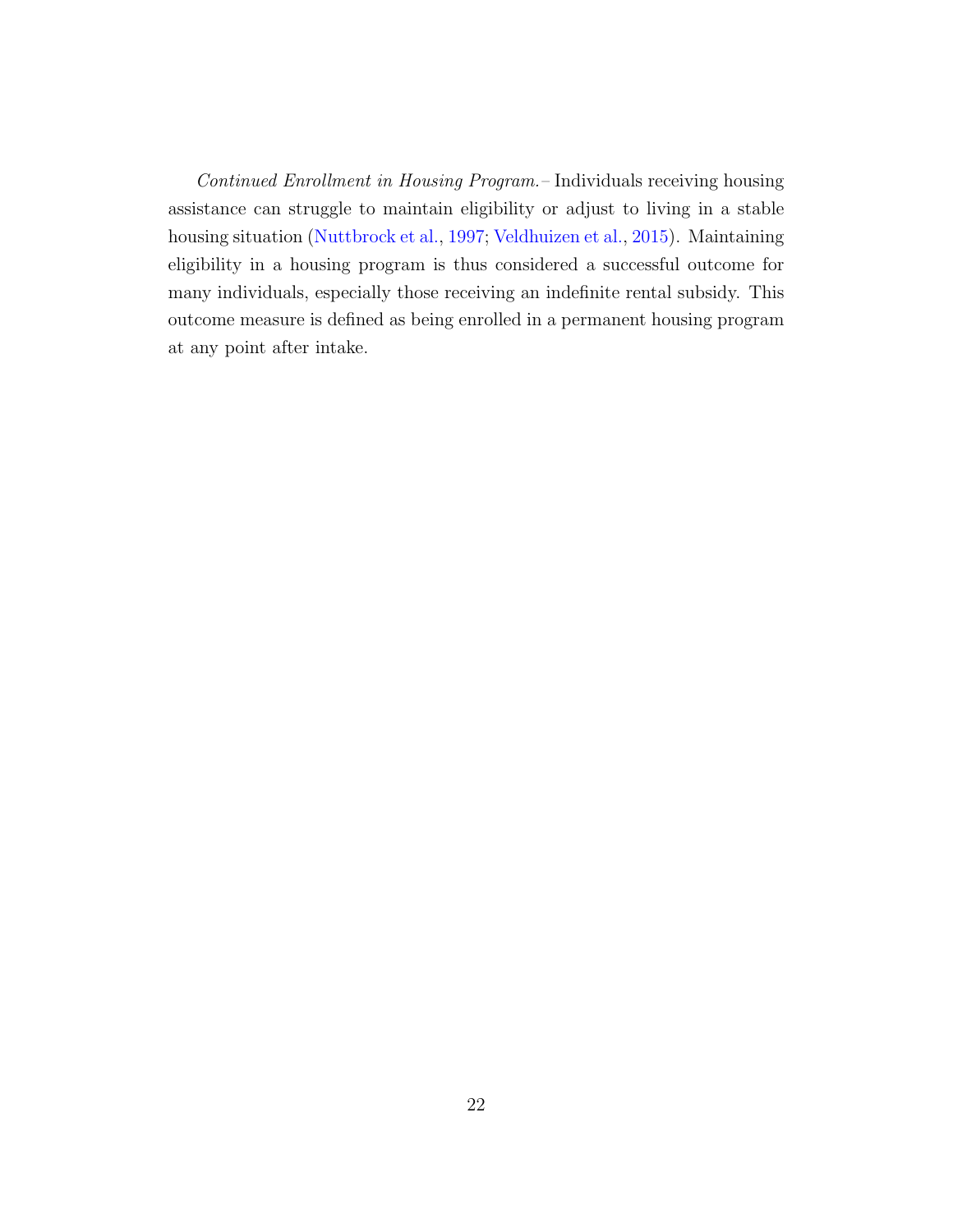# C Appendix Figures and Tables



(b) Waiting Time (in Days) to Housing First - CDF

Appendix Figure C.1. Housing First Assistance Duration and Wait Time.

Notes: Figure (a) shows the CDF of the duration of Housing First assistance (in days) in the first 18-months after intake. Figure (b) shows the CDF of the waiting time (in days) until enrollment to Housing First program. The sample used to prepare these figures consists of 1,008 cases which received Housing First assistance within six months after intake.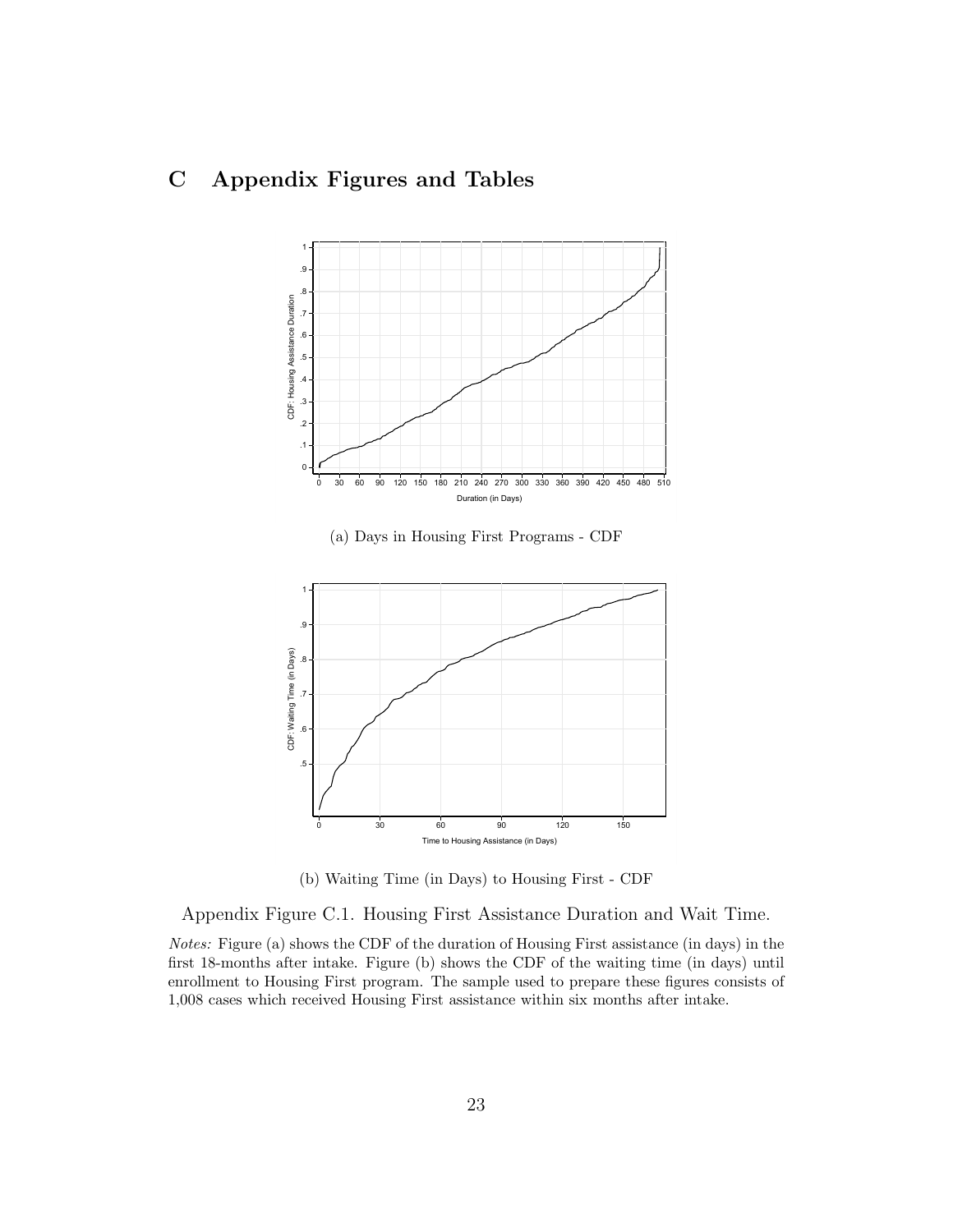

(a) Number of Cases



Appendix Figure C.2. Case Manager Housing First Placement Rate versus Number of Cases and Tenure.

Notes: Panel (a) plots case manager Housing First placement rate against the total number of cases handled by each case manager in 2016-2017. Panel (b) plots case manager Housing First placement rate against the proxy for tenure (in days) of each case manager. Tenure is defined as the number of days between the case manager's first and last observed cases. There are 236 unique case managers, and on average, each case manager has handled a total of 200 cases in 2016-2017. Housing First placement rates are standardized by subtracting off service site by month of intake means and case level covariates. Dot size is proportional to the number of cases the case manager has in the estimation sample, which is slightly smaller than the overall number of cases.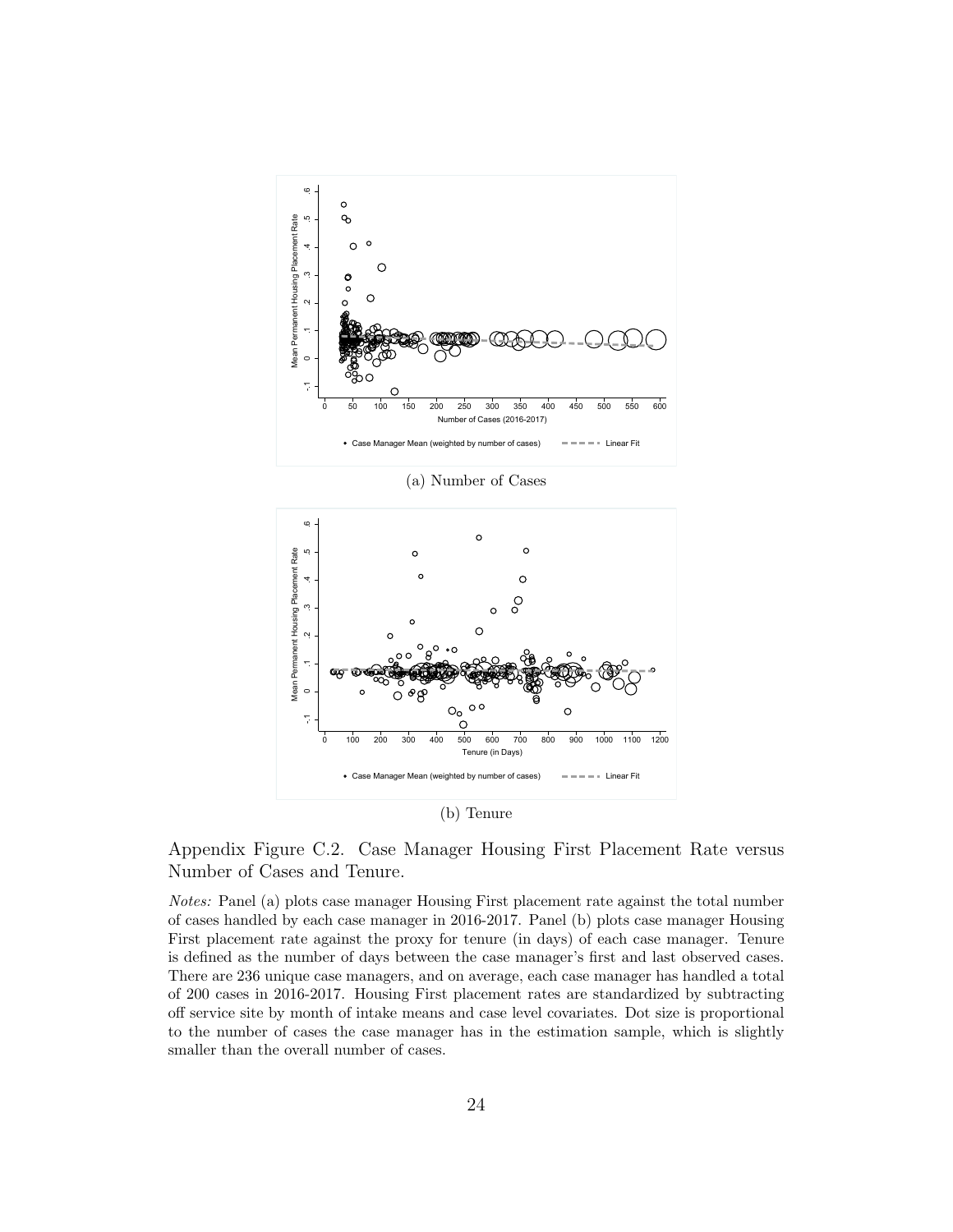



Appendix Figure C.3. IV Estimates of the Effect of Housing First Assistance on Intensive Margin Outcomes.

Notes: The figures present IV estimates of the effect of Housing First assistance on various outcomes. Medium-term outcomes (column 1) are measured at 7-18 months after intake. Long-term outcomes (column 2) are measured at 19-30 months after intake, with the exception of DHS (19-27 months after intake). Return to the homeless system includes any shelter stay, street outreach event, or a new intake. Dashed lines show 90% confidence intervals.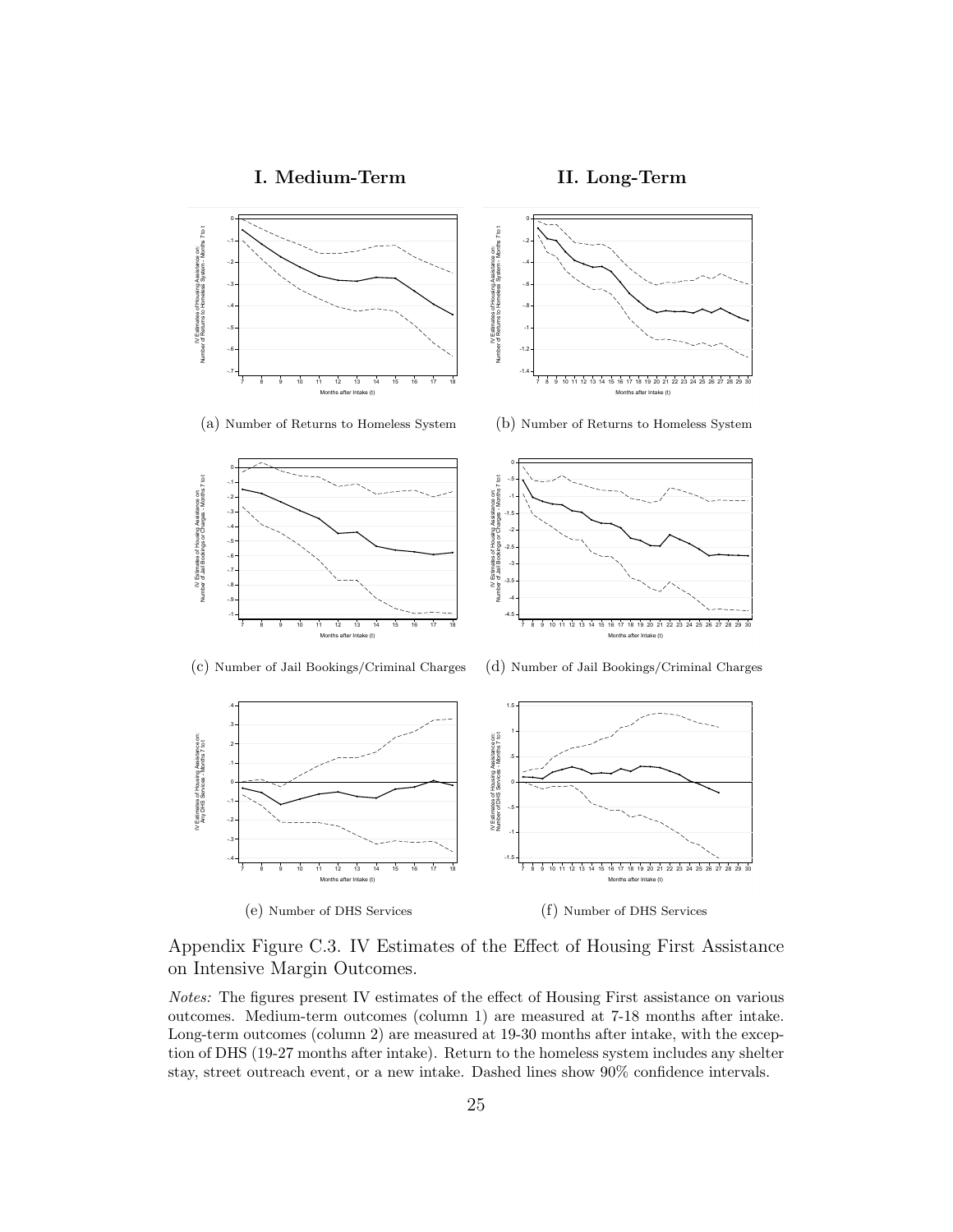

Appendix Figure C.4. IV Estimates of the Effect of Housing First Assistance on Future Enrollment in Housing First Programs.

Notes: Estimation sample consisting of 15,353 intakes processed in 2016-2017. The figure plots the IV estimates of Housing First assistance (within 6 months after intake) on the probability of being enrolled in a Housing First program in month  $t$  after intake. Dashed lines show 90% confidence intervals.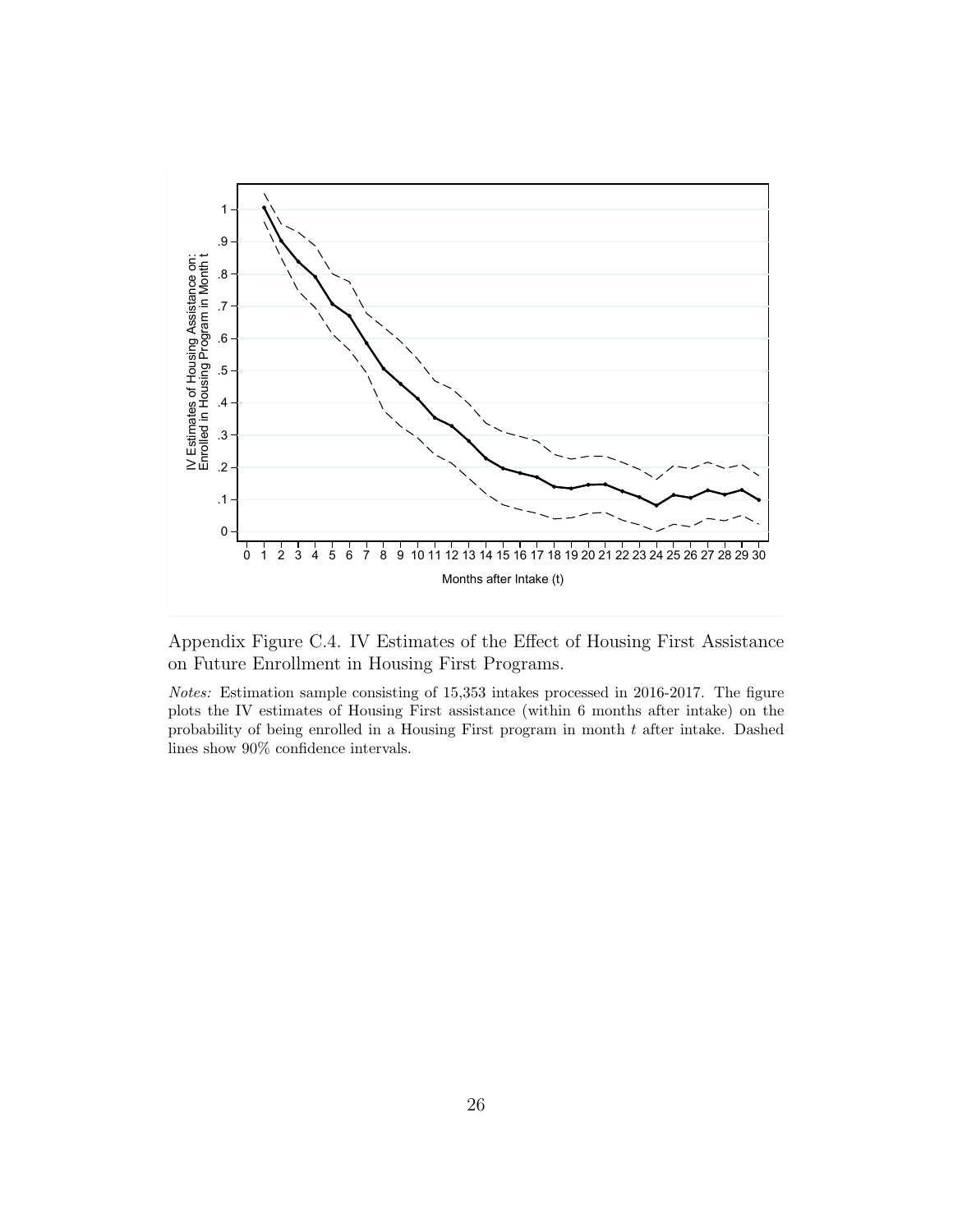

(a) IV Estimates: Days in Housing First Programs - Months 1 to  $t$ 



Appendix Figure C.5. First Stage Graphs of Housing First Assistance Duration on Case Manager Placement Rate.

Notes: Estimation sample consisting of 15,353 intakes processed in 2016-2017. Days in Housing First programs is plotted on the right y-axis against leave-out mean case manager Housing First program placement rate in panel (a) of the assigned case manager is shown along the x-axis. The plotted values are mean-standardized residuals from regressions on service site x month of intake fixed effects and all variables listed in [Table 3.](#page-48-0) The solid line shows a local linear regression of days in Housing First programs on case manager placement rate. The histogram in panel (a) shows the density of case manager placement rate along the left y-axis (top and bottom 2% excluded). Panel (b) shows the estimates of case manager placement rate on  $Pr(Days \text{ in Housing First Programs} \geq t)$ . Dashed lines show 90% confidence intervals.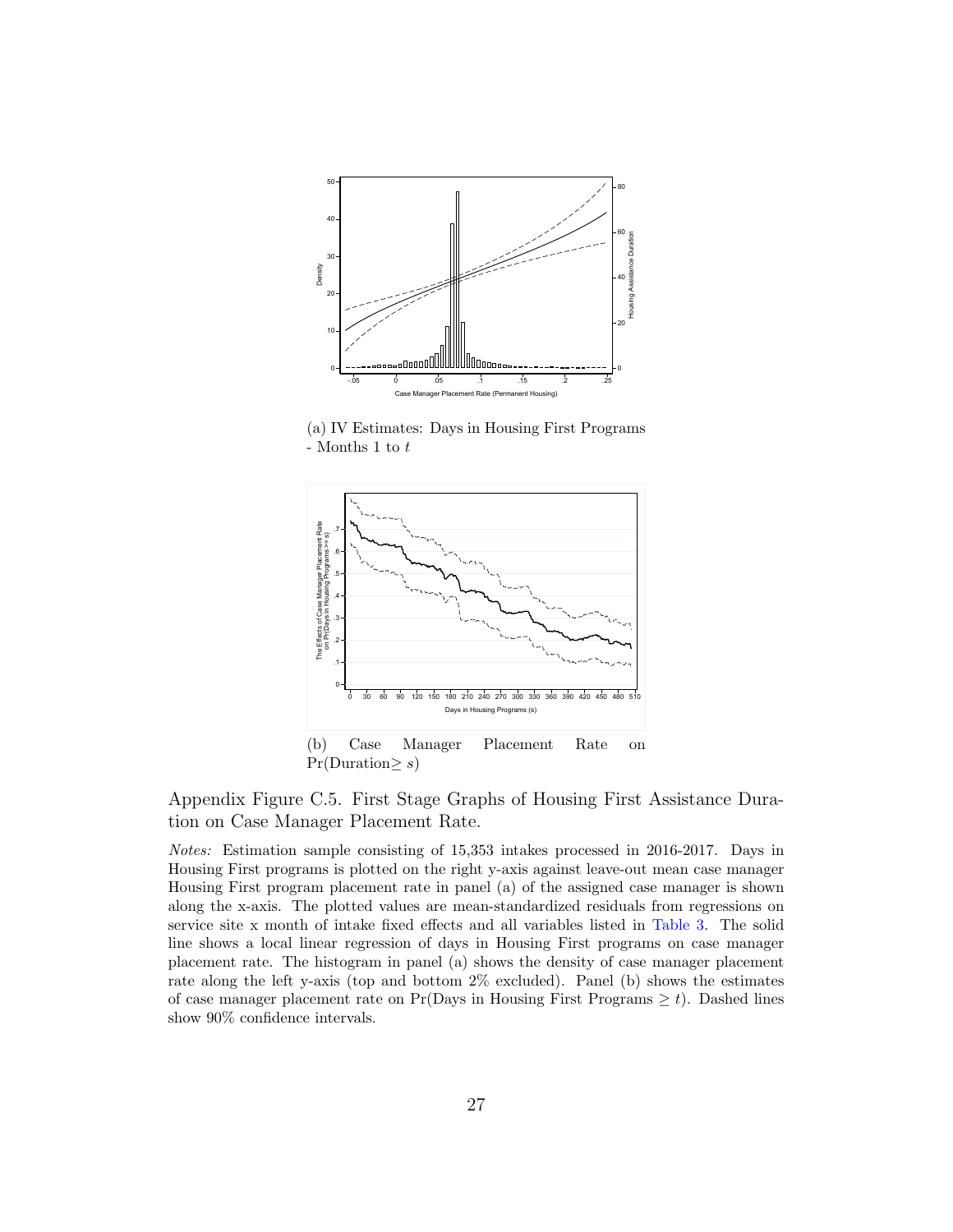|  |  |  |  | Appendix Table C.1. Sample Restrictions. |
|--|--|--|--|------------------------------------------|
|--|--|--|--|------------------------------------------|

|                                                                          | Sample Sizes (Remaining after each restriction): |                          |                               |                           |  |  |
|--------------------------------------------------------------------------|--------------------------------------------------|--------------------------|-------------------------------|---------------------------|--|--|
|                                                                          | Number of<br>Intakes                             | Number of<br>Individuals | Number of<br>Case<br>Managers | Number of<br><b>Sites</b> |  |  |
|                                                                          | (1)                                              | (2)                      | (3)                           | (4)                       |  |  |
| All Cases:                                                               | 87,500                                           | 67,171                   |                               |                           |  |  |
| Keep all intakes conducted in 2016-2017                                  | 55,509                                           | 42,665                   |                               |                           |  |  |
| Remove duplicates or multiple same-day intakes                           | 53,414                                           | 42,182                   |                               |                           |  |  |
| Drop cases with missing case manager, organization, and site information | 52,286                                           | 41,490                   | 2,988                         | 313                       |  |  |
| Keep single adults age 25-65 with non-missing demographics               | 38,414                                           | 29,610                   | 2,623                         | 285                       |  |  |
| Keep all non-veteran cases                                               | 32,376                                           | 24,956                   | 2,207                         | 252                       |  |  |
| Keep sites with at least 2 case managers in a given month                | 29,891                                           | 23,226                   | 1,970                         | 128                       |  |  |
| Keep case managers with more than 30 non-veteran intakes                 | 20,333                                           | 16,638                   | 237                           | 71                        |  |  |
| Keep individuals' first case with the homeless system                    | 15,467                                           | 15,467                   | 237                           | 71                        |  |  |
| Keep site-month cells with more than one observation                     | 15,353                                           | 15,353                   | 236                           | 70                        |  |  |

Notes: The initial sample consists of all single adults' intakes processed in Los Angeles County's homeless support system from 2016 to 2018.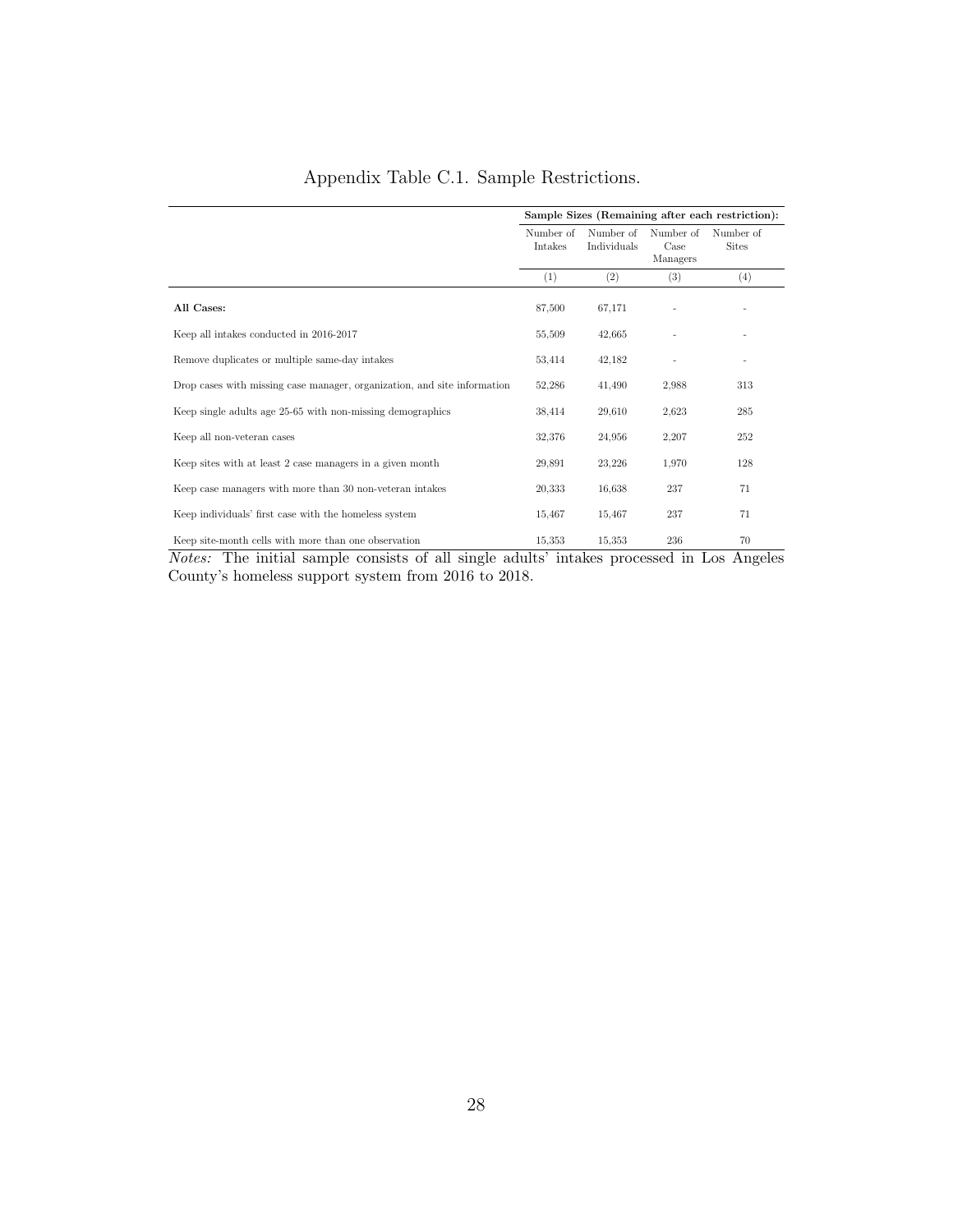### Appendix Table C.2. Cross-Sectional Correlations Between Crime, Health, and Homelessness Outcomes and Housing First Assistance.

|                                                                                           | Housing Stability and Homelessness Outcomes |                        |                         |                        |                         |                         |  |  |
|-------------------------------------------------------------------------------------------|---------------------------------------------|------------------------|-------------------------|------------------------|-------------------------|-------------------------|--|--|
| Dependent Variable:                                                                       | Return to<br>Homeless System                | Emergency<br>Shelter   | Street<br>Outreach      | New Intake             | Continued<br>Enrollment | General Relief          |  |  |
|                                                                                           | (1)                                         | (2)                    | (3)                     | (4)                    | (5)                     | (6)                     |  |  |
| A. Medium-Term (7-18 Months After Intake)<br>OLS: Housing First Placement<br>No Controls  | $-0.150$<br>(0.0150)                        | $-0.112$<br>(0.00958)  | $-0.0594$<br>(0.00936)  | $-0.0932$<br>(0.0115)  | 0.691<br>(0.0221)       | $-0.0157$<br>(0.0106)   |  |  |
| OLS: Housing First Placement<br>All Controls                                              | $-0.144$<br>(0.0175)                        | $-0.0872$<br>(0.0113)  | $-0.0657$<br>(0.0122)   | $-0.0957$<br>(0.0131)  | 0.652<br>(0.0225)       | $-0.0130$<br>(0.0115)   |  |  |
| Dependent Mean<br>Number of Cases                                                         | 0.27<br>15,353                              | 0.14<br>15,353         | 0.12<br>15,353          | 0.16<br>15,353         | 0.14<br>15,353          | 0.09<br>9,771           |  |  |
| B. Long-Term (19-30 Months After Intake)<br>OLS: Housing First Placement<br>No Controls   | $-0.0724$<br>(0.0161)                       | $-0.0609$<br>(0.00929) | $-0.0338$<br>(0.0128)   | $-0.0331$<br>(0.0125)  | 0.277<br>(0.0230)       | 0.0111<br>(0.0224)      |  |  |
| OLS: Housing First Placement<br>All Controls                                              | $-0.0674$<br>(0.0168)                       | $-0.0358$<br>(0.0103)  | $-0.0287$<br>(0.0144)   | $-0.0366$<br>(0.0139)  | 0.261<br>(0.0228)       | $-0.000645$<br>(0.0193) |  |  |
| Dependent Mean<br>Number of Cases                                                         | 0.22<br>8.947                               | 0.10<br>8.947          | 0.11<br>8,947           | 0.13<br>8,947          | 0.13<br>8,947           | 0.09<br>2,398           |  |  |
|                                                                                           |                                             | <b>Crime Outcomes</b>  |                         |                        | <b>Health Outcomes</b>  |                         |  |  |
| Dependent Variable:                                                                       | Jail Booking                                | Criminal<br>Charge     | Probation               | Any DHS                | Any DMH                 | Any DPH                 |  |  |
| C. Medium-Term (7-18 Months After Intake)<br>OLS: Housing First Placement<br>No Controls  | $-0.00260$<br>(0.00975)                     | 0.00481<br>(0.00910)   | $-0.00578$<br>(0.00544) | $-0.00753$<br>(0.0100) | $-0.00986$<br>(0.00432) | 0.00284<br>(0.00581)    |  |  |
| OLS: Housing First Placement<br>All Controls                                              | $-0.00365$<br>(0.0101)                      | 0.00377<br>(0.00901)   | $-0.00873$<br>(0.00557) | $-0.00138$<br>(0.0110) | $-0.0159$<br>(0.00536)  | 0.00261<br>(0.00549)    |  |  |
| Dependent Mean<br>Number of Cases                                                         | 0.06<br>9,503                               | 0.05<br>9,503          | 0.03<br>9,771           | 0.07<br>7.401          | 0.02<br>9,742           | 0.01<br>4,376           |  |  |
| D. Long-Term (19-30 Months After Intake)<br>OLS: Housing First Placement<br>$No$ Controls | 0.0299<br>(0.0217)                          | 0.0152<br>(0.0154)     | 0.0135<br>(0.0113)      | 0.0175<br>(0.0161)     | 0.00494<br>(0.00953)    | 0.0125<br>(0.00960)     |  |  |
| OLS: Housing First Placement<br>All Controls                                              | 0.0254<br>(0.0220)                          | 0.0122<br>(0.0157)     | 0.00492<br>(0.0117)     | 0.0109<br>(0.0156)     | 0.000480<br>(0.0106)    | 0.0107<br>(0.0101)      |  |  |
| Dependent Mean<br>Number of Cases                                                         | 0.05<br>2,162                               | 0.04<br>2,162          | 0.02<br>2,398           | 0.05<br>2,235          | 0.01<br>2,375           | 0.00<br>1,453           |  |  |

Notes: Medium-term outcomes (panels A and C) are measured at 7-18 months after intake. Long-term outcomes (panels B and D) are measured at 19-30 months after intake, with the exception of DHS (19-27 months after intake) and DPH (19-23 months after intake). Return to system includes any shelter stay, street outreach event, or a new intake. Continued enrollment is an indicator for enrollment in a rental subsidy (Housing First) program at any point between 7-18 (19-30) months after intake. All specifications include site x month of intake FEs and all the controls listed in [Table 3.](#page-48-0) Standard errors are clustered at the case manager level.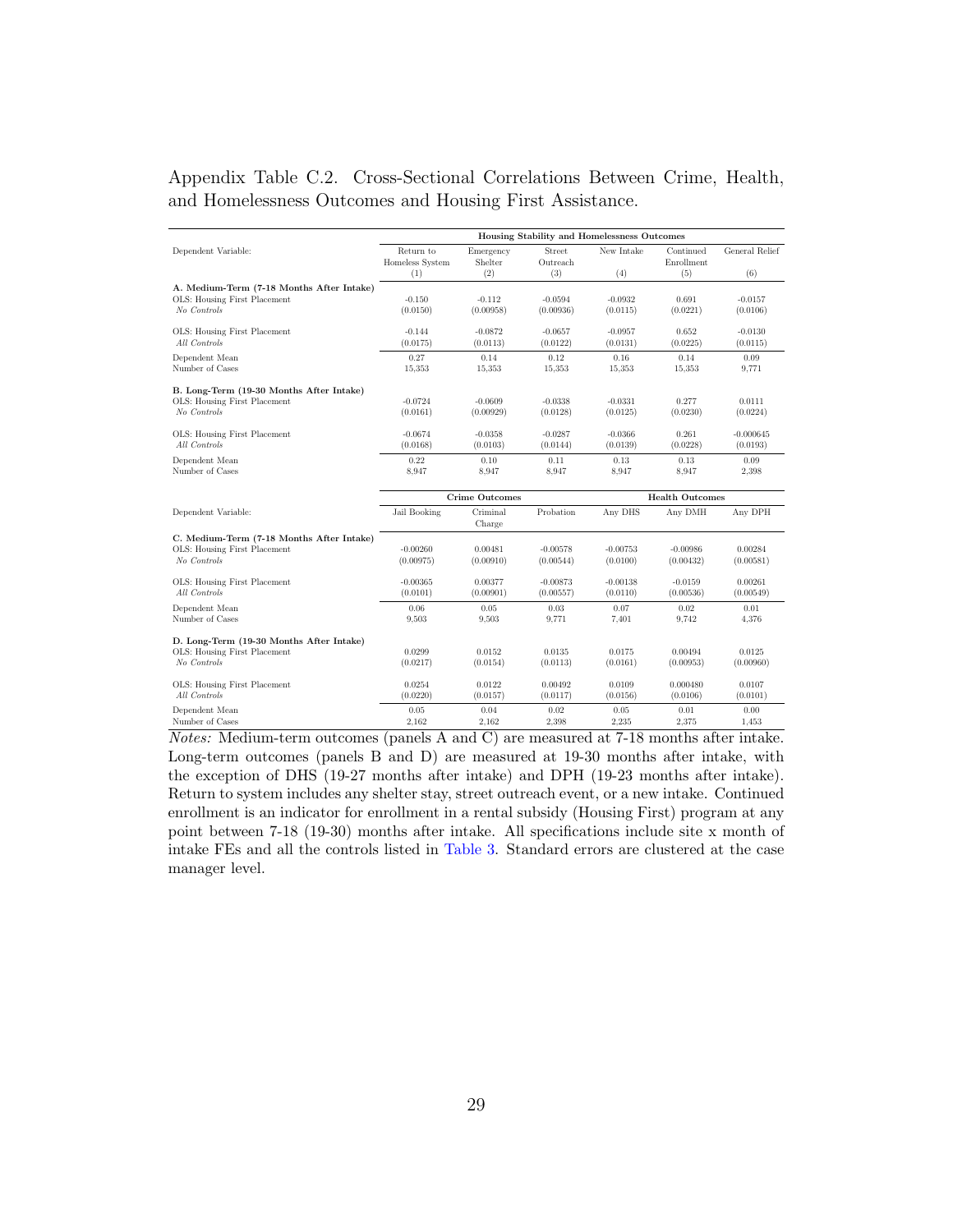| Dependent Variable:        | <b>Housing First Program Enrollment</b> |                         |                 |                             |  |  |  |
|----------------------------|-----------------------------------------|-------------------------|-----------------|-----------------------------|--|--|--|
| Instrument Type:           | <b>Baseline</b>                         | Reverse-Sample          | <b>Baseline</b> | Reverse-Sample              |  |  |  |
|                            | (1)                                     | (2)                     | (3)             | (4)                         |  |  |  |
| A. Chronic Homeless Status |                                         |                         |                 |                             |  |  |  |
| Subsample:                 |                                         | <b>Chronic Homeless</b> |                 | <b>Not Chronic Homeless</b> |  |  |  |
| Estimate                   | 0.848                                   | 0.575                   | 0.679           | 0.643                       |  |  |  |
| (SE)                       | (0.0551)                                | (0.0676)                | (0.121)         | (0.118)                     |  |  |  |
| Dependent Mean             | 0.06                                    | 0.07                    | 0.06            | 0.06                        |  |  |  |
| Number of Cases            | 8,918                                   | 8,706                   | 6,224           | 6,224                       |  |  |  |
| B. Age                     |                                         |                         |                 |                             |  |  |  |
| Subsample:                 |                                         | Age at Intake $\leq=45$ |                 | Age at Intake $> 45$        |  |  |  |
| Estimate                   | 0.872                                   | 0.843                   | 0.797           | 0.668                       |  |  |  |
| (SE)                       | (0.0852)                                | (0.0841)                | (0.0711)        | (0.0670)                    |  |  |  |
| Dependent Mean             | 0.06                                    | 0.06                    | 0.07            | 0.07                        |  |  |  |
| Number of Cases            | 7,340                                   | 7,340                   | 7,765           | 7,765                       |  |  |  |
| C. Gender                  |                                         |                         |                 |                             |  |  |  |
| Sub-sample:                |                                         | Males                   |                 | Females                     |  |  |  |
| Estimate                   | 0.824                                   | 0.645                   | 0.849           | 0.758                       |  |  |  |
| (SE)                       | (0.0769)                                | (0.0755)                | (0.0768)        | (0.0877)                    |  |  |  |
| Dependent Mean             | 0.05                                    | 0.06                    | 0.09            | 0.09                        |  |  |  |
| Number of Cases            | 10,308                                  | 9,185                   | 4,796           | 4,573                       |  |  |  |
| D. Race                    |                                         |                         |                 |                             |  |  |  |
| Subsample:                 |                                         | <b>Blacks</b>           |                 | Not Blacks                  |  |  |  |
| Estimate                   | 0.800                                   | 0.604                   | 0.878           | 0.773                       |  |  |  |
| (SE)                       | (0.0809)                                | (0.0831)                | (0.0837)        | (0.0687)                    |  |  |  |
| Dependent Mean             | 0.07                                    | 0.07                    | 0.06            | 0.06                        |  |  |  |
| Number of Cases            | 7,879                                   | 7,870                   | 7.231           | 7,170                       |  |  |  |
| E. Ethnicity               |                                         |                         |                 |                             |  |  |  |
| Subsample:                 |                                         | <b>Hispanics</b>        |                 | Not Hispanics               |  |  |  |
| Estimate                   | 0.967                                   | 0.995                   | 0.786           | 0.508                       |  |  |  |
| (SE)                       | (0.116)                                 | (0.0954)                | (0.0634)        | (0.0686)                    |  |  |  |
| Dependent Mean             | 0.05                                    | 0.05                    | 0.07            | 0.07                        |  |  |  |
| Number of Intakes          | 3,704                                   | 3,704                   | 11,417          | 11,348                      |  |  |  |

| Appendix Table C.3. Tests for the Monotonicity Assumption. |  |
|------------------------------------------------------------|--|
|------------------------------------------------------------|--|

Notes: Estimation sample of all intakes processed in 2016-2017. Controls include all variables listed in [Table 3,](#page-48-0) including controls for service site x month of intake FEs. Reversesample instrument is computed as the share of cases handled by the case manager that ended up receiving Housing First assistance in all other case types. Standard errors are clustered at the case manager level. .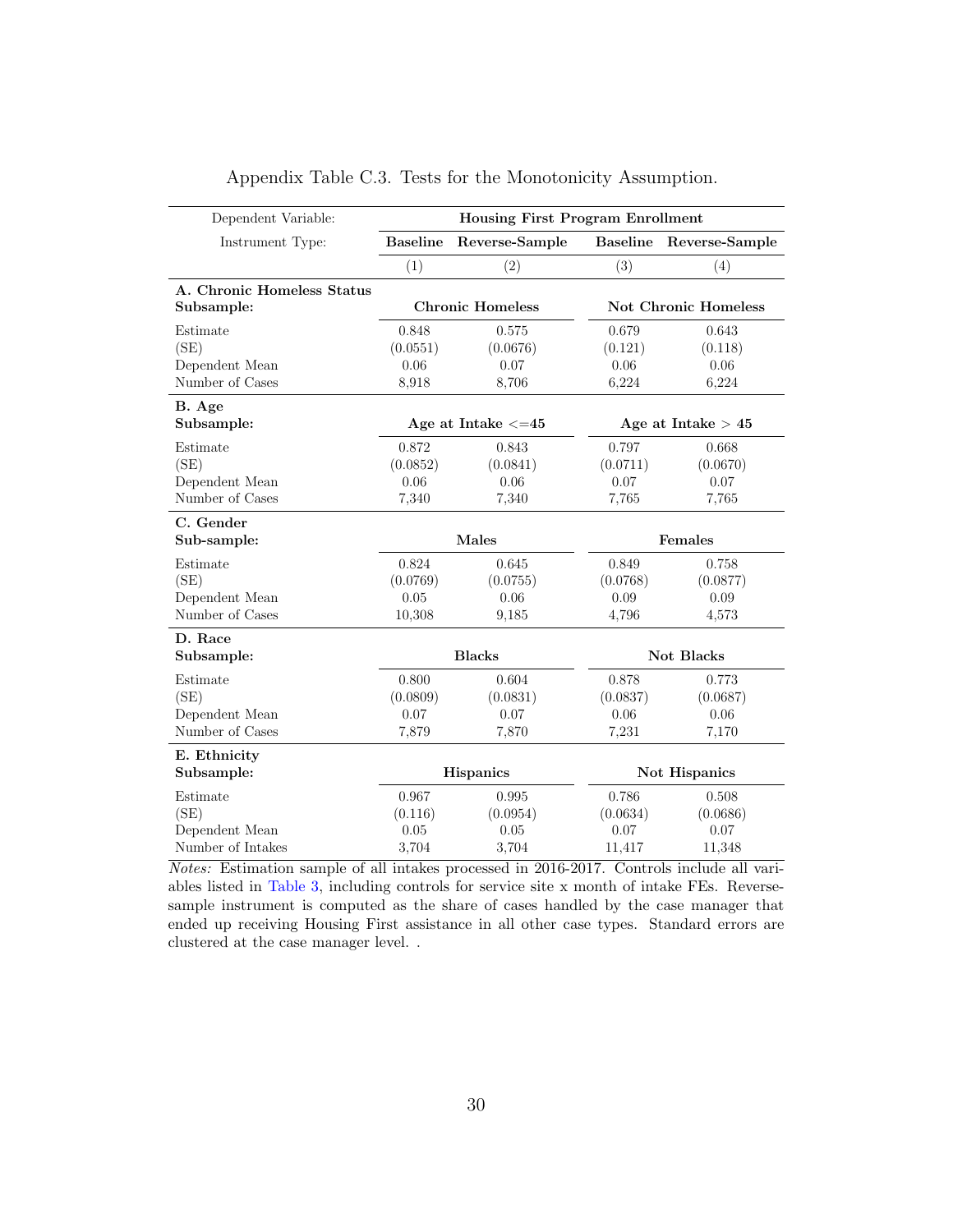| Period:                              | Months 1-6   | Months 7-12  | Months 13-18 | Months 19-24 | Months 25-30 |
|--------------------------------------|--------------|--------------|--------------|--------------|--------------|
|                                      | After Intake | After Intake | After Intake | After Intake | After Intake |
|                                      | (1)          | (2)          | (3)          | (4)          | (5)          |
| A. Any Return to the Homeless System |              |              |              |              |              |
| RF: Housing First Placement Rate     | $-0.223$     | $-0.144$     | $-0.0993$    | $-0.0652$    | $-0.0540$    |
|                                      | (0.0623)     | (0.0317)     | (0.0328)     | (0.0303)     | (0.0325)     |
| 2SLS: Housing First Placement        | $-0.263$     | $-0.170$     | $-0.117$     | $-0.0749$    | $-0.0667$    |
|                                      | (0.0667)     | (0.0407)     | (0.0394)     | (0.0341)     | (0.0377)     |
| Dependent Mean                       | 0.29         | 0.18         | 0.15         | 0.13         | 0.12         |
| Number of Intakes                    | 15,353       | 15,353       | 15,353       | 12,982       | 8,947        |
| <b>B.</b> Any Jail Booking           |              |              |              |              |              |
| RF: Housing First Placement Rate     | $-0.0356$    | $-0.0608$    | $-0.00461$   | $-0.0405$    | $-0.0653$    |
|                                      | (0.0133)     | (0.0200)     | (0.0171)     | (0.0165)     | (0.0259)     |
| 2SLS: Housing First Placement        | $-0.0433$    | $-0.0739$    | $-0.00561$   | $-0.0482$    | $-0.0875$    |
|                                      | (0.0158)     | (0.0222)     | (0.0207)     | (0.0200)     | (0.0338)     |
| Dependent Mean                       | 0.05         | 0.05         | 0.04         | 0.03         | 0.02         |
| Number of Intake                     | 9.503        | 9.503        | 9.503        | 5,547        | 2,162        |
| C. Any DHS Service                   |              |              |              |              |              |
| RF: Housing First Placement Rate     | $-0.0194$    | $-0.00938$   | $-0.00310$   | $-0.0387$    | $-0.0911$    |
|                                      | (0.0223)     | (0.0238)     | (0.0215)     | (0.0290)     | (0.200)      |
| 2SLS: Housing First Placement        | $-0.0238$    | $-0.0115$    | $-0.00380$   | $-0.0432$    | $-0.126$     |
|                                      | (0.0278)     | (0.0294)     | (0.0264)     | (0.0326)     | (0.272)      |
| Dependent Mean                       | 0.05         | 0.05         | 0.05         | 0.04         | 0.04         |
| Number of Intakes                    | 7.401        | 7,401        | 7.401        | 4,034        | 451          |

Appendix Table C.4. Biannual Estimates of the Effects of Housing First Assistance on Homelessness, Crime, and Health.

Notes: Return to system includes any shelter stay, street outreach event, or a new intake. All specifications include site x month of intake FEs and all the controls listed in [Table 3.](#page-48-0) Standard errors are clustered at the case manager level.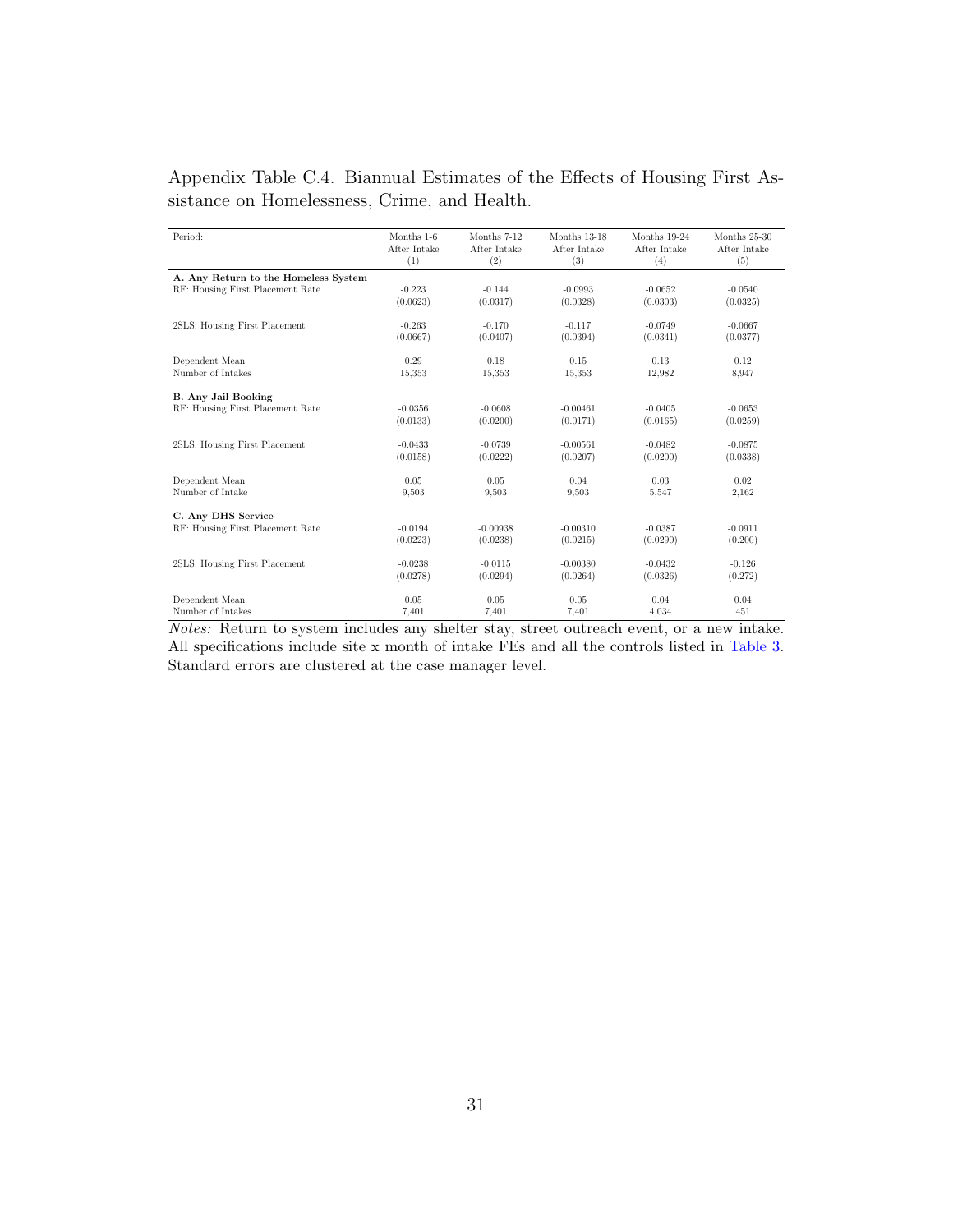#### Appendix Table C.5. The Effect of Housing First Program Duration on Crime, Health, and Homelessness Outcomes.

|                                                                  | Housing Stability and Homelessness Outcomes |                             |                            |                   |                                |                       |  |  |
|------------------------------------------------------------------|---------------------------------------------|-----------------------------|----------------------------|-------------------|--------------------------------|-----------------------|--|--|
| Dependent Variable:                                              | Return to<br>Homeless System<br>(1)         | Emergency<br>Shelter<br>(2) | Street.<br>Outreach<br>(3) | New Intake<br>(4) | Continued<br>Enrollment<br>(5) | General Relief<br>(6) |  |  |
| A. Medium-Term (7-18 Months After Intake)                        |                                             |                             |                            |                   |                                |                       |  |  |
| 2SLS: Housing First Program Duration $(1 = 365 \text{ days})$    | $-0.353$                                    | $-0.154$                    | $-0.136$                   | $-0.133$          | 0.808                          | $-0.104$              |  |  |
|                                                                  | (0.0794)                                    | (0.0400)                    | (0.0709)                   | (0.0467)          | (0.0548)                       | (0.0529)              |  |  |
| Dependent Mean                                                   | 0.27                                        | 0.14                        | 0.12                       | 0.16              | 0.14                           | 0.09                  |  |  |
| Number of Cases                                                  | 15,353                                      | 15,353                      | 15,353                     | 15,353            | 15,353                         | 9,771                 |  |  |
| B. Long-Term (19-30 Months After Intake)                         | $-0.156$                                    | $-0.0632$                   | $-0.0939$                  | $-0.0672$         | 0.174                          | $-0.176$              |  |  |
| 2SLS: Housing First Program Duration $(1 = 365 \text{ days})$    | (0.0634)                                    | (0.0443)                    | (0.0517)                   | (0.0393)          | (0.0563)                       | (0.0888)              |  |  |
| Dependent Mean                                                   | 0.22                                        | 0.10                        | 0.11                       | 0.13              | 0.13                           | 0.09                  |  |  |
| Number of Cases                                                  | 8,947                                       | 8,947                       | 8.947                      | 8,947             | 8.947                          | 2,398                 |  |  |
|                                                                  |                                             | <b>Crime Outcomes</b>       |                            |                   | <b>Health Outcomes</b>         |                       |  |  |
| Dependent Variable:                                              | Jail Booking                                | Criminal<br>Charge          | Probation                  | Any DHS           | Any DMH                        | Any DPH               |  |  |
| C. Medium-Term (7-18 Months After Intake)                        |                                             |                             |                            |                   |                                |                       |  |  |
| $2SLS$ : Housing First Program Duration $(1 = 365 \text{ days})$ | $-0.0851$                                   | $-0.0621$                   | 0.00673                    | $-0.0107$         | $-0.00189$                     | $-0.0571$             |  |  |
|                                                                  | (0.0282)                                    | (0.0285)                    | (0.0195)                   | (0.0490)          | (0.0281)                       | (0.0301)              |  |  |
| Dependent Mean                                                   | 0.06                                        | 0.05                        | 0.03                       | 0.07              | 0.02                           | 0.01                  |  |  |
| Number of Cases                                                  | 9,503                                       | 9,503                       | 9,771                      | 7,401             | 9,742                          | 4,376                 |  |  |
| D. Long-Term (19-30 Months After Intake)                         | $-0.136$                                    | $-0.0749$                   | $-0.0449$                  | $-0.121$          | 0.0482                         | 0.0162                |  |  |
| 2SLS: Housing First Program Duration $(1 = 365 \text{ days})$    | (0.0686)                                    | (0.0471)                    | (0.0464)                   | (0.0749)          | (0.0336)                       | (0.0372)              |  |  |
| Dependent Mean                                                   | 0.05                                        | 0.04                        | 0.02                       | 0.05              | 0.01                           | 0.00                  |  |  |
| Number of Cases                                                  | 2,162                                       | 2,162                       | 2,398                      | 2,235             | 2,375                          | 1,453                 |  |  |

Notes: The estimates show the effect of an increase in duration of housing assistance by 365 days. Medium-term outcomes (panels A and C) are measured at 7-18 months after intake. Long-term outcomes (panels B and D) are measured at 19-30 months after intake, with the exception of DHS (19-27 months after intake) and DPH (19-23 months after intake). Return to system includes any shelter stay, street outreach event, or a new intake. Continued enrollment is an indicator for enrollment in a rental subsidy (Housing First) program at any point between 7-18 (19-30) months after intake. All specifications include site x month of intake FEs and all the controls listed in [Table 3.](#page-48-0) Standard errors are clustered at the case manager level.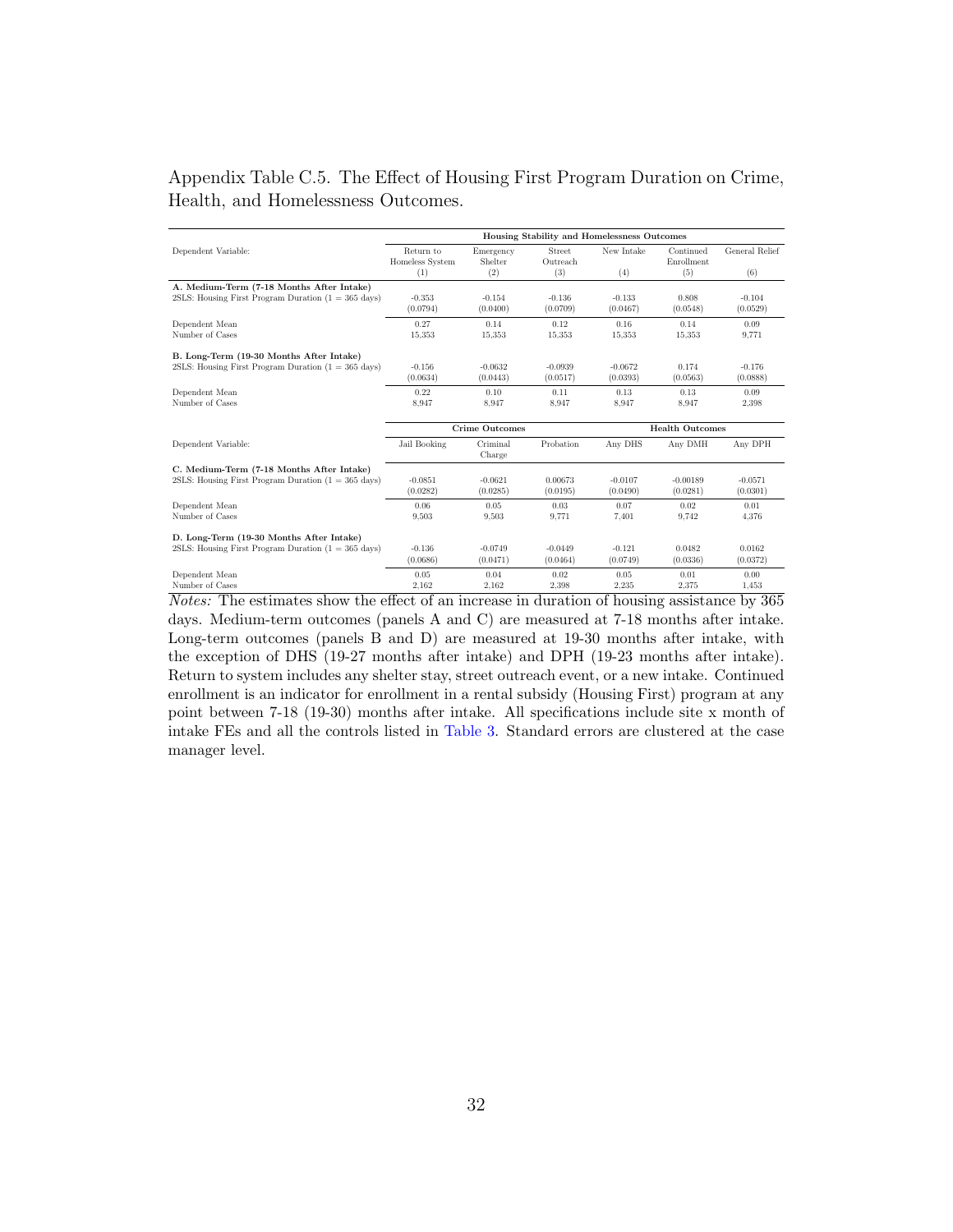#### Appendix Table C.6. Heterogeneous Effects of Housing First Assistance on Crime, Health, and Future Homelessness Outcomes.

|                                             |           | Gender    |           | <b>Ethnicity</b> and Race |           | Age        |            | <b>Homeless History</b> |                 | Jail History     |                    |
|---------------------------------------------|-----------|-----------|-----------|---------------------------|-----------|------------|------------|-------------------------|-----------------|------------------|--------------------|
| Sample:                                     | Males     | Females   | Blacks    | Hispanics                 | Whites    | Age < 45   | Age<br>45  | Chronic                 | Not-<br>Chronic | Jail.<br>Hisotry | No Jail<br>History |
|                                             | (1)       | (2)       | (3)       | (4)                       | (5)       | (6)        | (7)        | (8)                     | (9)             | (10)             | (11)               |
| A. Any Return to the Homeless System        |           |           |           |                           |           |            |            |                         |                 |                  |                    |
| A.1. Medium-Term (7-18 Months after Intake) |           |           |           |                           |           |            |            |                         |                 |                  |                    |
| 2SLS Estimate: Housing First Placement      | $-0.274$  | $-0.202$  | $-0.233$  | $-0.245$                  | $-0.298$  | $-0.194$   | $-0.226$   | $-0.282$                | $-0.249$        | $-0.374$         | $-0.226$           |
| (SE)                                        | (0.0695)  | (0.0657)  | (0.0761)  | (0.0810)                  | (0.137)   | (0.0627)   | (0.0904)   | (0.0799)                | (0.0865)        | (0.161)          | (0.0530)           |
| Dependent Mean                              | 0.26      | 0.29      | 0.28      | 0.25                      | 0.27      | 0.24       | 0.31       | 0.29                    | 0.25            | 0.28             | 0.27               |
| Number of Intakes                           | 10,308    | 4.796     | 7.879     | 3.704                     | 2,773     | 7.340      | 7.765      | 8.918                   | 6,224           | 2.027            | 13.088             |
| A.2. Long-Term (19-30 Months after Intake)  |           |           |           |                           |           |            |            |                         |                 |                  |                    |
| 2SLS Estimate: Housing First Placement      | $-0.155$  | $-0.252$  | $-0.123$  | $-0.163$                  | $-0.310$  | $-0.164$   | $-0.153$   | $-0.166$                | $-0.0312$       | $-0.0593$        | $-0.119$           |
| (SE)                                        | (0.0831)  | (0.118)   | (0.101)   | (0.105)                   | (0.175)   | (0.107)    | (0.106)    | (0.0761)                | (0.120)         | (0.205)          | (0.0618)           |
| Dependent Mean                              | 0.22      | 0.22      | 0.22      | 0.21                      | 0.22      | 0.20       | 0.23       | 0.23                    | 0.20            | 0.23             | 0.22               |
| Number of Intakes                           | 5,888     | 2,910     | 4,837     | 1,930                     | 1,589     | 3.912      | 4,869      | 5,407                   | 3,420           | 1,135            | 7.670              |
| <b>B.</b> Any Jail Booking                  |           |           |           |                           |           |            |            |                         |                 |                  |                    |
| B.1. Medium-Term (7-18 Months after Intake) |           |           |           |                           |           |            |            |                         |                 |                  |                    |
| 2SLS Estimate: Housing First Placement      | $-0.0849$ | $-0.0299$ | $-0.0664$ | 0.00295                   | $-0.0567$ | $-0.117$   | $-0.00772$ | $-0.0400$               | $-0.165$        | $-0.132$         | $-0.0242$          |
| (SE)                                        | (0.0338)  | (0.0325)  | (0.0391)  | (0.0436)                  | (0.0396)  | (0.0424)   | (0.0411)   | (0.0257)                | (0.0558)        | (0.157)          | (0.0178)           |
| Dependent Mean                              | 0.06      | 0.07      | 0.06      | 0.07                      | 0.06      | 0.06       | 0.07       | 0.07                    | 0.06            | 0.33             | 0.02               |
| Number of Intakes                           | 6,245     | 3,105     | 5.081     | 2.106                     | 1,699     | 4.205      | 5.135      | 5.727                   | 3.652           | 1,230            | 8,126              |
| B.2. Long-Term (19-30 Months after Intake)  |           |           |           |                           |           |            |            |                         |                 |                  |                    |
| 2SLS Estimate: Housing First Placement      | $-0.200$  | 0.00253   | $-0.122$  | $-0.107$                  | $-0.388$  | $-0.154$   | $-0.0528$  | $-0.174$                | 0.0241          | $-0.280$         | $-0.0703$          |
| (SE)                                        | (0.112)   | (0.0450)  | (0.0765)  | (0.0729)                  | (0.392)   | (0.0952)   | (0.0834)   | (0.0811)                | (0.107)         | (0.600)          | (0.0352)           |
| Dependent Mean                              | 0.05      | 0.05      | 0.05      | 0.05                      | 0.05      | 0.05       | 0.05       | 0.05                    | 0.05            | 0.23             | 0.02               |
| Number of Intakes                           | 1.412     | 711       | 1.156     | 424                       | 428       | 903        | 1,221      | 1.347                   | 780             | 265              | 1.868              |
| C. Any DHS Service                          |           |           |           |                           |           |            |            |                         |                 |                  |                    |
| C.1. Medium-Term (7-18 Months after Intake) |           |           |           |                           |           |            |            |                         |                 |                  |                    |
| 2SLS Estimate: Housing First Placement      | 0.0516    | $-0.0613$ | $-0.0690$ | 0.125                     | $-0.0609$ | $-0.00359$ | 0.0221     | $-0.0296$               | 0.0774          | $-0.0259$        | $-0.0130$          |
| (SE)                                        | (0.0400)  | (0.0604)  | (0.0614)  | (0.0708)                  | (0.0525)  | (0.0421)   | (0.0526)   | (0.0406)                | (0.119)         | (0.169)          | (0.0383)           |
| Dependent Mean                              | 0.07      | 0.08      | 0.07      | 0.08                      | 0.07      | 0.08       | 0.07       | 0.07                    | 0.08            | 0.21             | 0.05               |
| Number of Intakes                           | 4,795     | 2,480     | 4.080     | 1.538                     | 1,283     | 3.163      | 4.098      | 4.467                   | 2.822           | 932              | 6,354              |
| C.2. Long-Term (19-27 Months after Intake)  |           |           |           |                           |           |            |            |                         |                 |                  |                    |
| 2SLS Estimate: Housing First Placement      | $-0.188$  | $-0.0428$ | $-0.143$  | 0.0535                    | $-0.604$  | $-0.0126$  | $-0.166$   | $-0.0981$               | $-0.165$        | 0.0782           | $-0.157$           |
| (SE)                                        | (0.0880)  | (0.0938)  | (0.105)   | (0.123)                   | (0.341)   | (0.0767)   | (0.0882)   | (0.0714)                | (0.140)         | (0.323)          | (0.0757)           |
| Dependent Mean                              | 0.05      | 0.05      | 0.04      | 0.05                      | 0.06      | 0.05       | 0.05       | 0.05                    | 0.05            | 0.10             | 0.04               |
| Number of Intakes                           | 1.465     | 725       | 1.192     | 442                       | 438       | 930        | 1.271      | 1.396                   | 811             | 277              | 1,925              |

Notes: The table presents IV estimates of the effect of Housing First program placement on various outcomes. Medium-term outcomes are measured at 7-18 months after intake. Long-term outcomes are measured at 19-30 months after intake, with the exception of DHS (19-27 months after intake). Each column describes the subsample used in the estimation. The outcome variable in panel A is any return to the homeless support system, including any shelter stay, street outreach event, or a new intake. The outcome variable in panel B is any jail booking by the Sheriff's department. The outcome variable in panel C is any Department of Health Services (DHS) service receipt, including emergnecy department visits and hospitalizations. All specifications include site x month of intake FEs and all the controls listed in [Table 3.](#page-48-0) Standard errors are clustered at the case manager level.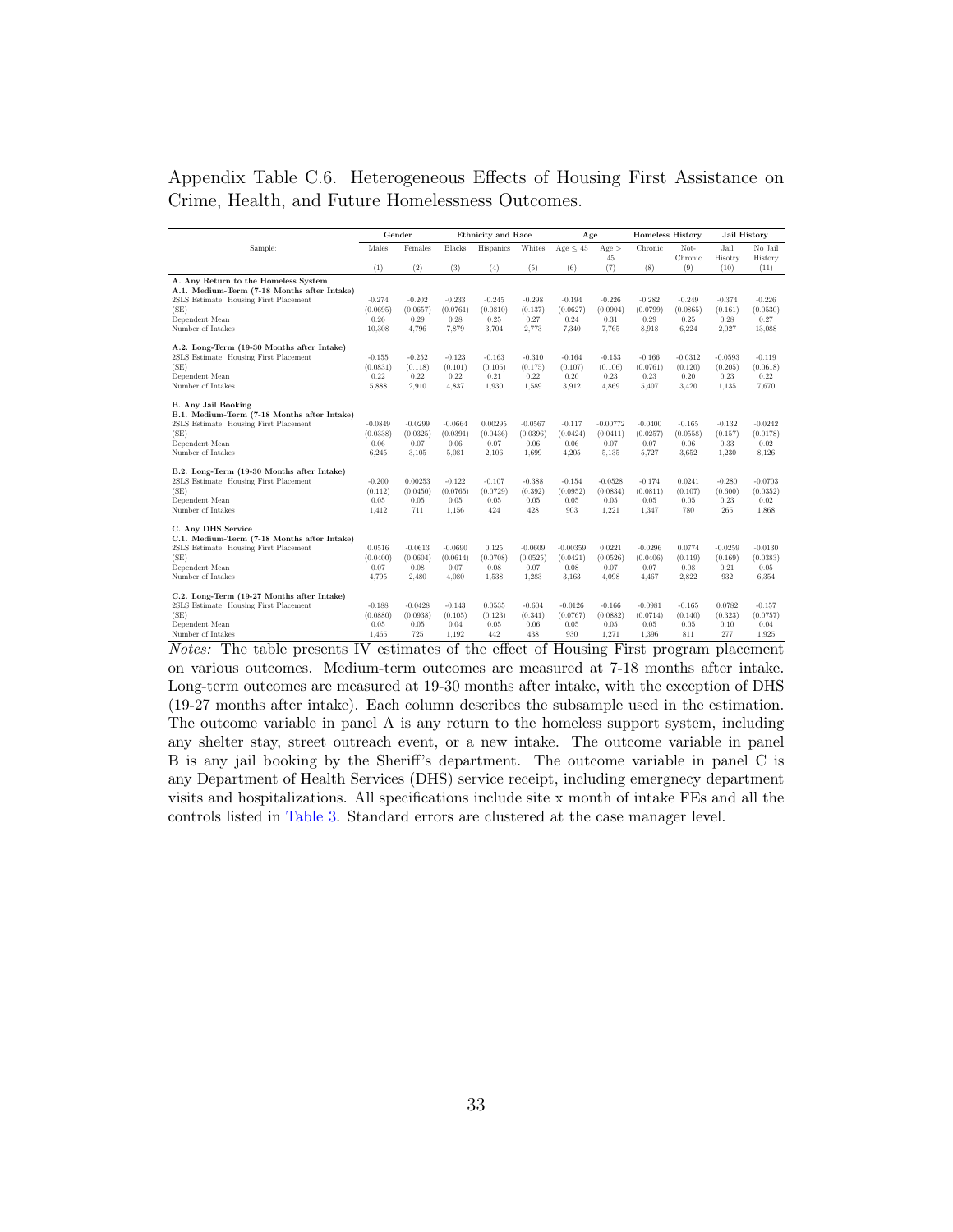#### Appendix Table C.7. IV Model with Three Treatment Options 'Long-Term Rental Subsidy', Short-Term Rental Subsidy', and 'No Rental Subsidy'.

|                                                               | <b>First Stages</b>                |                                     |                                 | Reduced Form            |                        |                                         | ${\rm IV}$            |                              |
|---------------------------------------------------------------|------------------------------------|-------------------------------------|---------------------------------|-------------------------|------------------------|-----------------------------------------|-----------------------|------------------------------|
| Outcome:                                                      | Long-<br>Term<br>Rental<br>Subsidy | Short-<br>Term<br>Rental<br>Subsidy | Return to<br>Homeless<br>System | Any Jail<br>Booking     | Any DHS<br>Service     | Return<br>to<br>Home-<br>less<br>System | Any Jail<br>Booking   | Any<br><b>DHS</b><br>Service |
|                                                               | (1)                                | (2)                                 | (3)                             | (4)                     | (5)                    | (6)                                     | (7)                   | (8)                          |
| A., Medium-Term (7-18 Months after Intake)                    |                                    |                                     |                                 |                         |                        |                                         |                       |                              |
| Long-Term Program Placement Rate                              | 0.591<br>(0.198)                   | 0.0359<br>(0.113)                   | $-0.302$<br>(0.213)             | $-0.000712$<br>(0.0700) | 0.0471<br>(0.106)      |                                         |                       |                              |
| Short-Term Program Placement Rate                             | $-0.0192$<br>(0.0143)              | 0.871<br>(0.0591)                   | $-0.192$<br>(0.0363)            | $-0.0512$<br>(0.0167)   | $-0.00783$<br>(0.0275) |                                         |                       |                              |
| Long-Term Rental Subsidy                                      |                                    |                                     |                                 |                         |                        | $-0.497$<br>(0.328)                     | 0.00115<br>(0.119)    | 0.0828<br>(0.189)            |
| Short-Term Rental Subsidy                                     |                                    |                                     |                                 |                         |                        | $-0.232$<br>(0.0483)                    | $-0.0587$<br>(0.0206) | $-0.00403$<br>(0.0363)       |
| SW F-stat (Instrument)<br>Dependent Mean<br>Number of Intakes | 13.35<br>0.01<br>15,353            | 166.71<br>0.05<br>15,353            | 0.27<br>15,353                  | 0.06<br>9,503           | 0.07<br>7.401          | 0.27<br>15,353                          | 0.06<br>9,503         | 0.07<br>7,401                |
| B. Long-Term (19-30 Months after Intake)                      |                                    |                                     |                                 |                         |                        |                                         |                       |                              |
| Long-Term Program Placement Rate                              | 0.575<br>(0.184)                   | 0.0240<br>(0.132)                   | $-0.638$<br>(0.156)             | $-0.0957$<br>(0.0671)   | 0.116<br>(0.126)       |                                         |                       |                              |
| Short-Term Program Placement Rate                             | $-0.0456$<br>(0.0294)              | 0.860<br>(0.0823)                   | $-0.110$<br>(0.0512)            | $-0.0975$<br>(0.0310)   | $-0.130$<br>(0.0515)   |                                         |                       |                              |
| Long-Term Rental Subsidy                                      |                                    |                                     |                                 |                         |                        | $-1.102$<br>(0.520)                     | $-0.101$<br>(0.0992)  | 0.203<br>(0.212)             |
| Short-Term Rental Subsidy                                     |                                    |                                     |                                 |                         |                        | $-0.186$<br>(0.0705)                    | $-0.131$<br>(0.0516)  | $-0.135$<br>(0.0690)         |
| SW F-stat (Instrument)                                        | 10.44                              | 62.97                               |                                 |                         |                        |                                         |                       |                              |
| Dependent Mean<br>Number of Intakes                           | 0.02<br>8,947                      | 0.06<br>8.947                       |                                 |                         |                        | 0.22<br>8,947                           | 0.05<br>2,162         | 0.05<br>2,235                |

Notes: Medium-term outcomes (panel A) are measured at 7-18 months after intake. Longterm outcomes (panel B) are measured at 19-30 months after intake, with the exception of DHS (19-27 months after intake. Return to system includes any shelter stay, street outreach event, or a new intake. All specifications include site x month of intake FEs and all the controls listed in [Table 3.](#page-48-0) Standard errors are clustered at the case manager level.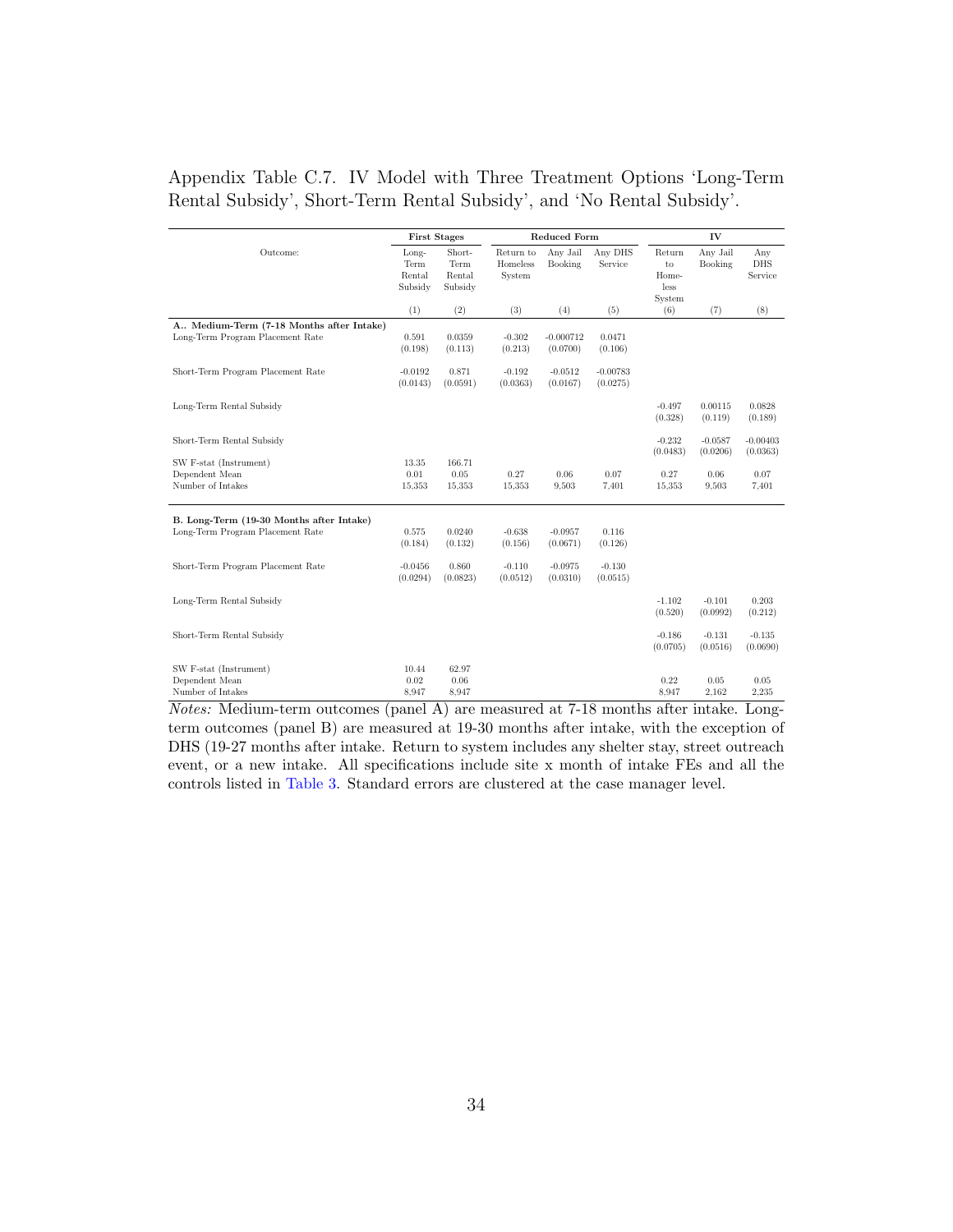# Appendix Table C.8. Specification Checks - Minimum Number of Cases per Case Manager

|                                                                                                    |               | Cases Handled by Case Manager in Sample           |                                      |                              |                 |  |  |  |
|----------------------------------------------------------------------------------------------------|---------------|---------------------------------------------------|--------------------------------------|------------------------------|-----------------|--|--|--|
|                                                                                                    | Baseline      | $>$ 35 Cases                                      | $>$ 40 Cases                         | $>$ 45 Cases                 | $\geq$ 50 Cases |  |  |  |
|                                                                                                    | (1)           | (2)                                               | (3)                                  | (4)                          | (5)             |  |  |  |
| A. Housing First Assistance Receipt (First-Stage)                                                  |               |                                                   |                                      |                              |                 |  |  |  |
| First Stage: Housing First Placement Rate                                                          | 0.847         | 0.853                                             | 0.819                                | 0.678                        | 0.682           |  |  |  |
|                                                                                                    | (0.0631)      | (0.0700)                                          | (0.0917)                             | (0.0933)                     | (0.0943)        |  |  |  |
| Dependent Mean                                                                                     | 0.07          | 0.06                                              | 0.06                                 | 0.05                         | 0.05            |  |  |  |
| Number of Intakes                                                                                  | 15,353        | 14,473                                            | 13,555                               | 12,960                       | 12,572          |  |  |  |
| B. Any Return to Homeless System (Medium-Term)                                                     |               |                                                   |                                      |                              |                 |  |  |  |
| RF: Housing First Placement Rate                                                                   | $-0.195$      | $-0.213$                                          | $-0.212$                             | $-0.188$                     | $-0.181$        |  |  |  |
|                                                                                                    | (0.0379)      | (0.0414)                                          | (0.0538)                             | (0.0625)                     | (0.0622)        |  |  |  |
| IV: Housing First Placement                                                                        | $-0.230$      | $-0.250$                                          | $-0.258$                             | $-0.278$                     | $-0.265$        |  |  |  |
|                                                                                                    | (0.0490)      | (0.0541)                                          | (0.0756)                             | (0.108)                      | (0.106)         |  |  |  |
| Dependent Mean                                                                                     | 0.27          | 0.27                                              | 0.27                                 | 0.27                         | 0.27            |  |  |  |
| Number of Intakes                                                                                  | 15,353        | 14,473                                            | 13,555                               | 12,960                       | 12,572          |  |  |  |
| C. Any Jail Booking (Medium-Term)                                                                  |               |                                                   |                                      |                              |                 |  |  |  |
| RF: Housing First Placement Rate                                                                   | $-0.0498$     | $-0.0561$                                         | $-0.0569$                            | $-0.0536$                    | $-0.0551$       |  |  |  |
|                                                                                                    | (0.0170)      | (0.0193)                                          | (0.0231)                             | (0.0308)                     | (0.0308)        |  |  |  |
| IV: Housing First Placement                                                                        | $-0.0606$     | $-0.0660$                                         | $-0.0700$                            | $-0.0904$                    | $-0.0926$       |  |  |  |
|                                                                                                    | (0.0193)      | (0.0213)                                          | (0.0254)                             | (0.0483)                     | (0.0482)        |  |  |  |
| Dependent Mean                                                                                     | 0.06          | 0.06                                              | 0.06                                 | 0.06                         | 0.06            |  |  |  |
| Number of Intakes                                                                                  | 9.503         | 9,049                                             | 8,435                                | 8,051                        | 7,857           |  |  |  |
| C. Any DHS Service (Medium-Term)                                                                   |               |                                                   |                                      |                              |                 |  |  |  |
| RF: Housing First Placement Rate                                                                   | $-0.00610$    | $-0.00540$                                        | 0.000216                             | 0.00808                      | 0.00494         |  |  |  |
|                                                                                                    | (0.0277)      | (0.0325)                                          | (0.0349)                             | (0.0457)                     | (0.0457)        |  |  |  |
| IV: Housing First Placement                                                                        | $-0.00749$    | $-0.00639$                                        | 0.000263                             | 0.0121                       | 0.00741         |  |  |  |
|                                                                                                    | (0.0341)      | (0.0387)                                          | (0.0424)                             | (0.0683)                     | (0.0683)        |  |  |  |
| Dependent Mean<br>Number of Intakes<br>$\cdot$ $\sim$<br>A 11<br>$\ddot{\phantom{0}}$<br><b>AT</b> | 0.07<br>7,401 | 0.07<br>7,047<br>$\mathbf{r}$ .<br>$\blacksquare$ | 0.07<br>6,525<br>c<br>$\alpha$<br>п. | 0.07<br>6.223<br>п.<br>11.11 | 0.07<br>6.075   |  |  |  |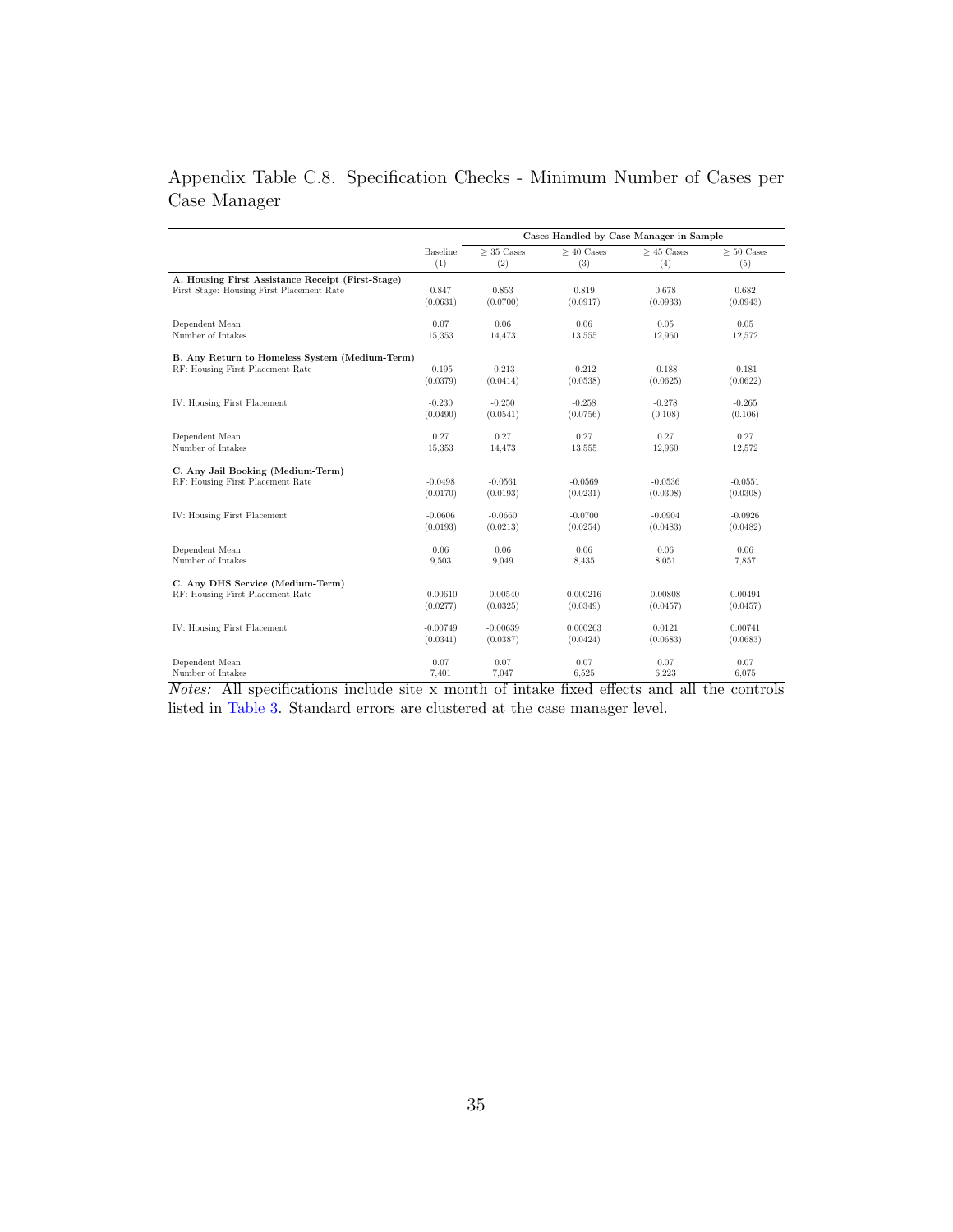|                                                   |               | <b>Fixed Effects Selection</b> |               |                         |             |  |  |  |
|---------------------------------------------------|---------------|--------------------------------|---------------|-------------------------|-------------|--|--|--|
|                                                   | Baseline      | Site x Quarter                 | Site x Year   | Organization x<br>Month | SPA x Month |  |  |  |
|                                                   | (1)           | (2)                            | (3)           | (4)                     | (5)         |  |  |  |
| A. Housing First Assistance Receipt (First-Stage) |               |                                |               |                         |             |  |  |  |
| First Stage: Housing First Placement Rate         | 0.847         | 0.855                          | 0.854         | 0.906                   | 0.968       |  |  |  |
|                                                   | (0.0631)      | (0.0613)                       | (0.0618)      | (0.0479)                | (0.0211)    |  |  |  |
| Dependent Mean                                    | 0.07          | 0.07                           | 0.07          | 0.06                    | 0.07        |  |  |  |
| Number of Intakes                                 | 15,353        | 15,881                         | 16,116        | 16,659                  | 16,757      |  |  |  |
| B. Any Return to Homeless System (Medium-Term)    |               |                                |               |                         |             |  |  |  |
| RF: Housing First Placement Rate                  | $-0.195$      | $-0.177$                       | $-0.170$      | $-0.241$                | $-0.166$    |  |  |  |
|                                                   | (0.0379)      | (0.0361)                       | (0.0304)      | (0.0322)                | (0.0245)    |  |  |  |
| IV: Housing First Placement                       | $-0.230$      | $-0.208$                       | $-0.199$      | $-0.266$                | $-0.172$    |  |  |  |
|                                                   | (0.0490)      | (0.0464)                       | (0.0371)      | (0.0397)                | (0.0257)    |  |  |  |
|                                                   |               |                                |               |                         |             |  |  |  |
| Dependent Mean                                    | 0.27          | 0.27                           | 0.27          | 0.27                    | 0.27        |  |  |  |
| Number of Intakes                                 | 15,353        | 15,881                         | 16,116        | 16,659                  | 16,757      |  |  |  |
| C. Any Jail Booking (Medium-Term)                 |               |                                |               |                         |             |  |  |  |
| RF: Housing First Placement Rate                  | $-0.0498$     | $-0.0493$                      | $-0.0333$     | $-0.0346$               | $-0.0126$   |  |  |  |
|                                                   | (0.0170)      | (0.0170)                       | (0.0197)      | (0.0133)                | (0.0146)    |  |  |  |
| IV: Housing First Placement                       | $-0.0606$     | $-0.0600$                      | $-0.0407$     | $-0.0385$               | $-0.0129$   |  |  |  |
|                                                   | (0.0193)      | (0.0195)                       | (0.0230)      | (0.0146)                | (0.0150)    |  |  |  |
|                                                   |               |                                |               |                         |             |  |  |  |
| Dependent Mean<br>Number of Intakes               | 0.06<br>9,503 | 0.06<br>9,755                  | 0.06<br>9.914 | 0.06<br>10,114          | 0.07        |  |  |  |
|                                                   |               |                                |               |                         | 10,216      |  |  |  |
| C. Any DHS Service (Medium-Term)                  |               |                                |               |                         |             |  |  |  |
| RF: Housing First Placement Rate                  | $-0.00610$    | $-0.00365$                     | $-0.00566$    | $-0.0555$               | $-0.0324$   |  |  |  |
|                                                   | (0.0277)      | (0.0286)                       | (0.0295)      | (0.0227)                | (0.0171)    |  |  |  |
| IV: Housing First Placement                       | $-0.00749$    | $-0.00449$                     | $-0.00702$    | $-0.0607$               | $-0.0326$   |  |  |  |
|                                                   | (0.0341)      | (0.0351)                       | (0.0366)      | (0.0243)                | (0.0172)    |  |  |  |
| Dependent Mean                                    | 0.07          | 0.08                           | 0.07          | 0.07                    | 0.08        |  |  |  |
| Number of Intakes                                 | 7.401         | 7.625                          | 7.760         | 7.916                   | 8.024       |  |  |  |

## Appendix Table C.9. Specification Checks - Fixed Effects Selection.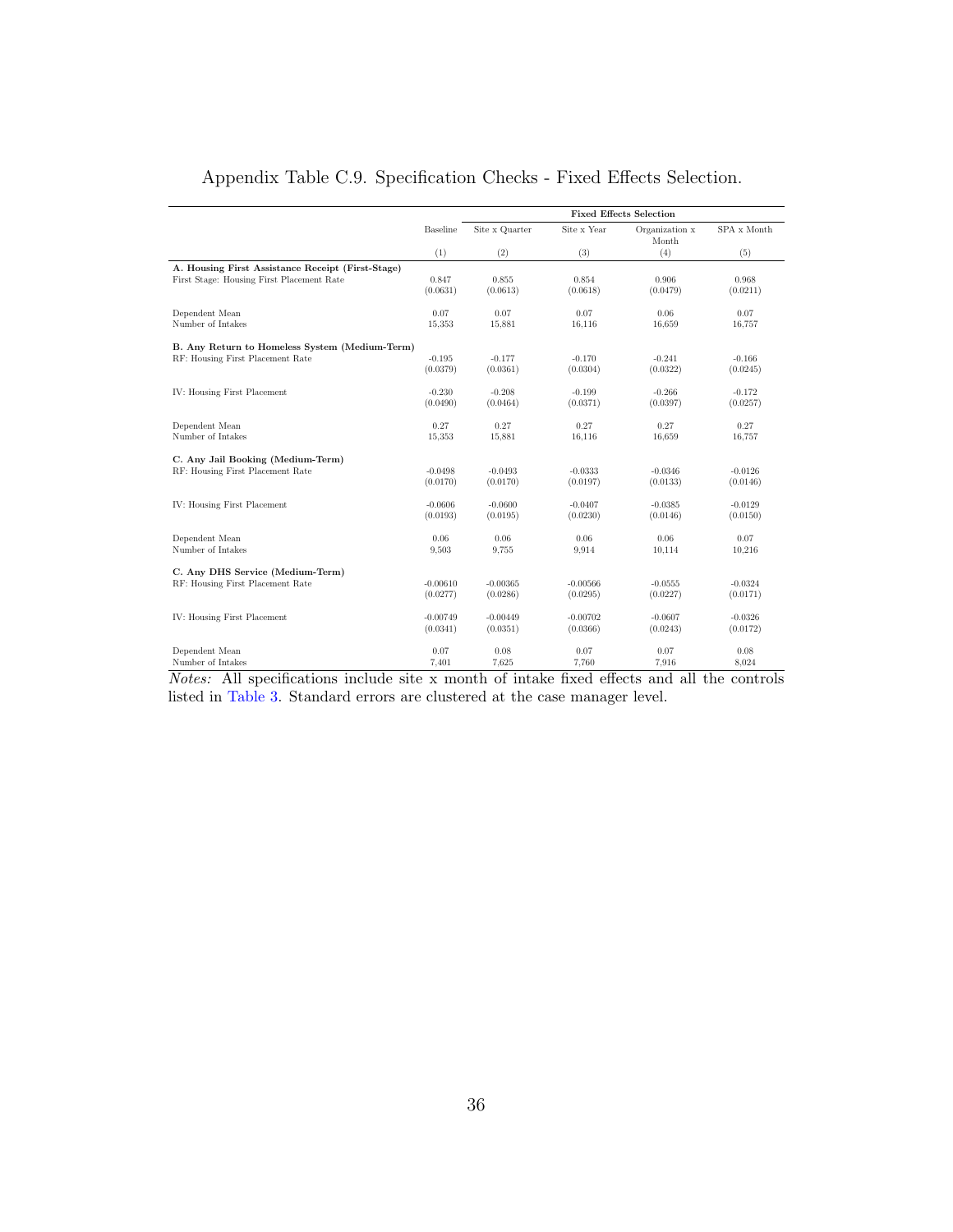|                                                   |                   | Treatment Definition: Received Housing First Assistance Within |                   |                   |                   |  |  |  |
|---------------------------------------------------|-------------------|----------------------------------------------------------------|-------------------|-------------------|-------------------|--|--|--|
|                                                   | Baseline<br>(1)   | 1 Month<br>(2)                                                 | 3 Months<br>(3)   | 12 Months<br>(4)  | 18 Months<br>(5)  |  |  |  |
| A. Housing First Assistance Receipt (First-Stage) |                   |                                                                |                   |                   |                   |  |  |  |
| First Stage: Housing First Placement Rate         | 0.847<br>(0.0631) | 0.909<br>(0.0598)                                              | 0.860<br>(0.0626) | 0.835<br>(0.0656) | 0.828<br>(0.0656) |  |  |  |
| Dependent Mean                                    | 0.07              | 0.04                                                           | 0.05              | 0.08              | 0.08              |  |  |  |
| Number of Intakes                                 | 15,353            | 15,353                                                         | 15,353            | 15,353            | 15,353            |  |  |  |
| B. Any Return to Homeless System (Medium-Term)    |                   |                                                                |                   |                   |                   |  |  |  |
| RF: Housing First Placement Rate                  | $-0.195$          | $-0.192$                                                       | $-0.201$          | $-0.197$          | $-0.196$          |  |  |  |
|                                                   | (0.0379)          | (0.0370)                                                       | (0.0375)          | (0.0390)          | (0.0399)          |  |  |  |
| IV: Housing First Placement                       | $-0.230$          | $-0.211$                                                       | $-0.234$          | $-0.236$          | $-0.237$          |  |  |  |
|                                                   | (0.0490)          | (0.0450)                                                       | (0.0489)          | (0.0508)          | (0.0522)          |  |  |  |
| Dependent Mean                                    | 0.27              | 0.27                                                           | 0.27              | 0.27              | 0.27              |  |  |  |
| Number of Intakes                                 | 15,353            | 15,353                                                         | 15,353            | 15,353            | 15,353            |  |  |  |
| C. Any Jail Booking (Medium-Term)                 |                   |                                                                |                   |                   |                   |  |  |  |
| RF: Housing First Placement Rate                  | $-0.0498$         | $-0.0575$                                                      | $-0.0506$         | $-0.0455$         | $-0.0433$         |  |  |  |
|                                                   | (0.0170)          | (0.0166)                                                       | (0.0165)          | (0.0169)          | (0.0166)          |  |  |  |
| IV: Housing First Placement                       | $-0.0606$         | $-0.0649$                                                      | $-0.0611$         | $-0.0563$         | $-0.0545$         |  |  |  |
|                                                   | (0.0193)          | (0.0179)                                                       | (0.0189)          | (0.0197)          | (0.0195)          |  |  |  |
| Dependent Mean                                    | 0.06              | 0.06                                                           | 0.06              | 0.06              | 0.06              |  |  |  |
| Number of Intakes                                 | 9.503             | 9,503                                                          | 9,503             | 9,503             | 9.503             |  |  |  |
| C. Any DHS Service (Medium-Term)                  |                   |                                                                |                   |                   |                   |  |  |  |
| RF: Housing First Placement Rate                  | $-0.00610$        | $-0.00458$                                                     | 0.00335           | $-0.00394$        | $-0.00271$        |  |  |  |
|                                                   | (0.0277)          | (0.0275)                                                       | (0.0268)          | (0.0275)          | (0.0283)          |  |  |  |
| IV: Housing First Placement                       | $-0.00749$        | $-0.00516$                                                     | 0.00407           | $-0.00488$        | $-0.00341$        |  |  |  |
|                                                   | (0.0341)          | (0.0310)                                                       | (0.0325)          | (0.0342)          | (0.0358)          |  |  |  |
| Dependent Mean                                    | 0.07              | 0.07                                                           | 0.07              | 0.07              | 0.07              |  |  |  |
| Number of Intakes                                 | 7,401             | 7,401                                                          | 7,401             | 7,401             | 7,401             |  |  |  |

### Appendix Table C.10. Specification Checks - Treatment Timing Definition.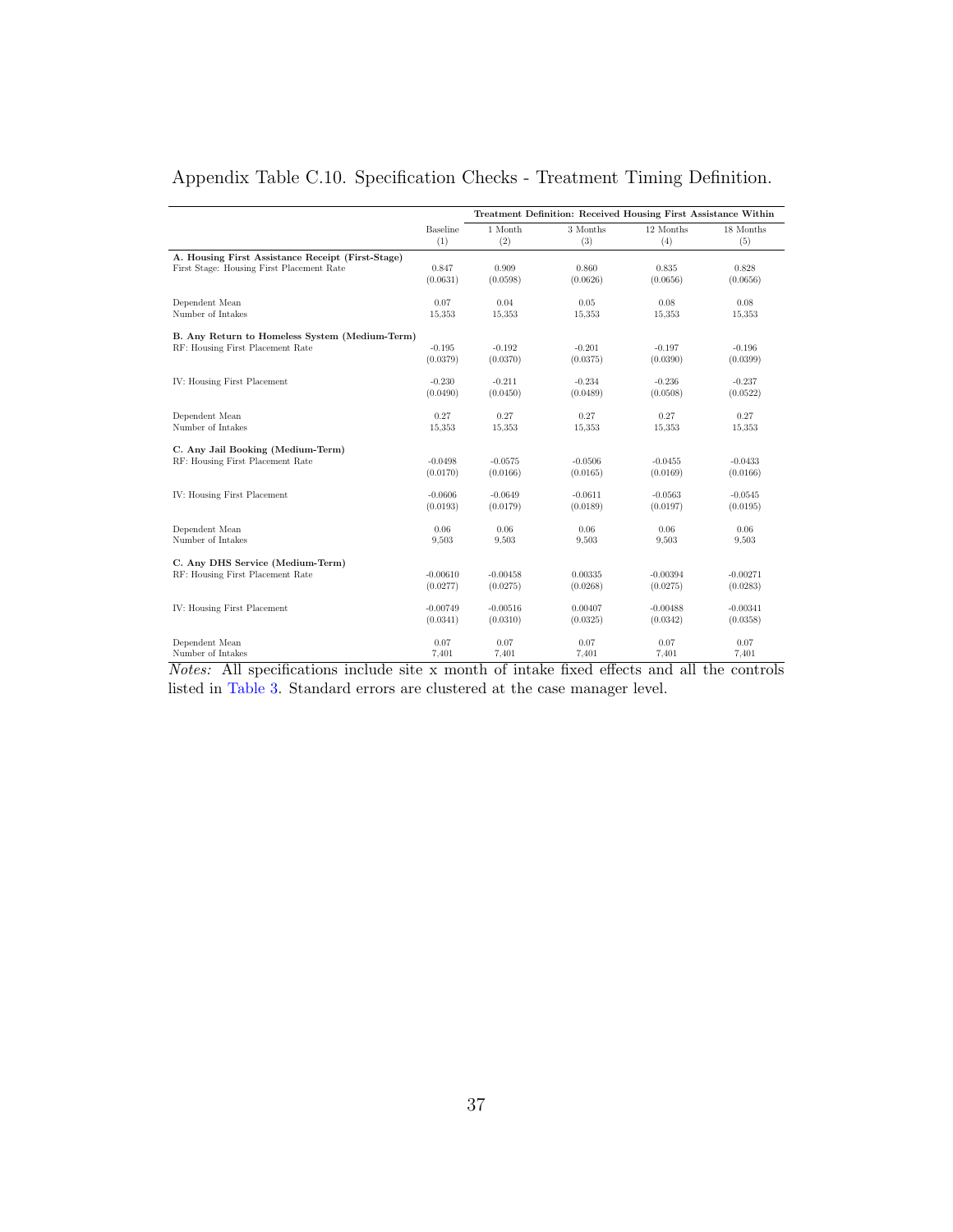|                                                   |            | <b>Instrument Type</b>   |              |                       |  |  |  |
|---------------------------------------------------|------------|--------------------------|--------------|-----------------------|--|--|--|
|                                                   | Baseline   | Winsorized<br>Instrument | Split Sample | Any Placement<br>Rate |  |  |  |
|                                                   | (1)        | (2)                      | (3)          | (4)                   |  |  |  |
| A. Housing First Assistance Receipt (First-Stage) |            |                          |              |                       |  |  |  |
| First Stage: Housing First Placement Rate         | 0.847      | 0.909                    | 0.953        | 0.348                 |  |  |  |
|                                                   | (0.0631)   | (0.231)                  | (0.0792)     | (0.105)               |  |  |  |
| Dependent Mean                                    | 0.07       | $0.07\,$                 | 0.05         | 0.07                  |  |  |  |
| Number of Intakes                                 | 15,353     | 15,353                   | 7.546        | 15,353                |  |  |  |
| B. Any Return to Homeless System (Medium-Term)    |            |                          |              |                       |  |  |  |
| RF: Housing First Placement Rate                  | $-0.195$   | $-0.308$                 | $-0.235$     | $-0.0902$             |  |  |  |
|                                                   | (0.0379)   | (0.119)                  | (0.0513)     | (0.0324)              |  |  |  |
| IV: Housing First Placement                       | $-0.230$   | $-0.339$                 | $-0.231$     | $-0.259$              |  |  |  |
|                                                   | (0.0490)   | (0.137)                  | (0.0498)     | (0.0878)              |  |  |  |
| Dependent Mean                                    | 0.27       | 0.27                     | 0.27         | 0.27                  |  |  |  |
| Number of Intakes                                 | 15,353     | 15,353                   | 7,545        | 15,353                |  |  |  |
| C. Any Jail Booking (Medium-Term)                 |            |                          |              |                       |  |  |  |
| RF: Housing First Placement Rate                  | $-0.0498$  | $-0.0517$                | $-0.0414$    | $-0.0155$             |  |  |  |
|                                                   | (0.0170)   | (0.0474)                 | (0.0292)     | (0.0149)              |  |  |  |
| IV: Housing First Placement                       | $-0.0606$  | $-0.0638$                | $-0.0403$    | $-0.0397$             |  |  |  |
|                                                   | (0.0193)   | (0.0551)                 | (0.0275)     | (0.0355)              |  |  |  |
| Dependent Mean                                    | 0.06       | 0.06                     | 0.06         | 0.06                  |  |  |  |
| Number of Intakes                                 | 9,503      | 9,503                    | 4,694        | 9.503                 |  |  |  |
| C. Any DHS Service (Medium-Term)                  |            |                          |              |                       |  |  |  |
| RF: Housing First Placement Rate                  | $-0.00610$ | $-0.0000028$             | 0.00897      | $-0.0303$             |  |  |  |
|                                                   | (0.0277)   | (0.0825)                 | (0.0479)     | (0.0244)              |  |  |  |
| IV: Housing First Placement                       | $-0.00749$ | $-0.0000034$             | 0.00853      | $-0.0798$             |  |  |  |
|                                                   | (0.0341)   | (0.102)                  | (0.0454)     | (0.0745)              |  |  |  |
| Dependent Mean                                    | 0.07       | 0.07                     | 0.07         | 0.07                  |  |  |  |
| Number of Intakes                                 | 7,401      | 3,621                    | 3.665        | 7,401                 |  |  |  |

## Appendix Table C.11. Specification Checks -Instrument Definition.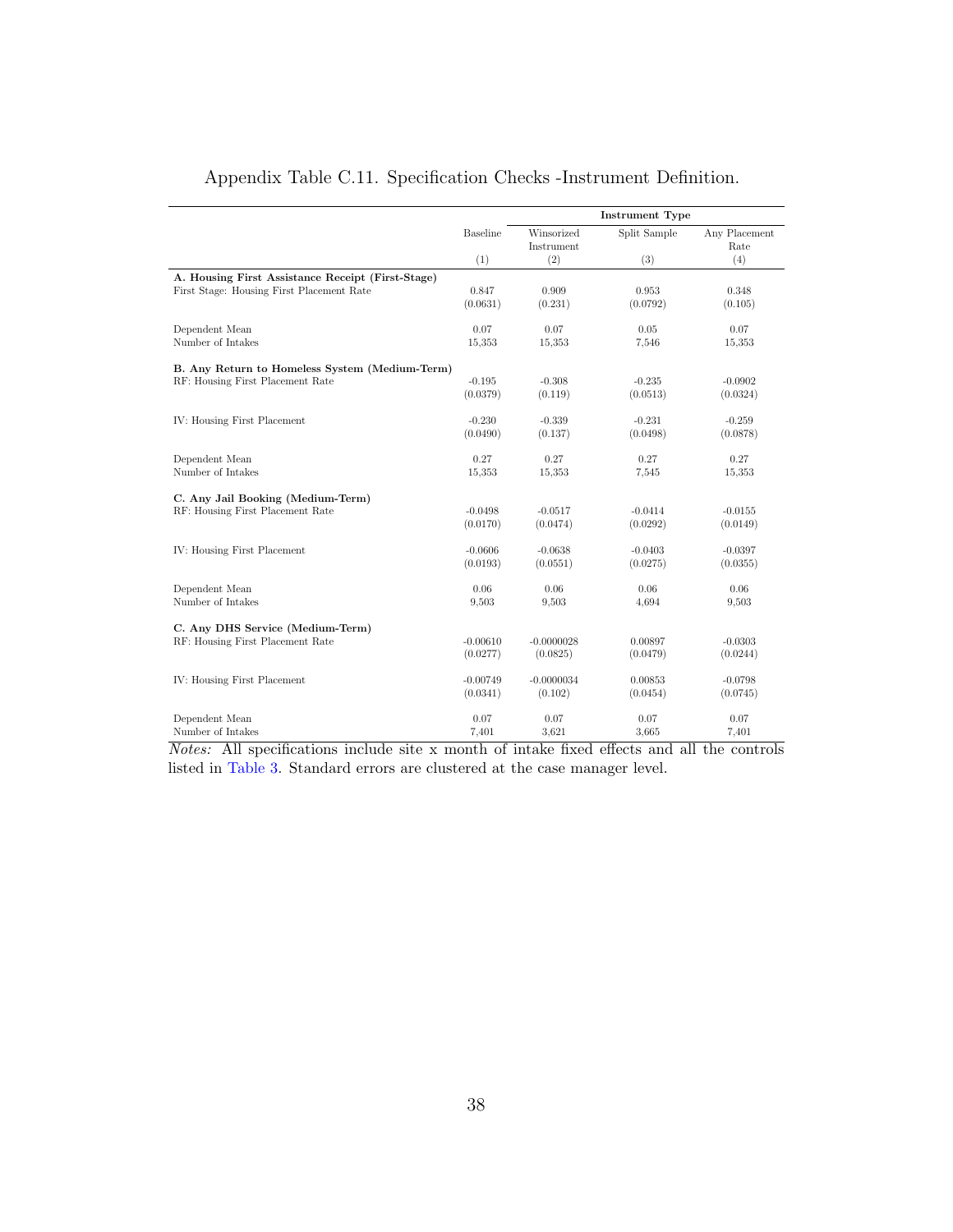### Appendix Table C.12. Controlling for Case Manager Rates in Treatment Margins other than Housing First Assistance.

|                                                                                                           | First Stage                    | <b>Reduced Form</b>             |                       |                        | IV                                      |                       |                              |  |
|-----------------------------------------------------------------------------------------------------------|--------------------------------|---------------------------------|-----------------------|------------------------|-----------------------------------------|-----------------------|------------------------------|--|
| Outcome:                                                                                                  | Housing<br>First<br>Assistance | Return to<br>Homeless<br>System | Any Jail<br>Booking   | Any DHS<br>Service     | Return<br>to<br>Home-<br>less<br>System | Any Jail<br>Booking   | Any<br><b>DHS</b><br>Service |  |
|                                                                                                           | (1)                            | (2)                             | (3)                   | (4)                    | (5)                                     | (6)                   | (7)                          |  |
| A. Baseline Specification<br>Housing First Placement Rate                                                 | 0.847<br>(0.0631)              | $-0.195$<br>(0.0379)            | $-0.0498$<br>(0.0170) | $-0.00610$<br>(0.0277) |                                         |                       |                              |  |
| Housing First Placement                                                                                   |                                |                                 |                       |                        | $-0.230$                                | $-0.0606$             | $-0.00749$                   |  |
| F-stat (Instrument)                                                                                       | 180.52                         |                                 |                       |                        | (0.0490)                                | (0.0193)              | (0.0341)                     |  |
| B. Control for Emergency Housing Placement Rate<br>Housing First Placement Rate                           | 0.846<br>(0.0638)              | $-0.203$<br>(0.0380)            | $-0.0499$<br>(0.0177) | $-0.0179$<br>(0.0288)  |                                         |                       |                              |  |
| Housing First Placement                                                                                   |                                |                                 |                       |                        | $-0.239$<br>(0.0493)                    | $-0.0601$<br>(0.0200) | $-0.0218$<br>(0.0356)        |  |
| F-stat (Instrument)                                                                                       | 175.83                         |                                 |                       |                        |                                         |                       |                              |  |
| C. Control for Emergency Housing and Non-Housing Services Placement Rates<br>Housing First Placement Rate | 0.824<br>(0.0693)              | $-0.210$<br>(0.0407)            | $-0.0804$<br>(0.0180) | $-0.0153$<br>(0.0312)  |                                         |                       |                              |  |
| Housing First Placement                                                                                   |                                |                                 |                       |                        | $-0.254$<br>(0.0547)                    | $-0.0976$<br>(0.0217) | $-0.0193$<br>(0.0397)        |  |
| F-stat (Instrument)                                                                                       | 141.39                         |                                 |                       |                        |                                         |                       |                              |  |
| Dependent Mean<br>Number of Intakes                                                                       | 0.07<br>15.353                 | 0.27<br>15,353                  | 0.06<br>9,503         | 0.07<br>7.401          | 0.27<br>15,353                          | 0.06<br>9,503         | 0.07<br>7.401                |  |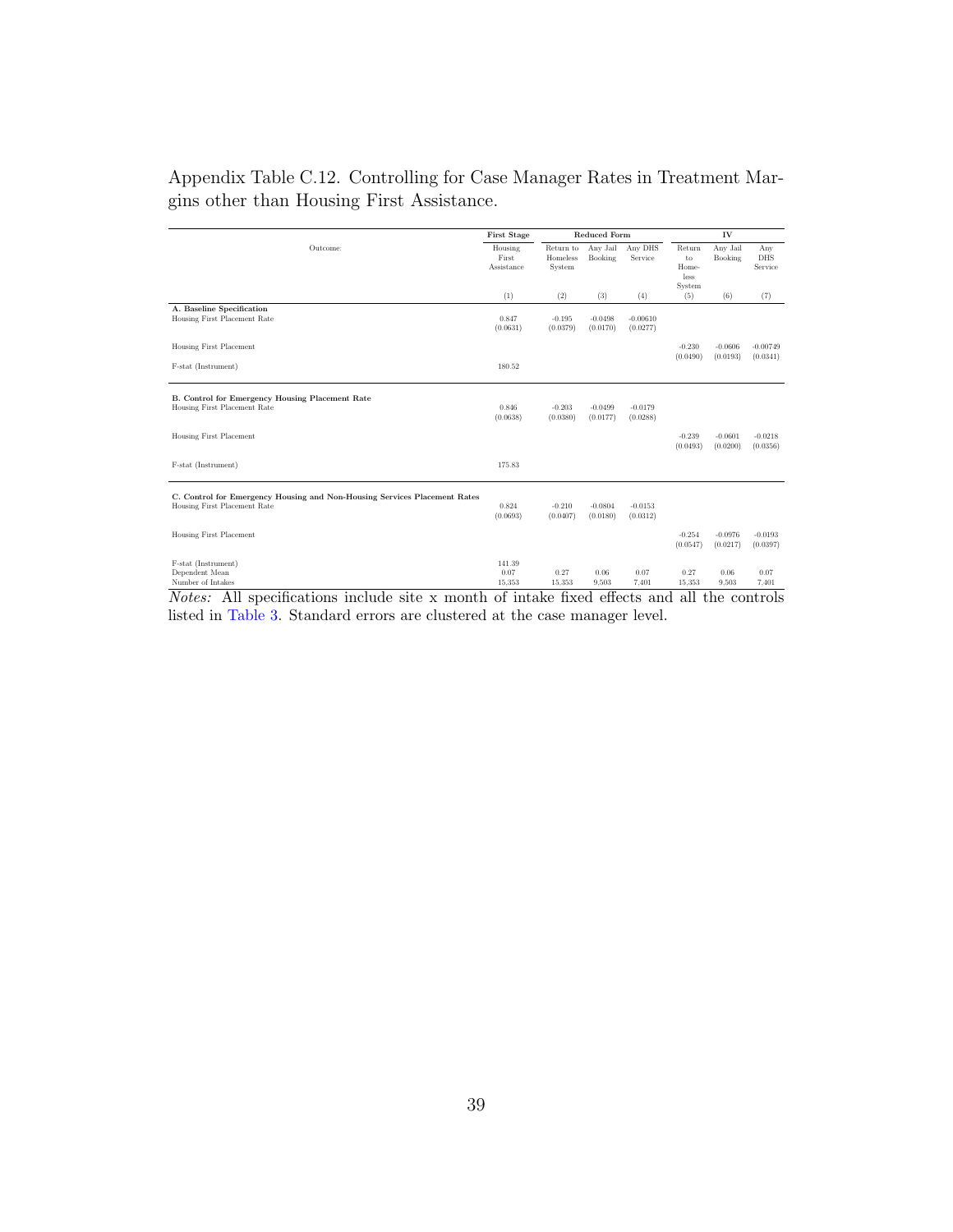| Appendix Table C.13. IV Model with Four Treatment Options 'Housing First', |
|----------------------------------------------------------------------------|
| 'Emergency Housing', 'Non-Housing Services' and 'No Assistance'.           |

|                                                                             | <b>First Stages</b>      |                         |                                 |                                 | <b>Reduced Form</b>   |                       | IV                                      |                       |                              |  |
|-----------------------------------------------------------------------------|--------------------------|-------------------------|---------------------------------|---------------------------------|-----------------------|-----------------------|-----------------------------------------|-----------------------|------------------------------|--|
| Sample:                                                                     | Housing<br>First         | Emergency<br>Housing    | Non-<br>Housing<br>Pro-<br>gram | Return to<br>Homeless<br>System | Any Jail<br>Booking   | Any DHS<br>Service    | Return<br>to<br>Home-<br>less<br>System | Any Jail<br>Booking   | Any<br><b>DHS</b><br>Service |  |
|                                                                             | (1)                      | (2)                     | (3)                             | (4)                             | (5)                   | (6)                   | (7)                                     | (8)                   | (9)                          |  |
| A.1. Medium-Term (7-18 Months after Intake)<br>Housing First Placement Rate | 0.824<br>(0.0693)        | $-0.0745$<br>(0.0480)   | $-0.0458$<br>(0.0507)           | $-0.210$<br>(0.0407)            | $-0.0804$<br>(0.0180) | $-0.0153$<br>(0.0312) |                                         |                       |                              |  |
| Emergency Housing Placement Rate                                            | $-0.0205$<br>(0.0308)    | 0.838<br>(0.0408)       | $-0.177$<br>(0.0741)            | $-0.0338$<br>(0.0410)           | $-0.0249$<br>(0.0185) | $-0.0370$<br>(0.0342) |                                         |                       |                              |  |
| Non-Housing Services Placement Rate                                         | $-0.0389$<br>(0.0715)    | $-0.0800$<br>(0.0347)   | 0.639<br>(0.104)                | $-0.0124$<br>(0.0412)           | $-0.0693$<br>(0.0230) | 0.00706<br>(0.0339)   |                                         |                       |                              |  |
| Housing First Program Assistance                                            |                          |                         |                                 |                                 |                       |                       | $-0.262$<br>(0.0588)                    | $-0.103$<br>(0.0221)  | $-0.0240$<br>(0.0399)        |  |
| Emergency Housing Program Assistance                                        |                          |                         |                                 |                                 |                       |                       | $-0.0556$<br>(0.0644)                   | $-0.0566$<br>(0.0324) | $-0.0455$<br>(0.0497)        |  |
| Non-Housing Services Program Assistance                                     |                          |                         |                                 |                                 |                       |                       | $-0.0423$<br>(0.0781)                   | $-0.104$<br>(0.0350)  | $-0.000109$<br>(0.0491)      |  |
| SW F-stat (Instrument)<br>Dependent Mean<br>Number of Intakes               | 191.74<br>0.07<br>15,353 | 83.61<br>0.36<br>15,353 | 64.23<br>0.27<br>15.353         | 0.27<br>15,353                  | 0.06<br>9.503         | 0.06<br>9.503         | 0.27<br>15.353                          | 0.06<br>9,503         | 0.06<br>9.503                |  |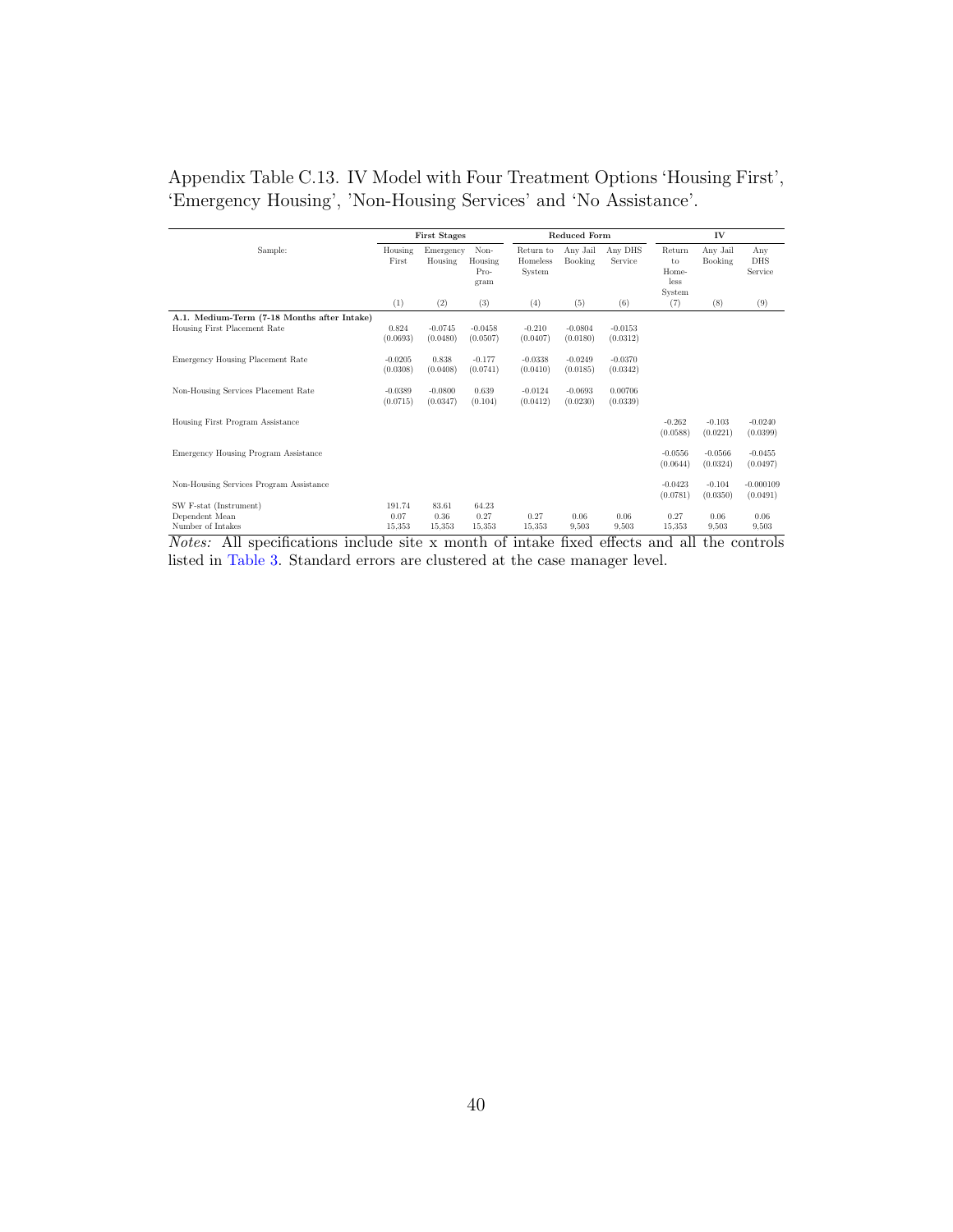### D Cost-Benefit Analysis Details

To calculate the costs of Housing First programs reported in [Table D.1,](#page-94-0) I multiply the number of housing assistance days received for each individual in the sample during the 18-month or 30-month period after intake by the average cost per day of each program type, such that direct housing costs are set \$40 per day for rapid re-housing, and \$50 per day for permanent supportive housing [\(Los Angeles Homelessness Services Authority,](#page-40-1) [2017\)](#page-40-1). The IV estimate, which uses this outcome, measures a cost of \$9,366 per Housing First program enrollment in the medium-term and  $$11,010$  in the long-term.<sup>[49](#page-1-0)</sup>

On the benefits side, I measure three broad categories. First, there is a reduction in homeless support system spending on emergency shelter stays and future housing assistance due to fewer returns to the homeless support system. For emergency shelter days, I estimate savings of \$1,500 per Housing First program enrollment, both in the medium- and long-term. Next, I compute the savings in housing costs per homeless system return avoided as the average housing assistance cost of an assessment in the sample. Homeless support system average savings in housing assistance costs are estimated to be \$4,000 per intake. I then create an outcome variable that takes the total number of returns to the homeless support system in the 18- and the 30 months after intake multiplied by \$4,000. Using this measure, I estimate savings of \$3,249 and \$5,234 in the medium- and long-term per Housing First program enrollment, respectively.

The second and third categories of benefits I compute are related to the utilization of public health and services and interaction with law enforcement agencies. I use estimates of Los Angeles County on the costs of the various treatments and services I explore in the ELP data. For example, the estimate for a day in jail is \$200 per day. I then define public health costs as the sum of DHS and DMH costs and law enforcement costs as the sum of jail days and probation months, where I use county estimates multiplied by the number of

<sup>&</sup>lt;sup>49</sup>This measure captures the average cost of Housing First programs and not the marginal cost, which I would ideally estimate.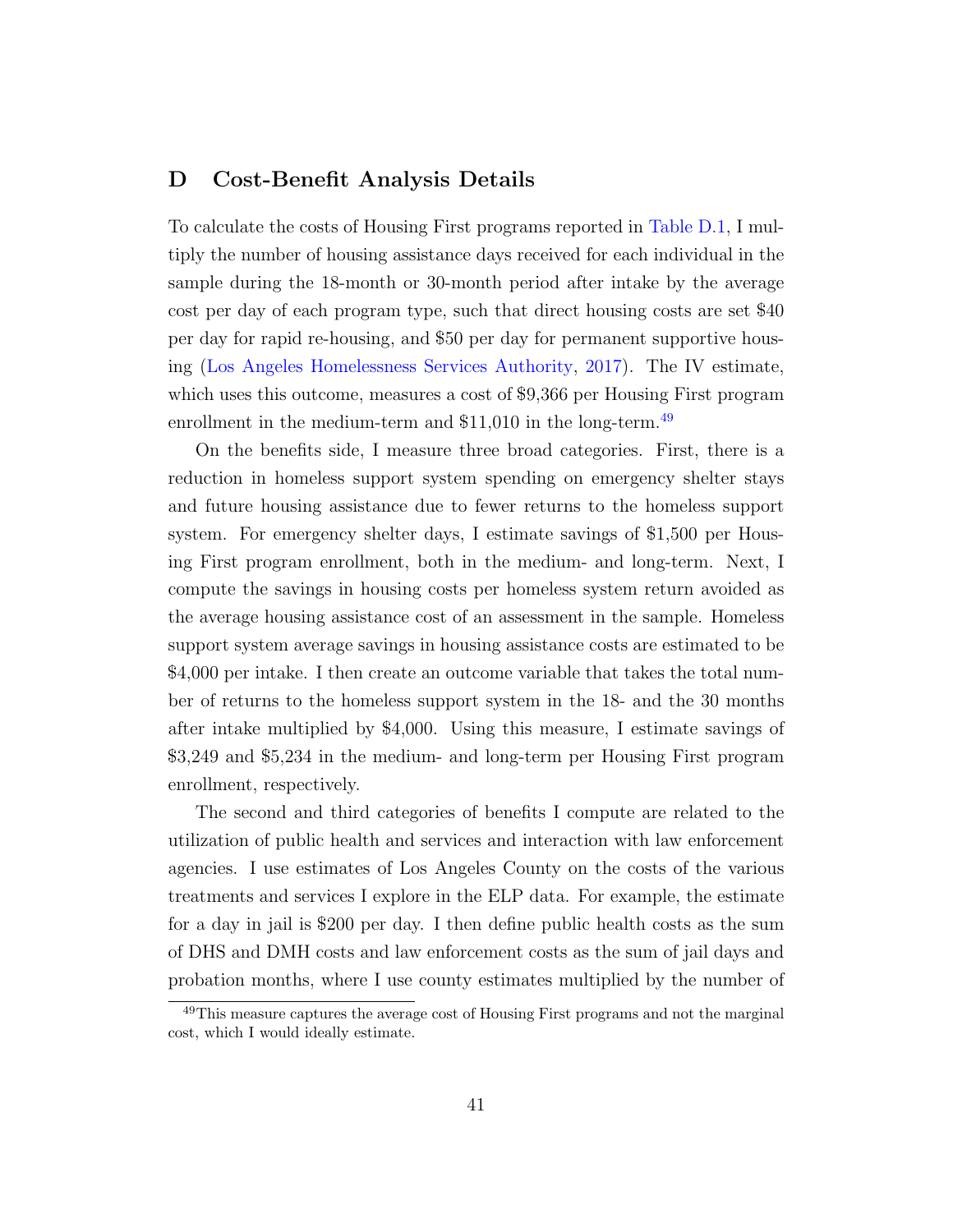treatments or occurrences of each type of service. The IV estimates of these savings are \$761 and -\$1,347 for health costs and \$478 and \$3,575 for law enforcement costs in the medium- and long-term, respectively. programs.

The third category of benefits is due to increased employment and reduction in social benefits receipt that I find in [Section 5.](#page-22-0) I estimate the increase in taxes minus social benefits to be \$1,515 and \$2,948 in the medium- and long-term per Housing First program enrollment, respectively.

Overall, I find that the savings offset a substantial portion of Housing First program costs to public agencies in both the 18 and 30 months following intake. I note that these savings are likely to be even more significant, as I ignore the indirect benefits of reducing street homelessness. Moreover, these benefits are likely to accumulate over time and become larger since the cost of homelessness increases exponentially with time [\(Flaming et al.,](#page-38-2) [2015\)](#page-38-2). Finally, in Panels A.2 and B.2, I break Housing First programs by type (short- and long-term rental subsidy programs) and estimate the cost of each using the two instruments I used when estimating the impact of short- versus long-term rental subsidy housing programs in [Section 5.3.](#page-30-0) I find that the savings are substantial in both rapid re-housing and permanent supportive housing programs but pay off faster for rapid re-housing programs.